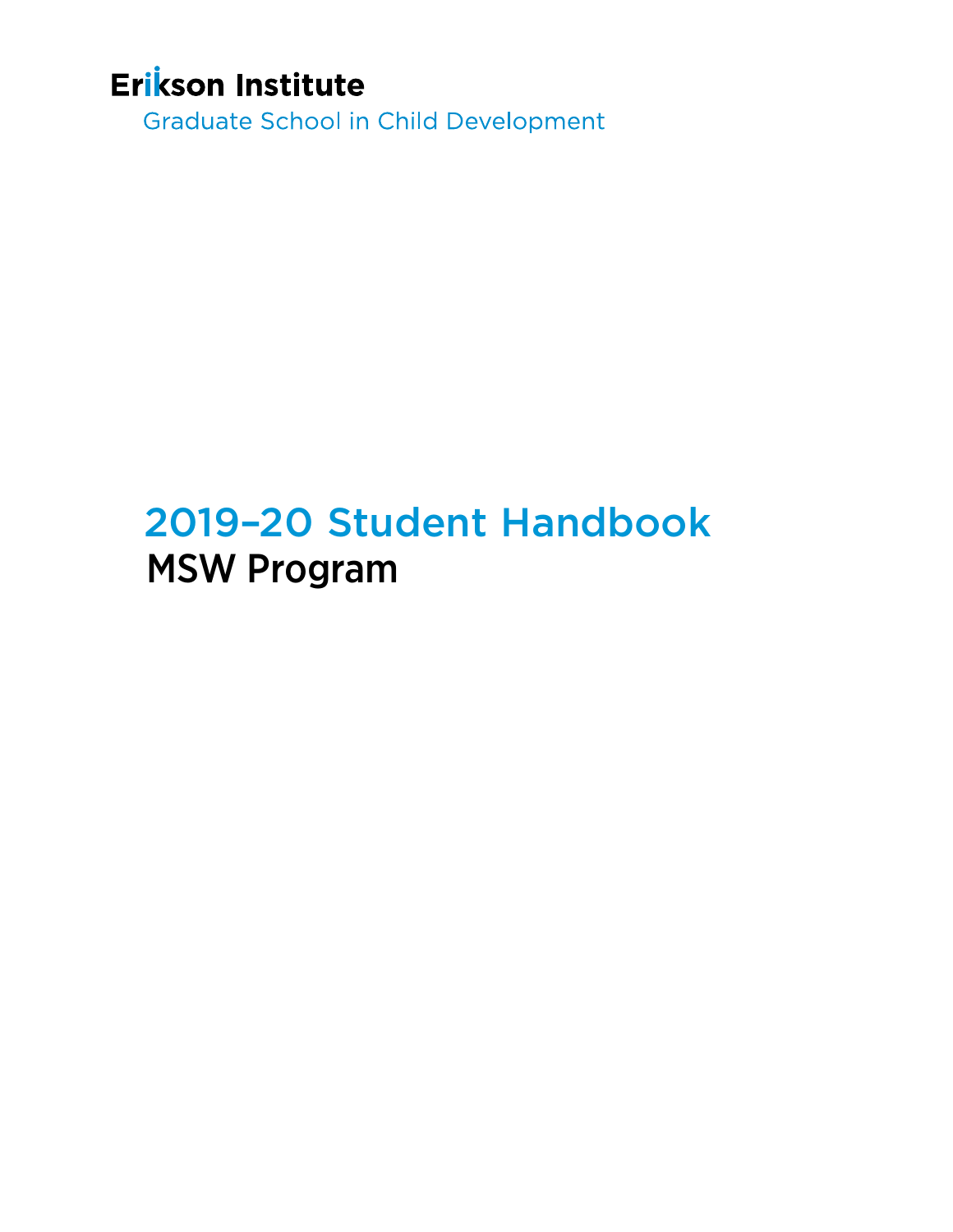# **Contents**

*Click on a section to navigate.*

| Academic calendar 2019-20                                  | 2  |
|------------------------------------------------------------|----|
| Welcome to Erikson Institute                               | 3  |
| Our mission and values                                     | 4  |
| The mission of the Master of Social Work program           | 6  |
| <b>Admission requirements</b>                              | 7  |
| Master's degree programs general information               | 9  |
| <b>Master of Social Work competencies</b>                  | 10 |
| Assessment of professional competencies                    | 25 |
| Licensure requirements for social workers                  | 29 |
| Degree requirements                                        | 30 |
| <b>Master of Social Work course descriptions</b>           | 34 |
| Academic policies and procedures                           | 43 |
| Academic integrity                                         | 43 |
| Academic grievance procedure                               | 45 |
| Academic probation and warning: continuing students        | 46 |
| Academic probation: exiting academic probation             | 47 |
| Attendance and classroom decorum                           | 47 |
| Comprehensive examination                                  | 48 |
| Conditional admission: new students                        | 48 |
| Conferral of degrees and certificates                      | 49 |
| Continuous enrollment policy                               | 49 |
| Copyright protection for work created by others            | 49 |
| Copyright protection for work created by students          | 50 |
| Course and end-of-year evaluations                         | 50 |
| Credit hour policy                                         | 50 |
| Field placements                                           | 51 |
| Freedom of inquiry                                         | 52 |
| Good academic standing                                     | 53 |
| Grading system                                             | 53 |
| General campus policies and procedures                     | 54 |
| Building access information                                | 54 |
| Concealed carry policy                                     | 54 |
| Discrimination and harassment, including sexual harassment | 55 |
| Emergency procedures                                       | 58 |
| Gender neutral restrooms                                   | 59 |
| Information technology telecommunication                   |    |
| networks and information resources                         | 59 |
| Peer-to-peer file-sharing policy                           | 61 |
| Privacy policy                                             | 61 |
| Smoking policy                                             | 63 |

| Registration/student records policies<br>and procedures | 64 |
|---------------------------------------------------------|----|
| Academic records                                        | 64 |
| Add/drop procedures                                     | 64 |
| <b>Audited courses</b>                                  | 64 |
| Change of address                                       | 64 |
| Changing programs                                       | 65 |
| Course substitution                                     | 65 |
| Holds on registration                                   | 65 |
| Immunization records                                    | 65 |
| Incomplete policy                                       | 66 |
| Independent study                                       | 66 |
| Leave of absence                                        | 67 |
| Official Institute communications                       | 67 |
| Preferred-chosen name                                   | 68 |
| Readmission                                             | 68 |
| Registration                                            | 68 |
| Repeated courses                                        | 68 |
| Review of records                                       | 69 |
| Transcript requests                                     | 70 |
| Transfer credit                                         | 70 |
| Withdrawing from Erikson                                | 71 |
| <b>Student rights and responsibilities</b>              | 72 |
| General                                                 | 72 |
| Finance                                                 | 72 |
| Registration                                            | 72 |
| Student conduct                                         | 72 |
| Student disciplinary process                            | 73 |
| Technical standards for students completing             |    |
| a Masters in Social Work                                | 75 |
| Financial aid                                           | 77 |
| <b>Student financial accounts</b>                       | 82 |
| <b>Student resources</b>                                | 84 |
| <b>Student services directory</b>                       | 92 |
| <b>Faculty and staff</b>                                | 93 |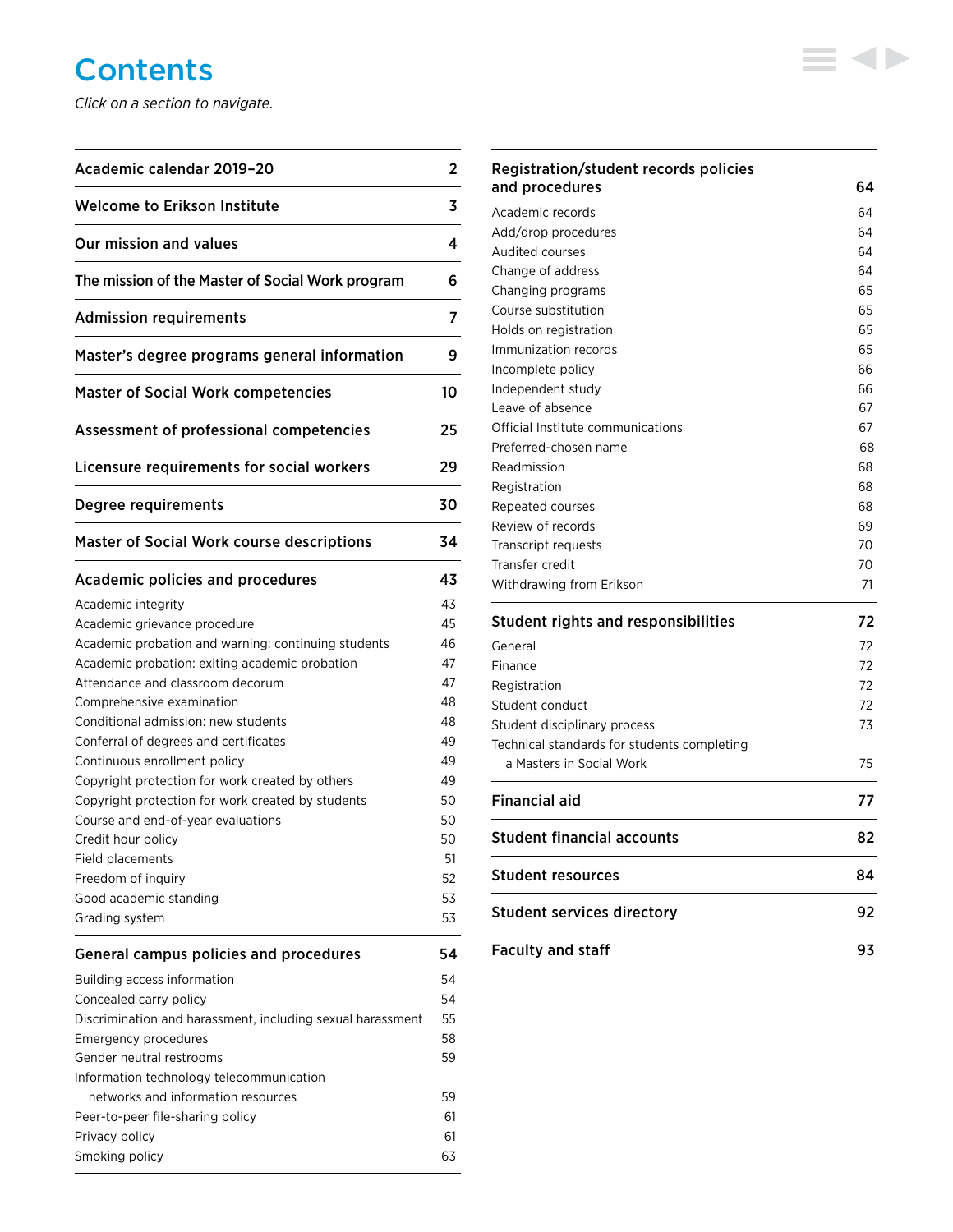# <span id="page-2-0"></span>Academic calendar 2019–20

*This calendar is subject to change without notice.*

| <b>Fall 2019</b> | Thursday, August 22, 6-8 p.m.<br>Friday, August 23, 9 a.m.-5 p.m.<br>Friday, August 23<br>Monday, August 26<br>Monday, August 26<br>Tuesday, August 27, 9 a.m. - 5 p.m.<br>Thursday, August 29, 9 a.m.-5 p.m.<br>Friday, August 30<br>Friday, August 30<br>Monday, September 2<br>Tuesday, September 3, 9 a.m.-5 p.m.<br>Saturday, September 7, 9 a.m.-3 p.m.<br>Friday, November 1<br>Monday, November 4<br>Thursday, November 21<br>Thursday-Friday, November 28-29<br>Thursday, December 5<br>Thursday, December 12<br>December 13, 2019-January 9, 2020 | Internship orientation (Concentration MSW Students)<br>New master's student orientation<br>Fall semester online classes begin<br>Fall semester on-campus classes begin<br>Last day to submit approved rewrites of papers or to complete<br>requirements for Summer 2019 courses receiving 'I' or 'NG' grade<br>Field Orientation and Prep (MSCD and Generalist MSW students)<br>Field Orientation and Prep (MSCD and Generalist MSW students)<br>Add/drop period ends<br>Fall semester tuition due<br>Labor Day holiday<br>Field Orientation and Prep (Generalist MSW students)<br>Comprehensive exam<br>Last day to withdraw from a class with a "W" grade<br>Priority registration for Spring 2020 begins<br>12-week online classes end<br>Thanksgiving holiday<br>15-week online classes end<br>Fall semester on-campus classes end<br>Winter break |
|------------------|-------------------------------------------------------------------------------------------------------------------------------------------------------------------------------------------------------------------------------------------------------------------------------------------------------------------------------------------------------------------------------------------------------------------------------------------------------------------------------------------------------------------------------------------------------------|--------------------------------------------------------------------------------------------------------------------------------------------------------------------------------------------------------------------------------------------------------------------------------------------------------------------------------------------------------------------------------------------------------------------------------------------------------------------------------------------------------------------------------------------------------------------------------------------------------------------------------------------------------------------------------------------------------------------------------------------------------------------------------------------------------------------------------------------------------|
| Spring 2020      | Thursday, January 9, 6-8 p.m.<br>Friday, January 10<br>Monday, January 13                                                                                                                                                                                                                                                                                                                                                                                                                                                                                   | New master's student orientation<br>Spring semester online classes begin<br>Spring semester on-campus classes begin                                                                                                                                                                                                                                                                                                                                                                                                                                                                                                                                                                                                                                                                                                                                    |
|                  | Monday, January 13                                                                                                                                                                                                                                                                                                                                                                                                                                                                                                                                          | Last day to submit approved rewrites of papers or to complete<br>requirements for Fall 2019 courses receiving 'I' or 'NG' grade                                                                                                                                                                                                                                                                                                                                                                                                                                                                                                                                                                                                                                                                                                                        |
|                  | Friday, January 17                                                                                                                                                                                                                                                                                                                                                                                                                                                                                                                                          | Add/drop period ends                                                                                                                                                                                                                                                                                                                                                                                                                                                                                                                                                                                                                                                                                                                                                                                                                                   |
|                  | Friday, January 17                                                                                                                                                                                                                                                                                                                                                                                                                                                                                                                                          | Spring semester tuition due                                                                                                                                                                                                                                                                                                                                                                                                                                                                                                                                                                                                                                                                                                                                                                                                                            |
|                  | Monday, January 20                                                                                                                                                                                                                                                                                                                                                                                                                                                                                                                                          | Martin Luther King, Jr. holiday                                                                                                                                                                                                                                                                                                                                                                                                                                                                                                                                                                                                                                                                                                                                                                                                                        |
|                  | Saturday, January 25, 1-3 p.m.                                                                                                                                                                                                                                                                                                                                                                                                                                                                                                                              | Comprehensive exam orientation                                                                                                                                                                                                                                                                                                                                                                                                                                                                                                                                                                                                                                                                                                                                                                                                                         |
|                  | Saturday, February 8, 1-3 p.m.                                                                                                                                                                                                                                                                                                                                                                                                                                                                                                                              | Internship orientation (MSCD and Teacher Licensure Students)                                                                                                                                                                                                                                                                                                                                                                                                                                                                                                                                                                                                                                                                                                                                                                                           |
|                  | Friday, March 6-Thursday, March 12                                                                                                                                                                                                                                                                                                                                                                                                                                                                                                                          | Spring break                                                                                                                                                                                                                                                                                                                                                                                                                                                                                                                                                                                                                                                                                                                                                                                                                                           |
|                  | Monday, March 23                                                                                                                                                                                                                                                                                                                                                                                                                                                                                                                                            | Priority registration for Summer and Fall 2020 begins                                                                                                                                                                                                                                                                                                                                                                                                                                                                                                                                                                                                                                                                                                                                                                                                  |
|                  | Friday, March 27                                                                                                                                                                                                                                                                                                                                                                                                                                                                                                                                            | Last day to withdraw from a class with a "W" grade                                                                                                                                                                                                                                                                                                                                                                                                                                                                                                                                                                                                                                                                                                                                                                                                     |
|                  | Thursday, April 9                                                                                                                                                                                                                                                                                                                                                                                                                                                                                                                                           | 12-week online classes end                                                                                                                                                                                                                                                                                                                                                                                                                                                                                                                                                                                                                                                                                                                                                                                                                             |
|                  | Saturday, April 11                                                                                                                                                                                                                                                                                                                                                                                                                                                                                                                                          | Comprehensive examination                                                                                                                                                                                                                                                                                                                                                                                                                                                                                                                                                                                                                                                                                                                                                                                                                              |
|                  | Thursday, April 30                                                                                                                                                                                                                                                                                                                                                                                                                                                                                                                                          | 15-week online classes end                                                                                                                                                                                                                                                                                                                                                                                                                                                                                                                                                                                                                                                                                                                                                                                                                             |
|                  | Monday, May 4                                                                                                                                                                                                                                                                                                                                                                                                                                                                                                                                               | Spring semester on-campus classes end                                                                                                                                                                                                                                                                                                                                                                                                                                                                                                                                                                                                                                                                                                                                                                                                                  |
|                  | Monday, May 11                                                                                                                                                                                                                                                                                                                                                                                                                                                                                                                                              | Master's commencement ceremony                                                                                                                                                                                                                                                                                                                                                                                                                                                                                                                                                                                                                                                                                                                                                                                                                         |
| Summer 2020      | Monday, May 11                                                                                                                                                                                                                                                                                                                                                                                                                                                                                                                                              | 12-week online classes begin                                                                                                                                                                                                                                                                                                                                                                                                                                                                                                                                                                                                                                                                                                                                                                                                                           |
|                  | Monday, May 11                                                                                                                                                                                                                                                                                                                                                                                                                                                                                                                                              | Last day to submit approved rewrites of papers or to complete                                                                                                                                                                                                                                                                                                                                                                                                                                                                                                                                                                                                                                                                                                                                                                                          |
|                  |                                                                                                                                                                                                                                                                                                                                                                                                                                                                                                                                                             | requirements for Spring 2020 courses receiving 'I' or 'NG' grade                                                                                                                                                                                                                                                                                                                                                                                                                                                                                                                                                                                                                                                                                                                                                                                       |
|                  | Friday, May 15                                                                                                                                                                                                                                                                                                                                                                                                                                                                                                                                              | 12-week on-campus classes begin                                                                                                                                                                                                                                                                                                                                                                                                                                                                                                                                                                                                                                                                                                                                                                                                                        |
|                  | Monday, May 18                                                                                                                                                                                                                                                                                                                                                                                                                                                                                                                                              | 10-week on-campus classes begin                                                                                                                                                                                                                                                                                                                                                                                                                                                                                                                                                                                                                                                                                                                                                                                                                        |
|                  | Friday, May 22                                                                                                                                                                                                                                                                                                                                                                                                                                                                                                                                              | Summer term tuition due                                                                                                                                                                                                                                                                                                                                                                                                                                                                                                                                                                                                                                                                                                                                                                                                                                |
|                  | Friday, May 22                                                                                                                                                                                                                                                                                                                                                                                                                                                                                                                                              | Add/drop period ends                                                                                                                                                                                                                                                                                                                                                                                                                                                                                                                                                                                                                                                                                                                                                                                                                                   |
|                  | Monday, May 25                                                                                                                                                                                                                                                                                                                                                                                                                                                                                                                                              | Memorial Day holiday                                                                                                                                                                                                                                                                                                                                                                                                                                                                                                                                                                                                                                                                                                                                                                                                                                   |
|                  | Saturday, June 6                                                                                                                                                                                                                                                                                                                                                                                                                                                                                                                                            | Comprehensive examination                                                                                                                                                                                                                                                                                                                                                                                                                                                                                                                                                                                                                                                                                                                                                                                                                              |
|                  | Friday, June 26                                                                                                                                                                                                                                                                                                                                                                                                                                                                                                                                             | Last day to withdraw from a class with a "W" grade                                                                                                                                                                                                                                                                                                                                                                                                                                                                                                                                                                                                                                                                                                                                                                                                     |
|                  | Friday, July 3                                                                                                                                                                                                                                                                                                                                                                                                                                                                                                                                              | Independence Day holiday (observed)                                                                                                                                                                                                                                                                                                                                                                                                                                                                                                                                                                                                                                                                                                                                                                                                                    |
|                  | Thursday, July 30                                                                                                                                                                                                                                                                                                                                                                                                                                                                                                                                           | 10-week on-campus classes end                                                                                                                                                                                                                                                                                                                                                                                                                                                                                                                                                                                                                                                                                                                                                                                                                          |
|                  | Wednesday, August 5                                                                                                                                                                                                                                                                                                                                                                                                                                                                                                                                         | 12-week on-campus classes end                                                                                                                                                                                                                                                                                                                                                                                                                                                                                                                                                                                                                                                                                                                                                                                                                          |
|                  | Thursday, August 6                                                                                                                                                                                                                                                                                                                                                                                                                                                                                                                                          | 12-week online classes end                                                                                                                                                                                                                                                                                                                                                                                                                                                                                                                                                                                                                                                                                                                                                                                                                             |

 $\equiv$  4>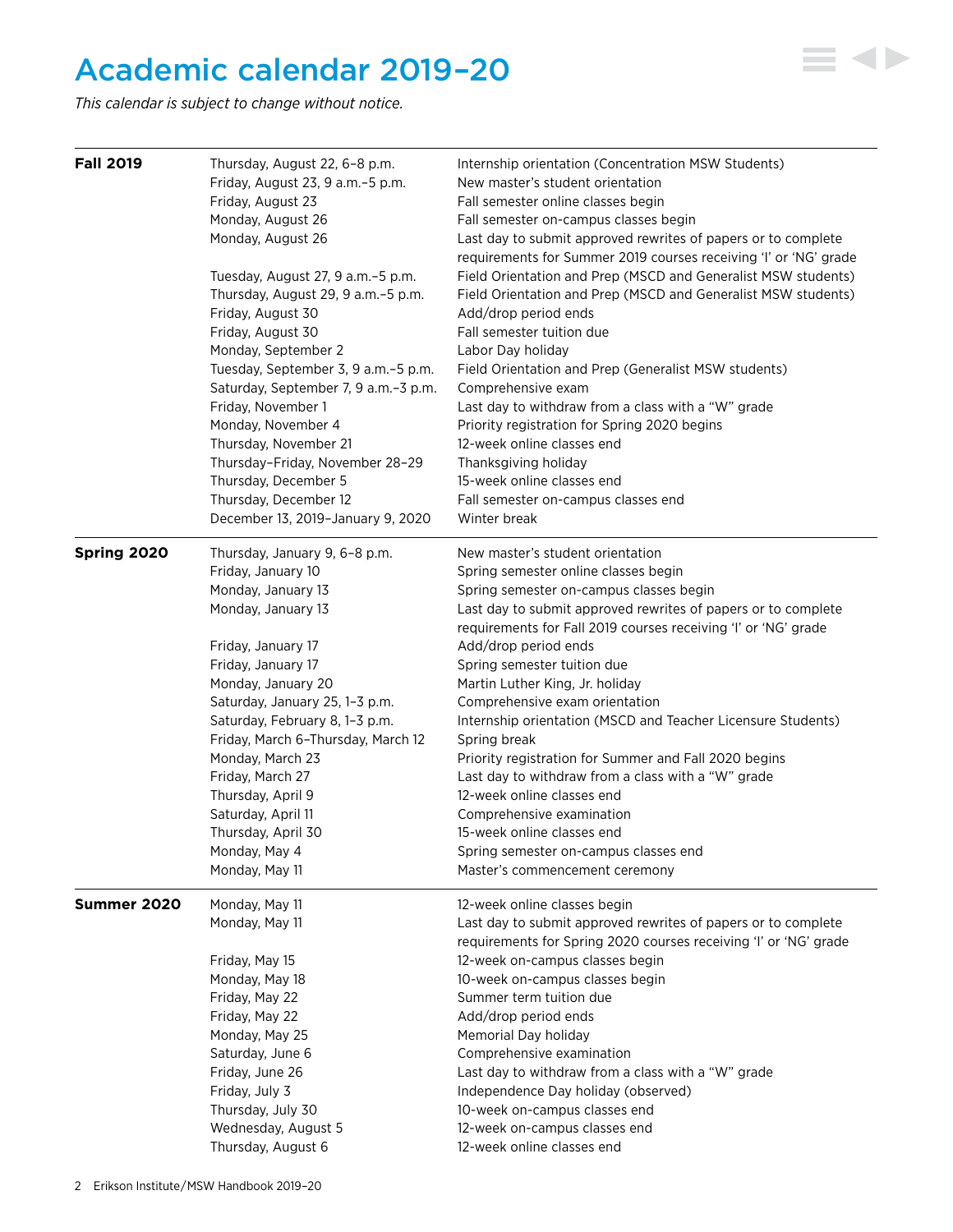# <span id="page-3-0"></span>Welcome to Erikson Institute

Each year, Erikson brings together individuals who show strong academic ability and leadership potential in the fields serving children and families—early education, social work, health care, early intervention, mental health, and family support. Some come to us with years of experience working with children and families, while others are just entering the field. All have a rich variety of experiences and represent differences in culture, ethnicity, sexual orientation and expression, language, age, social background, and abilities. At Erikson you will be asked to join this professional community, to challenge your assumptions, interrogate your beliefs, build new knowledge, hone practice skills, and create lasting professional relationships. One of our primary objectives is to provide a unique educational setting where all community members learn to accept and respect differences in values, attitudes, behaviors, and learning styles in themselves and in others.

## *At Erikson you will be challenged to:*

- expand your knowledge of children's development and family functioning in a variety of contexts;
- deepen your skills in working effectively with diverse children, families, and communities;
- appropriately apply knowledge in the service of diverse children, families and communities;
- use a diverse community of professionals to develop insights about yourself and share your thoughts, ideas, concerns, culture, and life experiences with other students;
- read and listen critically, raise analytical questions, and develop new problem-solving strategies; and
- develop as an ethical professional responsible to those you serve and committed to professional work that meets the highest standards in our field.

We hope and trust that your studies here will be stimulating, meaningful, and productive.

Cassandra McKay-Jackson, PhD, LCSW David Arron Saenz, MPA Associate Professor and Director of MSW Program Director of Enrollment Management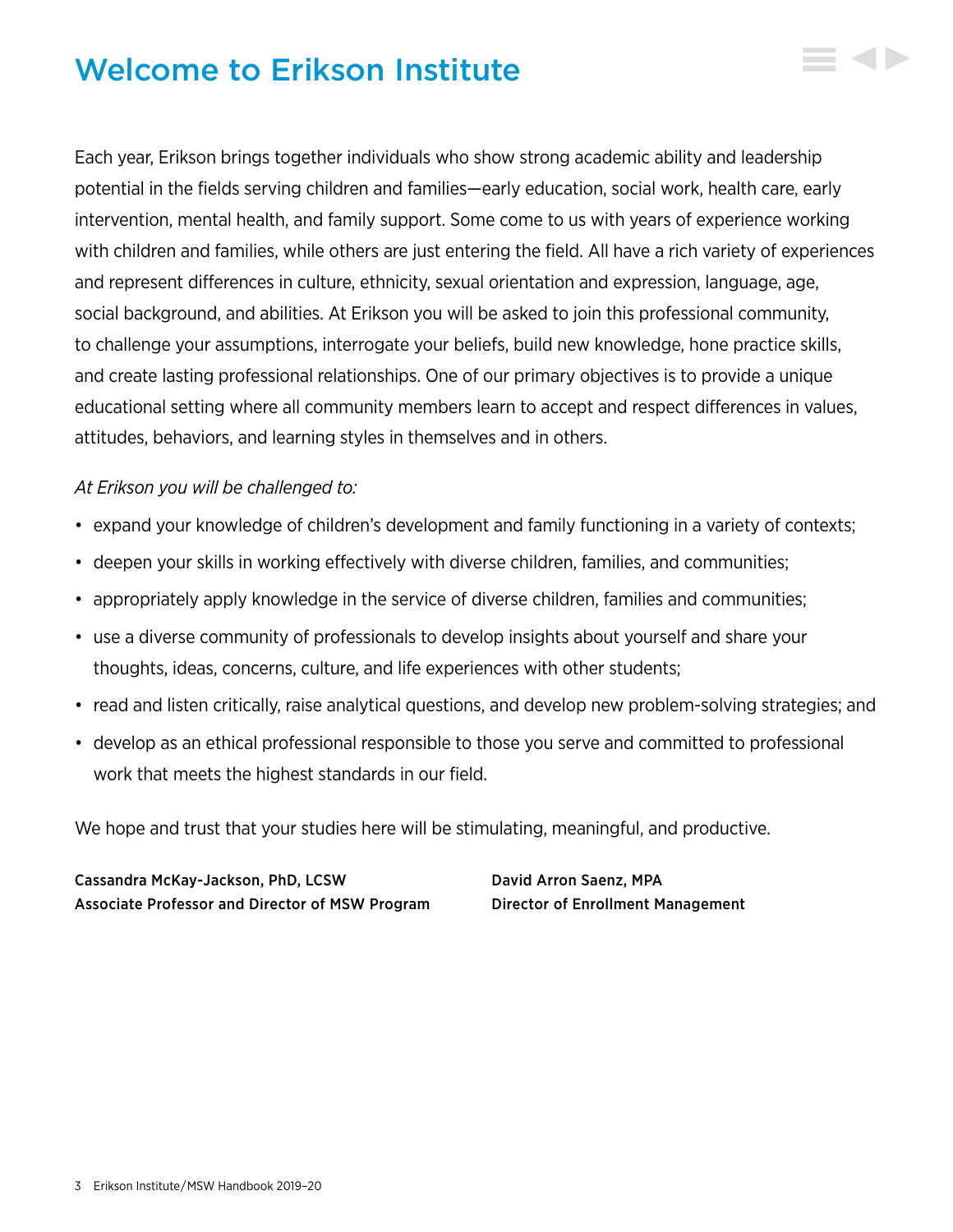# <span id="page-4-0"></span>Our mission and values

Erikson Institute is the premier independent institution of higher education committed to ensuring that all children have equitable opportunities to realize their potential.

Recognized for our groundbreaking work in the field of early childhood, we uniquely prepare child development, education, and social work leaders to improve the lives of young children and their families. Our impact and influence is further amplified through our innovative academic programs, applied research, knowledge creation and distribution, direct service, and field-wide advocacy.

Because nothing matters more than a child's early years, Erikson Institute educates, inspires, and provides leadership to serve the needs of children and families so that all can achieve optimal educational, social, emotional, and physical well-being.

## Our vision

Our vision is that every adult who works with young children will be knowledgeable, aware, skilled, and alive to the possibilities that each child presents. We are passionately committed to helping every child reach his or her potential and supporting children and families in every way possible, and we believe that we are uniquely qualified as educators, researchers, and citizens to realize this vision.

## Our values

The history and development of the Institute reveal a remarkably stable and cohesive set of values that are shared by Board of Trustees, faculty, staff, and students. These same values also characterize the social work profession and are infused throughout the MSW program's explicit and implicit curricula. They are as follows:

Freedom of inquiry and freedom of expression Freedom of inquiry and freedom of expression are at the heart of the Institute's academic mission. Erikson encourages open and vigorous discussion and strives to maintain an environment in which the free exchange of ideas and opinions can flourish.

Relationship-based education The Erikson approach to education recognizes the centrality of relationships in all learning. Erikson is committed to creating a community of teachers and learners who together can generate and

share knowledge and explore assumptions guiding practice. Students acquire skills of reflection in order to develop selfknowledge and to explore their own practice. It is in the context of gradually nurtured, trusting relationships with faculty and fellow students that students can take the risk of reflecting on and sometimes striving to alter their approach and identity as professionals. We assume that if students are themselves embedded in rewarding and growth-producing relationships, they will use relationships to inspire children and collaborate with families and colleagues.

Commitment to social justice In all its activities, Erikson seeks to contribute to a significant improvement in the quality, effectiveness, and equity of education and services for all children and families and to help children develop to their fullest potential. Since its inception, Erikson has focused on equity and justice in the care and education of disadvantaged, and minority children. Grounded in practical arenas and problems, Erikson is committed to providing a sound and useful base of information to guide the understanding of such complex social issues as changing family and societal needs and families in stress, as well as the nature and efficacy of services for children and families.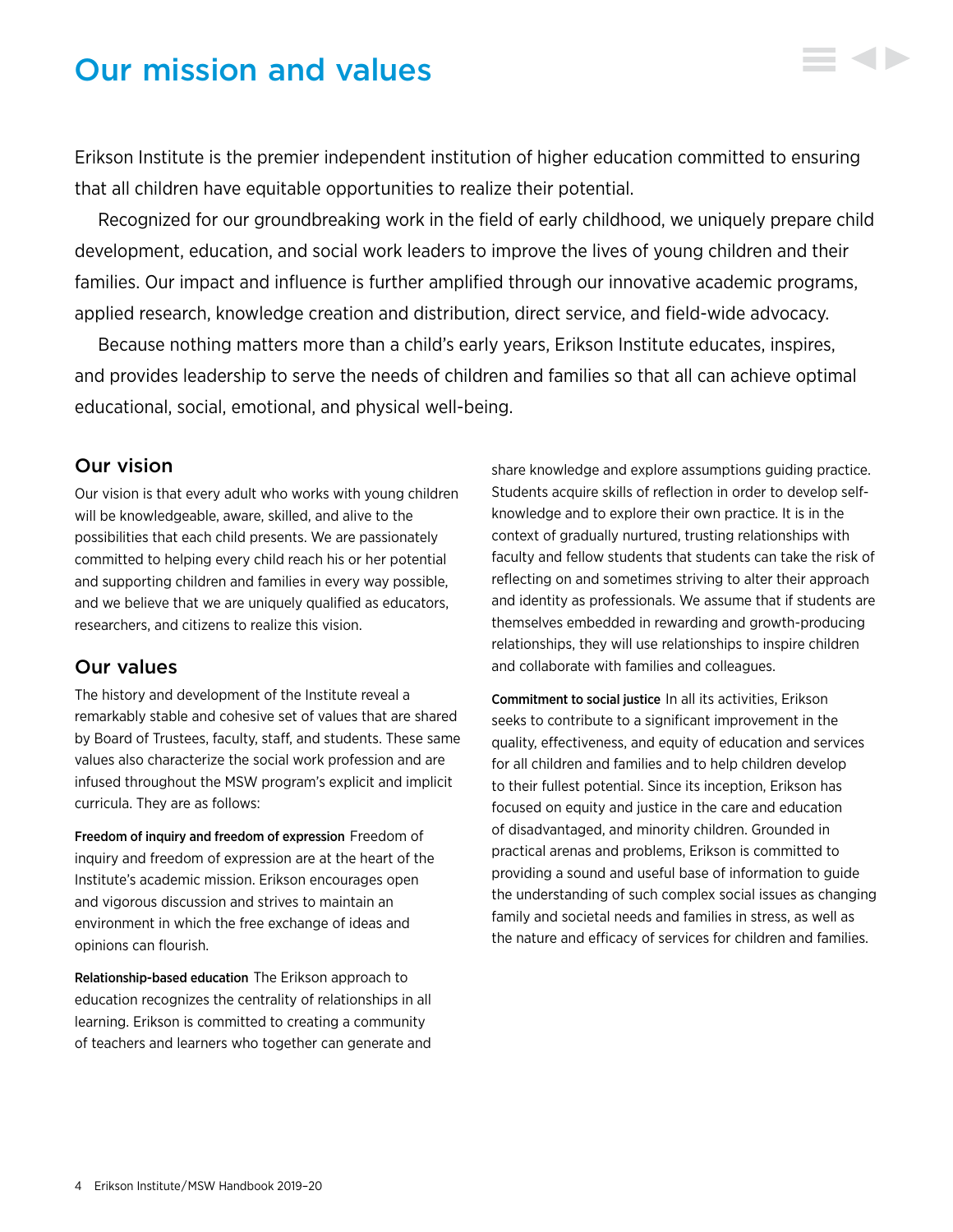Diversity Dedicated to addressing the interests and needs of an increasingly diverse society, Erikson prepares professionals to work with populations that vary in age, race, ethnicity, and physical and mental abilities. Erikson recruits a diverse student body in all its academic programs and provides them the support they need to meet Erikson's high academic standards and maintain good academic standing. Erikson is also committed to hiring and retaining faculty and staff who reflect the diversity of students and people in the communities served by the Institute.

Complexity of approach to subject, issues, and conceptual frameworks In recognition of the complexity of human experience, Erikson Institute was named in honor of the renowned psychoanalyst Erik Erikson, who was one of the first to study the importance of biological, psychological, and social influences and of history and culture in the life of each child. An appreciation of this complexity informs all activities at Erikson.

High standards and excellence Graduates consistently report Erikson's academic programs to be exacting but more than worth the effort. Students acquire an in-depth knowledge of child development theory and research as well as strong conceptual and analytic capacities. Faculty have expertise in their various sub-fields within social work, psychology, and education and maintain an active program of research and/ or scholarly writing to stay abreast of the field. Faculty and staff bring these same standards to all of Erikson's activities.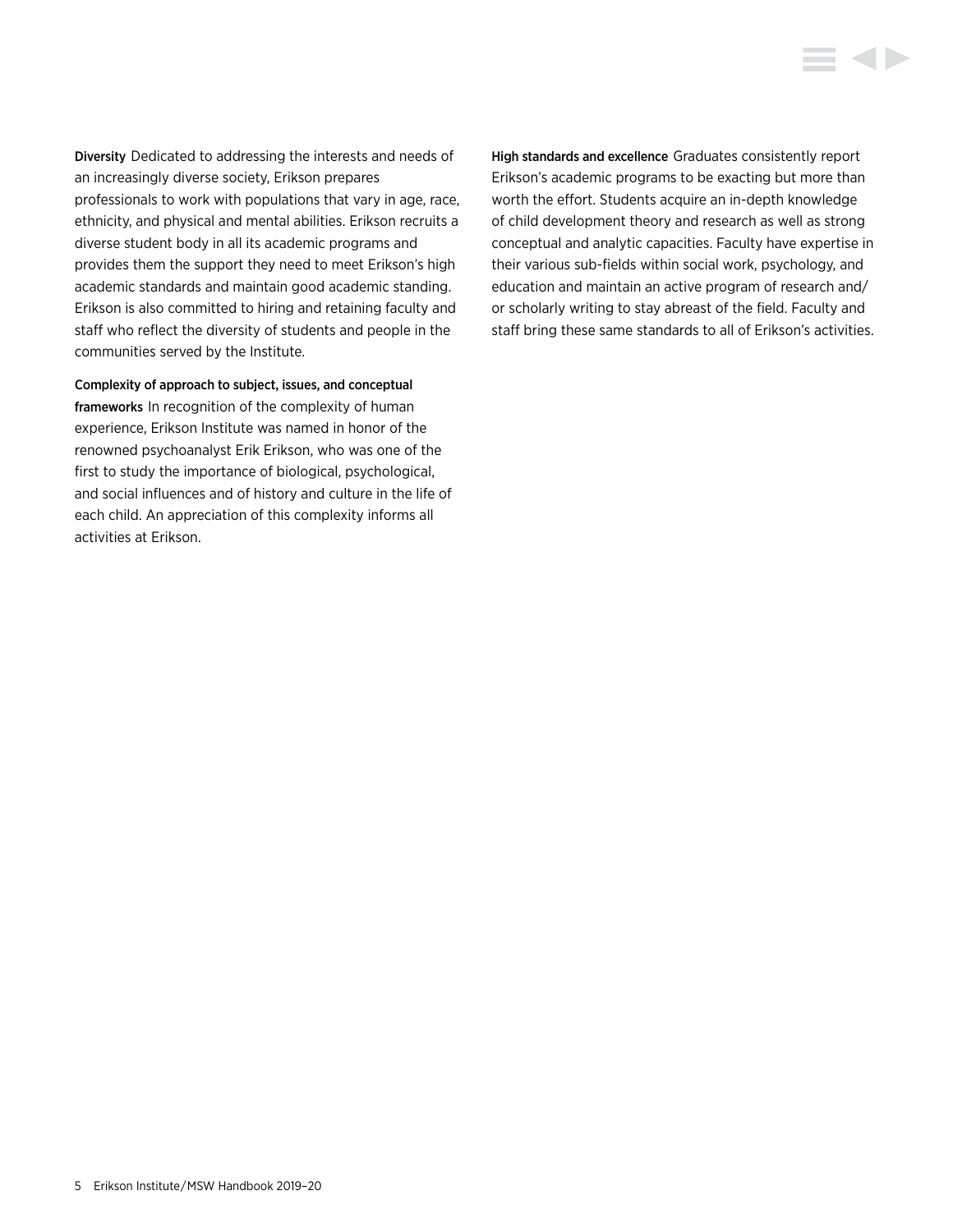# <span id="page-6-0"></span>The mission of the Master of Social Work program

Erikson's Master of Social Work program prepares advanced, developmentally-informed social workers who seek to promote human rights, social and economic justice, and community well-being by addressing the needs of our nation's children and families. The curriculum integrates social work knowledge, values, and skills with deep, interdisciplinary knowledge of child development, supporting a learning community committed to social change through education, research, and community initiatives. Graduates of the program are uniquely prepared to engage with families, communities, and systems to address and advocate for the complex needs of children and families, so that they may have the opportunity to reach their full potential.

## Goals of the MSW program

The MSW program's goals flow directly from its mission. They reflect the integration of the Institute's unique strengths with those of social work education. The result is a specialized program dedicated to promoting competencies in bridging theory and evidence-based practice. More specifically, the program systematically draws on developmental knowledge to inform strengths-based, person-in-environment perspectives, cultural competence, supportive practices, critical reflection, ethical decisionmaking, and social action. Erikson's mission and goals are fully in keeping with the knowledge, values, and skills reflected in the Council on Social Work Education's 9 core competencies.

The MSW program will prepare advanced social work professionals who are able to:

- 1. Provide students with curricula that prepares them for generalist practice, and to become advanced practitioners in one of the following areas of specialization:, family, and community; infant/early childhood mental health; or children's law and policy.
- 2. Integrate social work knowledge, values, and skills with deep knowledge of child development to promote the well-being and empowerment of children, families, and communities.
- 3. Apply developmental theory, research, and knowledge of child development as a framework for identifying, addressing, and advocating for the complex needs and individual differences of children and families, so that they may have the opportunity to reach their full potential.
- 4. Promote human rights, social and economic justice, social change, and community well-being through critical reflection, ethical practice, research, and active engagement in communities.
- 5. Use self-knowledge, critical thinking, and reflective practice to engage in effective relationships with children, families, communities, and systems.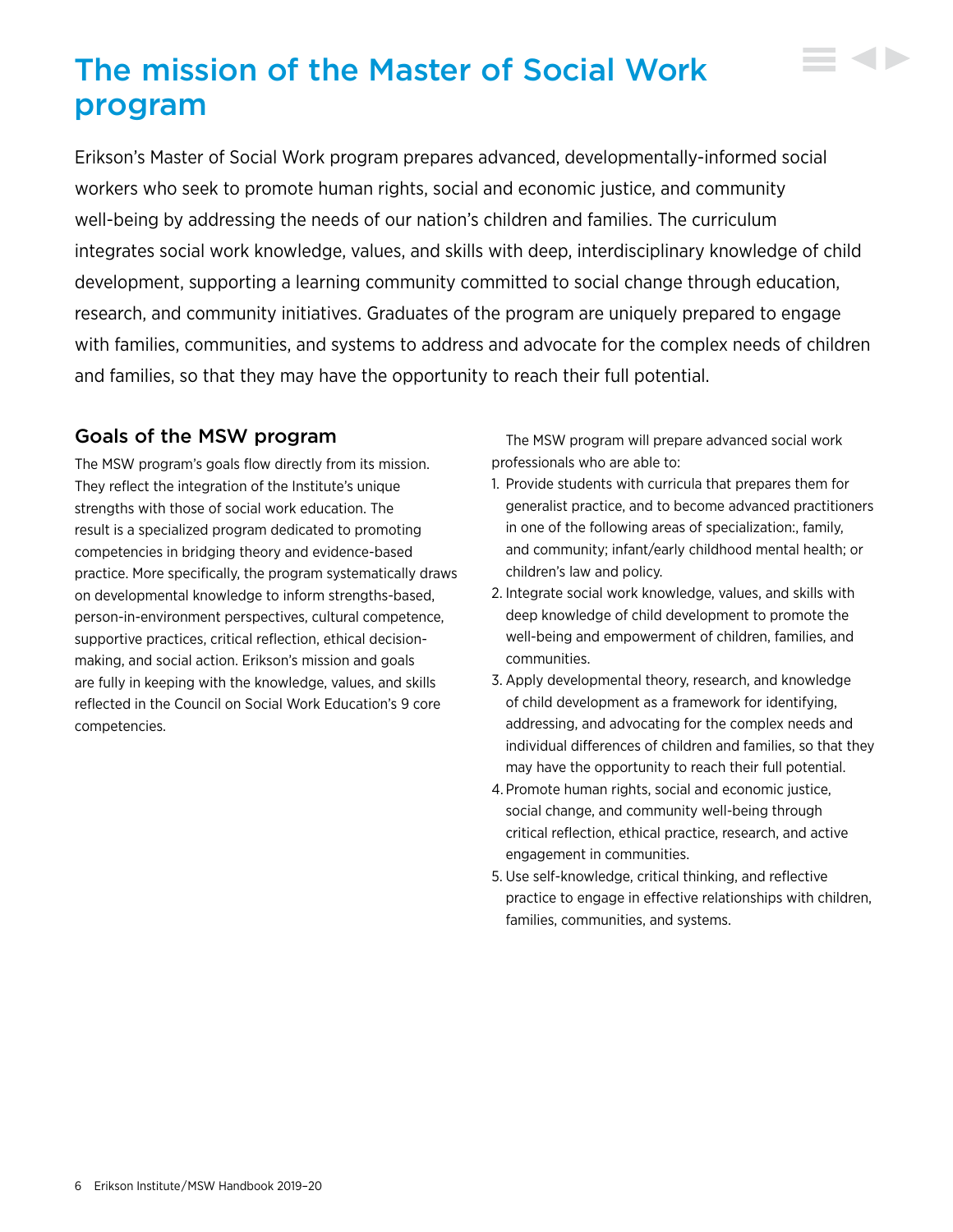# <span id="page-7-0"></span>Admission requirements

All applicants to Erikson's MSW program will be selected for admission on the basis of the following criteria:

- 1. Prior academic performance: Applicants must have a bachelor's degree from a regionally accredited institution of higher education with a minimum grade point average of 2.75 on a 4-point scale.
- 2. Demonstrated suitability for the field: Applicants are expected to display integrity, sensitivity, flexibility and adaptability, the ability to consider the impact of context and culture on human behavior and development, and capacity to engage in reflective practice.

Applicants to the MSW program will submit the following:

- 1. Completed application, including personal essays and a summary of work history
- 2. Completed applicant self-disclosure form
- 3. Official sealed transcripts of all previous college and university work
- 4. Two letters of recommendation

## Admission review process

Applicants who submit a complete application are reviewed by an MSW faculty member, who completes a summary of the student's work and volunteer experiences, academic qualifications, future plans and career goals, and an evaluation of the interview. The admission committee for MSW applicants consists of the Dean of Enrollment Management, the Dean of Students, and the MSW faculty member who has interviewed the applicant. These committee members will work together to determine whether the candidate meets the criteria for admission to the MSW program. If the Dean of Students and the faculty member disagree about a candidate's admissibility, another faculty member in the MSW program will be asked to review the application materials and make a recommendation. Applicants will be notified of the admission committee's decision in writing.

### Post-MSW Professional Educator License (PEL) Certificate Program

Admission requirements are different than above

A Master degree in Social Work from a CSWE accredited institution of higher education with a GPA of at least 2.75 on a 4-point scale. Candidate must possess a License in Social Work (LSW), License in Clinical Social Work (LCSW), or the equivalent

# Policy on advanced standing

Students who have successfully completed a bachelor's degree in social work from an accredited Council of Social Work Education (CSWE) program are eligible to receive advanced standing in a subsequent master of social work program, meaning that certain MSW courses are waived because similar coursework has been completed at the undergraduate level.

Eligible applicants must:

- Have been awarded a bachelor's degree in social work within the past 6 years from a program accredited by CSWE.
- Meet undergraduate GPA requirements of 3.0 or higher.
- Submit a letter of recommendation from an undergraduate field instructor/supervisor. This will suffice as one of the 2 letters of recommendation requested when applying.
- Submit a field evaluation indicating that the applicant has met at least 75% proficiency, and fulfilled a minimum of 420 field clock hours.
- When seeking a course waiver, submit a syllabus from coursework that demonstrates the essence of the Erikson course description.

#### **Comparable MSW coursework\***

*(Based on CSWE competencies of typical BSW/generalist first-year coursework)*

| <b>BSW coursework</b>             | Erikson coursework                                          | <b>Credits</b> |
|-----------------------------------|-------------------------------------------------------------|----------------|
| Practice/Methods I                | Working with Individuals,<br>Families and Groups I          | 3 credits      |
| <b>HSBE Erikson</b><br>coursework | Social Emotional<br>Development II                          | 3 credits      |
| Research I                        | Research Methods                                            | 3 credits      |
| Policy/History I                  | Social Policy and Advocacy                                  | 2 credits      |
| <b>Cultural Diversity</b>         | <b>Family and Culture</b>                                   | 3 credits      |
| Field Instruction/<br>Seminar     | Field Instruction (1 & II)/<br>Supervision Seminar (1 & II) | 6 credits      |
| <b>Total credits waived</b>       |                                                             | 20 credits     |

*\*Not every applicant who applies will receive advanced standing status nor the maximum course waiver of 20 credits, it is determined on a case by case basis.*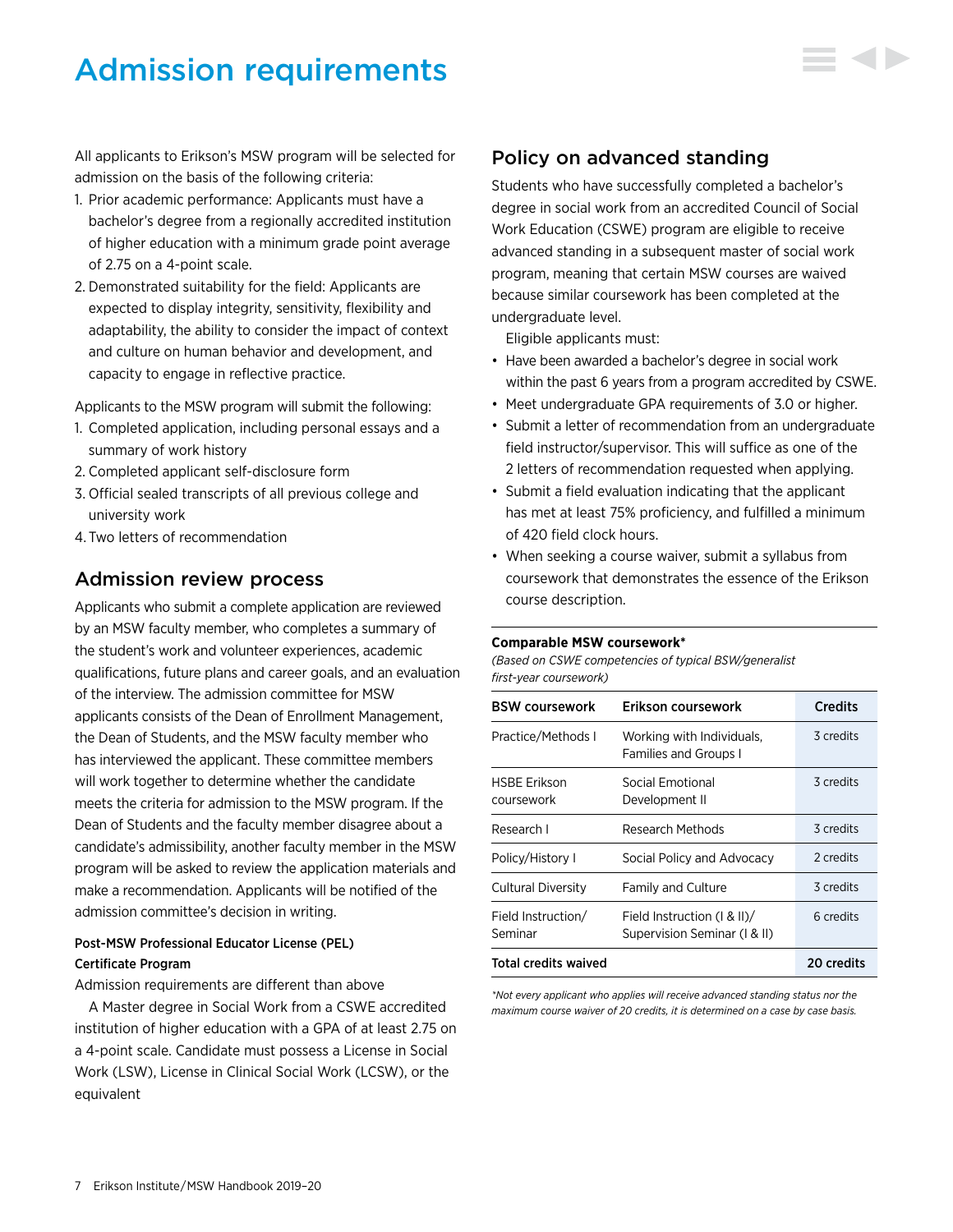# Credit for life or work experience

Erikson does not grant course credit for its degree or certificate programs based on life experience or previous work experience.

# Admission of international students

Qualified applicants from abroad are encouraged to apply for admission to Erikson Institute. In addition to the application materials described above, international applicants must submit official translations of their academic transcripts and records, if the originals are not in English, as well as a course by course official credential evaluation by a recognized firm.

Applicants whose native language is not English and/ or whose previous education was conducted in a language other than English are required to submit official score reports from the Test of English as a Foreign Language (TOEFL) or the International English Language Testing System (IELTS) as evidence of proficiency in oral and written English. Test scores must be no more than two years old at the time of admission.

In order to be considered for admission, students taking the TOEFL exam must receive a minimum score of 80 on the internet-based TOEFL, 213 on the computer-based TOEFL, or 550 on the paper-based TOEFL. Students taking the IELTS exam must receive a minimum overall band score of 6.5, as well as minimum score of 6.0 on the academic reading and academic writing sections. Scores from the IELTS General Training exam cannot be accepted.

# Applicant self-disclosure statement

The Institute requires applicants to self disclose information related to criminal convictions, revocation, suspension, or denial of professional licenses and involvement in child abuse and neglect investigations both to comply with state law regarding field placements and also to ensure a safe environment for all members of the Institute community. The existence of a conviction or past disciplinary problem in an applicant's record does not necessarily mean that he or she will be denied admission to Institute programs or dismissed from the programs. Each case is evaluated individually on its facts and not all convictions or disciplinary actions are considered disqualifying to the course of study at the Institute.

Students with felony convictions will be instructed to check with their state licensing bureau to understand any limitations to social work licensing. The Field Director will meet with the student to discuss any issues related to disclosure and/or the field placement.

## Nondiscrimination policy

It is the policy of Erikson Institute not to discriminate against any individual on the basis of race, color, religion, national origin, sex, sexual orientation, gender identity, gender expression, marital status, age, disability, or veteran status in matters of admissions, employment, or services or in the educational programs or activities it operates, in accordance with civil rights legislation and institutional commitment. It is also the policy of Erikson not to retaliate against any person for making a complaint in good faith about alleged discrimination or for supporting any other Erikson student or representative in making such a complaint. Any alleged violations of this policy should be directed to the Senior Vice President for Academic Affairs/Dean of Faculty.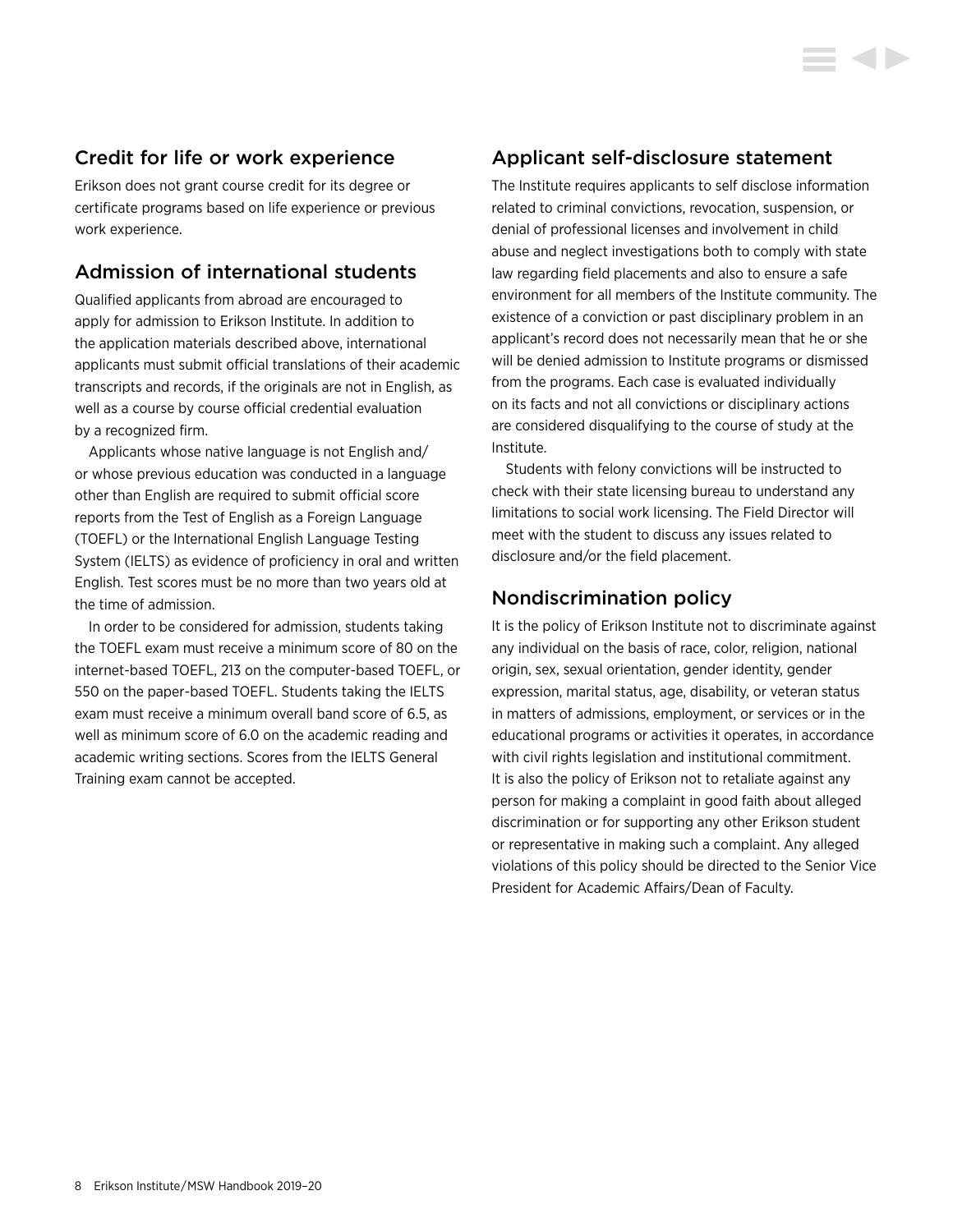# <span id="page-9-0"></span>Master's degree programs general information

Master's degree programs at Erikson Institute are designed to prepare individuals for professional and leadership roles in the full range of disciplines that serve young children and their families, including social services, child welfare, education, early care, mental health, psychotherapy, policy, and health care. Erikson programs focus on understanding the developmental needs of young children and families within the context of cultural, social, economic and political circumstances.

Erikson's master's degree programs offer a multidisciplinary approach to the study of human development across the life cycle with special emphasis on children from birth through age eight. Courses cover relevant aspects of developmental psychology, anthropology, education, sociology, health, and social work with families and communities. Within each degree program, cohorts of students take the same set of courses, participate in small group seminars, and engage in intensive placements—always with close attention and support from a faculty adviser. While working independently, students are expected to interact with their instructors and peers to gain mastery of course material and to develop insight into the interrelationship of the various disciplines. Students typically complete their degree in two or three years.

## Master's degree competencies

Upon completion of an Erikson master's degree, all MSW students are expected to demonstrate a set of competencies in each of three domains: knowledge, practice, and reflection. These are articulated below:

## **Knowledge Base Competencies**

- Developmental knowledge Students will have an in-depth knowledge of typical and atypical human growth from the prenatal period to age eight in the areas of intellectual, social, emotional, physical and language development. They will understand the inter-relationships among these domains of development as well as the role of care-giving relationships in the developmental process.
- Social/cultural influences Students will have an understanding of how social, cultural, political, economic, and family contexts influence child development. Social work students will have coursework that exposes them to the entire life-cycle viewed through a developmental lens.
- Understanding programs Students will have knowledge of a range of schools, programs, services, and resources for children and families in different communities and settings. This includes knowledge of a range of effective approaches, therapeutic methods, and inclusive practices for children of different ages, and the use of formal and informal assessment strategies to understand and meet children's needs within these settings.
- History and policy issues Students will demonstrate an understanding of the historical, philosophical, and social foundations of current policies and practices in child and family services, and current social issues facing children, families, and those who work with them.

## **Practice skills/competencies**

- Students will be able to work effectively with and for children and families in their chosen concentration using current knowledge and best practices.
- Students will be able to work effectively with other professionals in the field of early childhood as supervisors and team members.
- Students will demonstrate leadership skills through their ability to articulate and implement ideas and knowledge regarding children and families through speaking, writing, and facilitating change in a range of professional settings.
- Students will understand how to use technology to more effectively deliver services to children and families, and how to use it to further their own professional development.

## **Self-Knowledge and Reflection**

- Students will be able to reflect on their professional practices in relation to theory and research.
- Students will understand how their own history, experience, and cultural background influence their work with children, families, and colleagues.
- Students will be able to articulate a philosophy and rationale for their decisions, and to reflect on and evaluate the effects of their choices and actions on others (young children, families, and other professionals) as a basis for program planning, modification, and continuing professional development.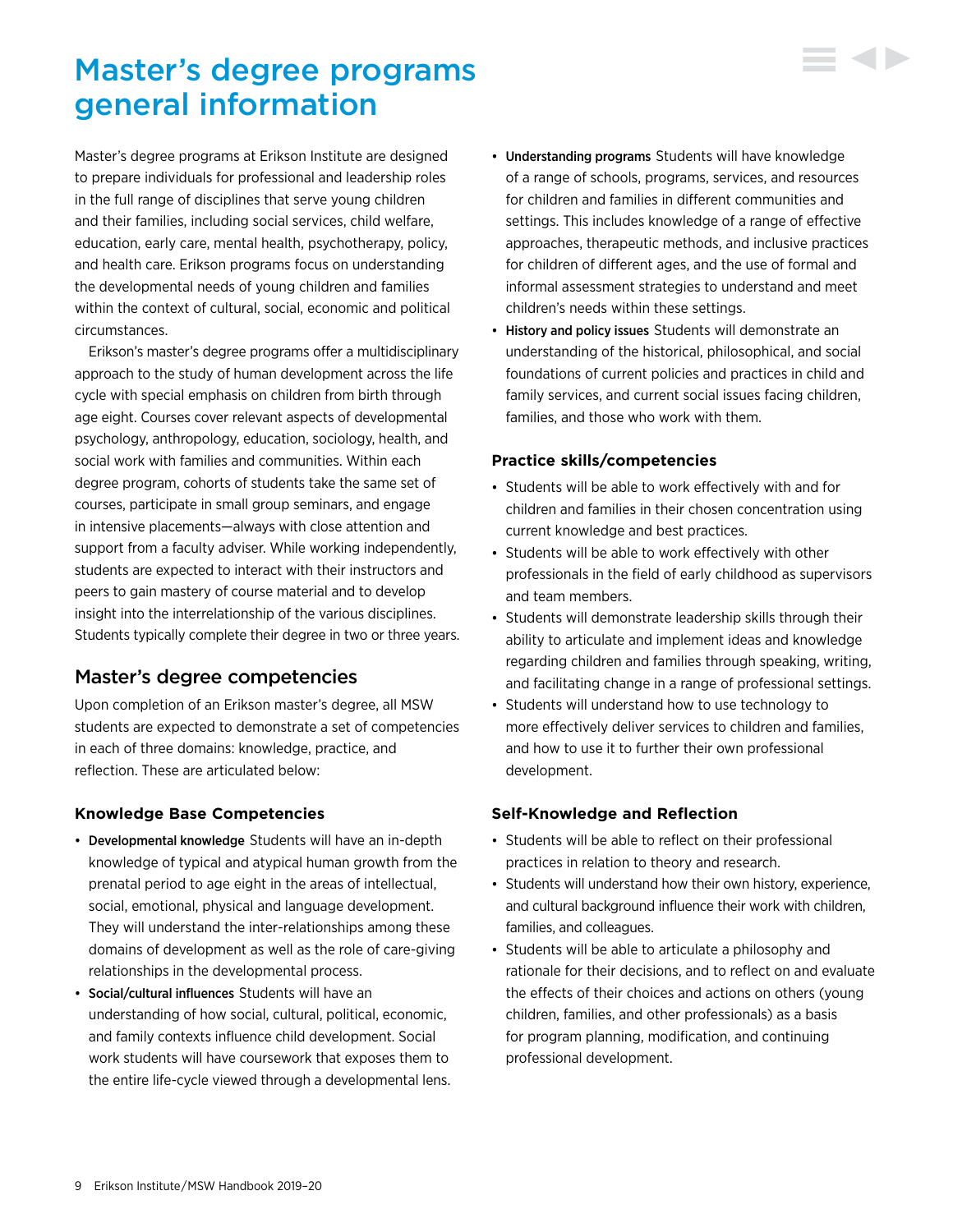# <span id="page-10-0"></span>Master of Social Work competencies

In addition to the general competencies required of all Erikson master's degree students, MSW students must demonstrate a set of competencies specific to social workers. The Council of Social Work Education has identified core competencies as essential to effective generalist social work preparation. Graduates of the Erikson MSW program will be required to demonstrate competence at both the generalist and concentration levels. Below are the core competencies that graduates from the Erikson MSW program will be expected to demonstrate:

# Generalist Competencies 2015 (EPAS)

### **Competency 1**

#### Demonstrate Ethical and Professional Behavior

Social workers understand the value base of the profession and its ethical standards, as well as relevant laws and regulations that may impact practice at the micro, mezzo, and macro levels. Social workers understand frameworks of ethical decisionmaking and how to apply principles of critical thinking to those frameworks in practice, research, and policy arenas. Social workers recognize personal values and the distinction between personal and professional values. They also understand how their personal experiences and affective reactions influence their professional judgment and behavior. Social workers understand the profession's history, its mission, and the roles and responsibilities of the profession. Social Workers also understand the role of other professions when engaged in interprofessional teams. Social workers recognize the importance of life-long learning and are committed to continually updating their skills to ensure they are relevant and effective. Social workers also understand emerging forms of technology and the ethical use of technology in social work practice.

#### *Social workers:*

- make ethical decisions by applying the standards of the NASW Code of Ethics, relevant laws and regulations, models for ethical decision-making, ethical conduct of research, and additional codes of ethics as appropriate to context;
- use reflection and self-regulation to manage personal values and maintain professionalism in practice situations;
- demonstrate professional demeanor in behavior; appearance; and oral, written, and electronic communication;
- use technology ethically and appropriately to facilitate practice outcomes; and
- use supervision and consultation to guide professional judgment and behavior.

#### **Competency 2**

#### Engage Diversity and Difference in Practice

Social workers understand how diversity and difference characterize and shape the human experience and are critical to the formation of identity. The dimensions of diversity are understood as the intersectionality of multiple factors including but not limited to age, class, color, culture, disability and ability, ethnicity, gender, gender identity and expression, immigration status, marital status, political ideology, race, religion/ spirituality, sex, sexual orientation, and tribal sovereign status. Social workers understand that, as a consequence of difference, a person's life experiences may include oppression, poverty, marginalization, and alienation as well as privilege, power, and acclaim. Social workers also understand the forms and mechanisms of oppression and discrimination and recognize the extent to which a culture's structures and values, including social, economic, political, and cultural exclusions, may oppress, marginalize, alienate, or create privilege and power.

*Social workers:*

- apply and communicate understanding of the importance of diversity and difference in shaping life experiences in practice at the micro, mezzo, and macro levels;
- present themselves as learners and engage clients and constituencies as experts of their own experiences; and
- apply self-awareness and self-regulation to manage the influence of personal biases and values in working with diverse clients and constituencies.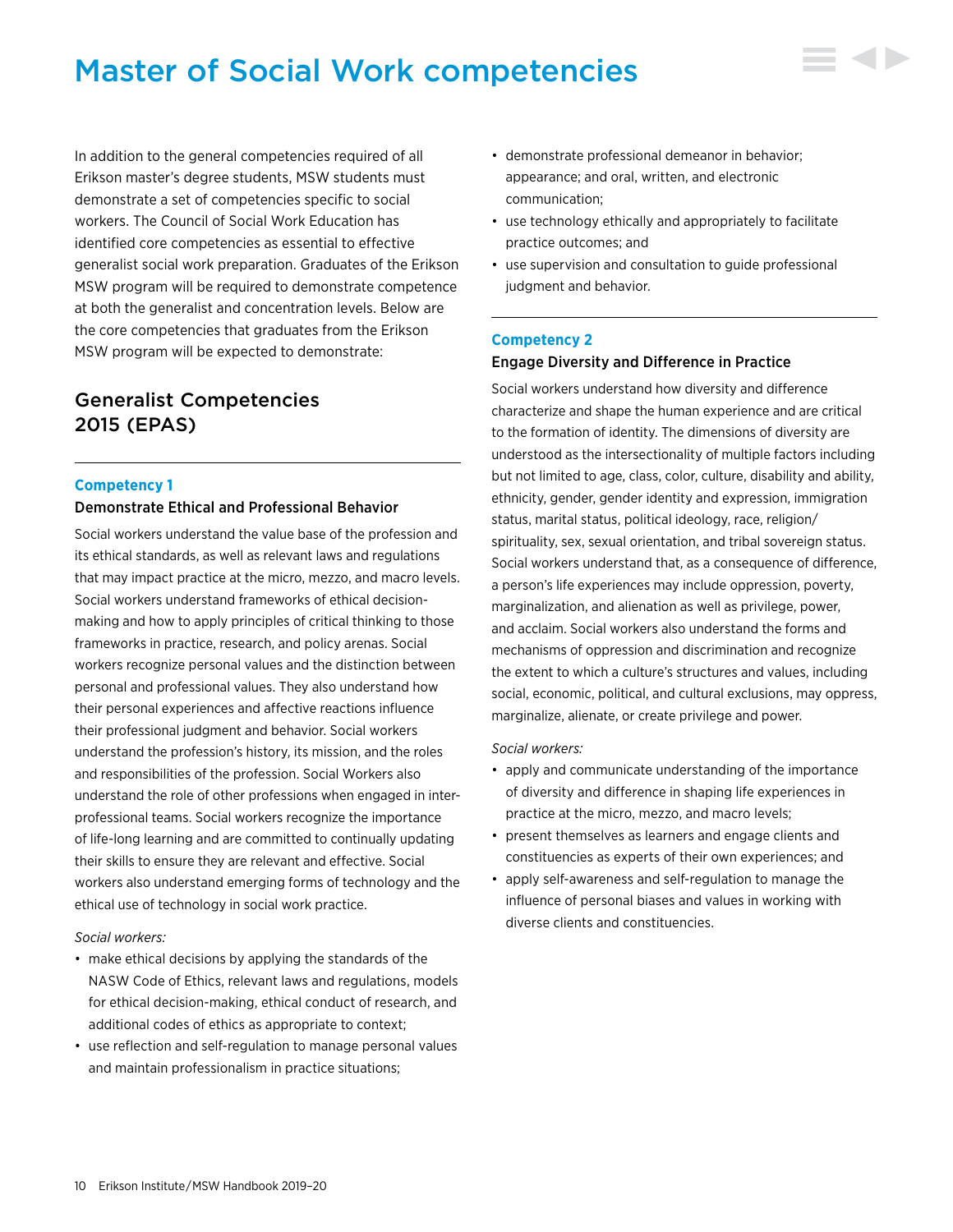## Advance Human Rights and Social, Economic, and Environmental Justice

Social workers understand that every person regardless of position in society has fundamental human rights such as freedom, safety, privacy, an adequate standard of living, health care, and education. Social workers understand the global interconnections of oppression and human rights violations, and are knowledgeable about theories of human need and social justice and strategies to promote social and economic justice and human rights. Social workers understand strategies designed to eliminate oppressive structural barriers to ensure that social goods, rights, and responsibilities are distributed equitably and that civil, political, environmental, economic, social, and cultural human rights are protected.

*Social workers:*

- apply their understanding of social, economic, and environmental justice to advocate for human rights at the individual and system levels; and
- engage in practices that advance social, economic, and environmental justice.

### **Competency 4**

## Engage in Practice-informed Research and Research-informed Practice

Social workers understand quantitative and qualitative research methods and their respective roles in advancing a science of social work and in evaluating their practice. Social workers know the principles of logic, scientific inquiry, and culturally informed and ethical approaches to building knowledge. Social workers understand that evidence that informs practice derives from multi-disciplinary sources and multiple ways of knowing. They also understand the processes for translating research findings into effective practice.

#### *Social workers:*

- use practice experience and theory to inform scientific inquiry and research;
- apply critical thinking to engage in analysis of quantitative and qualitative research methods and research findings; and
- use and translate research evidence to inform and improve practice, policy, and service delivery.

## **Competency 5**

#### Engage in Policy Practice

Social workers understand that human rights and social justice, as well as social welfare and services, are mediated by policy and its implementation at the federal, state, and local levels. Social workers understand the history and current structures of social policies and services, the role of policy in service delivery, and the role of practice in policy development. Social workers understand their role in policy development and implementation within their practice settings at the micro, mezzo, and macro levels and they actively engage in policy practice to effect change within those settings. Social workers recognize and understand the historical, social, cultural, economic, organizational, environmental, and global influences that affect social policy. They are also knowledgeable about policy formulation, analysis, implementation, and evaluation.

*Social workers:* 

- Identify social policy at the local, state, and federal level that impacts well-being, service delivery, and access to social services;
- assess how social welfare and economic policies impact the delivery of and access to social services;
- apply critical thinking to analyze, formulate, and advocate for policies that advance human rights and social, economic, and environmental justice.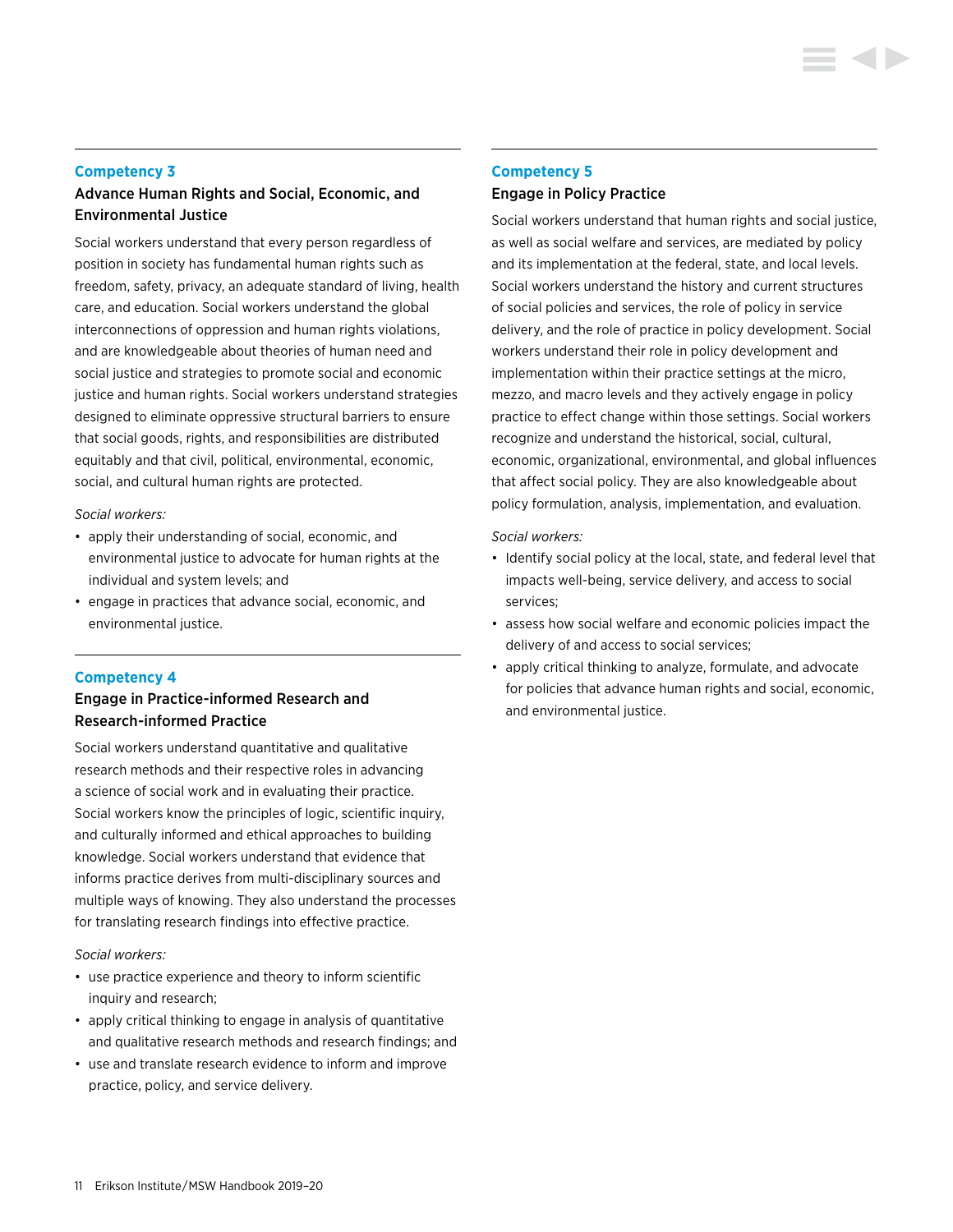## Engage with Individuals, Families, Groups, Organizations, and Communities

Social workers understand that engagement is an ongoing component of the dynamic and interactive process of social work practice with, and on behalf of, diverse individuals, families, groups, organizations, and communities. Social workers value the importance of human relationships. Social workers understand theories of human behavior and the social environment, and critically evaluate and apply this knowledge to facilitate engagement with clients and constituencies, including individuals, families, groups, organizations, and communities. Social workers understand strategies to engage diverse clients and constituencies to advance practice effectiveness.

Social workers understand how their personal experiences and affective reactions may impact their ability to effectively engage with diverse clients and constituencies. Social workers value principles of relationship-building and inter-professional collaboration to facilitate engagement with clients, constituencies, and other professionals as appropriate.

#### *Social workers:*

- apply knowledge of human behavior and the social environment, person-in-environment, and other multidisciplinary theoretical frameworks to engage with clients and constituencies; and
- use empathy, reflection, and interpersonal skills to effectively engage diverse clients and constituencies.

#### **Competency 7**

## Assess Individuals, Families, Groups, Organizations, and Communities

Social workers understand that assessment is an ongoing component of the dynamic and interactive process of social work practice with, and on behalf of, diverse individuals, families, groups, organizations, and communities. Social workers understand theories of human behavior and the social environment, and critically evaluate and apply this knowledge in the assessment of diverse clients and constituencies, including individuals, families, groups, organizations, and communities. Social workers understand methods of assessment with diverse clients and constituencies to advance practice effectiveness. Social workers recognize the implications of the larger practice context in the assessment process and value the importance of inter-professional collaboration in this process. Social workers understand how their personal experiences and affective reactions may affect their assessment and decision-making.

#### *Social workers:*

- collect and organize data, and apply critical thinking to interpret information from clients and constituencies;
- apply knowledge of human behavior and the social environment, person-in-environment, and other multidisciplinary theoretical frameworks in the analysis of assessment data from clients and constituencies;
- develop mutually agreed-on intervention goals and objectives based on the critical assessment of strengths, needs, and challenges within clients and constituencies; and
- select appropriate intervention strategies based on the assessment, research knowledge, and values and preferences of clients and constituencies.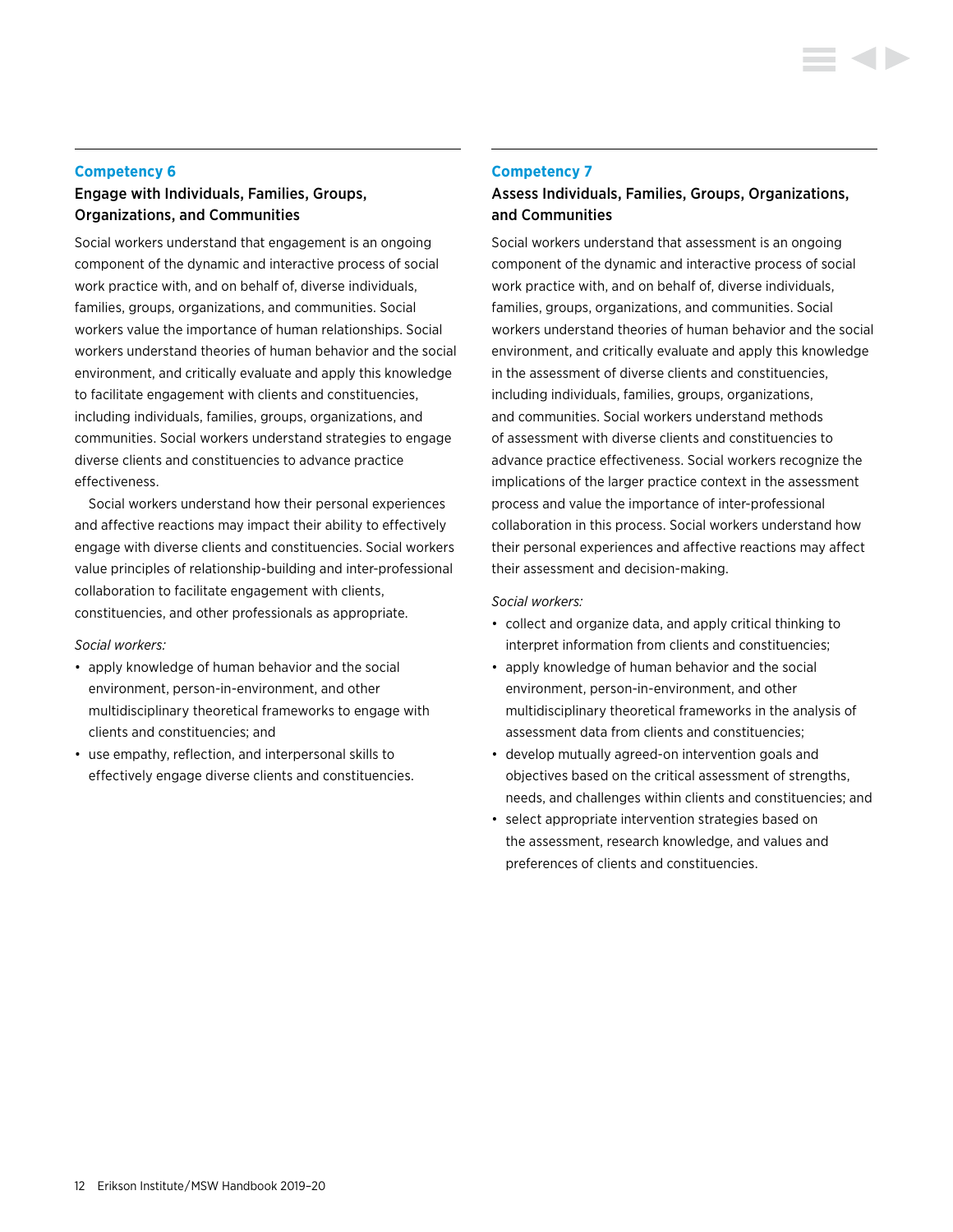## Intervene with Individuals, Families, Groups, Organizations, and Communities

Social workers understand that intervention is an ongoing component of the dynamic and interactive process of social work practice with, and on behalf of, diverse individuals, families, groups, organizations, and communities. Social workers are knowledgeable about evidence-informed interventions to achieve the goals of clients and constituencies, including individuals, families, groups, organizations, and communities. Social workers understand theories of human behavior and the social environment, and critically evaluate and apply this knowledge to effectively intervene with clients and constituencies. Social workers understand methods of identifying, analyzing and implementing evidence-informed interventions to achieve client and constituency goals. Social workers value the importance of inter-professional teamwork and communication in interventions, recognizing that beneficial outcomes may require interdisciplinary, interprofessional, and inter-organizational collaboration.

#### *Social workers:*

- critically choose and implement interventions to achieve practice goals and enhance capacities of clients and constituencies;
- apply knowledge of human behavior and the social environment, person-in-environment, and other multidisciplinary theoretical frameworks in interventions with clients and constituencies;
- use inter-professional collaboration as appropriate to achieve beneficial practice outcomes;
- negotiate, mediate, and advocate with and on behalf of diverse clients and constituencies; and
- facilitate effective transitions and endings that advance mutually agreed-on goals.

#### **Competency 9**

## Evaluate Practice with Individuals, Families, Groups, Organizations, and Communities

Social workers understand that evaluation is an ongoing component of the dynamic and interactive process of social work practice with, and on behalf of, diverse individuals, families, groups, organizations and communities. Social workers recognize the importance of evaluating processes and outcomes to advance practice, policy, and service delivery

effectiveness. Social workers understand theories of human behavior and the social environment, and critically evaluate and apply this knowledge in evaluating outcomes. Social workers understand qualitative and quantitative methods for evaluating outcomes and practice effectiveness.

*Social workers:*

- select and use appropriate methods for evaluation of outcomes;
- apply knowledge of human behavior and the social environment, person-in-environment, and other multidisciplinary theoretical frameworks in the evaluation of outcomes;
- critically analyze, monitor, and evaluate intervention and program processes and outcomes; and
- apply evaluation findings to improve practice effectiveness at the micro, mezzo, and macro levels.

## *Erikson has added a 10th generalist competency specific to the MSW program.*

#### **Competency 10**

## Integrate a developmental perspective into social work practice

Erikson prepared social work graduates possess a deep understanding of how children develop, and value the interplay of various biological, cognitive, psychological, cultural, historical, and social factors that influence each child. Erikson prepared social work graduates recognize the centrality of all relationships in all learning, and seek to contribute to a significant improvement in the quality, effectiveness, and equity of education and services for all children and families and to help children develop to their fullest potential. Erikson prepared social work graduates understand that self-knowledge, and attention to relationships are the hallmarks of the generalist practitioner—and of an Erikson education. Prepared with this knowledge, Erikson social work graduates are equipped to overcome differences, attuned to the individual child and family, comfortable with conflict and able to address it in order to promote a child's development and learning.

#### *Erikson prepared social work graduates:*

- Utilize a child development perspective to engagement, assessment, intervening, and evaluation of children, youth and families.
- Employ a self-reflective approach considering the impact of their beliefs, expectations, and actions on children and vice versa.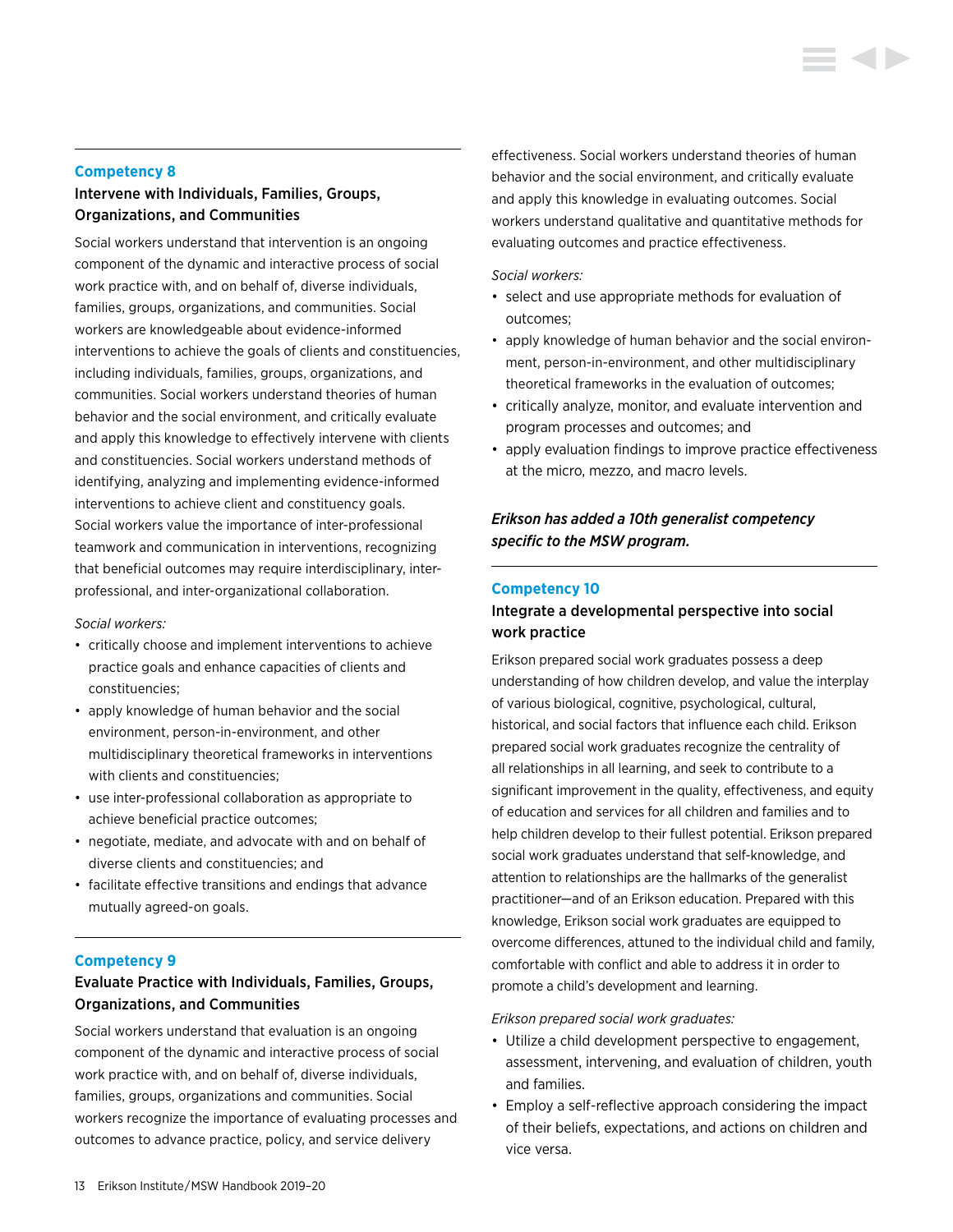## Youth, Family, and Community Concentration Competencies, 2015 EPAS

#### **Competency 1**

#### Demonstrate Ethical and Professional Behavior

Youth, family, and community concentration social workers adhere to the NASW code of ethics in making all ethical decisions. Youth, family, and community concentration social workers understand the ethical issues and ethical dilemmas unique to working with children and families in urban and suburban communities. When appropriate, Youth, family, and community concentration social workers use technology ethically to facilitate practice outcomes. Youth, family, and community concentration social workers value supervision and consultation to guide professional judgment and behavior. Youth, family, and community concentration social workers engage in critical reflection to obtain a knowledge of self and others. Youth, family, and community concentration social workers analyze insights about one's own values, biases, privileges, and personal history and how that affects the formation of trusting and productive relationships that promote development and learning.

*Specialized clinical social workers:* 

- Demonstrate effective communication skills with and for children and families through oral, written, and electronic formats;
- Reflect on one's professional practice in relation to theory and research;
- Demonstrate strong ethics, integrity and leadership skills, and initiates effective working relationships with colleagues.

#### **Competency 2**

#### Engage Diversity and Difference in Practice

Youth, family, and community concentration social workers recognize the intersectionality of identity including, but not limited to age, class, color, culture, disability and ability, ethnicity, gender, gender identity and expression, tribal sovereign status, immigration status, marital status, political ideology, race, religion/spirituality, sex, sexual orientation, and how these multiple factors may play a role in the lives of children and families. Youth, family, and community concentration social workers understand the ways in which cultural factors serve as protective factors and promote

resilience of children and families. Youth, family, and community concentration social workers recognize the need for cultural humility and reflect on how personal bias may influence all aspects of social work practice and research with diverse clients, families, and communities. Youth, family, and community concentration social workers value children and families as experts of their own experiences. Youth, family, and community concentration social workers analyze how issues of diversity oppression, and poverty may affect client vulnerability and help seeking behaviors.

*Youth, family, and community concentration social workers:*

- Recognize how developmental level, socioeconomic status, culture, race and ethnicity, disability, gender, sexual orientation, and urban environment affect the social and emotional functioning of children; and
- Engage and collaborate with parents and community in mutual decision-making that honors difference and diversity.

#### **Competency 3**

## Advance Human Rights and Social, Economic, and Environmental Justice

Youth, family, and community concentration social workers recognize the convention of the rights of the child, and values that every child regardless of position in society has the fundamental right to freedom, safety, privacy, adequate health care, education, and standard of living. Youth, family, and community concentration social workers understand the global interconnections of oppression and human rights violations and its impact on children and families, governing policies and subsequent services. Youth, family, and community concentration social workers are committed to critically analyzing methods to improve access to services and resources for children, families, and constituents that they serve. Youth, family, and community concentration social workers recognize how personal experiences and affective reactions may impact ability to advocate for human rights of children and families.

*Youth, family, and community concentration social workers:*

- Apply an understanding of how to advocate for children, families and larger systems to practice situations;
- Consider strategies of how to contribute to significant improvement in the quality, effectiveness, and equity of education and social services for all children and families; and
- Negotiate differences and sometimes conflict with and on behalf of diverse children, families and constituents to advance social, economic and environmental justice.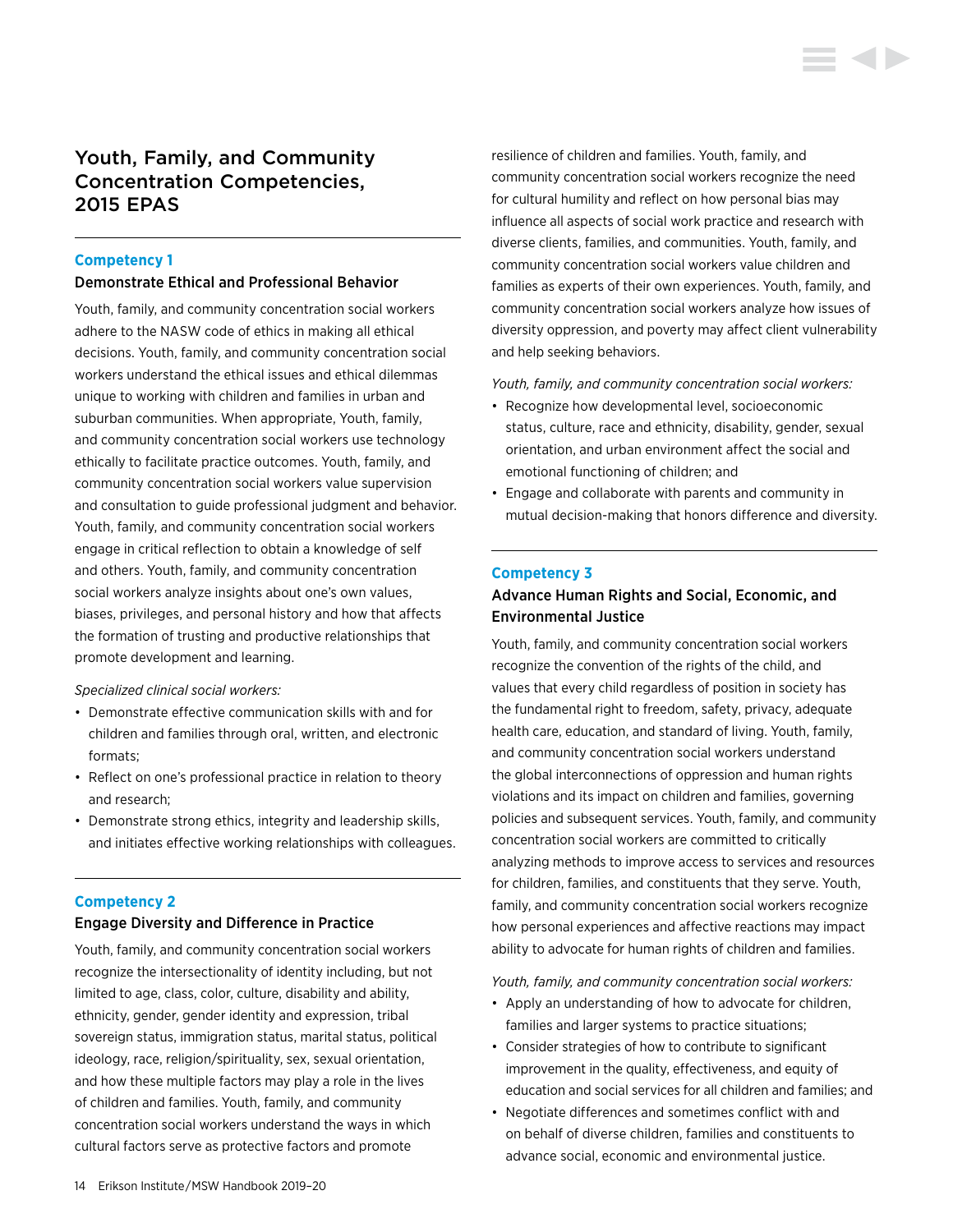## Engage In Practice-informed Research and Researchinformed Practice Social workers

Youth, family, and community concentration social workers are knowledgeable of the principles of logic and scientific inquiry that support the selection of valid and reliable assessment tools appropriate for use in practice. Youth, family, and community concentration social workers value their role in advancing a science of social work and in evaluating own practice with children and families. Youth, family, and community concentration social workers apply critical thinking skills to interpret assessments concerning children and families from a culturally competent lens. Youth, family, and community concentration social workers recognize how affective reactions and personal experiences may influence the interpretation and translation of research findings for children and families. Youth, family, and community concentration social workers translate research evidence to inform and improve practice, policy, and service delivery for children and families.

*Youth, family, and community concentration social workers:*

- Evaluate mutually agreed upon measurable goals with children and families.
- Select appropriate intervention strategies based on the assessment, research knowledge, and values and preferences of children, families and constituents that they serve; and
- Utilize technology to maintain relevant data that will assist in planning, management and evaluation of effective social work practice with children and families.

### **Competency 5**

#### Engage in Policy Practice

Youth, family, and community concentration social workers are able to analyze the processes of policy development and implementation that affect children and families. Youth, family, and community concentration social workers understand legislative, judicial and administrative processes by which children and family policies are formed. Youth, family, and community concentration social workers value the need to engage in policy practice in order to advance social and economic well-being, and to deliver effective social work services to children and families. Youth, family, and community concentration social workers recognize how affective reactions and personal experiences may influence policy development and decision making at multiple practice levels for children and families. Youth, family, and community concentration social workers assess how social welfare and economic policies impact the delivery of and access to social services for children and families.

*Youth, family, and community concentration social workers:* 

- Identify social policy at the local, state and federal level that impacts well-being, service delivery,and access to social services for children and families; and
- Participate in methods which may positively influence policy for children and families in urban and suburban settings.

#### **Competency 6**

## Engage with Individuals, Families, Groups, Organizations, and Communities

Youth, family, and community concentration social workers understand that engagement is an ongoing component of the dynamic and interactive process of social work practice with, and on behalf of children, families and constituents. Youth, family, and community concentration social workers understand systems theories, ecological systems framework as it relates to children and families in urban and suburban settings. Youth, family, and community concentration social workers recognize the right to self determination and promote mutually agreed upon goals with diverse populations of children and families. Youth, family, and community concentration social workers value a relationally based process of engaging children and families as partners in defining effective intervention goals that lead to expected outcomes. Youth, family, and community concentration social workers understand their role in facilitating inter-professional collaboration to support the effectiveness of intervention goals, when appropriate.

*Youth, family, and community concentration social workers:*

- Use empathy, reflection, cultural humility, and interpersonal skills to engage children and families in various contexts; and
- Attend to developmental, cultural, contextual and interpersonal dynamics, factors that both strengthen and potentially threaten the therapeutic alliance.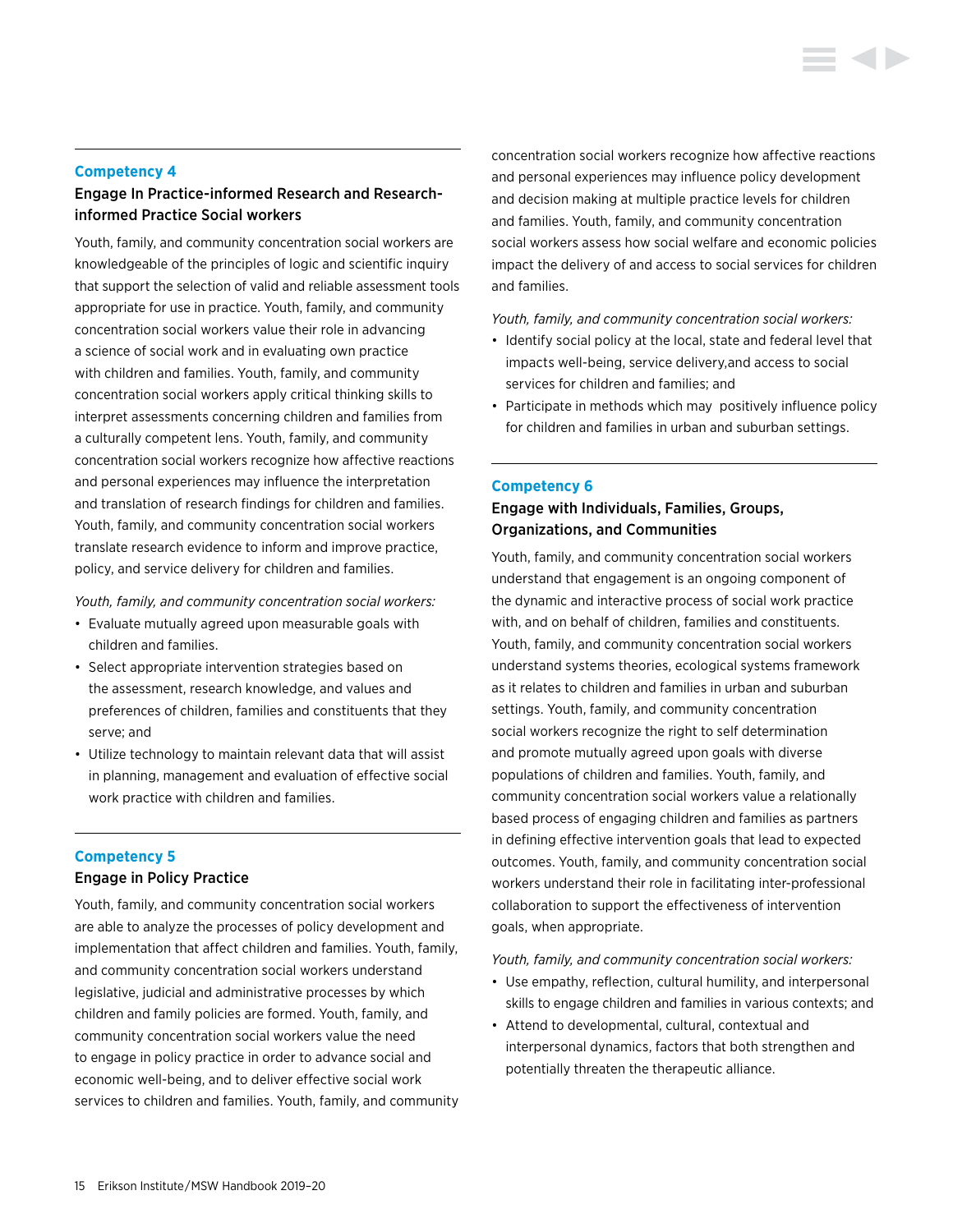## Assess Individuals, Families, Groups, Organizations, and Communities

Youth, family, and community concentration social workers understand that assessment is an ongoing component of the dynamic and interactive process of social work practice with, and on behalf of children, families, and constituents. Youth, family, and community concentration social workers understand systems theories and ecological systems framework as it relates to children and families in urban and suburban settings. Youth, family, and community concentration social workers critically analyze how issues of difference as well as privilege, oppression and environmental justice may also influence the assessment of and response to children and families. Youth, family, and community concentration social workers recognize the right to self determination and promotes mutually agreed upon goals with diverse populations of children and families. Youth, family, and community concentration social workers recognize the importance of reflective practice, and how their personal experiences and affective reactions may influence their assessment and decision-making. Youth, family, and community concentration social workers value the importance of the use of culturally appropriate methods of assessment with diverse children and families to advance practice effectiveness.

*Youth, family, and community concentration social workers:*

- Evaluate and apply their understanding of appropriate theories of child and social and emotional development, human behavior and the social environment to conduct assessments with diverse populations of children and families within multiple settings;
- Utilize inter-professional collaboration when appropriate in the assessment process; and
- Utilize appropriate assessment tools that reflect diverse children and family needs.

#### **Competency 8**

### Intervene with Individuals, Families, Groups, Organizations, and Communities

Youth, family, and community concentration social workers understand that intervention is an ongoing component of the dynamic and interactive process of social work practice with, and on behalf of, children, families, and constituents. Youth, family, and community concentration social workers critically analyze theories of child development, human behavior and the social environment and apply this knowledge through employing evidence-informed interventions to achieve the goals of children, families, and constituents. Youth, family, and community concentration social workers value the importance of inter-professional teamwork and communication in interventions, recognizing that beneficial outcomes may require interdisciplinary, inter-professional, and inter-organizational collaboration.

*Youth, family, and community concentration social workers:*

- Demonstrate the use of appropriate, evidence-based intervention techniques for a range of presenting concerns identified in the assessment, including crisis interventions strategies as needed.
- Utilize self-regulatory techniques to manage the potential impact of personal experiences and affective reactions which can affect the ability to effectively intervene with children and families.

#### **Competency 9**

#### Evaluate Practice with Individuals, Families, Groups

Youth, family, and community concentration social workers understand that evaluation is an ongoing component of the dynamic and interactive process of social work practice with, and on behalf of children, families and constituents. Youth, family, and community concentration social workers understand qualitative and quantitative methods for evaluating outcomes and practice effectiveness. Youth, family, and community concentration social workers understand how personal experiences and affective reactions may impact ability to objectively evaluate program outcomes. Youth, family, and community concentration social workers recognize the importance of evaluating processes and outcomes to advance social work practice, policy, and service delivery effectiveness. Youth, family, and community concentration social workers critically evaluate and apply theories of human behavior and the social environment, person-in-environment, and other multidisciplinary theoretical frameworks in evaluating children and family outcomes.

#### *Youth, family, and community concentration social workers:*

#### *Specialized clinical social workers:*

- Select and use appropriate methods for evaluating outcomes;
- Analyze, monitor, and evaluate intervention and program processes and outcomes; and
- Apply evaluation findings to improve practice effectiveness at various levels for children and families.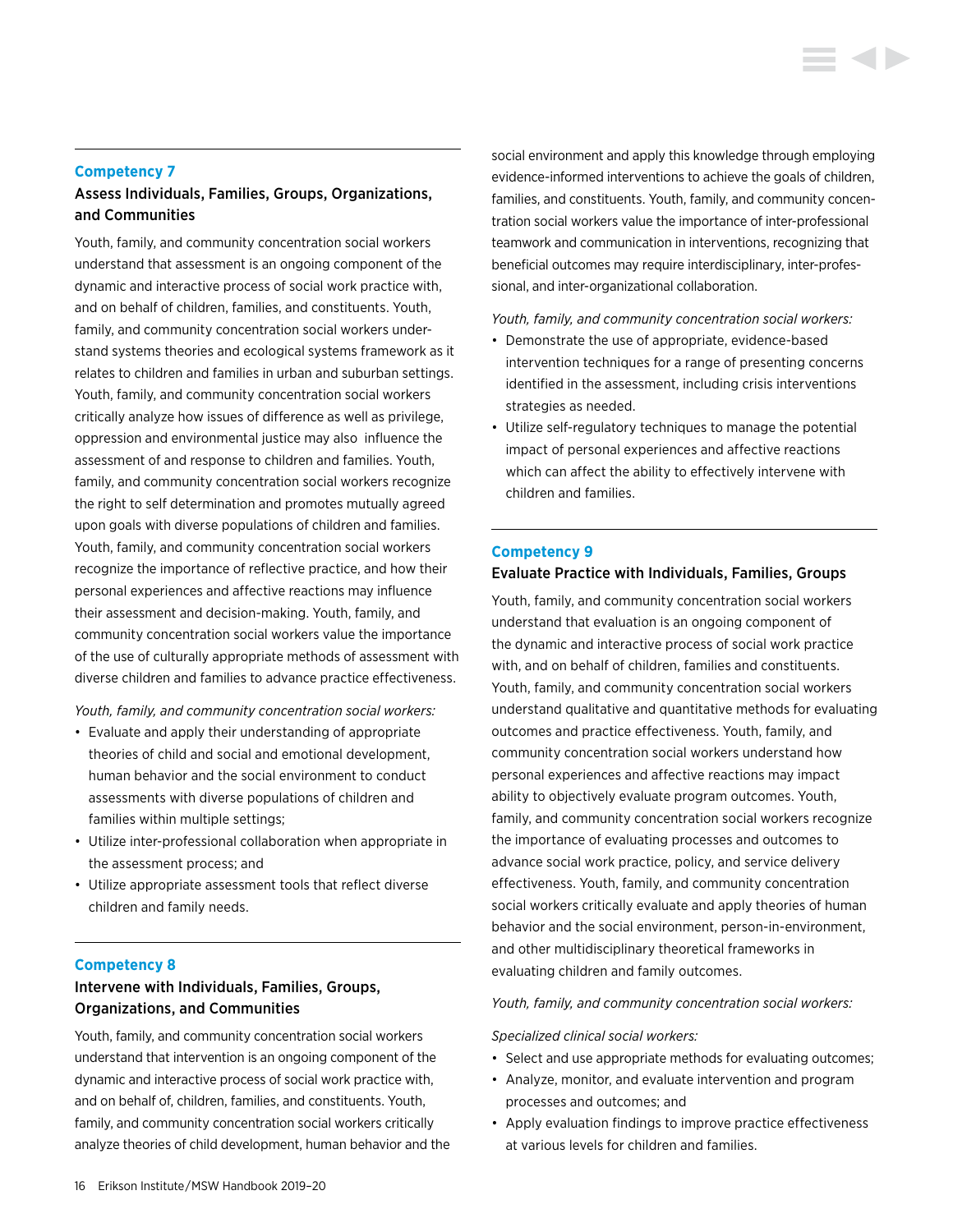# Children's Law and Policy Concentration Competencies

## **Competency 1**

### Demonstrate Ethical and Professional Behavior

Children's law and policy concentration social workers recognize NASW code of ethics, as well as but not limited to international issues in children's law, mental health law, adoption law, and compulsory attendance law. Children's law and policy concentration social workers understand the ethical issues and dilemmas unique to working with children and families in urban and suburban communities. Children's law and policy concentration social workers value the significance of confidentiality, privacy, and privileged communication when interacting with children and families. Children's law and policy concentration social workers demonstrate professional demeanor in behavior, appearance, and multiple forms of communication, such as court reports. Children's law and policy concentration social workers engage in critical reflection, and analyze insights about one's own values, biases, privileges, and personal history, and how that affects the formation of trusting and productive relationships that promote development and learning. Children's law and policy concentration social workers demonstrate integrity, and leadership skills, and initiate effective working relationships with colleagues.

*Children's law and policy concentration social workers:* 

- Possess advanced written and oral presentation skills;
- Maintain adequate safeguards for the private nature of the treatment relationship; and
- Prepare documents, whether on paper or electronically, that are accurate, complete, secured, maintained, and disclosed in accordance with regulatory, legislative, statutory, and organizational requirements.

#### **Competency 2**

#### Engage Diversity and Difference in Practice

Children's law and policy concentration social workers understand the ways in which cultural dynamics may serve as protective factors and promote resilience of children and families. Children's law and policy concentration social workers value cultural humility and engaging children and families as the experts of their own experiences. Children's law and policy concentration social workers analyze how developmental level, socioeconomic status, culture, race and ethnicity, disability, gender, sexual orientation, and environment affect the social and emotional functioning, as well as legal issues of children and families. Children's law and policy concentration social workers reflect on how personal bias may influence all aspects of social work practice with diverse children, families and communities. Children's law and policy concentration social workers recognize disproportionality of minority children in the child welfare system, and act as change agents who demonstrate the leadership skills to work effectively with multicultural groups in agencies, organizational settings, and communities.

- Demonstrate cultural humility in working with and on behalf of clients and constituents;
- Engage and collaborate with children and families in mutual decision-making that honors difference and diversity; and
- Demonstrate responsibility for advancing cultural competence within and beyond their organizations, helping to challenge structural and institutional oppression, and build and sustain diverse and inclusive institutions and communities.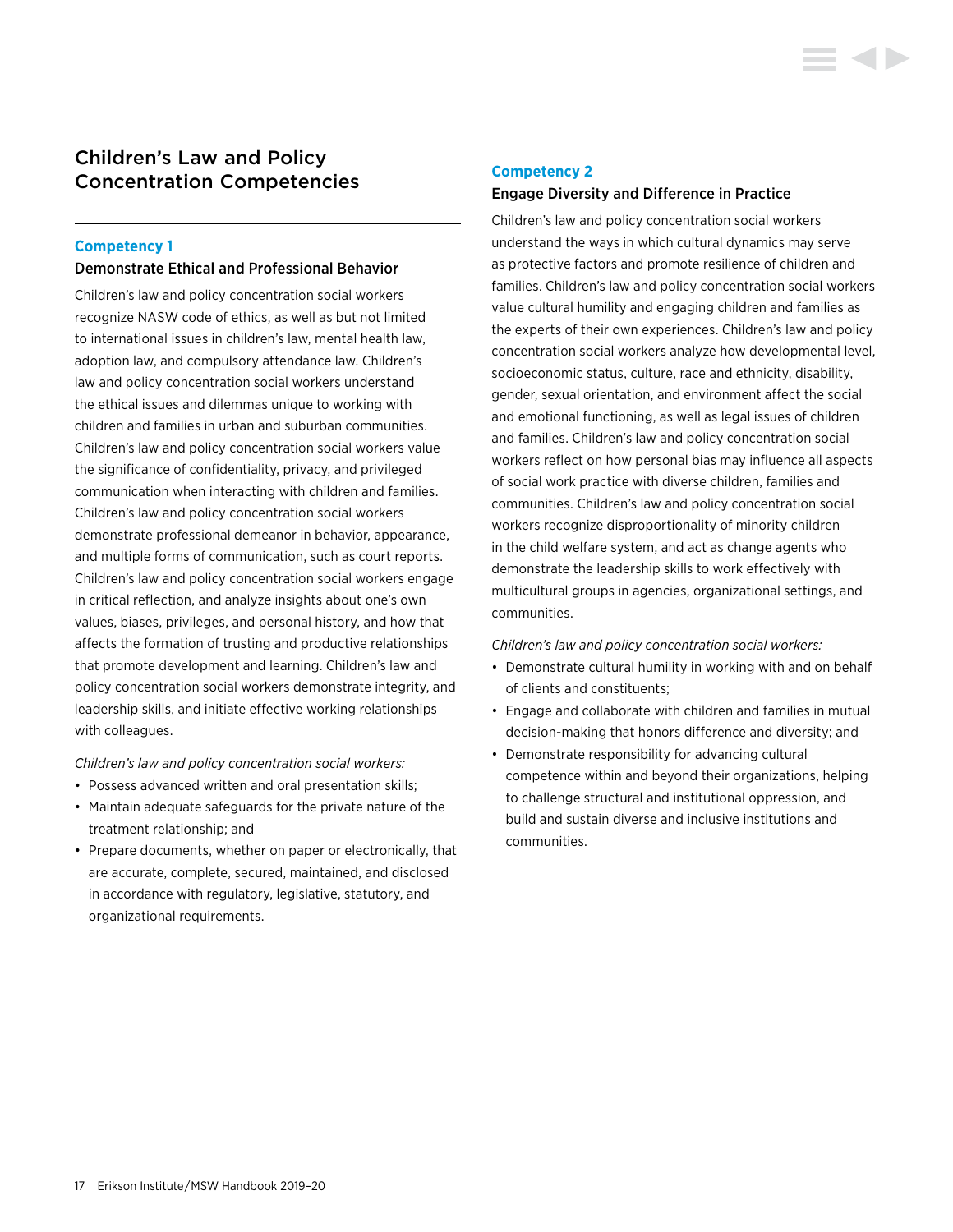## Advance Human Rights and Social, Economic, and Environmental Justice

Children's law and policy concentration social workers are aware of the impact of social systems, policies, practices, and programs on multicultural client populations, advocating for, with, and on behalf of multicultural clients and client populations whenever appropriate. Children's law and policy concentration social workers understand the global interconnections of oppression and human rights violations and its impact on children and families, governing policies and subsequent services. Children's law and policy concentration social workers understand domestic violence, child maltreatment, and mandatory reporting laws.

Children's law and policy concentration social workers recognize the UN convention of the rights of children, the evolution of children's rights, and recognize that every child has fundamental human rights regardless of position in society. Children's law and policy concentration social workers consider strategies to mitigate structural barriers to access of social goods, and rights of children and families. Children's law and policy concentration social workers recognize how personal experiences and affective reactions may impact the ability to advocate for human rights of children and families. Children's law and policy concentration social workers are emotionally equipped to overcome differences and promote optimal development and learning with children and families.

*Children's law and policy concentration social workers:*

• Utilize persuasive techniques to negotiate differences as well as conflict with and on behalf of diverse children, families, and constituents to protect and advance social, economic and environmental justice.

#### **Competency 4**

## Engage In Practice-informed Research and Researchinformed Practice Social workers

Children's law and policy concentration social workers acquire and maintains knowledge of developmental theory, evidenced informed practice, sociohistorical context, policy research, and evaluation methods relevant to case management and the population served, and shall use such information to ensure the quality of case management practice. Children's law and policy concentration social workers are knowledgeable of appropriate qualitative and quantitative methods for evaluating outcomes and practice effectiveness with children and families. Children's law and policy concentration social workers value role in gathering empirical evidence that serves in case decision making for children and families. Children's law and policy concentration social workers apply critical thinking skills to interpret assessments concerning children and families from a culturally competent lens. Children's law and policy concentration social workers recognize how affective reactions and personal experiences may influence the interpretation and translation of court decisions and research findings for children and families.

*Children's law and policy concentration social workers:*

- Evaluate mutually agreed upon measurable goals with children and families; and
- Translate research evidence to inform and improve practice, policy, and service delivery for children and families.

## **Competency 5** Engage in Policy Practice

Children's law and policy concentration social workers should participate in the development and implementation of policies and practice that empower and advocate for marginalized and oppressed populations. Children's law and policy concentration social workers understand the use of parens patriae as well as legislative, judicial and administrative processes by which children and family policies are formed. Children's law and policy concentration social workers recognize the policy implications on practice delivery, the need to engage in policy practice to advance social and economic well-being, and to deliver effective social work services to children and families. Children's law and policy concentration social workers critically consider strategies that contribute to significant improvement in the quality, effectiveness, and equity of education and social services for all children, families and outcomes. Children's law and policy concentration social workers recognize how affective reactions and personal experiences may influence policy development and decision making at multiple practice levels for children and families.

- Participate in strategies which may positively influence policy for children and families in urban and suburban settings; and
- Assess how social welfare and economic policies impact the delivery of access to social services for children and families.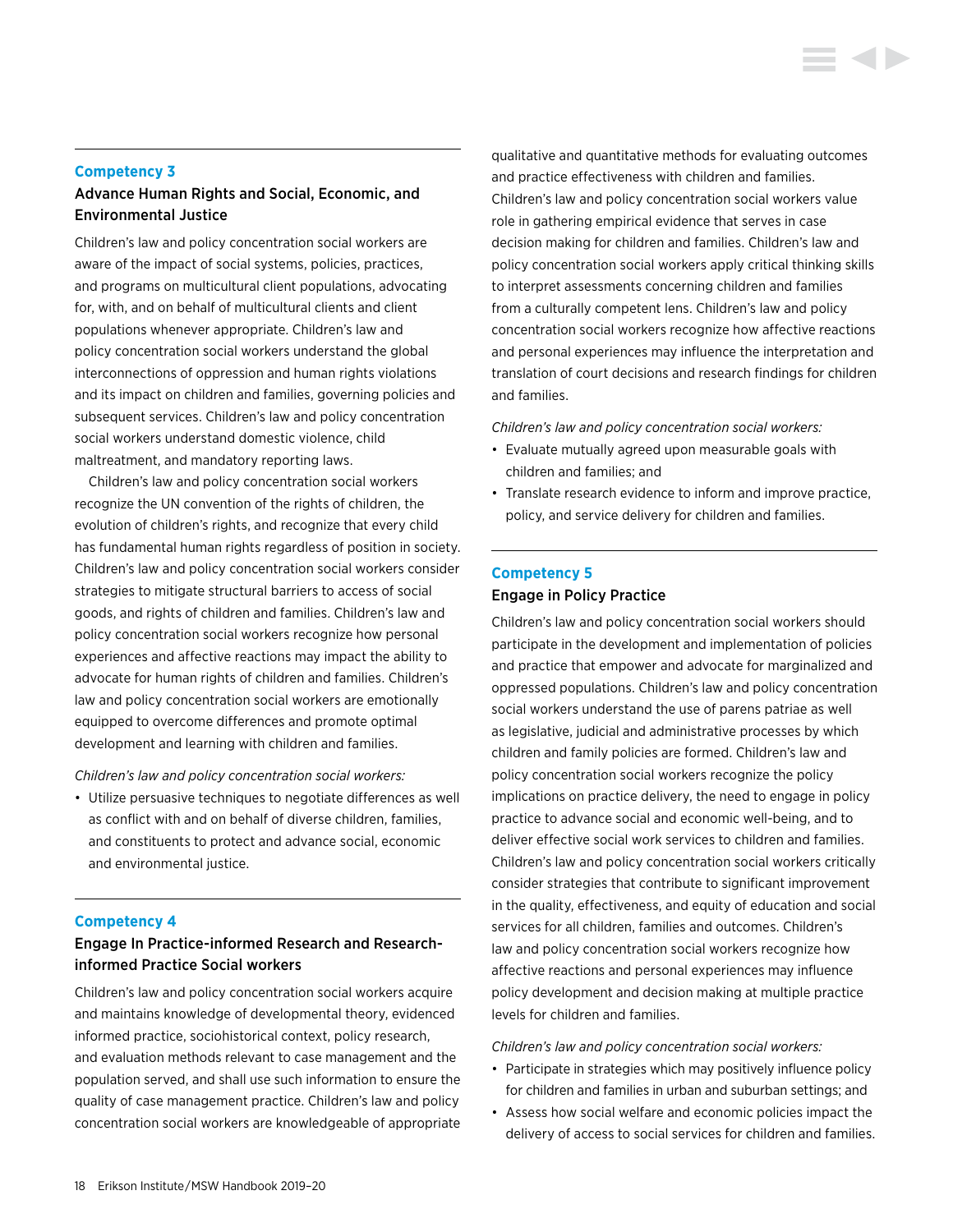## Engage with Individuals, Families, Groups, Organizations, and Communities

Children's law and policy concentration social workers collaborate with clients to plan, implement, monitor, and amend individualized service that promote clients' strengths, advance clients' well-being, and help clients achieve their goals. Children's law and policy concentration social workers value human relationship by engaging children and families as partners in defining effective intervention goals that lead to expected outcomes. Children's law and policy concentration social workers value the interplay of various biological, cognitive, psychological, cultural, historical, and social factors that influence each person, family, group, and community. Children's law and policy concentration social workers attend to developmental, cultural, contextual, and interpersonal dynamics, which may strengthen and potentially threaten the therapeutic alliance with children and families. Children's law and policy concentration social workers understand how personal experiences and affective reactions may impact ability to effectively engage with children families, and constituencies.

*Children's law and policy concentration social workers:*

- Facilitate inter-professional collaboration when needed to support the engagement of children, youth, and families; and
- Utilize a developmental perspective in engagement with children, youth, and families.

#### **Competency 7**

## Assess Individuals, Families, Groups, Organizations, and Communities

Children's law and policy concentration social workers engage clients and, when appropriate, other members of client systems in an ongoing information-gathering and decisionmaking process to help clients identify their goals, strengths, and challenges. Children's law and policy concentration social workers understand effective methods of assessment with children and families. Children's law and policy concentration social workers value the importance of legal context, and practice implications when determining the best interest of the child. Children's law and policy concentration social workers critically analyze how issues of difference as well as privilege, oppression and environmental justice may also influence the assessment of children and families. Children's law and policy concentration social workers recognize how personal experiences and affective reactions may affect their assessment and decision-making of and with children and families.

- Utilize appropriate assessment tools that reflect the needs of diverse children and families; and
- Utilize a developmental perspective in assessment of children, youth and families.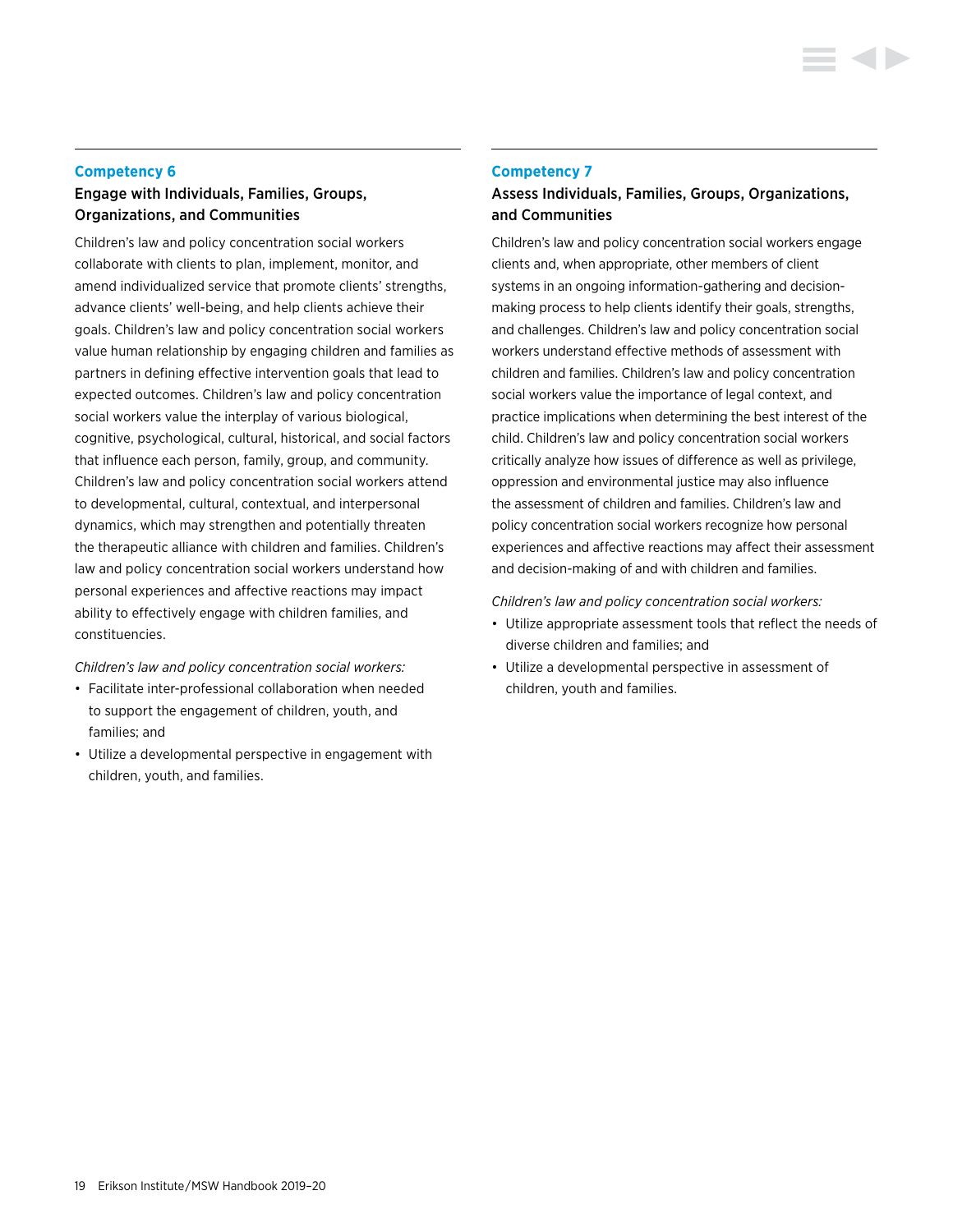## Intervene with Individuals, Families, Groups, Organizations, and Communities

Children's law and policy concentration social workers promote collaboration among colleagues and organizations to enhance service delivery and facilitate client goal attainment. Children's law and policy concentration social workers understand evidence-informed interventions that promote goal achievement with children and families. Children's law and policy concentration social workers understand child development theories and acknowledge the centrality of relationships in development. Children's law and policy concentration social workers value the importance of interprofessional teamwork and communication in interventions with children and families, and recognize that beneficial outcomes may require interdisciplinary, inter-professional, and inter-organizational collaboration. Children's law and policy concentration social workers critically analyze theories of child development, and human behavior and social environment, and apply this knowledge through employment of evidence informed interventions to achieve service goals. Children's law and policy concentration social workers understand how personal experiences and affective reactions may impact ability to effectively intervene with children and families.

*Children's law and policy concentration social workers:* 

- Demonstrate the use of appropriate, evidence based interventions with children and families for a range of presenting concerns; and
- Utilize a developmental perspective in intervention with children, youth and families.

#### **Competency 9**

#### Evaluate Practice with Individuals, Families, Groups

Children's law and policy concentration social workers participate in ongoing, formal evaluation of her or his practice advance client well-being, assess the appropriateness and effectives of service and supports, ensure competence, and improve practice. Children's law and policy concentration social workers are knowledgeable of evaluation methods relevant to case management and the population served. Children's law and policy concentration social workers value the importance of evaluating processes and outcomes to advance practice, policy, and service delivery effectiveness for children and families. Children's law and policy concentration social workers critically analyze, monitor, and evaluate intervention and program processes and outcomes for children and families. Children's law and policy concentration social workers understand how personal experiences and affective reactions may impact ability to objectively evaluate program outcomes for children and families.

- Select and use appropriate methods for evaluation of permanency outcomes for children and families; and
- Utilize a developmental perspective in the evaluation of services of children, youth and families.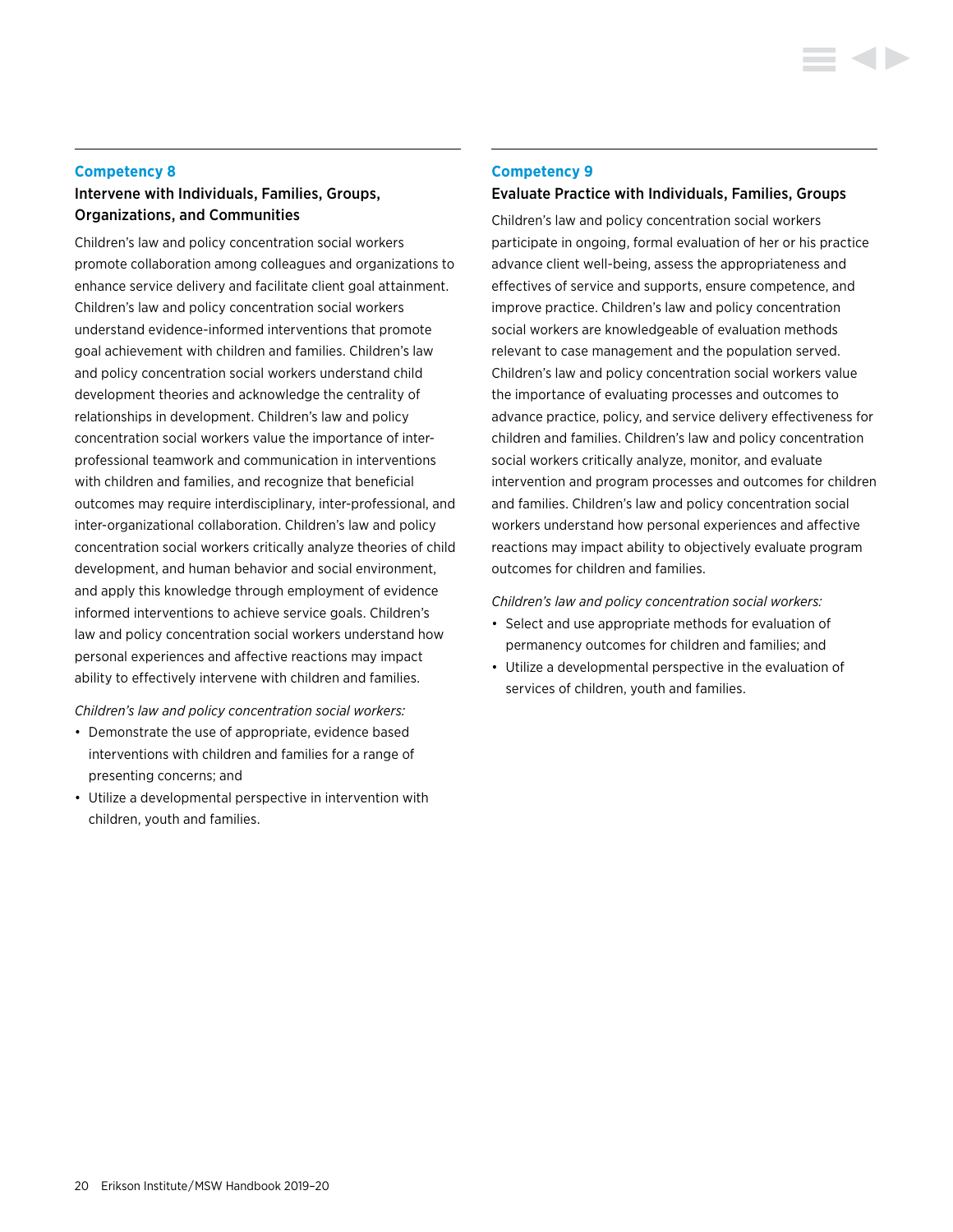# Infant/Early Childhood Mental Health (IEMH) Concentration Competencies

## **Competency 1**

#### Demonstrate Ethical and Professional Behavior

IEMH concentration social workers adhere to the NASW code of ethics in making all ethical decisions. IEMH concentration social workers understand the ethical issues and ethical dilemmas unique to working with infant, young children and families in urban and suburban communities. When appropriate, IEMH social workers use technology ethically to facilitate practice outcomes. IEMH concentration social workers engage in critical reflection to obtain a knowledge of self and others. I ECMH concentration social workers analyze insights about their own values, biases, privileges, and personal histories and how these affect the formation of trusting and productive relationships that promote development and learning.

*IEMH concentration social workers:* 

- Maintain professional boundaries in a variety of intervention/ treatment settings;
- Utilize clinical supervision and team meetings effectively as settings to explore clinical situations, countertransference and transference issues, raise issues and concerns, and deepen clinical work through self-examination and reflection.
- Demonstrate effective communication skills with and for infants, young children and families through oral, written, and electronic formats; and
- Utilize mindful self-regulation to present a calm, nonjudgmental presence when working with infants, young children and families.

#### **Competency 2**

#### Engage Diversity and Difference in Practice

IEMH concentration social workers recognize the intersectionality of identity including, but not limited to age, class, color, culture, disability and ability, ethnicity, gender, gender identity and expression, tribal sovereign status, immigration status, marital status, political ideology, race, religion/spirituality, sex, sexual orientation, and how these multiple factors may play a role in the lives of infants, young children and families. IEMH concentration social workers value the ways in which cultural factors serve as protective factors and promote resilience of infant, young children and families. IEMH concentration social workers recognize the need for cultural humility and reflect on how personal bias may influence all aspects of social work practice and research with diverse clients, families, and communities. IEMH concentration social workers analyze how issues of diversity oppression, and poverty may affect client vulnerability and help seeking behaviors.

- Recognize how developmental level, socioeconomic status, culture, race and ethnicity, disability, gender, sexual orientation, and urban environment affect the social and emotional functioning of children;
- Recognize that each family is unique and will perceive the social worker and intervention through the lens of their own experience; and
- Engage and collaborate with parents and community in mutual decision-making that honors difference and diversity.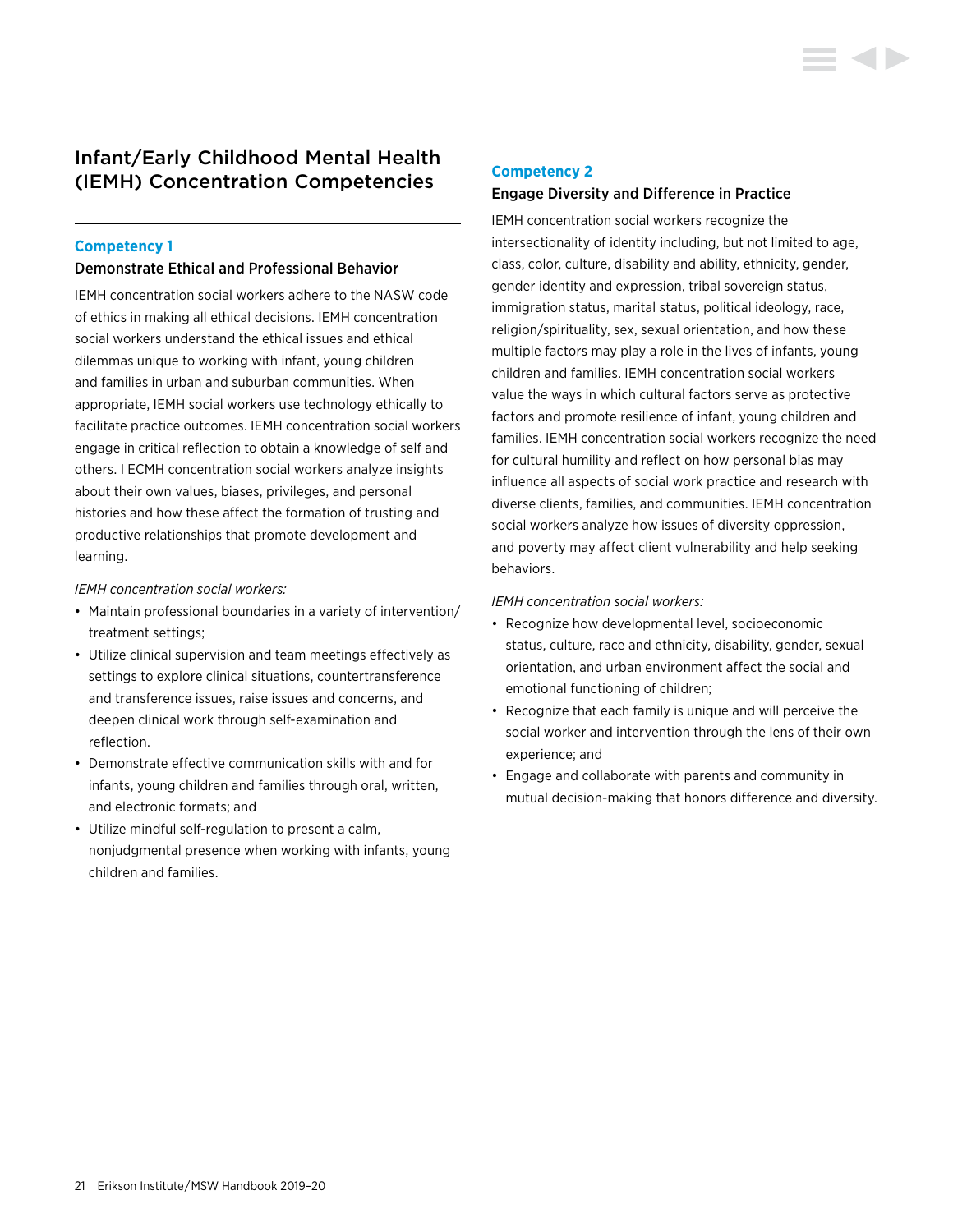## Advance Human Rights and Social, Economic, and Environmental Justice

IEMH concentration social workers recognize the convention of the rights of the child, and values that every child has the fundamental right to freedom, safety, privacy, adequate health care, education, and standard of living. IEMH concentration social workers understand the global interconnections of oppression and human rights violations and their impact on infants, young children and families, governing policies and subsequent services. IEMH concentration social workers understand how a family's unmet basic needs can influence a parent's sensitivity and availability and are able to discuss these needs and link parents with community resources as needed. IEMH concentration social workers critically analyze methods to improve access to services and resources for infants, children, families, and constituents that IEMH concentration social workers serve. IEMH concentration social workers recognize how personal experiences and affective reactions may impact ability to advocate for human rights of infants, young children and families.

*IEMH concentration social workers:* 

- Apply an understanding of advocacy for children, families and larger systems to practice situations;
- Consider strategies contributing to significant improvement in the quality, effectiveness, and equity of education and social services for all infants, young children and families; and
- Negotiate differences and sometimes conflict with and on behalf of diverse infants, children, families and constituents to advance social, economic and environmental justice.

### **Competency 4**

## Engage In Practice-informed Research and Researchinformed Practice Social workers

IEMH concentration social workers are knowledgeable of the principles of logic and scientific inquiry that support the selection of valid and reliable assessment tools appropriate for use in practice. IEMH concentration social workers apply critical thinking skills to interpret assessments of infants, young children and families from a culturally competency lens. IEMH concentration social workers recognize how affective reactions

and personal experiences may influence the interpretation and translation of research findings for infant, young children and families. IEMH concentration social workers translate research evidence to inform and improve practice, policy, and service delivery for infant, young children and families.

*IEMH concentration social workers:* 

- Evaluate mutually agreed upon measurable goals with infants, young children and families.
- Select appropriate intervention strategies based on the assessment, research knowledge, and values and preferences of children, families and constituents that IEMH concentration social workers serve; and
- Utilize technology to maintain relevant data that will assist in planning, management and evaluation of effective social work practice with infants, young children and families.

## **Competency 5** Engage in Policy Practice

IEMH concentration social workers are able to analyze the processes of policy development and implementation that affect infants, young children and families. IEMH concentration social workers understand legislative, judicial and administrative processes by which child and family policies are formed. IEMH concentration social workers value the need to engage in policy practice in order to advance social and economic wellbeing, and to deliver effective social work services to infants, young children and families. IEMH concentration social workers recognize how affective reactions and personal experiences may influence policy development and decision making at multiple practice levels for infants, young children and families. IEMH concentration social workers assess how social welfare and economic policies impact the delivery of and access to social services for children and families.

- Identify social policy at the local, state and federal level that impacts well-being, service delivery,and access to social services for infants, young children and families; and
- Participate in methods which may positively influence policy for children and families in urban and suburban settings.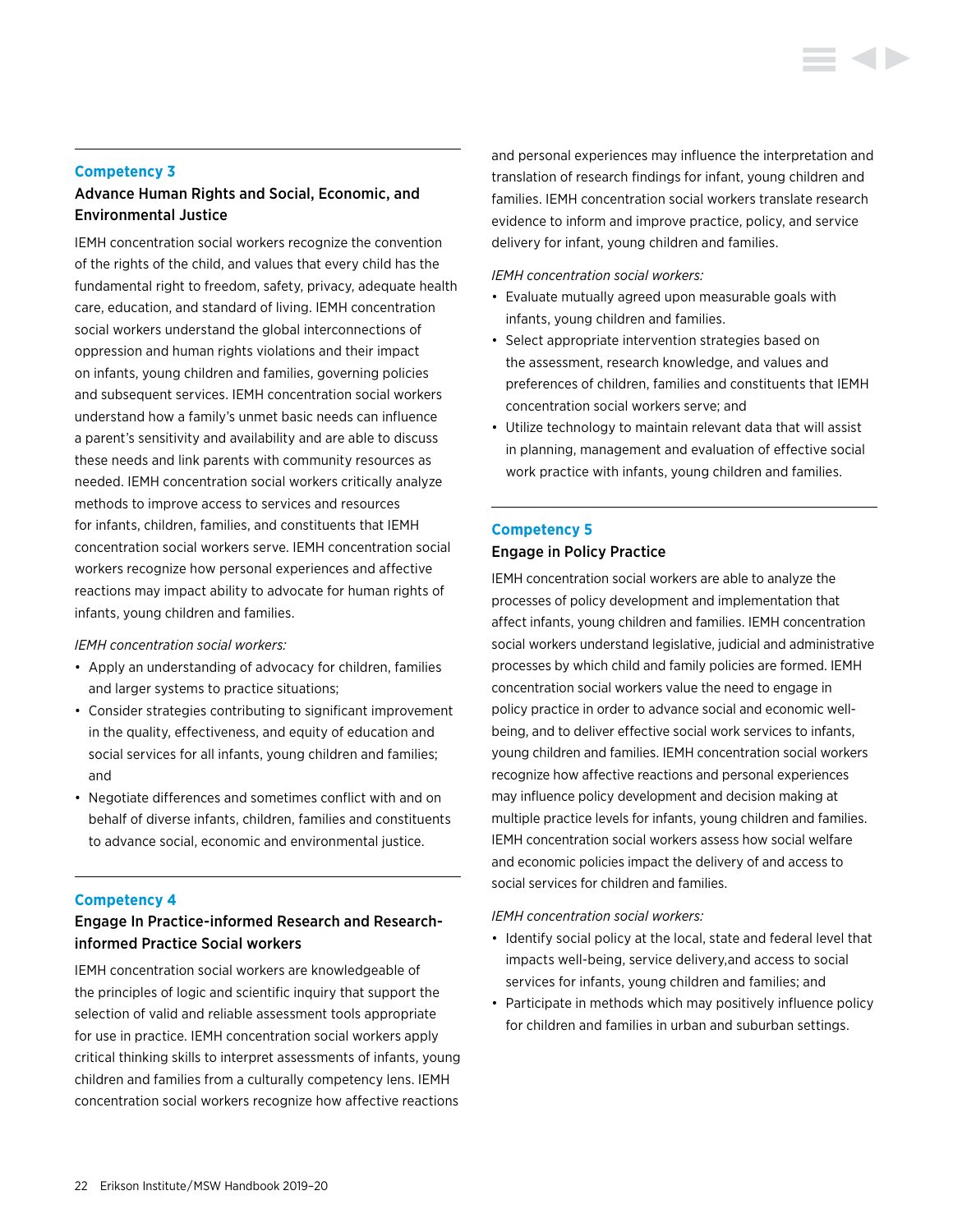## Engage with Individuals, Families, Groups, Organizations, and Communities

IEMH concentration social workers understand that engagement is an ongoing component of the dynamic and interactive process of social work practice with, and on behalf of infants, young children, families and constituents. IEMH concentration social workers understand systems theoriesand ecological systems framework as it relates to infants, young children and families in urban and suburban settings. IEMH concentration social workers value the right to self determination and promote mutually agreed upon goals with diverse populations of infants, young children and families. IEMH concentration social workers understand their role in facilitating inter-professional collaboration to support the effectiveness of intervention goals, when appropriate.

*IEMH concentration social workers:*

- Attend to developmental, cultural, contextual and interpersonal dynamics, factors that both strengthen and potentially threaten the therapeutic alliance;
- Utilize inquiry, adjusting questions and pace to the parents' style and openness, to explore the parent's perceptions and baby's internal and external experiences, temperament, and behaviors;
- Focus on parent-child relationships rather than to engage exclusively with parent or with baby; and
- Expand their understanding of family structures beyond the primary caregiver-child dyad to facilitate additional partner engagement in infant and early childhood mental health.

#### **Competency 7**

## Assess Individuals, Families, Groups, Organizations, and Communities

IEMH concentration social workers understand that assessment is an ongoing component of the dynamic and interactive process of social work practice with, and on behalf of infants, children, families, and constituents. IEMH concentration social workers understand systems theories, ecological systems framework as it relates to infant, young children and families in urban, suburban, and settings. IEMH concentration social workers critically analyze how issues of difference as well as privilege, oppression and environmental justice may also influence the assessment of and response to infants, young children and families. IEMH concentration social workers recognize the importance of reflective practice, and how their personal experiences and affective reactions may influence their assessment and decision-making. IEMH concentration social workers value the importance of the use of culturally appropriate methods of assessment with diverse infants, young children and families to advance practice effectiveness.

- Utilize inter-professional collaboration when appropriate in the assessment process;
- Conduct clinical interviews, make observations, and administer any necessary screenings or assessments used in their work settings to complete assessments or reports; and
- Recognize developmental, medical or social indicators that indicate an infant may need a specialized kind of evaluation in an area such as speech and language, cognition, adaptive skills, sensory motor integration, motor skills, or social or emotional development and can work with parents to obtain these services;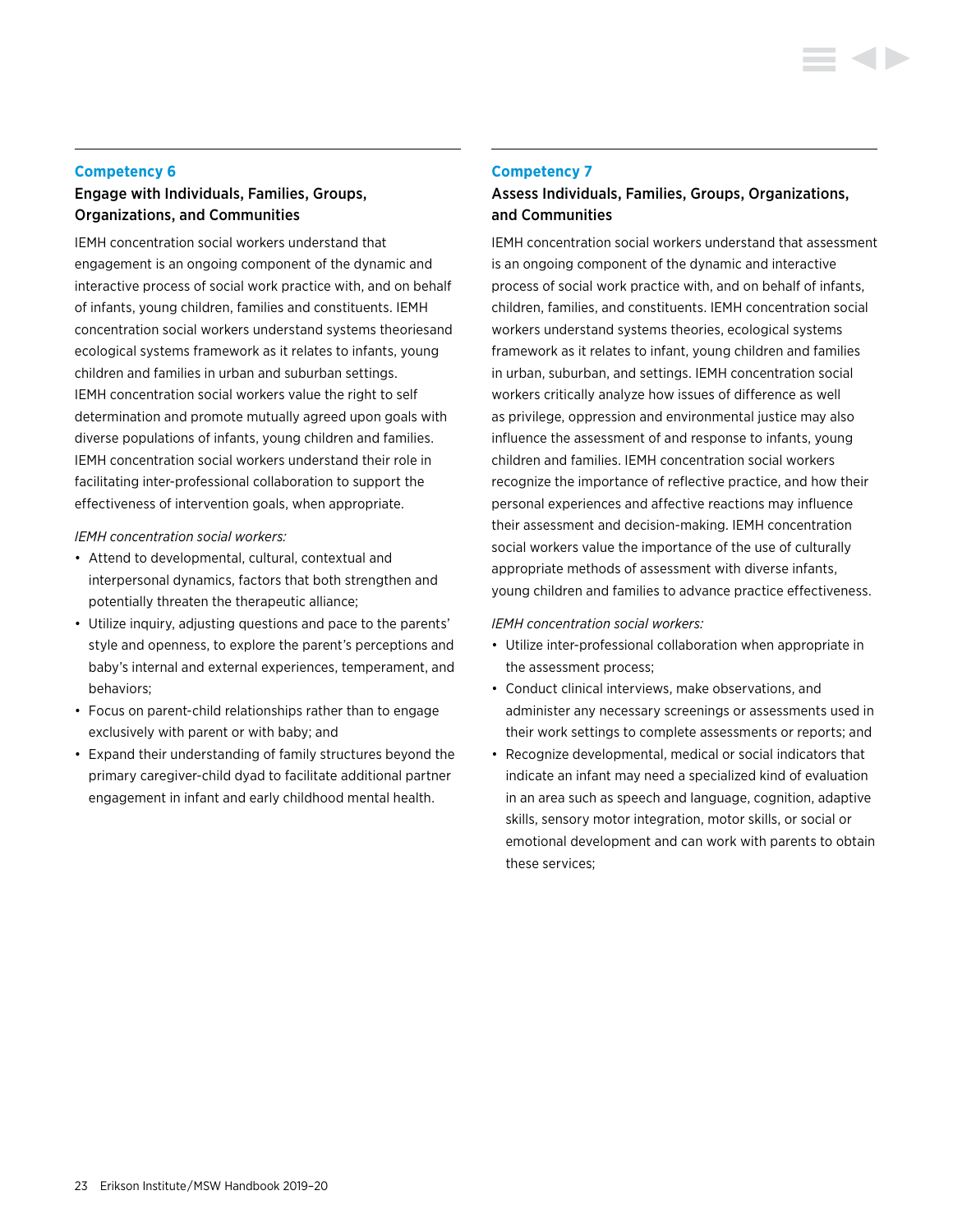## Intervene with Individuals, Families, Groups, Organizations, and Communities

IEMH concentration social workers recognize that intervention is an ongoing component of the dynamic and interactive process of social work practice with, and on behalf of, infants, children, families, and constituents. IEMH concentration social workers critically analyze theories of child development, human behavior and the social environment and apply this knowledge through employing evidence-informed interventions to achieve the goals of children, families, and constituents. IEMH concentration social workers value the importance of inter-professional teamwork and communication in interventions, recognizing that beneficial outcomes may require interdisciplinary, inter-professional, and interorganizational collaboration. IEMH concentration social workers apply self-regulatory techniques to manage how personal experiences and affective reactions may impact the ability to effectively intervene with infant, young children and families.

*IEMH concentration social workers:* 

- Demonstrate the use of appropriate, evidence-based intervention techniques for a range of presenting concerns identified in the assessment, including crisis interventions strategies as needed; and
- Facilitate the parent/ caregiver in engaging in techniques designed to soothe, protect, or set limits for the infant of young child.

#### **Competency 9**

#### Evaluate Practice with Individuals, Families, Groups

IEMH concentration social workers understand that evaluation is an ongoing component of the dynamic and interactive process of social work practice with, and on behalf of children, families and constituents. IEMH concentration social workers understand qualitative and quantitative methods for evaluating outcomes and practice effectiveness. IEMH concentration social workers understand how personal experiences and affective reactions may impact ability to objectively evaluate program outcomes. IEMH social workers value the importance of evaluating processes and outcomes to advance social work practice, policy, and service delivery effectiveness. IEMH concentration social workers critically evaluate and apply theories of human behavior and the social environment, person-in-environment, and other multidisciplinary theoretical frameworks in evaluating children and family outcomes.

- Select and use appropriate methods for evaluating outcomes;
- Consider, observe and monitor impact of interventions on the family; and
- Apply evaluation findings to improve practice effectiveness at various levels for infants, young children and families.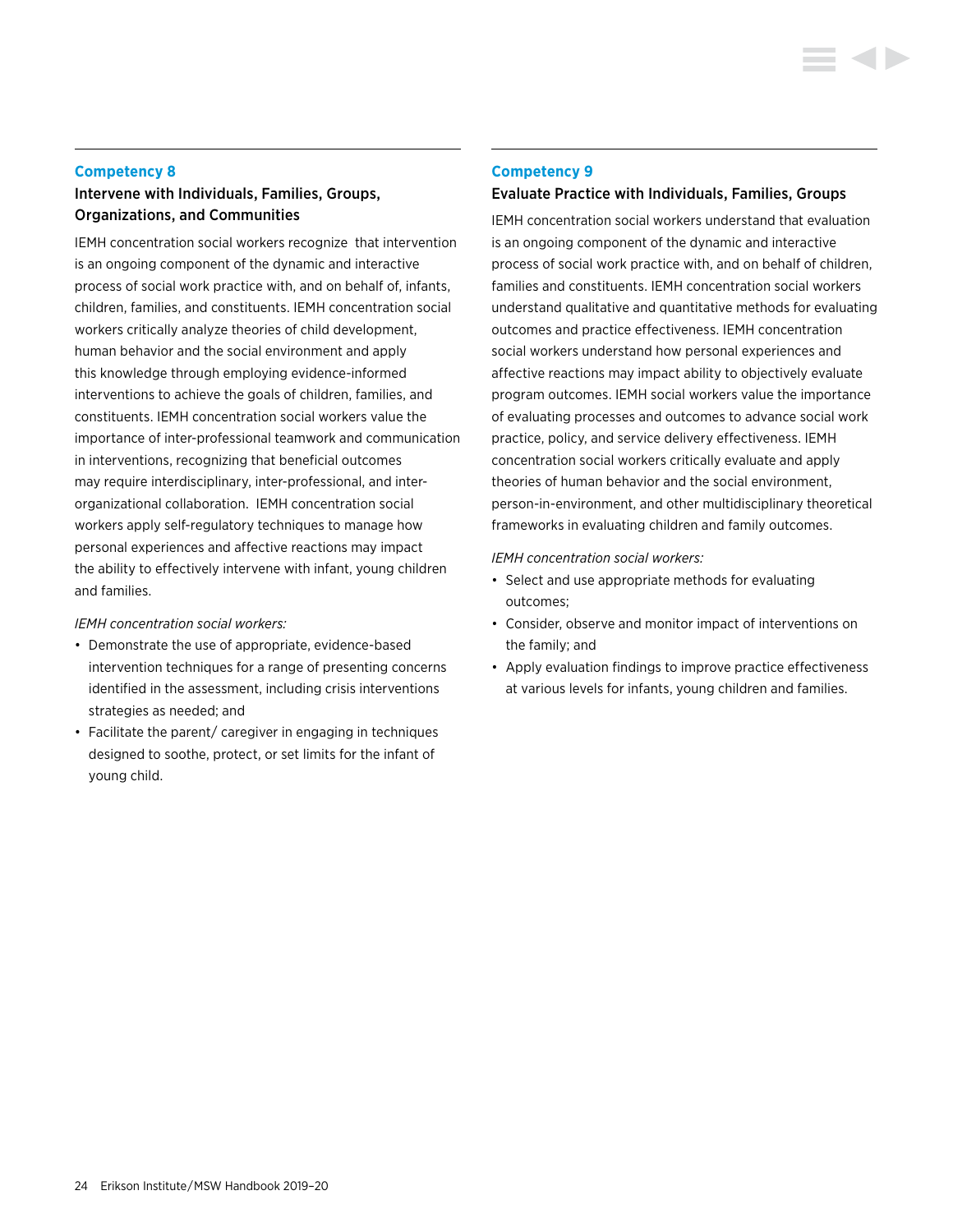# <span id="page-25-0"></span>Assessment of professional competencies

To assess whether students have acquired the competencies required by Erikson Institute and the Council on Social Work Education (CSWE), the faculty have developed both a set of culminating requirements for graduation *and* a complementary assessment system to determine student mastery of the CSWE competencies and associated practice behaviors.

## Culminating Requirements

The goal of the culminating requirements at Erikson Institute is to ensure that upon graduation, all master's degree students, regardless of program, have achieved an acceptable level of competence in each of three fundamental domains: knowledge, practice, and reflection. The system is designed to present a balanced, overall view

**d** b

|                             | <b>Competency Area</b>                                                                                                                                                                                                                                                                                                   |                                                                                                                                                                                                                                                                                                                                                                                                                                                                                      |                                                                                                                                                                                                                                                                                                                                                                                                                                                                                                                                                  |
|-----------------------------|--------------------------------------------------------------------------------------------------------------------------------------------------------------------------------------------------------------------------------------------------------------------------------------------------------------------------|--------------------------------------------------------------------------------------------------------------------------------------------------------------------------------------------------------------------------------------------------------------------------------------------------------------------------------------------------------------------------------------------------------------------------------------------------------------------------------------|--------------------------------------------------------------------------------------------------------------------------------------------------------------------------------------------------------------------------------------------------------------------------------------------------------------------------------------------------------------------------------------------------------------------------------------------------------------------------------------------------------------------------------------------------|
|                             | Knowledge                                                                                                                                                                                                                                                                                                                | Practice                                                                                                                                                                                                                                                                                                                                                                                                                                                                             | Reflection                                                                                                                                                                                                                                                                                                                                                                                                                                                                                                                                       |
| <b>Assessment Tools</b>     | Comprehensive exam<br>1. Developmental question<br>$(10$ points)<br>2. Risk and protective factors<br>$(10$ points)<br>3. Person, family, and<br>community (5 points)<br>4. Cultural influence (5 points)<br>5. Biopsychosocial Assessment<br>(5 points)<br>6. History of social welfare<br>and social policy (5 points) | Seminar instructor's assessment<br>in collaboration with<br>MSW faculty team acting as<br>consultants based on:<br>1. Weekly seminar meetings<br>(2.5 hours) and evidence of<br>progress toward meeting<br>targeted goals as stated in the<br>Student Learning Agreement.<br>2. Faculty adviser/field liaison's<br>concentration year field<br>placement site observation(s).<br>3. Concentration Year Field<br>Instruction I and II evaluations<br>administered by field instructor | Seminar instructor's assessment<br>in collaboration with<br>MSW faculty team acting as<br>consultants based on:<br>1. Attendance and participation<br>in seminar and evidence of<br>reflection in journal entries<br>(5 possible points fall<br>semester, 5 possible points<br>in spring semester)<br>2. Two advanced level reflective<br>practice essays (5 points<br>possible for one in fall<br>semester, 10 points possible<br>for one in spring semester)<br>3. Culminating portfolio and<br>presentation spring semester<br>$(15$ points). |
| <b>Total Possible Score</b> | Total possible = 40 points                                                                                                                                                                                                                                                                                               | Fall semester:<br>Possible points = 15 points<br>Spring semester:<br>Possible points = 25 points<br>Total possible = 40 points*                                                                                                                                                                                                                                                                                                                                                      | Fall semester:<br>Possible points = 10 points<br>Spring semester:<br>Possible points = 30 points<br>Total possible = 40 points                                                                                                                                                                                                                                                                                                                                                                                                                   |
| <b>Minimum Score</b>        | 20 points                                                                                                                                                                                                                                                                                                                | 20 points                                                                                                                                                                                                                                                                                                                                                                                                                                                                            | 20 points                                                                                                                                                                                                                                                                                                                                                                                                                                                                                                                                        |

## **Culminating Requirements for MSW Students**

**Minimum Graduation Score 80 points**

*\*No score is given to individual items. The seminar leader grades each student's practice competency based on a holistic assessment of all information gathered.*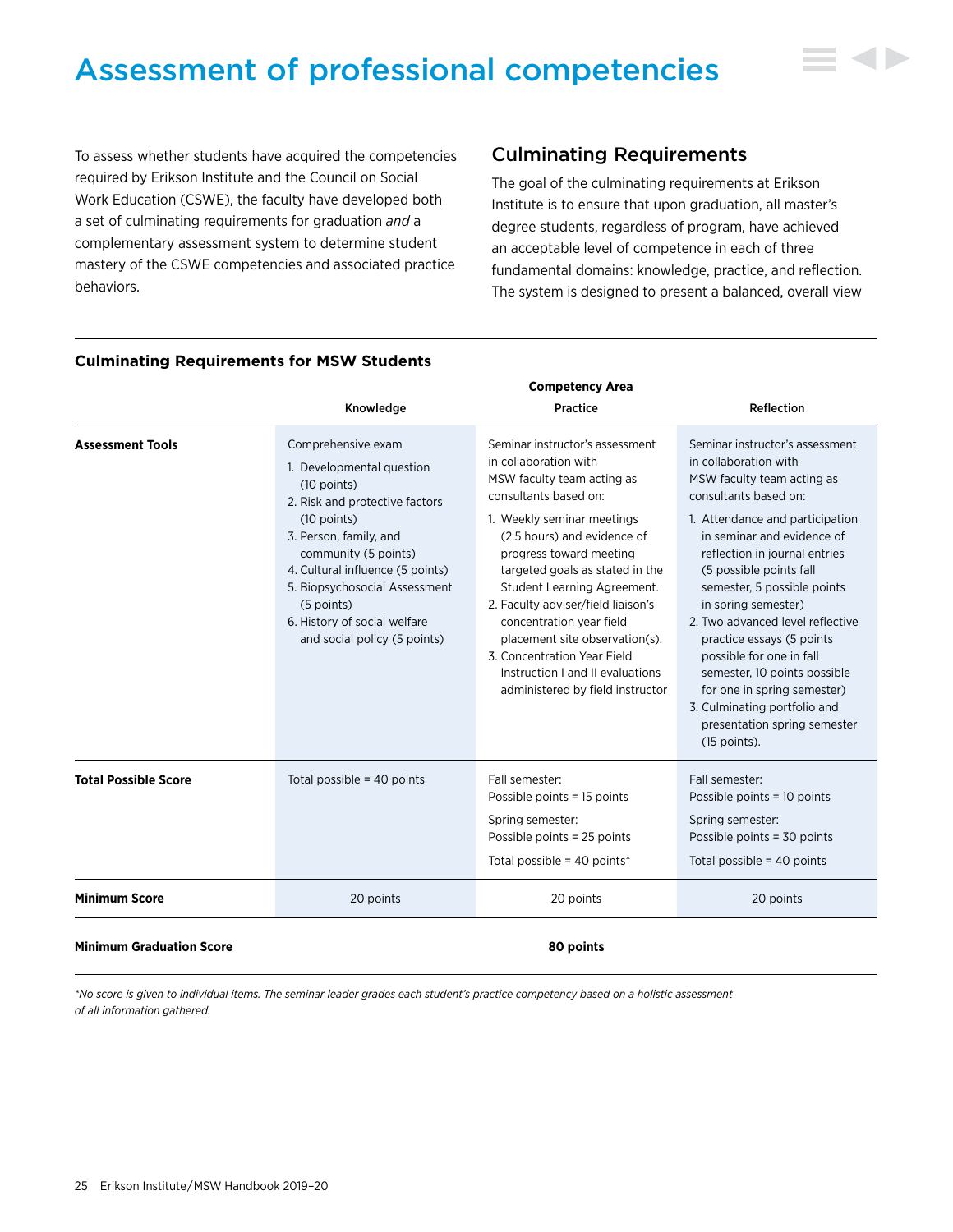of students' professional preparation, while recognizing that students may perform better in one domain than in another. Culminating requirements are tailored to the specific variables of the degree program and are measured through three key elements: 1) comprehensive examination; 2) field instruction evaluation; and 3) reflective practice evaluation. Students in the MSW program will be evaluated by the same system with components adapted to reflect social work knowledge, values, and practice competencies. The system culminates in an integrated assessment, referred to as "culminating requirements"which combines performance data across the domains of knowledge, practice, and reflection into a two-tiered numeric score structure that determines whether the student has fulfilled the requirements for graduation.

Culminating requirements for MSW students are defined below, followed by a description of each component of the requirements. For more information on culminating requirements, see "Graduation Requirements Guide," available on the Master's Graduation Requirements page in the Academics section of *[my.erikson.edu](http://my.erikson.edu)*.

#### **Knowledge requirement**

The comprehensive examination is Erikson's principal measure for assessing the acquisition of child development and program specific content knowledge of all graduate students. The Institute's comprehensive exam is a closedbook 5-hour written essay exam typically taken after completion of all academic requirements for the master's degree in the spring of the student's final year at Erikson . The exam consists of six essay questions eliciting student knowledge in key knowledge competency domains. Questions are adapted to the specific degree program. MSW students will answer questions on the following topics:

- 1. Developmental question
- 2. Risk and protective factors
- 3. Person, family, and community
- 4.Cultural influence
- 5. Biopsychosocial assessment
- 6.History of social welfare and social policy

Students' responses are evaluated on how well they respond to the question, provide accurate information, reflect key concepts from appropriate course work, include details and examples, and demonstrate mastery of theory/ideas/issues. Each exam is evaluated independently by two faculty members. The identity of students is kept confidential.

#### **Practice requirement**

Field instruction provides an opportunity for students to deepen their knowledge and skills through supervised social work practice. Each of the four semesters of field instruction will be taken concurrently with supervision seminars and practice courses in order to enhance the blend of practice, reflection, and theory. Each semester's work in the field is designed to provide content, sequence, and progression in learning. Field work evaluation tools are used to measure a student's progress toward the development of social work practice competencies in the field. The *Generalist Year Evaluation of Student* is utilized in the first year in field, and the *Concentration Year Evaluation of Student* is used during the concentration year. The student's field instructor assesses the student's progress toward learning objectives both at the end of the first and end of the second semesters. The student's level of competence on each practice behavior is rated using a 5-point Likert scale. A rating of "3" on a specific practice behavior is considered the minimum requirement for acceptable performance. Ratings below 3 on multiple practice behaviors indicate that the student is performing at an unacceptable level, and the field liaison or the student's advisor will work with the student and field instructor to develop a plan for improvement. The student's progress toward the development of social work practice competencies and their willingness to reflect upon their progress will form the basis for evaluating the student's capacity for reflective practice during the first and second semesters of the student's final year. See the *Field Manual for Students: Master of Social Work (MSW) Program* for the definitive policies and procedures regarding the field instruction program.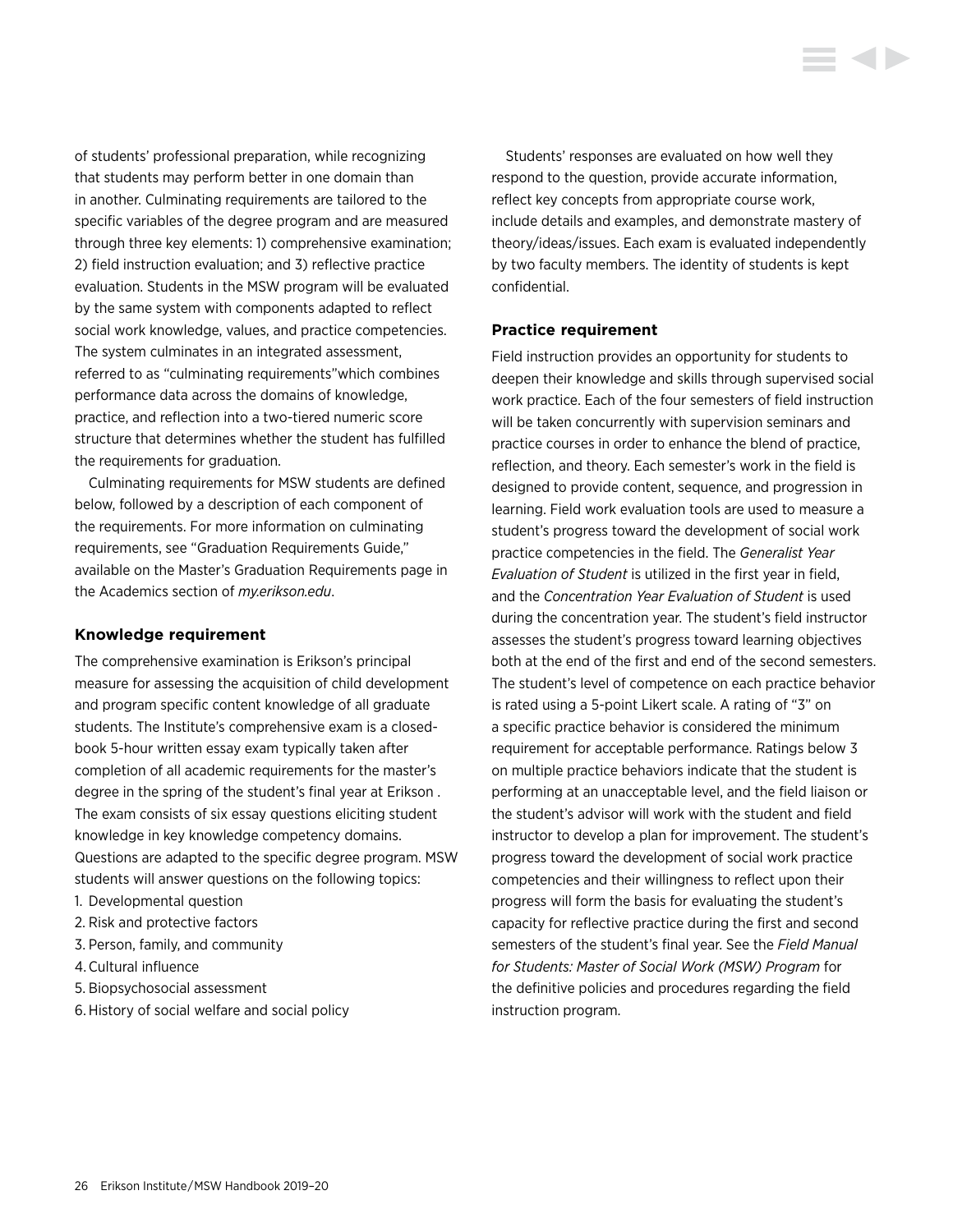#### **Reflection Requirement**

The reflective practice essays, journals, and discussion in the supervision seminar during both the generalist and concentration years are means by which students demonstrate their competence in critical reflection. As part of their supervision seminars, students are asked to reflect on some aspect of their professional practice in a systematic, rigorous way, demonstrating their ability to turn their experience into understanding, and ultimately, competence. The goal is to relate their practice to theory and research and to demonstrate an understanding of how their history, experience, and cultural background may influence their work with children, families, and colleagues. The essays should illustrate their ability to articulate a philosophy and rationale for their decisions and to evaluate the effects of their choices and actions on others. They should also reveal the students' ability to respond to others with sensitivity and to use relationships to encourage growth in others.

During both the generalist year and concentration year supervision seminars, students also present a major case study based on their field placement. The assignment is designed to encourage students to reflect on their current practice in the field and to integrate their understanding of cultural, systemic, developmental, theoretical, and clinical factors. During their final year, seminar instructors award points for each of these assignments as indicated on the chart, *"Culminating Requirements for MSW Students."* These reflection points are then aggregated with student's scores on the knowledge and practice domains. The highest possible score on each of the three domains is 40 points, for a total possible score of 120 on the culminating requirements. The minimum total passing score is 80, with a minimal passing score on each domain of 20.

## Policy for students who achieve passing scores in each domain but do not achieve a total of 80 points

If a student passes (i.e., receives 20 or more points) in each of the three areas of assessment in the Culminating Requirements, knowledge, practice, and reflection, but does not achieve the overall minimum of 80 points required for graduation (for example, earning 25, 25, 25 points

respectively in the three required areas), the student will meet with the Dean of students to pursue the following steps:

- 1. Establish a 3-person committee to oversee the completion and assessment of additional work assigned by the committee. Possible people on the committee may include the Dean of Students, Program director, and faculty adviser.
- 2. The committee will work with the student to determine the appropriate additional work to be completed based on a discussion of the student's relative strengths and areas for potential growth as reflected in his/her culminating scores profile.
- 3. The committee will establish a timeline for the completion of the additional work. All work will be completed within one year, at most, of the initial meeting with the Dean of Students.
- 4. The committee will evaluate the student's additional work, once completed. Work will be evaluated as follows:
	- a. If the comprehensive exam is retaken, the student will follow the established procedure for this. The student must achieve a minimum of 24 points.
	- b. For additional practice and/or reflection experiences, the student will complete the reflective practice presentation with written essay twice more, demonstrating improvement from the first to the 2nd presentation. The first presentation must achieve a minimum level of 3 on the Practice and Reflection rubrics.

## Assessment for Attainment of CSWE's Competencies

In addition to the culminating requirements, Erikson Institute has developed an assessment plan tied specifically to measuring student attainment of the competencies and associated practice behaviors that are core to social work practice as specified in the CSWE 2015 EPAS. Each competency in the generalist and concentration curriculum has been mapped to course content, readings, and assignments.

Erikson faculty have identified two measures for assessment of student achievement of competencies for both the generalist and concentration years. One measure of student achievement of competency during both years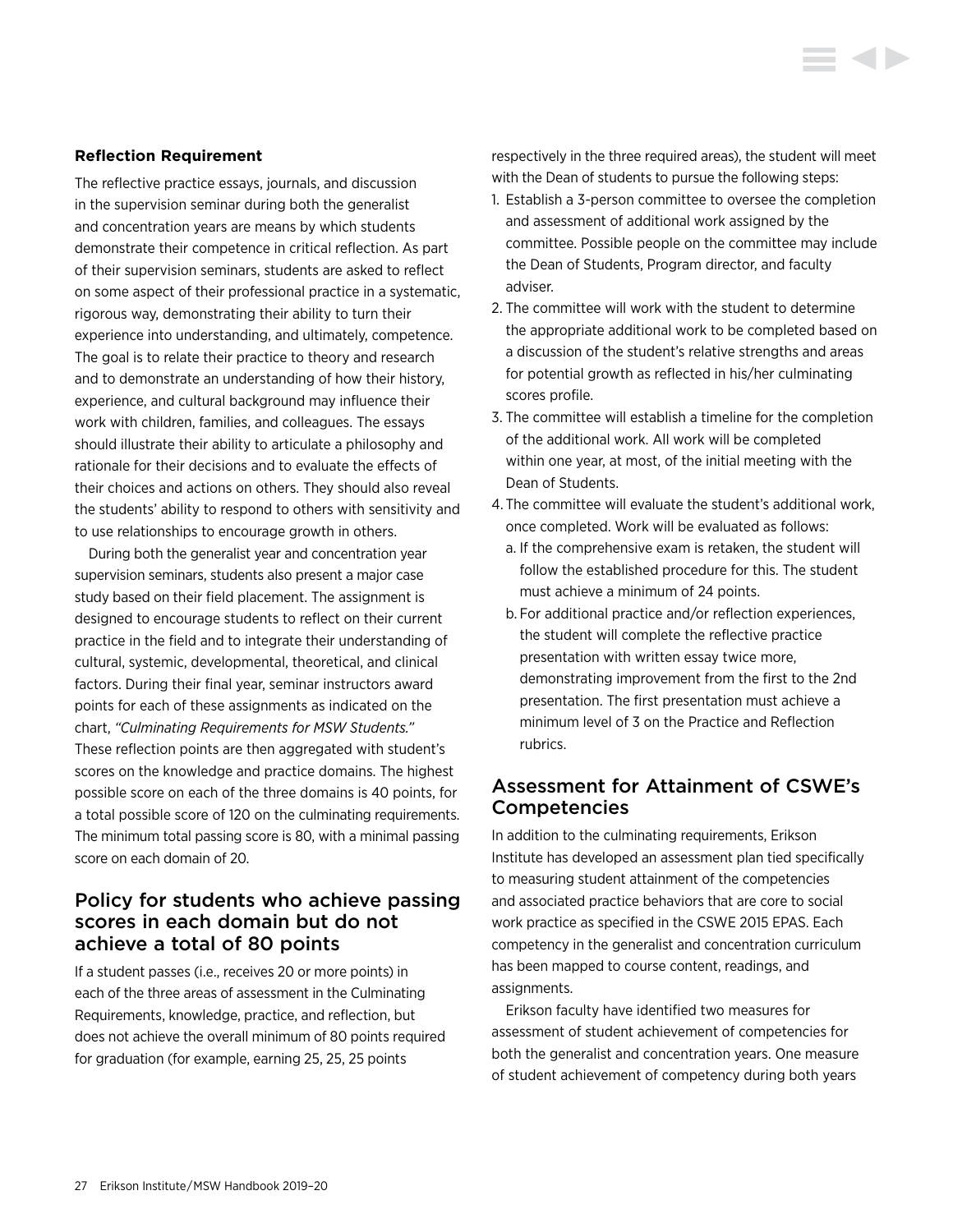is the faculty rating of student's level of competency as demonstrated by an assignment that is linked to the CSWE competencies. Utilizing a rubric with a 1 to 5 Likert scale ranging from (1) equivalent to: Absent/Unacceptable to (5) Fully Developed, faculty determine a rating for the specific dimension of competency (i.e. knowledge, values, skills, cognitive processes, and affective reactions) being measured, along with a grade for the assignment. Students are rated using this rubric which operationalize the CSWE competencies at both the Generalist and Concentration year Levels. The faculty ratings of student demonstration of competence on the linked assignments specified will be utilized for Measure I of the assessment of competency. The criterion for student attainment of competency for both generalist and concentration years is a rating of 3 or higher on the linked assignments.

The second measure is in the practice domain. The student's level of competency on each of the competencies and their associated dimensions is assessed by the field instructor in both the generalist year and concentration year field placements using the appropriate field evaluation tool. During the generalist year field placement, the field instructor, student, and field liaison create a learning agreement to identify opportunities for students to practice, develop, and evaluate their developing social work practice skills which are reinforced in the Supervision Seminar. Similarly, during the concentration year field placement, the field instructor, student, and field liaison create a learning agreement to solidify foundation level skills, and to build upon them to reach an advanced level of competency in the student's area of concentration. At the end of each semester, the field instructor rates the student's level of achievement of each dimension

using the appropriate field evaluation tool (generalist or concentration). Student's development of competency is rated on a five-point Likert scale, ranging from (1) equivalent to: Absent/Unacceptable to (5) Fully Developed. To meet criteria for attainment of competency students are expected to score 3 or higher on each of the competencies by the end of both their generalist and concentration years.

The two measures—faculty rating of student's level of competency on assignments and ratings from field evaluation tools—will contribute equally to determine the degree to which the competencies have been achieved by students. Scores of individual students on both measures will be aggregated for dimension, and means calculated. The aggregate means for the cluster of dimensions which comprise each of the competencies will then be determined. If the aggregate mean score for each competency is three or above, then mastery of that particular competency is considered acquired. Erikson Institute has set the benchmark that 80% of students in the MSW program will achieve mastery of the social work competencies essential to professional social work practice. Results from the competency measures are analyzed by the Erikson Institute Assessment Committee and MSW faculty and utilized to strengthen and adjust MSW curriculum as needed. Results of the most recent assessment outcomes are published on Erikson's web site every two years.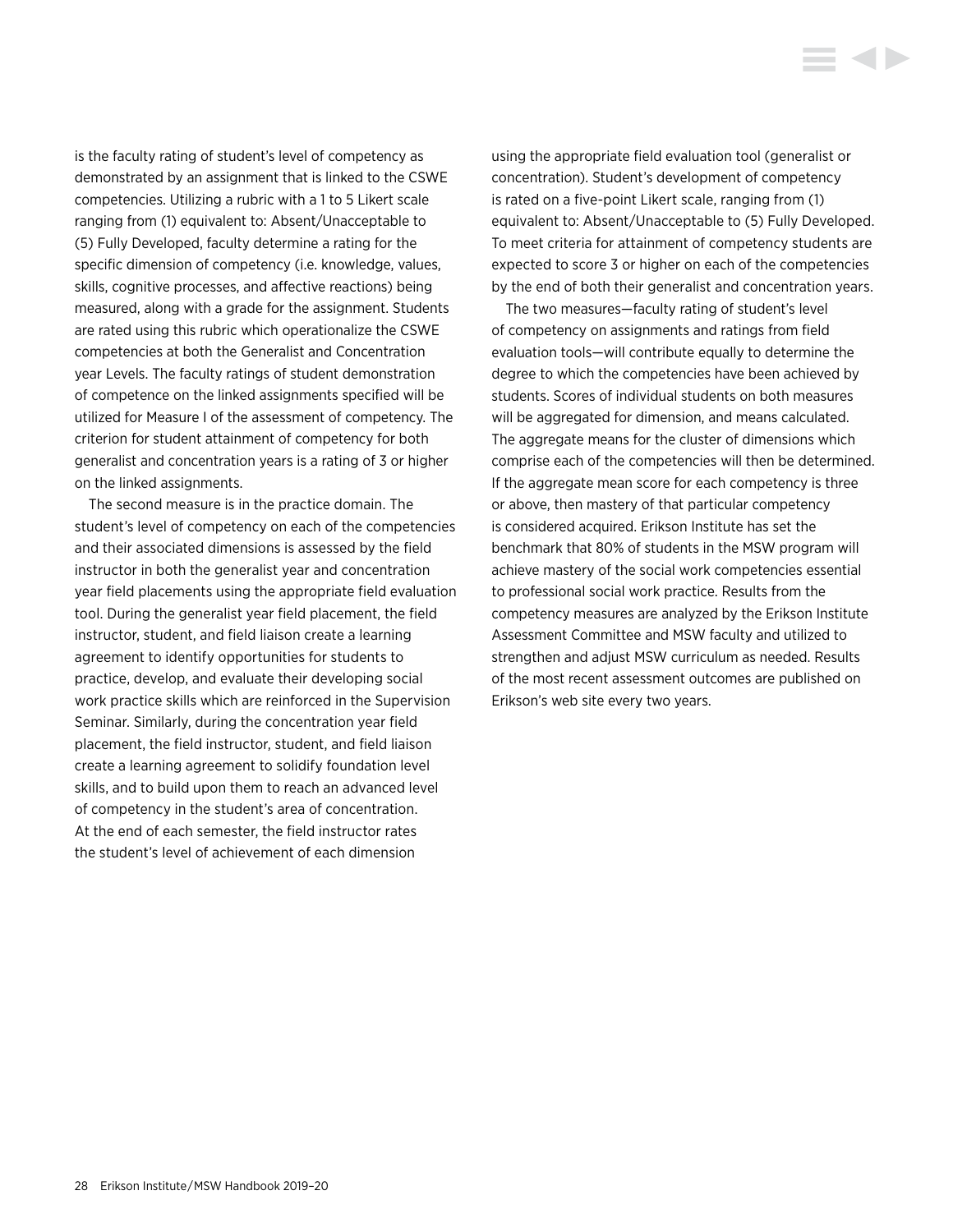# <span id="page-29-0"></span>Licensure requirements for social workers

Social workers wishing to practice in the state of Illinois must apply for a license to the Illinois Department of Financial and Professional Regulation (IDFPR). Instructions and application documents may be found on the IDFPR website: *[www.idfpr.com/renewals/apply/forms/sw.pdf](https://www.idfpr.com/renewals/apply/forms/sw.pdf).*

There are two levels of licensure in Illinois: Licensed Social Worker (LSW) and Licensed Clinical Social Worker (LCSW).

LSWs are authorized to engage in social work practice. According to the Illinois Clinical Social Work and Social Work Practice Act, this includes providing social services to individuals, groups, or communities in any one or more of the fields of social casework, social group work, community organizations for social welfare, social work research, social welfare administration, or social work education. LSWs may engage in clinical social work practice as long as it is not conducted in an independent practice as defined by law.

Persons wishing to obtain an Illinois license as an LSW must:

- Have a degree from a graduate program of social work approved by IDFPR or
- Have a degree in social work from an undergraduate program approved by CSWE and have successfully completed at least three years of supervised professional experience as established by rule;
- Apply for licensure to IDFPR in writing on the prescribed form;
- Pass the Master's examination for the practice of social work as a licensed social worker;
- Be of good moral character; and
- Pay the appropriate fee.

LCSWs are authorized to independently practice clinical social work in Illinois under the auspices of an employer or in private practice. According to the Clinical Social Work and Social Work Practice Act, "Clinical social work practice" means the providing of mental health services for the evaluation, treatment, and prevention of mental and emotional disorders in individuals, families, and groups based on knowledge and theory of professionally accepted theoretical structures, including, but not limited to, psychosocial development, behavior, psychopathology, unconscious motivation, interpersonal relationships, and environmental stress.

Persons wishing to obtain an Illinois license as an LCSW must:

• Successfully complete at least 3,000 hours of satisfactory, supervised clinical professional experience by an LCSW after receiving a master's degree in social work from a graduate program approved by CSWE;

- Apply for licensure to IDFPR in writing on the prescribed form;
- Pass the Clinical examination for the practice of social work as a licensed clinical social worker;
- Be of good moral character; and
- Pay the appropriate fee.

IDFPR-approved programs of social work include programs accredited by the Council on Social Work Education (CSWE), or by CSWE's Foreign Equivalency Determination Service, and programs accredited by the Canadian Association of Schools of Social Work. Accreditation of Erikson's MSW by CSWE will provide sufficient proof that our MSW curriculum prepares graduates of the program to meet the requirements of licensure.

### **National Association of Social Workers**

Social workers have the option of seeking additional credentialing from the National Association of Social Workers. NASW's Credentialing Center establishes and promotes NASW Professional Credentials and Advanced Practice Specialty Credentials for excellence in the practice of social work. Seeking a professional credential is "a voluntary process for the dedicated careerist seeking differentiation from the usual or the average." An NASW advanced practice specialty credential attests to expertise, skill, and knowledge in a particular area, as well as a certain number of years of practice experience following award of the MSW. The credential that graduates of Erikson's program may wish to pursue is Certified Advanced Children, Youth, and Family Social Worker (C-ACYFSW).

## **How Erikson's MSW program will meet the requirements for licensure**

Erikson's MSW curriculum and assessment program have been developed to meet the rigorous requirements of the Council for Social Work Education. Since graduation from a CSWE-accredited MSW program is the foundational educational requirement for licensure and advanced credentialing, accreditation by CSWE is evidence that Erikson's MSW will meet licensing requirements.

Students may refer to the NASW-IL website for licensing preparation courses to review content relevant to the licensing exams at *[www.naswil.org/test-prep](https://www.naswil.org/test-prep)*.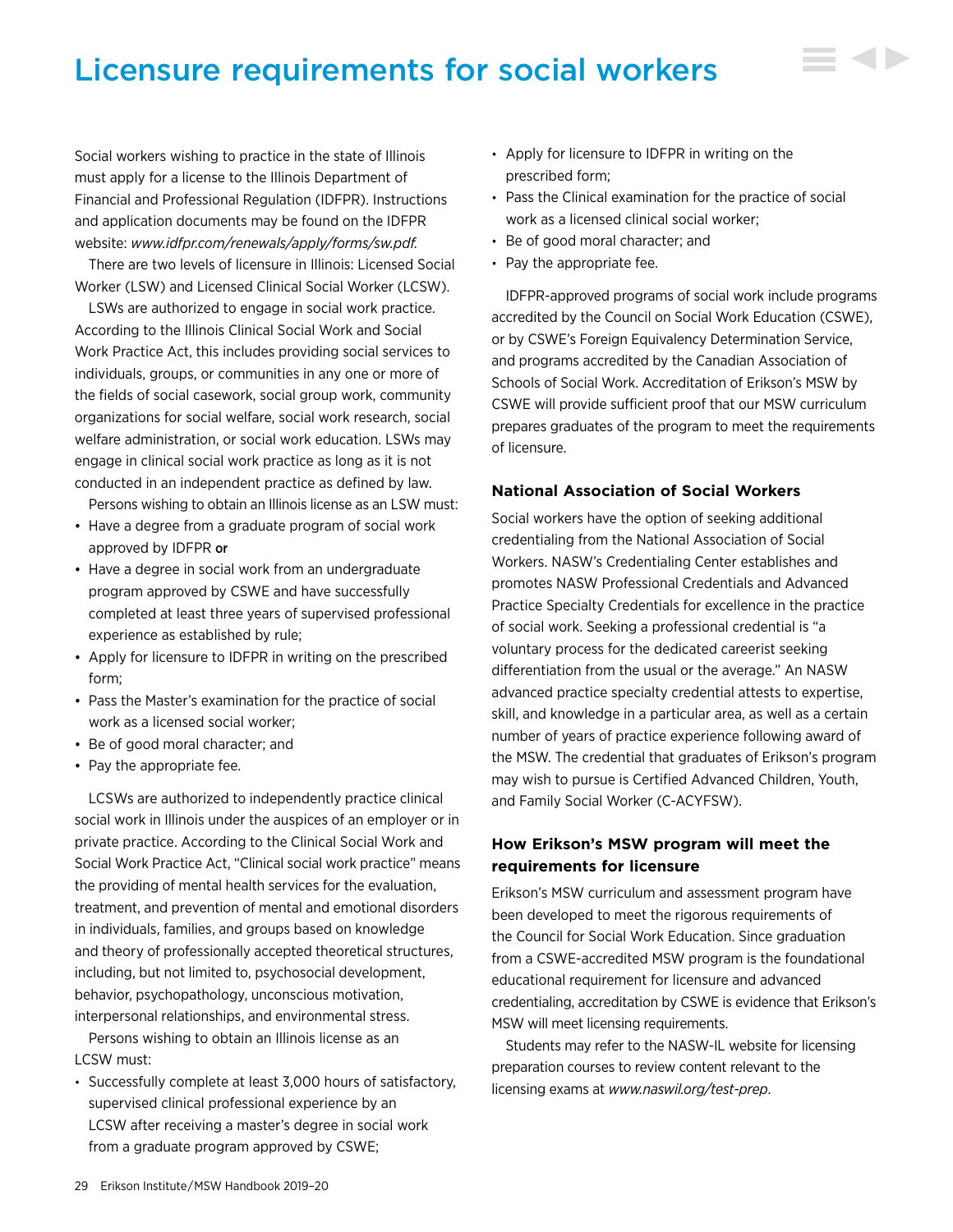# <span id="page-30-0"></span>Degree requirements

## General requirements for the MSW degree

To earn an MSW degree from Erikson, students must:

- Complete all degree requirements within five years of the student's entry into the program
- Maintain a B average (3.0 on a 4.0 scale) with no more than two grades of C
- Complete the culminating requirements related to assessment of professional competencies in the three areas that are the focus of graduate study at Erikson Institute: knowledge, practice skills, and reflection.

## Specific degree requirements

## **Master of Social Work with youth, family, and community concentration** 60 credit hours

The Master of Social Work program prepares advanced, specialized social workers to promote human rights, social and economic justice, and community well-being by addressing the needs of our nation's children and families. The curriculum integrates social work knowledge, values, and skills with deep, interdisciplinary knowledge of child development. The program emphasizes social work and child development within the contexts of family, culture, and community. Graduates of the program will be uniquely prepared to engage with families, communities, and systems in a range of practice settings—child welfare, social service organizations, mental health, hospitals, child care organizations, schools (public, private, charter), courts, and foster care settings—serving very diverse populations of children and families. Students pursue a concentration in Children and Families. Two- and three-year options are available.

#### **Course work**

| SOWK K410 | Introduction to Developmentally-Informed              |
|-----------|-------------------------------------------------------|
|           | Social Work (1)                                       |
| SOWK K420 | Research Methods (3)                                  |
| SOWK K421 | Social and Emotional Development I:                   |
|           | Infancy and Childhood (3)                             |
| SOWK K422 | Social and Emotional Development II:                  |
|           | Early Adolescence through Adulthood (3)               |
| SOWK K428 | Cognitive and Language Development (Online) (3)       |
| SOWK K430 | Working with Individuals, Families, and Groups I (3)  |
| SOWK K431 | Collective Action for Social Justice (3)              |
| SOWK K432 | Family and Culture (3)                                |
| SOWK K433 | Working with Individuals, Families, and Groups II (3) |
| SOWK K434 | Children, Families, and the Law (3)                   |
| SOWK K435 | Biopsychosocial Problems (3)                          |
| SOWK K437 | Trauma-Informed Social Work Practice (3)              |
| SOWK K438 | Working with Families and Children with Diverse       |
|           | Abilities (3)                                         |
| SOWK K439 | Social Policy and Advocacy (2)                        |
| SOWK KXX  | Social Work Elective/Special Topics (3)               |
|           |                                                       |

#### **Concentration course work**

*Youth, family, and community concentration* SOWK K454 Advanced Practice with Children, Adolescents, and Adults (3) SOWK K436 Advanced Treatment with Parents and Children (3)

#### **Field Instruction and seminars**

|           | SOWK K440 Generalist Year Field Instruction I (1)       |
|-----------|---------------------------------------------------------|
|           | SOWK K441 Generalist Year Supervision Seminar I (2)     |
|           | SOWK K442 Generalist Year Field Instruction II (1)      |
|           | SOWK K443 Generalist Year Supervision Seminar II (2)    |
|           | Youth, family, and community concentration              |
|           | SOWK K450 Concentration Year Field Instruction I:       |
|           | Children and Families (1)                               |
| SOWK K451 | Concentration Year Supervision Seminar I (2)            |
|           | SOWK K452 Concentration Year Field Instruction II:      |
|           | Children and Families (1)                               |
|           | SOWK K453 Concentration Year Supervision Seminar II (2) |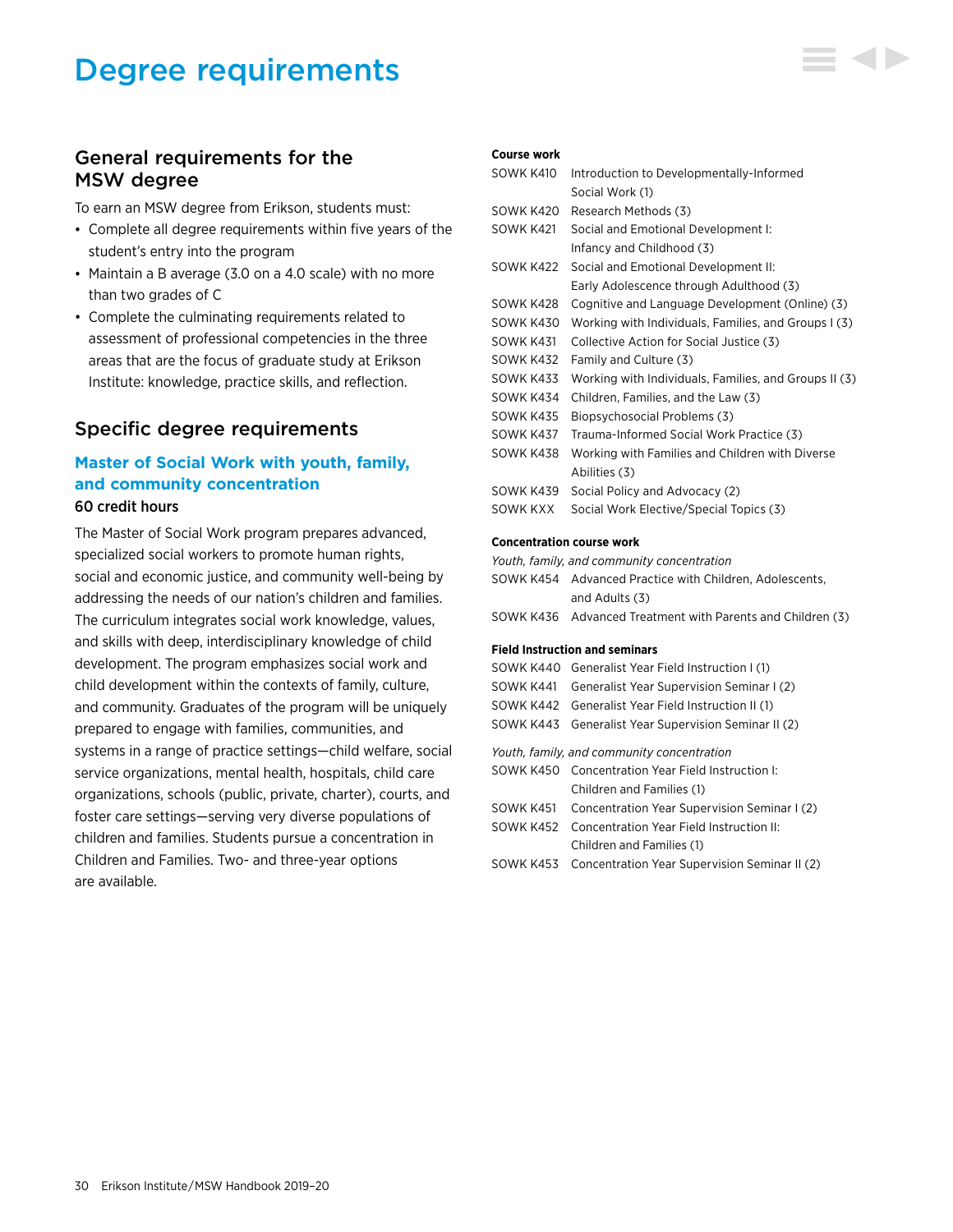# **Master of Social Work with children's law and policy concentration**

## 60 credit hours\*

Social Work professionals increasingly find that they need to be better informed about the law and how it intersects with their work with or on behalf of children and families. Offered in collaboration with Loyola University Chicago's Civitas ChildLaw Center, the concentration in children's law and policy prepares social work professionals who can examine the critical issues and considerations in marrying social work practice with the child and family legal system and the policies that flow from it. Students pursuing the concentration will complete three online courses through Loyola's ChildLaw Center and complete their concentration field placement in a setting that provides experiences in an aspect of child/family law or policy.

#### **Course work**

| SOWK K410 | Introduction to Developmentally-Informed              |
|-----------|-------------------------------------------------------|
|           | Social Work (1)                                       |
| SOWK K420 | Research Methods (3)                                  |
| SOWK K421 | Social and Emotional Development I:                   |
|           | Infancy and Childhood (3)                             |
| SOWK K422 | Social and Emotional Development II:                  |
|           | Early Adolescence through Adulthood (3)               |
| SOWK K428 | Cognitive and Language Development (Online) (3)       |
| SOWK K430 | Working with Individuals, Families, and Groups I (3)  |
| SOWK K431 | Collective Action for Social Justice (3)              |
| SOWK K432 | Family and Culture (3)                                |
| SOWK K433 | Working with Individuals, Families, and Groups II (3) |

| SOWK K434 Children, Families, and the Law (3)              |
|------------------------------------------------------------|
| SOWK K435 Biopsychosocial Problems (3)                     |
| SOWK K436 Advanced Treatment with Parents and Children (3) |
| SOWK K437 Trauma-Informed Social Work Practice (3)         |
| SOWK K438 Working with Families and Children with Diverse  |
| Abilities (3)                                              |
| SOWK K439 Social Policy and Advocacy (2)                   |
|                                                            |

#### **Concentration course work (online courses taken through Loyola University ChildLaw Center)**

*Children's law and policy concentration*

LAW 665 Introduction to the Study of Law and the Legal System (2) LAW 667 Introduction to Children's Law and Policy (2)

#### **Field Instruction and seminars**

|           | SOWK K440 Generalist Year Field Instruction I (1)       |
|-----------|---------------------------------------------------------|
|           | SOWK K441 Generalist Year Supervision Seminar I (2)     |
|           | SOWK K442 Generalist Year Field Instruction II (1)      |
|           | SOWK K443 Generalist Year Supervision Seminar II (2)    |
|           | Children's law and policy concentration                 |
| SOWK K451 | Concentration Year Supervision Seminar I (2)            |
|           | SOWK K453 Concentration Year Supervision Seminar II (2) |
|           | SOWK K455 Concentration Year Field Instruction I:       |
|           | Children's Law and Policy (1)                           |
|           | SOWK K456 Concentration Year Field Instruction II:      |
|           | Children's Law and Policy (1)                           |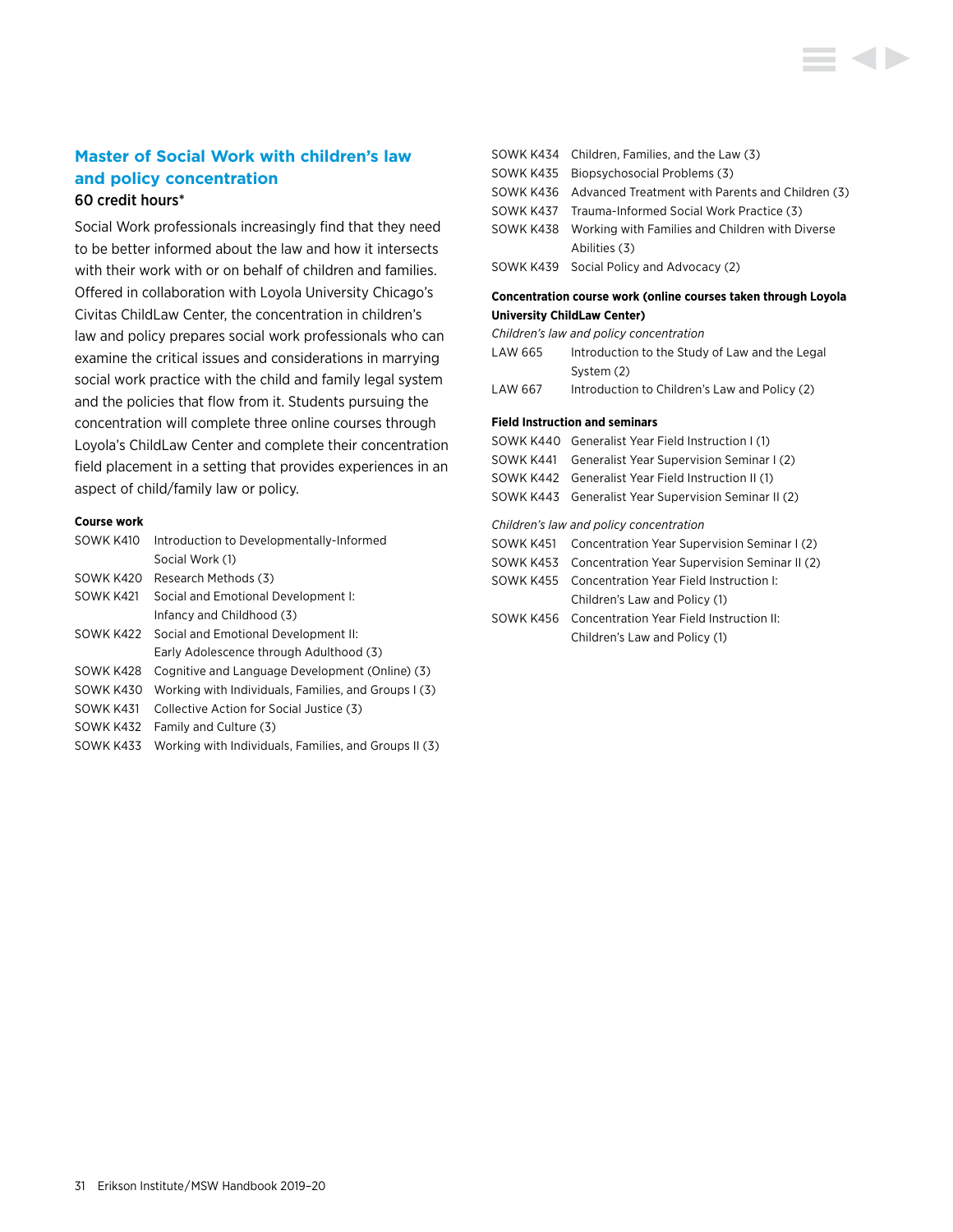## **Master of Social Work with infant/early childhood mental health concentration** 60 credit hours\*

The only advanced MSW offering of its kind in the nation, the concentration in Infant/Early Childhood Mental Health prepares social workers who are skilled in supporting the mental, emotional and physical health and development of children from birth to age 5. Utilizing a relationship-based approach, the program trains social workers to identify, intervene, and/or collaborate with others to support parent/ child relationship challenges and children's social/emotional behavioral concerns. Students pursuing the infant/early childhood mental health concentration will take three concentration courses and complete a specialized concentration field placement in a setting that serves children from birth to age 5 and their families.

#### **Course work**

| SOWK K410 | Introduction to Developmentally-Informed              |
|-----------|-------------------------------------------------------|
|           | Social Work (1)                                       |
| SOWK K420 | Research Methods (3)                                  |
| SOWK K421 | Social and Emotional Development I:                   |
|           | Infancy and Childhood (3)                             |
| SOWK K422 | Social and Emotional Development II:                  |
|           | Early Adolescence through Adulthood (3)               |
| SOWK K428 | Cognitive and Language Development (Online) (3)       |
| SOWK K430 | Working with Individuals, Families, and Groups I (3)  |
| SOWK K431 | Collective Action for Social Justice (3)              |
| SOWK K432 | Family and Culture (3)                                |
| SOWK K433 | Working with Individuals, Families, and Groups II (3) |

|  | SOWK K434 Children, Families, and the Law (3)             |
|--|-----------------------------------------------------------|
|  | SOWK K435 Biopsychosocial Problems (3)                    |
|  | SOWK K437 Trauma-Informed Social Work Practice (3)        |
|  | SOWK K438 Working with Families and Children with Diverse |
|  | Abilities (3)                                             |
|  | SOWK K439 Social Policy and Advocacy (2)                  |
|  | SOWK K454 Advanced Practice with Children, Adolescents,   |
|  | and Adults (3)                                            |
|  |                                                           |

#### **Concentration course work**

*Infant/early childhood mental health concentration*

- SOWK K474 Parent-Child Relationship Assessment in Early Childhood (2)
- SOWK K475 Infant/Early Childhood Mental Health Practice: Parent-Child Relationships (4 credits, 2-semester course)

#### **Field Instruction and seminars**

|           | SOWK K440 Generalist Year Field Instruction I (1)       |
|-----------|---------------------------------------------------------|
| SOWK K441 | <b>Generalist Year Supervision Seminar I (2)</b>        |
|           | SOWK K442 Generalist Year Field Instruction II (1)      |
| SOWK K443 | Generalist Year Supervision Seminar II (2)              |
|           | Infant/early childhood mental health concentration      |
| SOWK K451 | Concentration Year Supervision Seminar I (2)            |
|           | SOWK K453 Concentration Year Supervision Seminar II (2) |
| SOWK K457 | Concentration Year Field Instruction I:                 |
|           | Infant/Early Childhood Mental Health (1)                |
| SOWK K458 | Concentration Year Field Instruction II:                |
|           | Infant/Early Childhood Mental Health (1)                |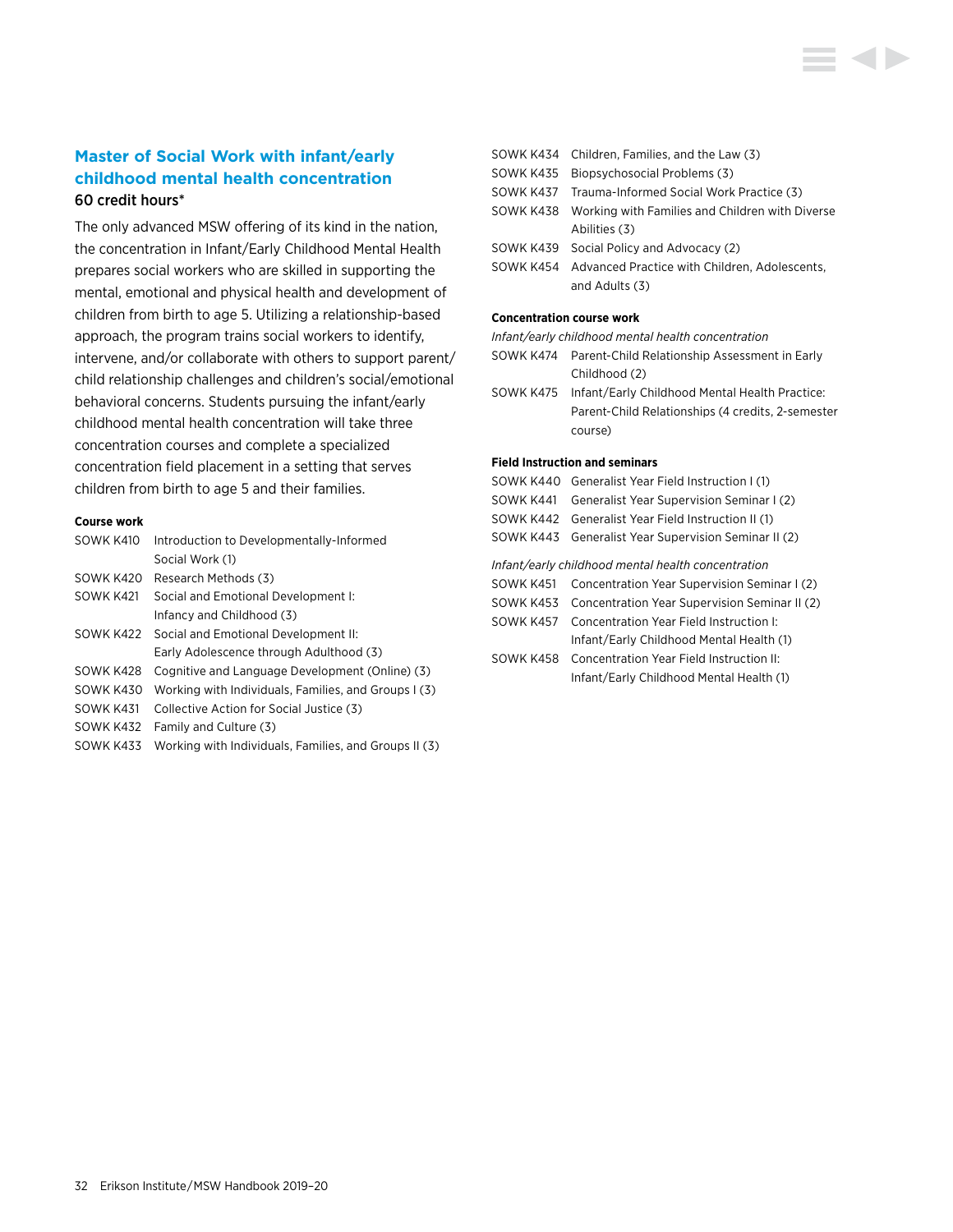## **Post-MSW Professional Educator License (PEL) Certificate Program**

▘◀▶

## 14 credit hours

School social workers work as part of a team to support the social and emotional development of students, and assist them in meeting their academic goals. Prepare to become a licensed school social worker and learn how to support PreK–12 students' social and emotional development by providing prevention and intervention services that align with their academic programming.

Students will complete a nine-month field placement as part of the curriculum. Attendance on campus is required twice—once each in the Fall and Spring terms. Students will meet in person with classmates for a student-led presentation in the integrative seminars.

This program is designated as a gainful employment program for the purposes of federal student financial aid eligibility.

#### **Course work**

| SOWK P411 | Social Work in Schools (3)                            |
|-----------|-------------------------------------------------------|
|           | SOWK P421 Social Emotional Development I (3)          |
| EDUC T438 | Children with Special Needs and Diverse Abilities (2) |

#### **Field placement**

| SOWK P460 Advanced Instruction I (1.5)  |
|-----------------------------------------|
| SOWK P461 Advanced Seminar I (1.5)      |
| SOWK P462 Advanced Instruction II (1.5) |
| SOWK P463 Advanced Seminar II (1.5)     |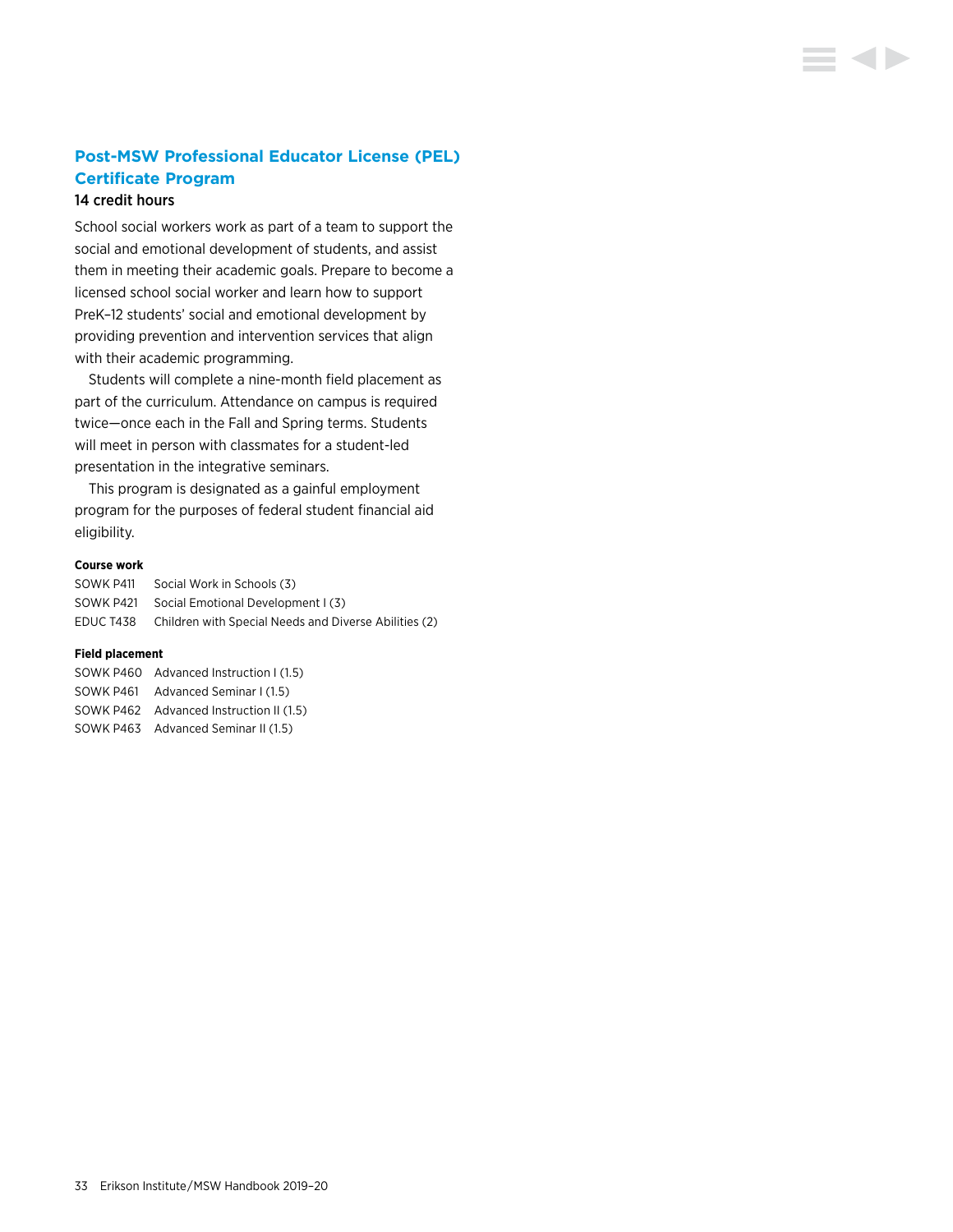## <span id="page-34-0"></span>Core course work

### **SOWK K410 Introduction to Developmentally-Informed Social Work (1 credit hour)**

This course introduces students to the social work role and profession and to the person-in-environment orientation to understanding individuals within their contexts. The course also introduces students to theories that explain individual psychological development over the life-span from a biopsychosocial perspective. Theories are introduced from historical and cultural perspectives. Students are encouraged to compare and critique theories for their applications to and usefulness for social work practice, as they reflect particular sets of values and intersect with ethnicity, race, social class, gender, sexual orientation, religion, age, disability, and other forms of diversity. The course will bridge theoretical constructs to contemporary practice settings, including settings that serve children and families.

#### **SOWK K420 Research Methods (3 credit hours)**

This course provides students with a basic understanding of the role of research in developmental, social work, and educational studies. Topics covered include 1) an overview of the strengths and weaknesses of popular research designs used in education and in applied studies of child development; 2) the use of statistics in developmental, social work, and educational research; and 3) how to critically review research literature, including scientific journal articles.

## **SOWK K421 Social and Emotional Development I: Infancy and Childhood (3 credit hours)**

This course focuses on the study of social and emotional development in children from birth through age eight. It primarily considers how children experience themselves and others; the role of relationships in development; and the interaction of biological, psychological and social forces. Throughout the course, culture is seen as shaping every aspect of human development, and is reflected in child-rearing beliefs and practices designed to promote healthy adaptation. Students are expected to acquire a working knowledge of the emotional and social domains of development through the integration of natural observation and use of media resources with relevant theory and research. Other domains of development, including cognitive, linguistic and physical, will be discussed as they relate to social and emotional development.

## **SOWK K422 Social and Emotional Development II: Early Adolescence through Adulthood (3 credit hours)**

 $\equiv$  4  $\blacktriangleright$ 

This course builds on theories and concepts presented in K421 Social and Emotional Development I: Infancy and Childhood. It focuses on two major areas: 1) psychosocial development from early adolescence through adulthood, and 2) issues involved in understanding and working with parents and families. The developmental tasks of the adolescent are considered with an emphasis on coping mechanisms and the formation of identity. Adult development and parenting are considered in the contexts of personal history, culture, and multiple systems of helping, such as family, community, religious, and professional networks. This course also provides a framework for working with families. Students are expected to develop selfknowledge and the capacity to form a working relationship with families by examining their personal beliefs and expectations about parenting and professionalism.

## **SOWK K428 Cognitive and Language Development (3 credit hours)**

This course promotes students' basic understanding of typical and atypical cognitive as well as language development in the first eight years of life. The primary foci of the course are understanding: 1) different theoretical frameworks for examining and analyzing sequences and variations in the processes of cognitive change; 2) the interactive relationship between the child and the social context in the course of development; 3) the interrelationship of cognitive development and other aspects of development; 4) the reciprocity between language and cognition; and 5) the role of play in young children's learning and development. Students learn how factors such as age, culture, and community context impact language competence and performance. Alternative communication systems and the use of technology for young children are also explored. The content of the course is delivered from a social work perspective which ensures a framework for professional application. Case studies will be provided throughout the course to integrate knowledge, practice and reflection.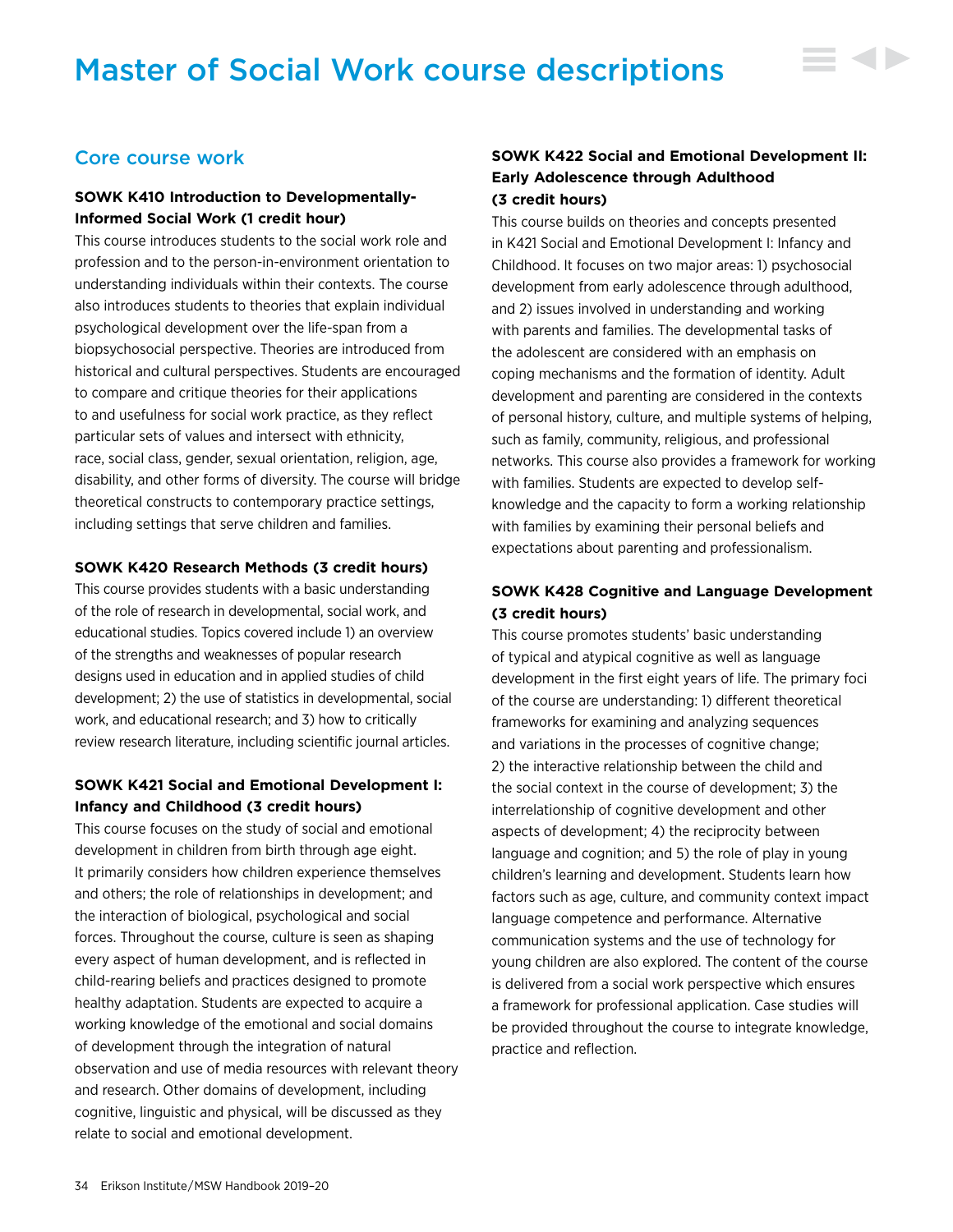## **SOWK K430 Working with Individuals, Families, and Groups I (3 credit hours)**

In this foundation level social work practice course, students are introduced to basic frameworks, methods, and models for working with individuals, families and groups. The course content emphasizes relationship-based and reflective practice principles, the client-worker relationship, and the development of interviewing, observation, assessment, intervention, evaluation, and termination skills. Students will engage in discussions about the context of social work practice and evaluate and critique concepts of "cultural competence." Students will become familiar with the values and ethics of the profession and the variety of social work roles and practice in work with children and families. This course provides students with the foundational knowledge and practice skills needed for Working with Individuals, Families, and Groups II (K433) and is taken concurrently during students' first field placement.

## **SOWK K431 Collective Action for Social Justice (3 credit hours)**

All social workers practice within complex, interacting contexts. Therefore in this class we will engage in critical reflective practice about working with(in) two key settings: organizations and communities. In particular we will concentrate on seeking out, understanding, and mobilizing the capacities, resources, and assets possessed by human collectives for social justice (an idea that we will interrogate). Towards these aims, we foreground the questions, "What is social justice and who gets to decide what is just?" as we explore themes of democratic participation, "community empowerment," and (un)intended consequences of professionals' actions. Throughout the course, personal narratives, case examples, and field experiences will be used to investigate "macro" practice issues and skills that are foundational to generalist social work practice.

#### **SOWK K432 Family and Culture (3 credit hours)**

This course is designed to help students gain knowledge about diversity through an examination of social science research on child development, child rearing across cultures, and issues of equity, power, and privilege. Among the variety of issues addressed in this course are strategies for developing and maintaining supportive relationships with children and families with a range of child-rearing practices, language differences, racial identities, cultural traditions, and economic vulnerabilities. In addition, the course offers students opportunities for critical self-reflection about their cultural, racial, ethnic, sexual, and social class identities, and how to engage in responsive and reciprocal relationships with children, families, and communities different from themselves.

## **SOWK K433 Working with Individuals, Families, and Groups II (3 credit hours)**

In this foundation level social work practice course, students will build on the knowledge and practice skills developed in Working with Individuals, Families, and Groups I (K430). The course content emphasizes theoretical frameworks and approaches to practice including relational/psychodynamic, cognitive-behavioral, family systems, and group work. It also explores risk assessment and intervention in the practice fields of child welfare, intimate partner violence (IPV), substance abuse, and mental health (including risk assessment and stabilization of mental health emergencies such as harm to self, harm to others, and acute psychosis). Issues of termination will be revisited as well as the salience of loss in their work with children and families. This course is taken concurrently during students' first field placement and the prerequisite for the course is: Working with Individuals, Families, and Groups I (K430).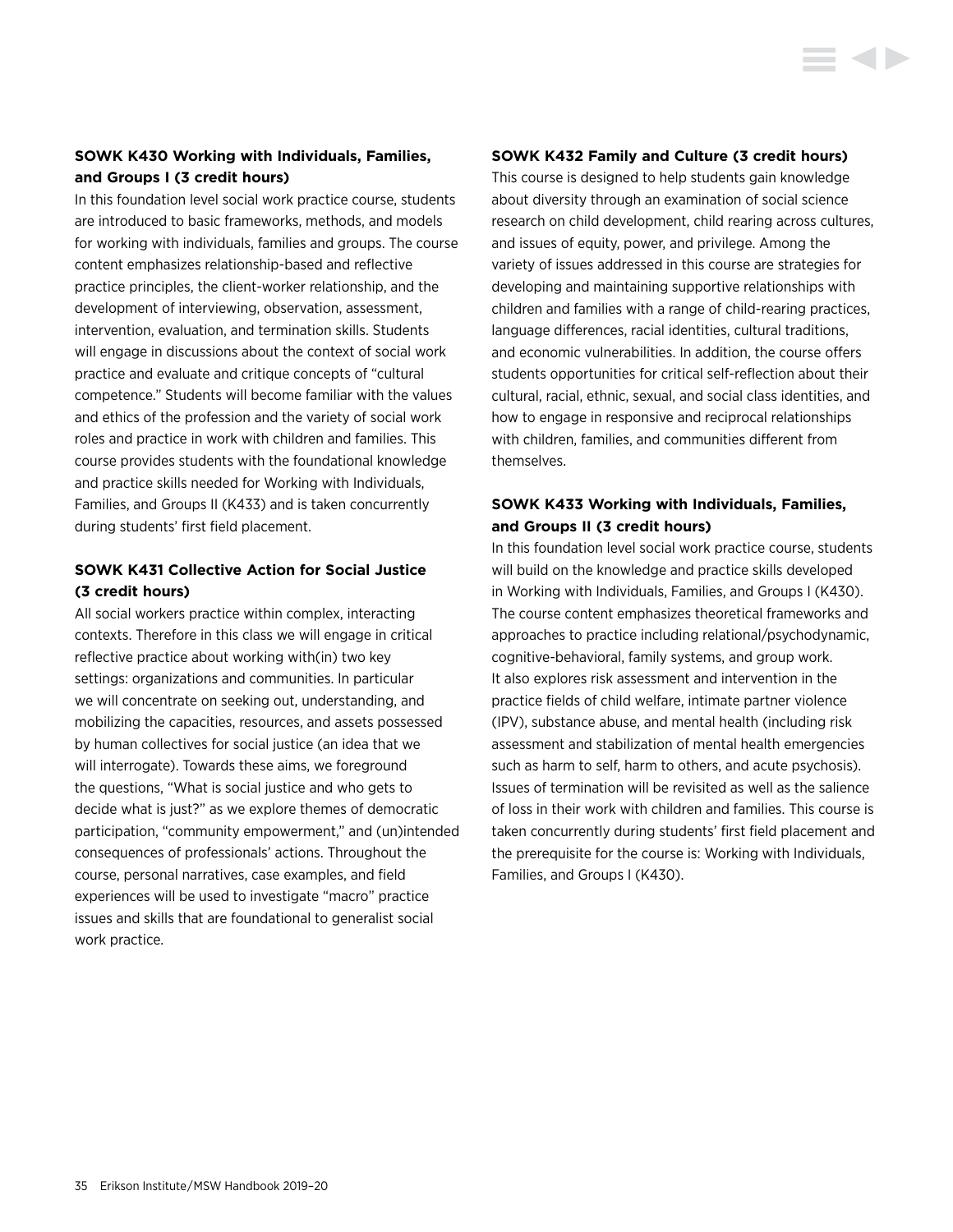# **SOWK K434 Children, Families, and the Law (3 credit hours)**

This course is designed to prepare students to understand and work with the legal system through exploring a range of complex issues involving family and children's best interests. These include understanding how "family" is defined, and whether current laws and policies regarding parental autonomy and permanency for children, including children involved in the child welfare system, adequately serve the best interests of children and families across diverse cultural contexts. The course also addresses the issue of multidisciplinary decision-making and advocacy processes related to understanding and respecting children's and families' rights. Disparities in social policies and the legal system are also explored in relation to vulnerable and disenfranchised populations, children with disabilities, and families with mental illness. Broader legal and social justice issues related to immigration, international law, transcultural adoption, incarceration, and unaccompanied minors are also discussed.

# **SOWK K435 Biopsychosocial Problems (3 credit hours)**

*Prerequisites: SOWK K430 and SOWK K433* This course builds on concepts developed in Social and Emotional Development I and II, practice courses, and Supervision Seminars and takes students' knowledge and understanding from these courses to a more advanced level. Using a case study approach, it draws upon socialcultural theories and theories of development and identity to provide a context in which to understand the nature of diagnostic thinking and definitions of problems in biopsychosocial functioning and assessment. The course provides students with an opportunity to explore how relationships between biological, psychological, and environmental factors lead to and exacerbate individual problems in functioning. This applied course will also help students understand, learn, and critique descriptive approaches to mental health assessment and the use and application of the DSM V and other taxonomies for assessing and diagnosing a range of mental health disorders. Students will discuss the ways in which race, ethnicity, social class, gender, sexual orientation, age, and other social variables intersect with assessment and practice issues. Issues related to pharmacological intervention will also be explored.

# **SOWK K436 Advanced Treatment with Parents and Children (3 credit hours)**

This course builds on concepts learned in Social and Emotional Development I and II; Working with Individuals, Families and Groups I and II; and Advanced Practice with Children, Adolescents and Adults. It is designed to deepen students' theoretical understanding and practice knowledge regarding working with children, parents, and other caregivers around social/emotional, behavioral, and relational challenges. Students will expand their competencies in individual, dyadic, family, and other approaches to working across home visiting and agencybased settings. The course will review and critique evidencebased intervention/treatment models, with a specific focus on working with children and families within their developmental, historical, and cultural contexts. Attention will be placed on working with specific populations that our students are likely to encounter in their work including: adolescent parents, immigrant families, families experiencing trauma, parents with mental illness and/or substance abuse/ dependence, and children/parents with other specialized needs and concerns.

# **SOWK K437 Trauma-Informed Social Work Practice (3 credit hours)**

This course provides students with an understanding of the sociopolitical context of trauma and its impact on neurobiology, health, mental health, social relationships, and community functioning, as well as assessment and treatment strategies for children and families affected by trauma. The course will be taught through a developmental lens including examination of the effects and treatment of trauma during infancy and toddlerhood, the pre-school years, school-age years, and adolescence. Students will learn about evidence-based approaches for addressing trauma at the individual, family, school, and community levels. The course will explore the complexity of responses to and recovery from trauma which depend on a multitude of variables including the intersection of culture, race, ethnicity, sexual orientation, immigration status, and faith traditions among others. The course prepares students to recognize symptoms and behaviors associated with trauma and factors that mitigate or aggravate the impact of trauma. Students will be exposed to a range of empiricallysupported treatment strategies, including Child-Parent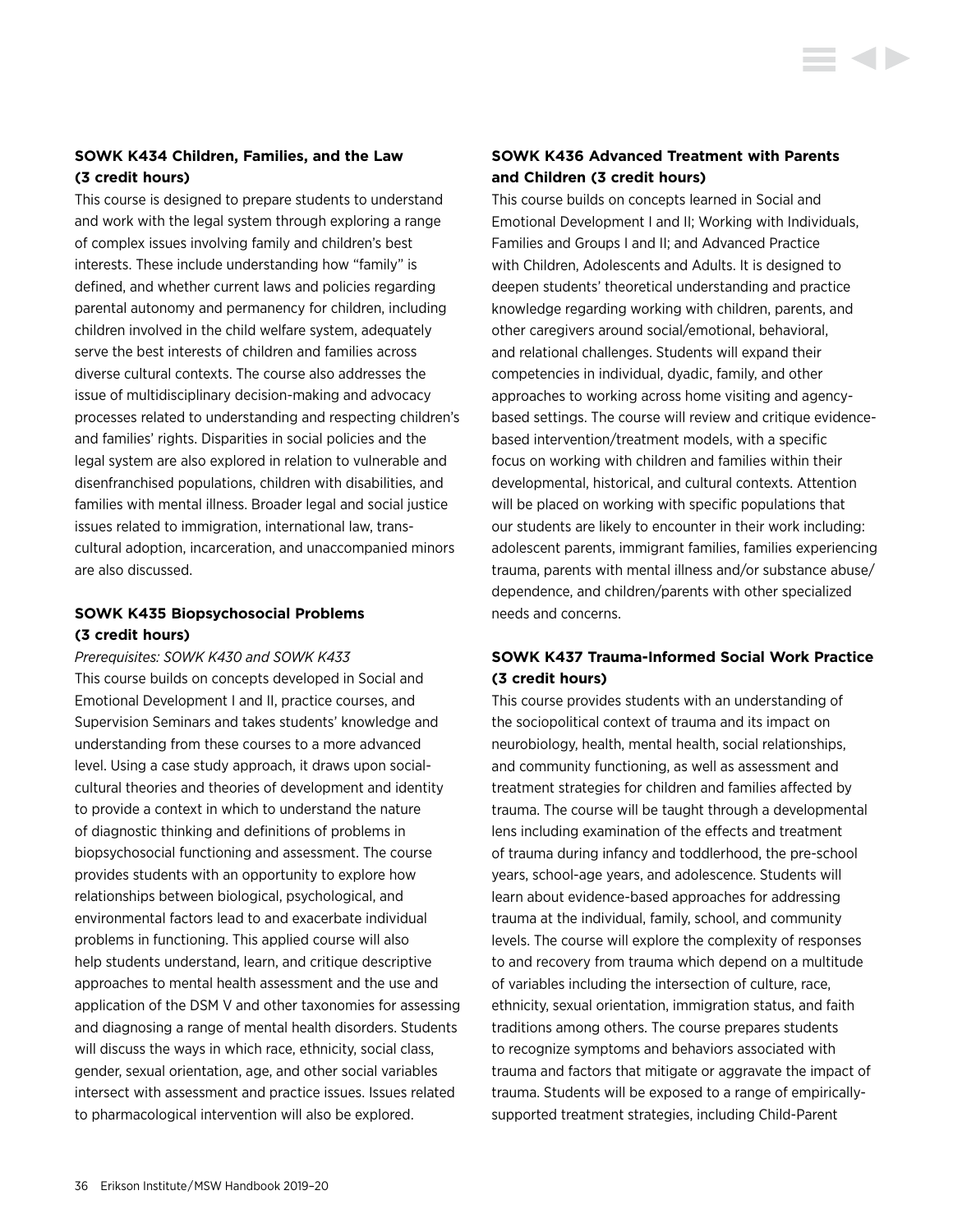Psychotherapy (CPP), Trauma-Focused Cognitive-Behavior Therapy (TF-CBT), Parent-Child Interaction Therapy (PCIT), and several models used in schools. Students will learn about how caregivers including therapists can experience secondary trauma and the importance of self-care while undertaking trauma work. The course will build upon concepts learned in Social and Emotional Development, Advanced Practice with Children, Adolescents, and Adults; and Biopsychosocial Problems.

# **SOWK K438 Working with Families and Children with Diverse Abilities (3 credit hours)**

This course provides students with frameworks and skills for working with people who have diverse abilities and their families. We will explore the interdependence of biology including physical growth and development, family, community, and society (race, class, gender, and culture) on development, health, education, and well-being across the life span, in order to understand the kinds of challenges people face, as well as to recognize the strengths they possess to meet these challenges. An emphasis will be placed on developing the skills to effectively communicate, support, empower and advocate for and with them within nested and interacting contexts, including early intervention, (special) education, social services, medical, mental health, and child welfare. The first third of the course provides frameworks and ideas. The remainder of the course will be spent engaging in case study analyses, simulations, and collaborative activities as the primary means of considering children's and families' perspectives and experiences and professionals' roles in helping people to negotiate the multiple systems they may encounter.

# **SOWK K439 Social Policy and Advocacy (2 credit hours)**

The central theses of this course are 1) that policies are historical and cultural artifacts reflecting practices of power that have direct and daily impact on children's, families' and professionals' lives; and 2) that consideration of ideological influences on one's professional actions is an essential dimension of reflective praxis. Therefore we will actively engage with the histories of professional social work, child development, and the American welfare state in order to shed light on how social problems and solutions have been framed throughout this nation's history. These collaborative reflections provide a critical foundation for the approaches to applied policy analysis and policy advocacy that we will practice and which are integral to generalist approaches to social work.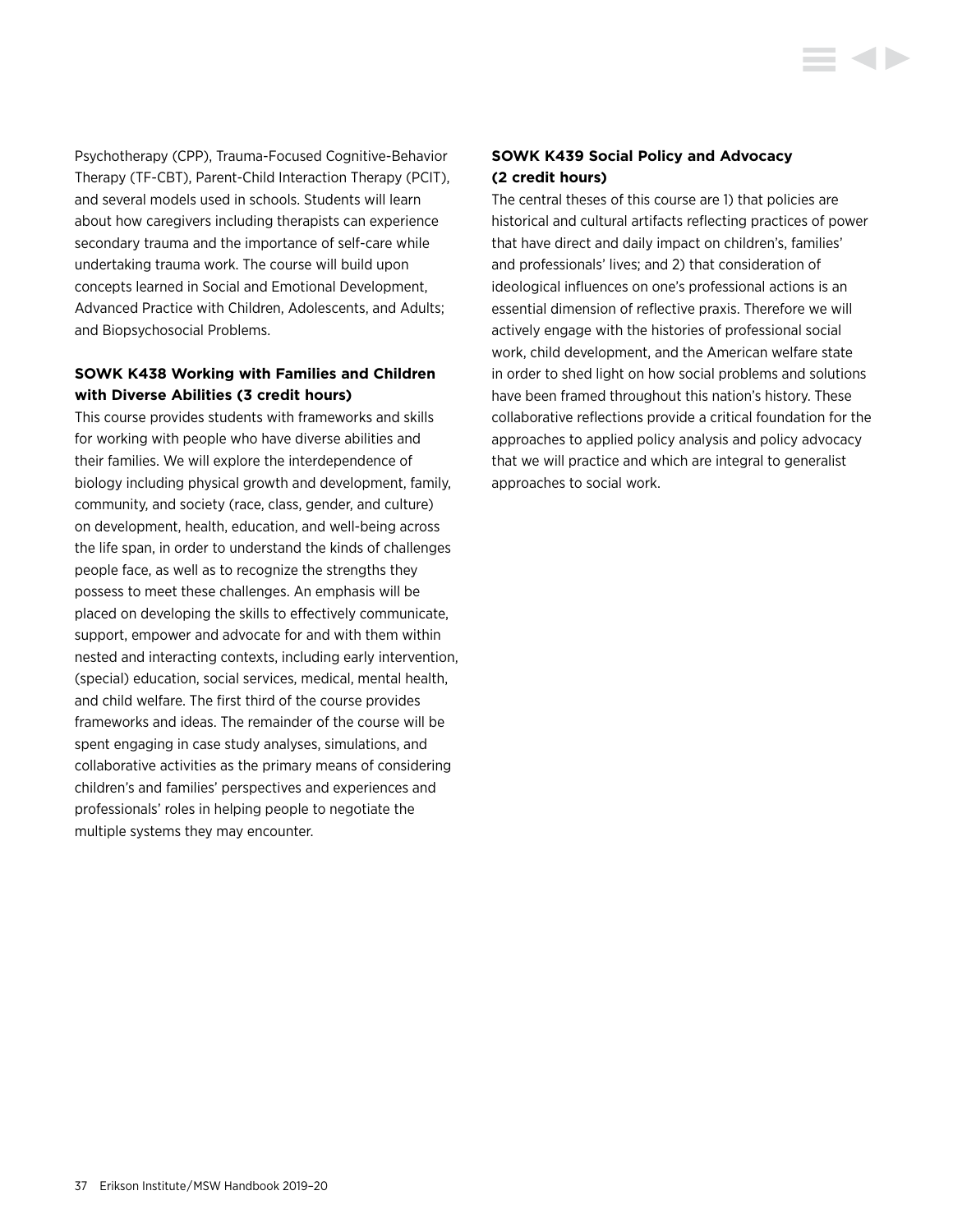# Concentration course work

*Youth, family, and community concentration*

# **SOWK K454 Advanced Practice with Children, Adolescents, and Adults (3 credit hours)**

This course is concurrent with the students' Concentration Year Field Instruction and Concentration Year Supervision Seminar. It precedes the Advanced Treatment with Parents and Children course. It is designed to build on relevant concepts covered in Social and Emotional Development I and II and Working with Individuals, Families, and Groups I and II, particularly in relation to understanding individuals and their adjustment within developmental, biopsychosocial, and person-in-environment frameworks. The course also provides students with the theoretical and practice knowledge base necessary for effective social work practice with individuals across the lifespan. Students will be introduced to a range of therapeutic approaches and processes, including psychodynamic, cognitive, behavioral, and multi-cultural approaches to intervention. Particular attention will be given throughout the course to cultural, racial, ethnic, socioeconomic, and other social variables that impact the delivery of appropriate and effective services to children, adolescents, and adults. Written and videotaped case studies and the students' previous field experience will be used to give them opportunities to integrate theory with practice.

#### *Children's law and policy concentration*

# **LAW 665 Introduction to the Study of Law and Legal Systems (2 credit hours)**

This foundational course introduces students to the sources and functions of law in our society. The course begins with an explanation of the structure and traditions of the American court system. Students then learn to read and analyze cases and statutes and develop basic legal written and oral presentation skills. The course uses child and family law cases and problems and provides students with the background they will need for future children's law and policy studies.

# **LAW 667 Introduction to Children's Law and Policy (2 credit hours)**

**SALE** 

This course is designed to give students an introductory overview of the law as it affects children. It begins with a discussion of the constitutional relationship among children, parents and the state, as well as the respective roles of the federal and state governments in the regulation of children and families. The course then introduces students to the principal areas of civil and criminal law that affect children and families. With this baseline of understanding, students can choose elective courses that provide a more in-depth study of a particular topic (e.g. education law, child welfare, etc.).

#### *Infant/early childhood mental health concentration*

# **SOWK K474 Parent-Child Relationship Assessment in Early Childhood (2 credit hours)**

This course explores social/emotional and relationship screening and assessment. Students will explore and discuss a range of screening tools and then will have more in-depth exposure to selected tools through a hands-on, assessment experience with a young child and caregivers. All students will be trained in the Brief Infant Toddler Social Emotional Assessment (BITSEA), the Crowell Procedure, and the Working Model of the Child Interview (WMCI). Students will be introduced to the use of the FEAS in assessment, and the Parent Development Interview. Students will conduct a thorough and multi-modal assessment of the parent-child relationship and will integrate the information learned into a professional report.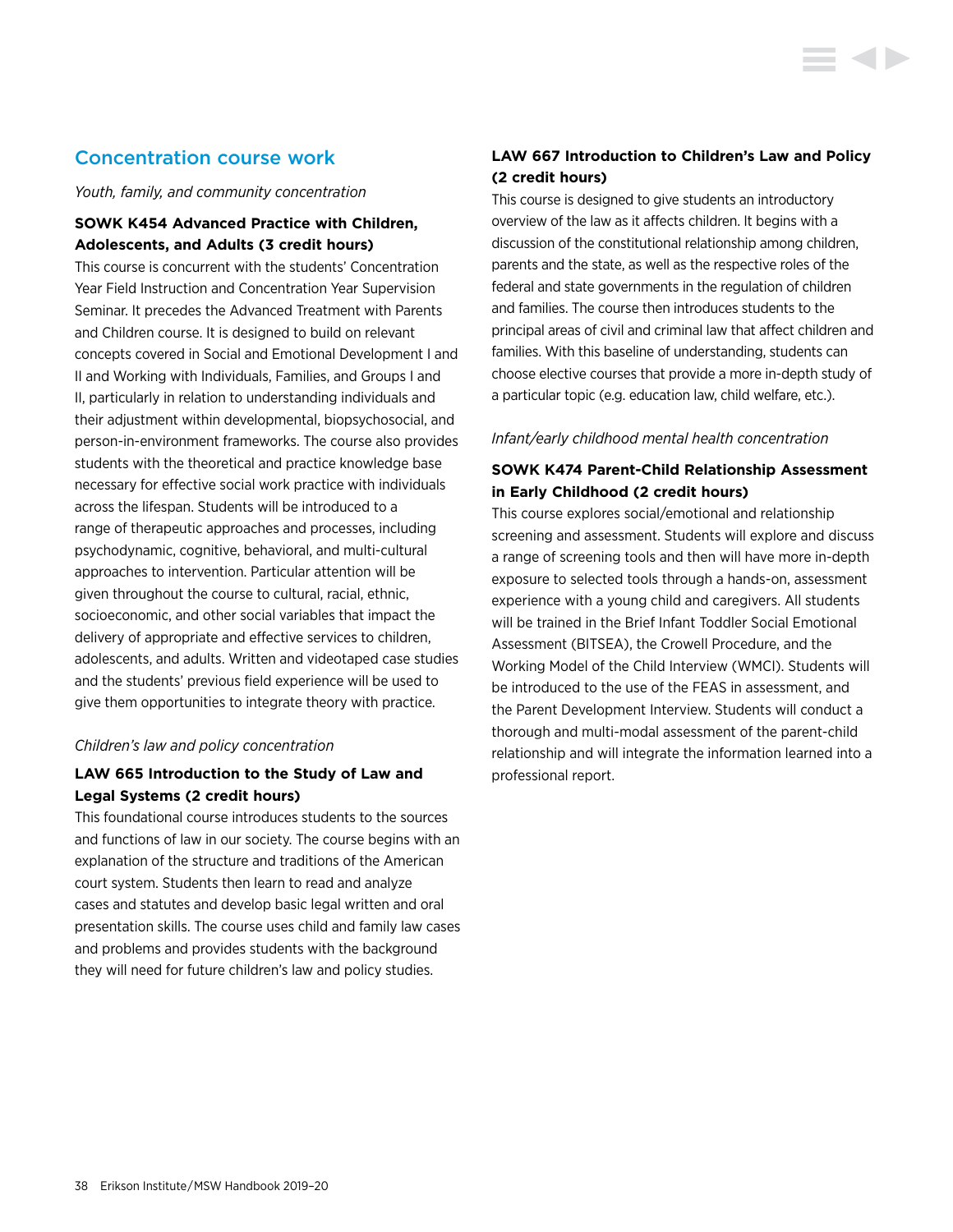# **SOWK K475 Infant/Early Childhood Mental Health Practice: Parent-Child Relationships (4 credit hours)**

This year-long course focuses on developing relationships with families and on how these relationships can support growth and development for young children and families. Emphasis is placed on culture and context in Infant and Early Childhood Mental Health (IECMH) practice. In the fall semester, the course focuses on approaches to working with diverse families, understanding and assessing developmental and relational difficulties, using assessment as a collaborative process, and core concepts of relational therapies. Special focus is placed on interventions where children and/or families have experienced trauma or loss, considering the impact on development and relationships and resiliency in the face of significant challenge. In the spring semester, the course addresses relational approaches to early regulatory challenges and social-emotional and behavioral problems during the preschool years. Students learn exemplary approaches and strategies for IECMHinformed practice in home visitation, child care, early intervention, primary care and child welfare. Students study the role of the IECMH consultant and practice using the consultation stance to promote change. The important role of policy, advocacy and systems building in IECMH is addressed. Use of reflective practice and supervision is a unifying factor in this course. Students develop in-depth intervention skills as well as learn to recognize the limits of their practice, based on their disciplinary training.

# Field Instruction and seminars

# **SOWK K440 and K442 Generalist Year Field Instruction I and II (1 credit hour each)**

Generalist Year Field Instruction I and II are designed to be taken by entering foundation level social work students in the first year of their master's program. Students enrolled in Generalist Year Field Instruction I and II will also take Generalist Year Supervision Seminar I and II concurrently. The overall goal of field education is to provide graduate level social work students with field related opportunities to develop foundation level competencies by helping them apply and explore their classroom-based knowledge

of social work theory, skills, values, and ethics to their experience in the field. Students will have the opportunity to test particular concepts and principles of practice against the realities and demands of actual professional practice.

# **SOWK K441 and K443 Generalist Year Supervision Seminar I and II (2 credit hours each)**

Concurrent with their first fieldwork experience, students will participate in a weekly supervision seminar that focuses on learning through self-reflection, reading, discussion, and ongoing group participation. The goal of this course is to help students integrate knowledge with practice and reflection and to deepen their capacity to reflect on their social work practice. Students will be asked to think critically about what they do, why they do it, how their practice both reflects and affects who they are and what they believe about people's struggles and change process. Students will also be asked to reflect upon the structure, mission, and goals of the organizations they are engaged with, and to consider how these interact with their own professional identity, experience, and belief system.

# **SOWK K450 and SOWK K452 Concentration Year Field Instruction I and II: Children and Families Concentration (1 credit hours each)**

Concentration Year Field Instruction I and II are designed to be taken by students during their final year of the master's program and who have already completed their generalist year field instruction, or students who are enrolled with advanced standing. Students enrolled in Concentration Year Field Instruction I and II will also be enrolled in Concentration Year Supervision Seminar I and II concurrently. Students will have the opportunity to deepen their knowledge and experience in their chosen area of concentration through opportunities to apply and explore their classroom-based knowledge of social work theory, skills, values, and ethics to a deeper level of experience in the field. Students will have the opportunity to develop specialist practice skills while also learning about the realities and demands of professional practice in their chosen concentration area. Throughout their second placement, they will also be given the opportunity to develop their professional identity as practitioners in a concentrated area of social work.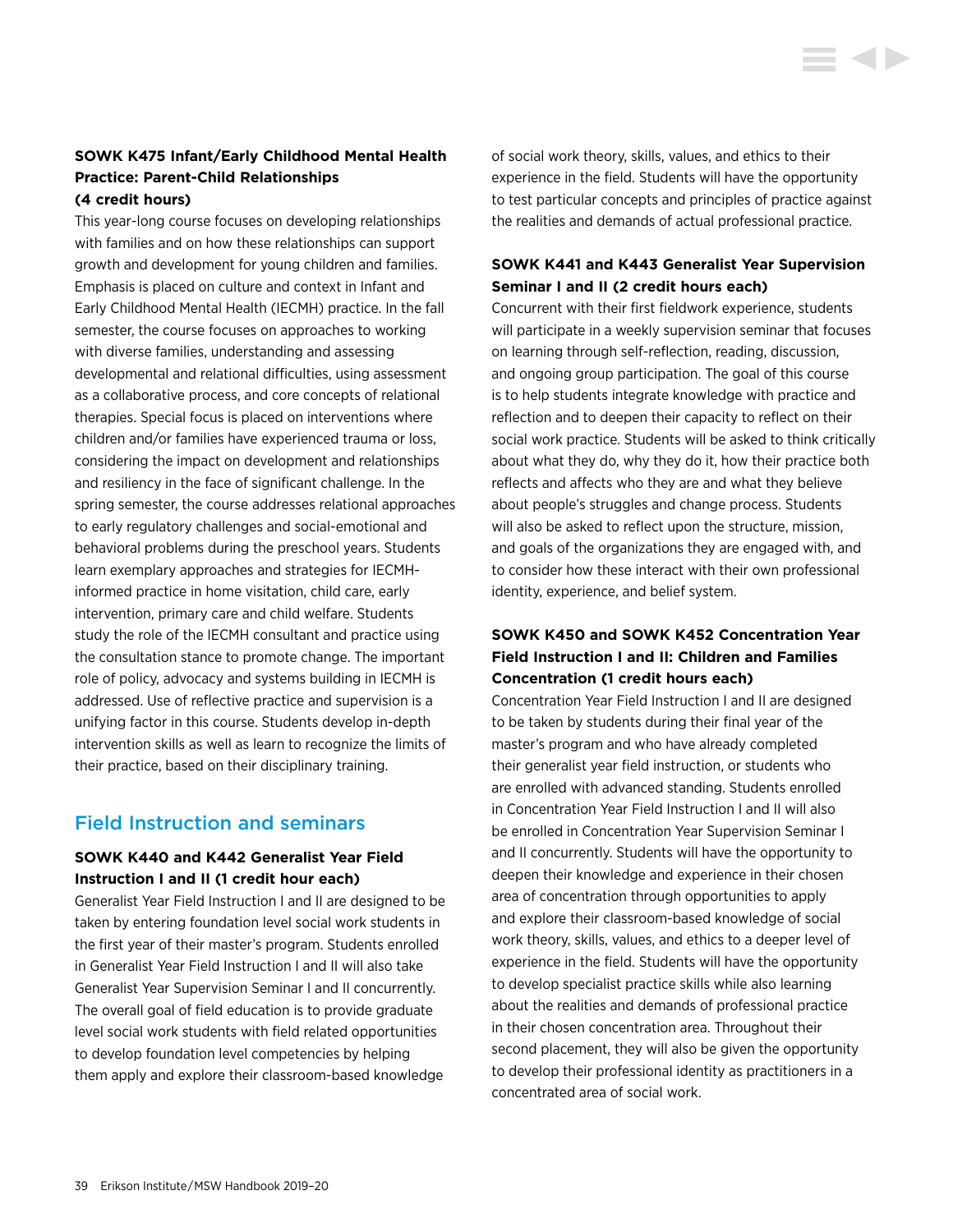# **SOWK K451 and SOWK K453 Concentration Year Supervision Seminar I and II (2 credit hours each)**

Concurrent with their second fieldwork experience, students will participate in a weekly supervision seminar that focuses on learning through self-reflection, reading, discussion, and ongoing group participation. The goal of this course is to help students integrate knowledge with practice and reflection at a more independent level and to further deepen their capacity to reflect on their social work practice with children and families. Students will be asked to think critically about what they do, why they do it, how their practice both reflects and affects who they are, and what they believe about people's struggles and change process. Students will also be asked to reflect upon the structure, mission and goals of the organizations they are engaged with and to consider how these interact with their own professional identity, experience, and belief system. At this point in their professional development, it is expected that students will be closer to identifying themselves as social work professionals who have specialized knowledge and practice experience with children and families.

# **SOWK K455 and SOWK K456 Concentration Year Field Instruction I and II: Children's Law and Policy (1 credit hours each)**

Concentration Year Field Instruction I and II are designed to be taken by students during their final year of the master's program and who have already completed their generalist year field instruction, or students who are enrolled with advanced standing. Students enrolled in Concentration Year Field Instruction I and II will also be enrolled in Concentration Year Supervision Seminar I and II concurrently. Students will have the opportunity to deepen their knowledge and experience in their chosen

area of concentration through opportunities to apply and explore their classroom-based knowledge of social work theory, skills, values, and ethics to a deeper level of experience in the field. Students will have the opportunity to develop specialist practice skills while also learning about the realities and demands of professional practice in their chosen concentration area. Throughout their second placement, they will also be given the opportunity to develop their professional identity as practitioners in a concentrated area of social work.

# **SOWK K457 and SOWK K458 Concentration Year Field Instruction I and II: Infant/Early Childhood Mental Health (1 credit hours each)**

Concentration Year Field Instruction I and II are designed to be taken by students during their final year of the master's program and who have already completed their generalist year field instruction, or students who are enrolled with advanced standing. Students enrolled in Concentration Year Field Instruction I and II will also be enrolled in Concentration Year Supervision Seminar I and II concurrently. Students will have the opportunity to deepen their knowledge and experience in their chosen area of concentration through opportunities to apply and explore their classroom-based knowledge of social work theory, skills, values, and ethics to a deeper level of experience in the field. Students will have the opportunity to develop specialist practice skills while also learning about the realities and demands of professional practice in their chosen concentration area. Throughout their second placement, they will also be given the opportunity to develop their professional identity as practitioners in a concentrated area of social work.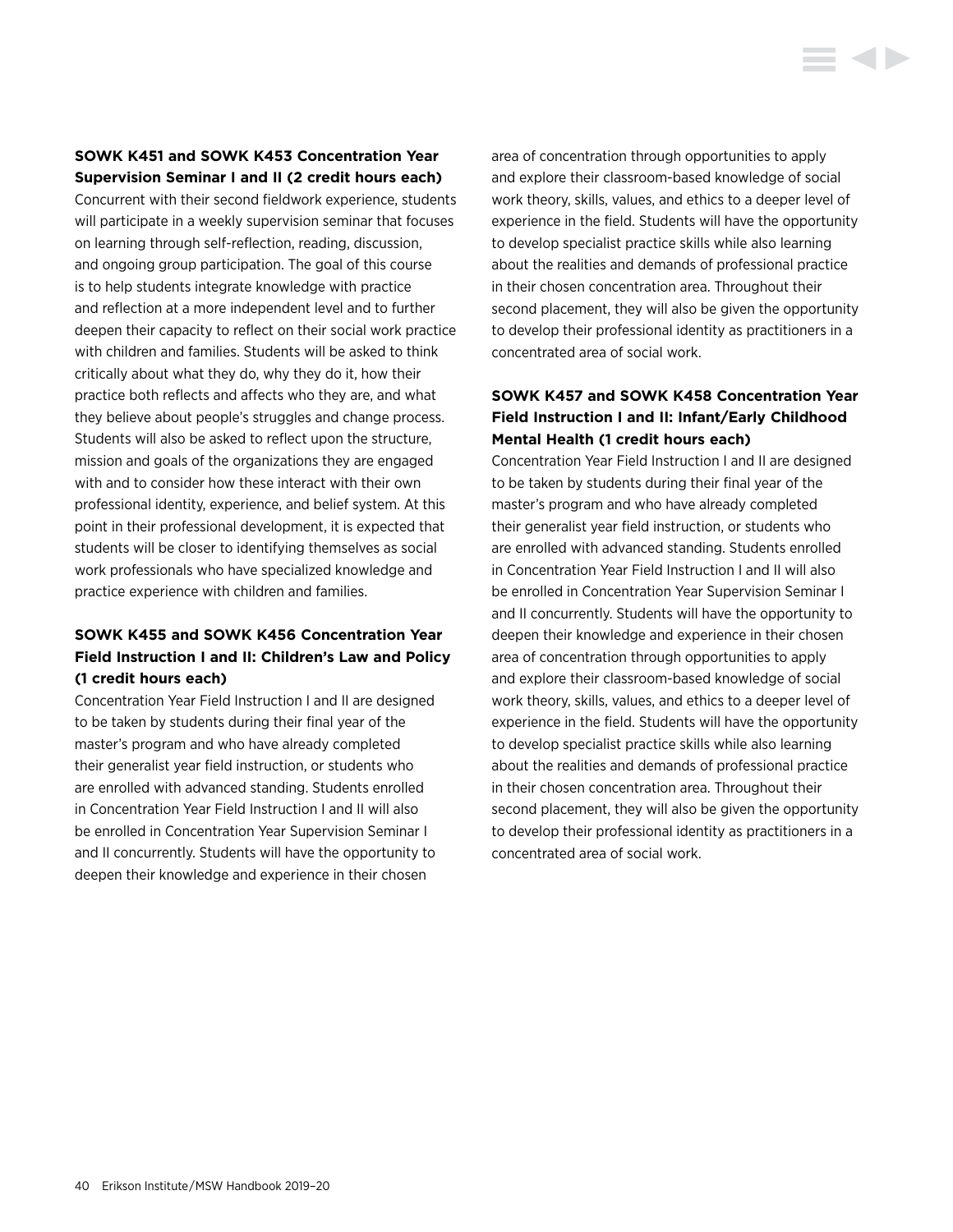# Post-MSW PEL certificate program courses

#### **SOWK P411 Social Work in Schools (3 credit hours)**

This course surveys the knowledge base and skills for effective social work practice in schools. Students will explore complex issues involving blending educational and social work approaches to assessment, making evidencebased intervention decisions, working across service delivery systems, bridging the home-school boundary, and negotiating being both an advocate for children and families as well as being a mandatory reporter of suspected child abuse. Course content is delivered via a multi-tiered based approach addressing school social work practice at macro, mezzo, and micro levels.

# **SOWK P421 Social Emotional Development I (3 credit hours)**

This course focuses on the study of social and emotional development in children from birth through age eight. It primarily considers how children experience themselves and others; the role of relationships in development; and the interaction of biological, psychological and social forces. Throughout the course, culture is seen as shaping every aspect of human development, and is reflected in childrearing beliefs and practices designed to promote healthy adaptation. Students are expected to acquire a working knowledge of the emotional and social domains of development through the integration of natural observation and use of media resources with relevant theory and research. Other domains of development, including cognitive, linguistic and physical, will be discussed as they relate to social and emotional development.

# **EDUC T438 Children with Special Needs and Diverse Abilities (2 credit hours)**

This course is designed for general education classroom teacher candidates to provide an overview of the growth and development of children with special needs and diverse abilities, with a special focus on those children classified as having learning disabilities. Candidates study characteristics of various disabilities and find out where to go for more in-depth information on specific types of special needs and related support services. Teacher candidates consider the implications of various special needs and diverse abilities in both self-contained and inclusive settings, and in society more broadly. The course covers referral, assessment, specific teaching methods including assistive technologies and alternative communication systems, collaboration among professionals, and partnership with families. Teacher candidates study diverse cultural perspectives on special needs and the place of multicultural responsiveness in the development of Individual Family Service Plans (IFSP's), Individual Education Plans (IEP's), and inclusive classrooms. The course also details pertinent legislation affecting the education of children with special needs and diverse abilities.

# **SOWK P460 Advanced Instruction I (1.5 credit hours) SOWK P461 Advanced Seminar I (1.5 credit hours) SOWK P462 Advanced Instruction II (1.5 credit hours) SOWK P463 Advanced Seminar II (1.5 credit hours)**

Students enrolled in Advanced Field Instruction I and II will also be enrolled in Advanced Supervision Seminar I and II concurrently. Students will have the opportunity to deepen their knowledge and experience of school social work through opportunities to apply and explore their classroombased knowledge of social work theory, skills, values, and ethics to a deeper level of experience in the field.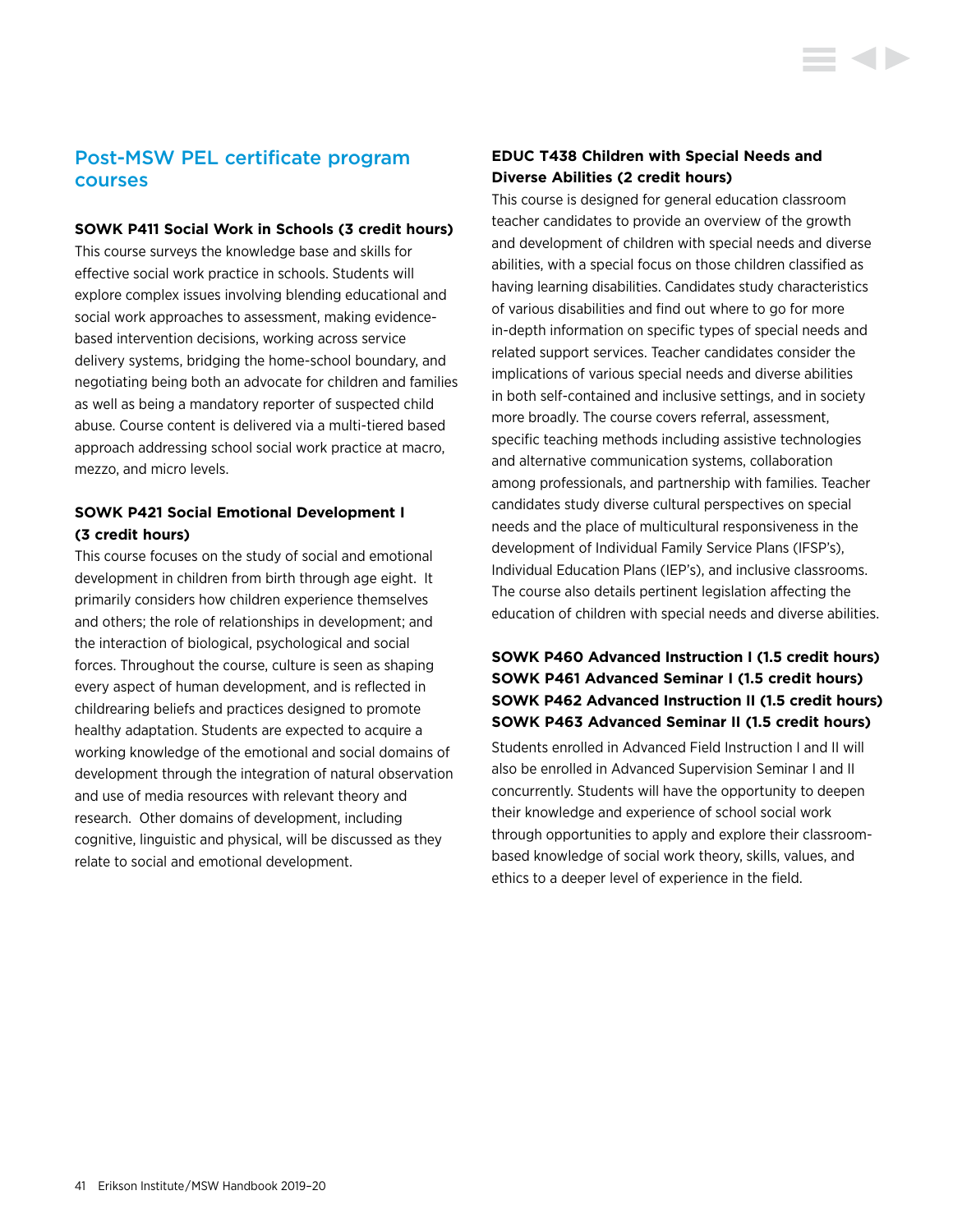# Academic writing program courses

# **W005 Academic Writing Preparation (0 credit hours)**

This four-week course, offered free of charge, is an orientation to the process of graduate-level academic writing. Students in this course will learn how to read for an assignment, organize a paper, and integrate course materials in a written, academic format. Students will also learn where and how to look for help on assignments. The goal of this course is to help students prepare for the demands of a graduate program by developing and/or augmenting reading and writing skills and strategies for time management. Students can register for this course as either an online or on-campus class. It is open to all students.

## **W006 Writing Tutorial I (0 credit hours)**

Erikson students are expected to be proficient writers, and this course is designed to help them with this process. Interested students may be assigned a weekly writing tutorial, typically consisting of one or two students and a tutor. Writing tutors are Erikson alumni with first-hand knowledge of the Erikson curriculum and they support students in mastering academic writing. Students are required to attend tutoring sessions and to meet deadlines negotiated between tutor and student as necessary for timely submission of course papers.

## **W007 Writing Tutorial II (0 credit hours)**

The course is similar to Writing Tutorial I. Students who have been experiencing particular difficulty with written assignments during the first semester may be offered tutoring support at this point. (Students who have been in tutoring during the first semester may be ready to work more interdependently going forward.)

# **W008 Course-Specific Group Study Sessions (0 credit hours)**

Each semester, the Academic Success Center facilitates group study sessions that focus on the content of core child development courses. These tutor-led sessions provide an opportunity for students and their peers to support each other in their program of study. Core courses include Social and Emotional Development I and II, Development of Cognition, Language, and Play I and II, and Family and Culture. Group study sessions are open to all students.

# **W009 Academic Writing Group Study Session (0 credit hours)**

Each semester, the Academic Success Center facilitates group study sessions that focus on academic writing. These sessions provide an opportunity for students to practice their writing and to learn new writing skills. The content of these sessions will change depending on student-led inquiries about academic writing and assignments. Writing group sessions are open to all students.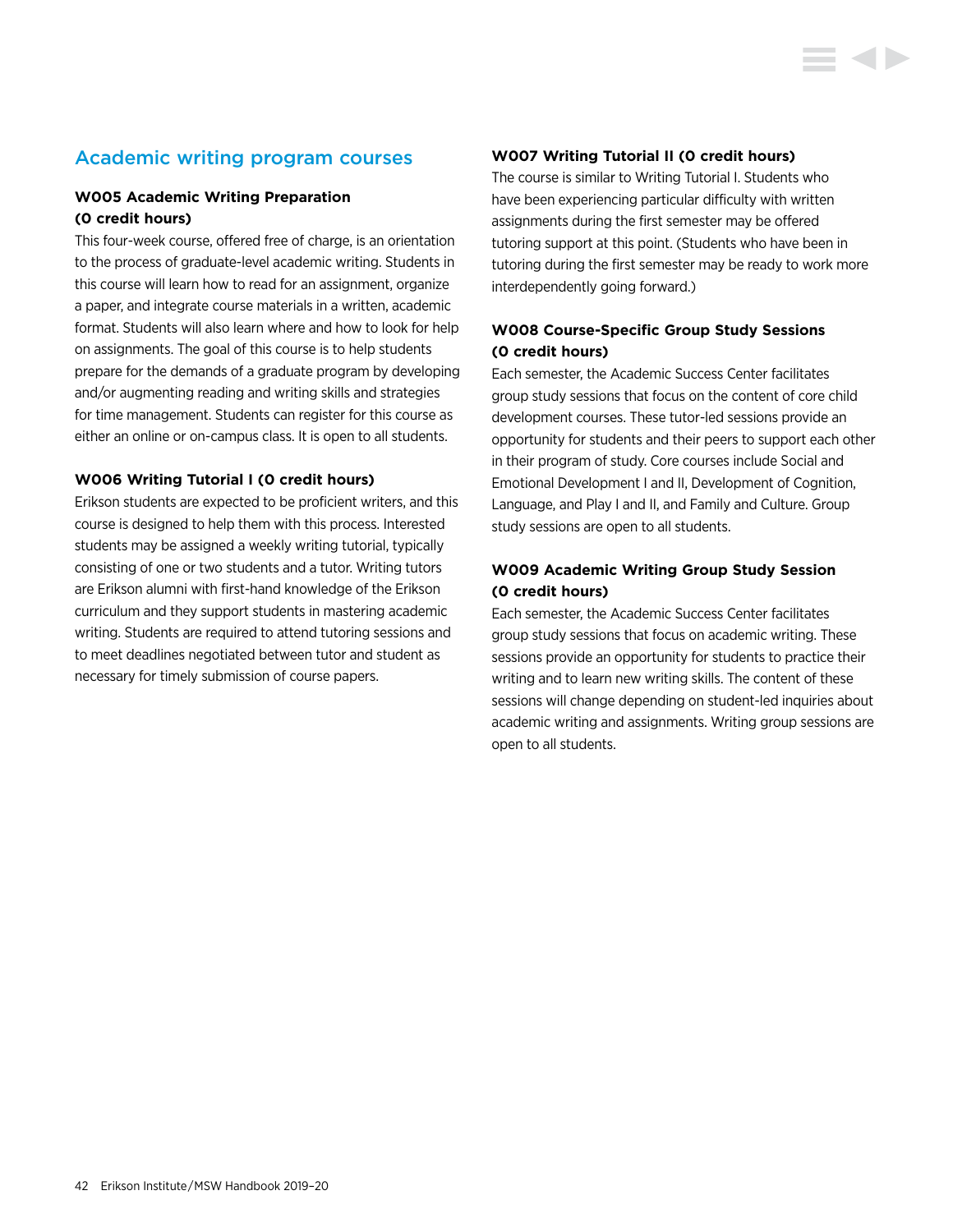# Academic policies and procedures

The following policies apply to all degree, certificate, and at-large students. It is each student's responsibility to become familiar with and abide by these policies while enrolled as a student at Erikson.

## **Academic integrity**

The academic integrity policies of Erikson Institute are based on the respect for individual and collective achievement that lies at the heart of academic culture. Every faculty member and student belongs to a community of scholars in which academic integrity is a fundamental commitment. It is critical that students contribute to the ideal of academic integrity and accept individual responsibility for their work.

Academic dishonesty or misconduct undermines the learning experience and may be grounds for dismissal. Academic dishonesty or misconduct can include, but is not necessarily limited to, the following unacceptable conduct: 1) cheating (including use of unauthorized materials, altering a graded work, or allowing another person to do one's work); 2) plagiarism (including copying of material from published or posted works of others without proper attribution); 3) obtaining an unfair advantage (including unauthorized use of examination materials, defacement or theft of materials needed by others, unauthorized collaboration on assignments, or intentional interference with another student's academic work); 4) fabrication of data; 5) falsification of records or official documents; 6) unauthorized access to computerized academic or administrative records or systems; or 7) aiding and abetting any such acts of academic dishonesty.

Specific examples of academic dishonesty, including but not limited to the above, and additional information is available in the library and through the writing tutorial program. However, all graduate students entering Erikson Institute are presumed to be familiar with basic standards of academic integrity within the higher education community. To this end, every student should obtain her/his own copy of *Doing Honest Work in College: How to Prepare Citations, Avoid Plagiarism, and Achieve Real Academic Success* by Charles Lipson (2nd edition, 2008). Student failure to practice academic integrity will, depending upon the seriousness of the misconduct, result in a sanction ranging from a lowered grade or grade of "F" for the assignment to expulsion from the Institute.

#### **Informal resolution of concerns regarding academic dishonesty**

▄▗▖▅

Suspected cases of academic dishonesty should be reported to the course instructor, the Administration, or any faculty member of the Institute. If the complaint relates to a specific course or a project being supervised by a particular instructor, the complaint will be referred back to that faculty member, who will have initial jurisdiction over any instance of academic dishonesty relating to that faculty member's course or work performed under that faculty member's supervision. In such circumstances, the faculty member may personally meet with the student to discuss the alleged misconduct and its consequences (e.g., zero on an exam, a lower grade for the course, etc.). If the student and faculty member reach an agreement, the incident need not be the subject of any further proceedings; however, a written statement or "letter of understanding" must be drafted by the faculty member, signed by the faculty member and student to record the resolution of this matter, and retained by the faculty member, with a copy of the resolution promptly forwarded to the Dean of Students.

If a complaint about academic dishonesty in a specific course or under a specific faculty member's supervision is not resolved informally between the student and faculty member as described above, then the faculty member must notify the student in writing (by both email and certified mail, if possible) of the alleged misconduct.

A copy of that written notice will be provided to the Dean of Students, who will initiate an investigation as described below in "Investigation and Resolution of Formal Academic Dishonesty Complaint."

Once a student receives formal or informal notice that a faculty member or other Institute community member has expressed concerns about the student's potential violation of the Academic Integrity Policy, the student may not change his or her registration in a course in which the charge is pending or in which a finding of academic dishonesty has been made. Once a complaint has been referred to the Administration after failure to achieve an informal resolution, the complaint may not be withdrawn by the complaining party without the Administration's approval, nor may any faculty member resolve the matter without the Administration's approval. A student may not receive an Institute degree or certificate while a charge of academic dishonesty is pending or while a sanction imposed pursuant to a finding of academic dishonesty is in effect.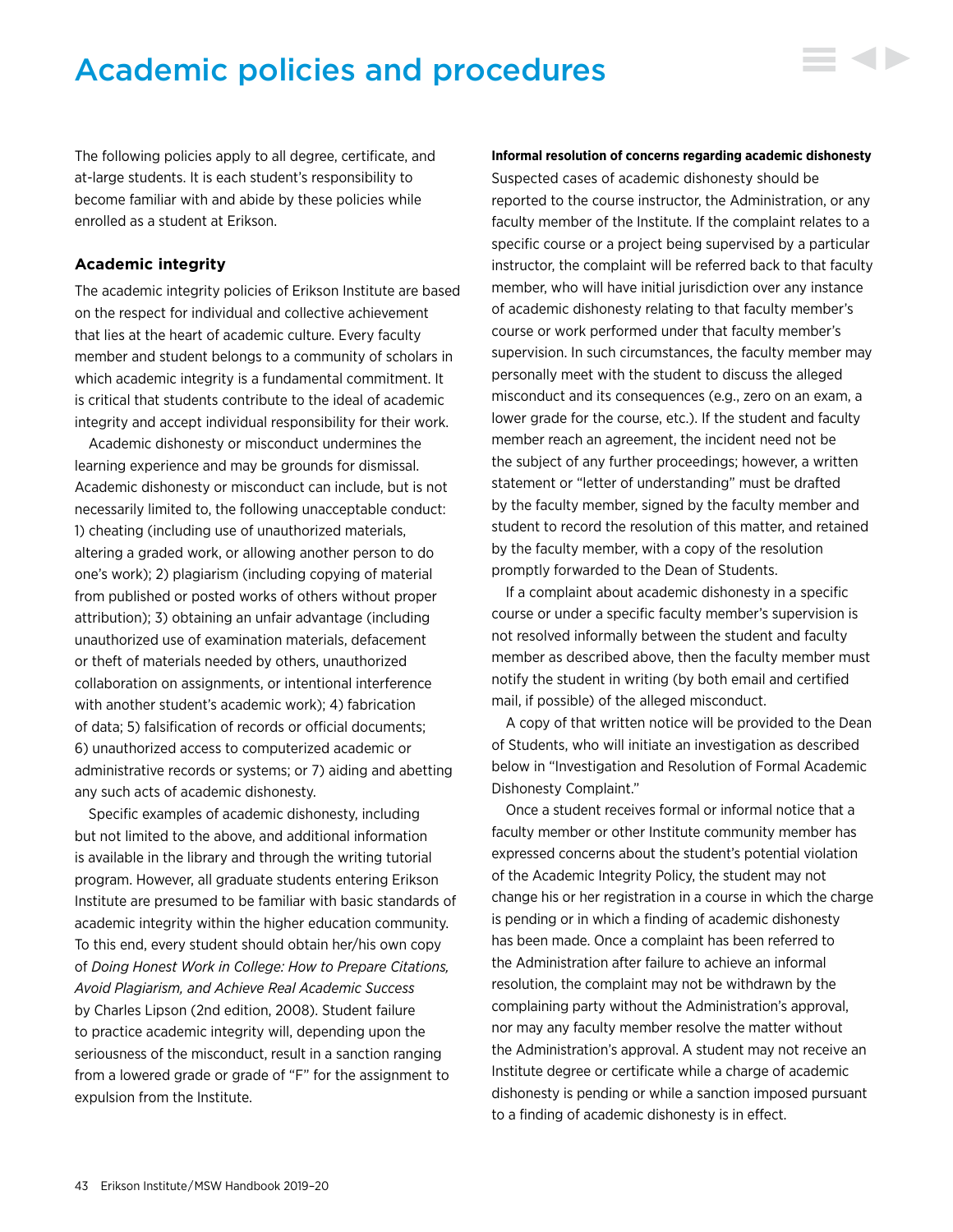The Institute has the authority to pursue an investigation of alleged academic dishonesty and enter a finding of violation or sanctions (including rescission of a degree or certificate) against a student or former student, notwithstanding that student's having already withdrawn or transferred from the institution or graduated with a degree or certificate.

#### **Other concerns about academic dishonesty**

In certain circumstances, a student may suspect another student or Institute representative of academic dishonesty, or an Institute representative other than a student's course instructor may develop such concerns about a student. In such circumstances, that suspicion should be reported or complaint made to the faculty member teaching the particular course at issue or to the Dean of Students. If any faculty member becomes aware of such a suspicion or complaint relating to a course other than one being taught by that faculty member, this information should also be reported to the Dean of Students. Once such a complaint or concern reaches the Dean of Students, the Dean will attempt to resolve the matter informally if no informal resolution has yet been attempted, using a process similar to the Informal Resolution process noted above; if such a resolution cannot be achieved, the Dean will then institute an Investigation and Resolution as set forth below.

The Institute reserves the right to modify the procedures set forth below for investigation, resolution, and appeal of academic dishonesty complaints, as appropriate to the particular case, upon notice to the complaining/reporting party and to the student or other Institute representative who is the subject of the complaint.

## **Investigation and resolution of formal academic dishonesty complaint**

Where a complaint is referred by a faculty member to the Dean of Students for formal investigation, the procedure undertaken shall be as follows. The Dean of Students may conduct the investigation or designate another representative of the Institute to conduct such investigation, as the Dean deems appropriate. The Dean or designee shall then review the facts of the alleged incident, including statements made by the reporting individual, the accused individual, and supporting material. The accused individual and reporting individual shall both have the opportunity to meet separately with the investigating Dean or designee and provide written material or documents considered

relevant to resolution of the complaint. The investigating Dean or designee may, but need not, conduct interviews or undertake other investigation as suggested by the parties or as deemed appropriate, including seeking information from individuals outside the Institute about appropriate academic conduct or anything else relevant to investigation of the complaint. The investigating Dean of Students or designee has the discretion to limit or expand the scope of the investigation as deemed appropriate to dispose fully and fairly of the complaint. The investigating Dean or designee also has the discretion to confer with the Dean of Enrollment Management or any other Erikson Institute representative, as appropriate, in the course of such investigation or when considering a range of possible sanctions.

At the conclusion of the investigation, the Dean of Students or designee shall, subject to any applicable FERPA limitations, notify the reporting party and the accused party in writing about the investigator's conclusions as to 1) whether an academic integrity violation occurred and, if so, 2) the sanction to be placed upon the accused for the violation. In any investigation in which a violation is found regarding a student's conduct in a specific course or program, or in any investigation stemming from a faculty member's complaint about a student, the Dean of Students or designee should first confer with the appropriate faculty member about the proposed sanction. If an affected faculty member and the Dean of Students (or designee) cannot agree on an appropriate sanction, the Dean (or designee) shall make the final decision as to the appropriate sanction, but the faculty member shall have a right to appeal that determination as set forth in the "Appeal of Academic Dishonesty Determination" procedure set forth below.

Investigations conducted pursuant to this paragraph shall be maintained as confidential by all parties to the greatest extent reasonable, but the Institute reserves the right to investigate such matters fully and to disseminate information, both within and beyond the Institute, to the extent deemed necessary to reach a fair and appropriate resolution.

#### **Appeal of academic dishonesty determination**

A student may appeal to the Institute a finding of academic dishonesty and/or the particular sanction assessed upon such finding by filing a written notice of appeal with the Senior Vice President for Academic Affairs/Dean of Faculty of Erikson Institute within 10 business days of the date that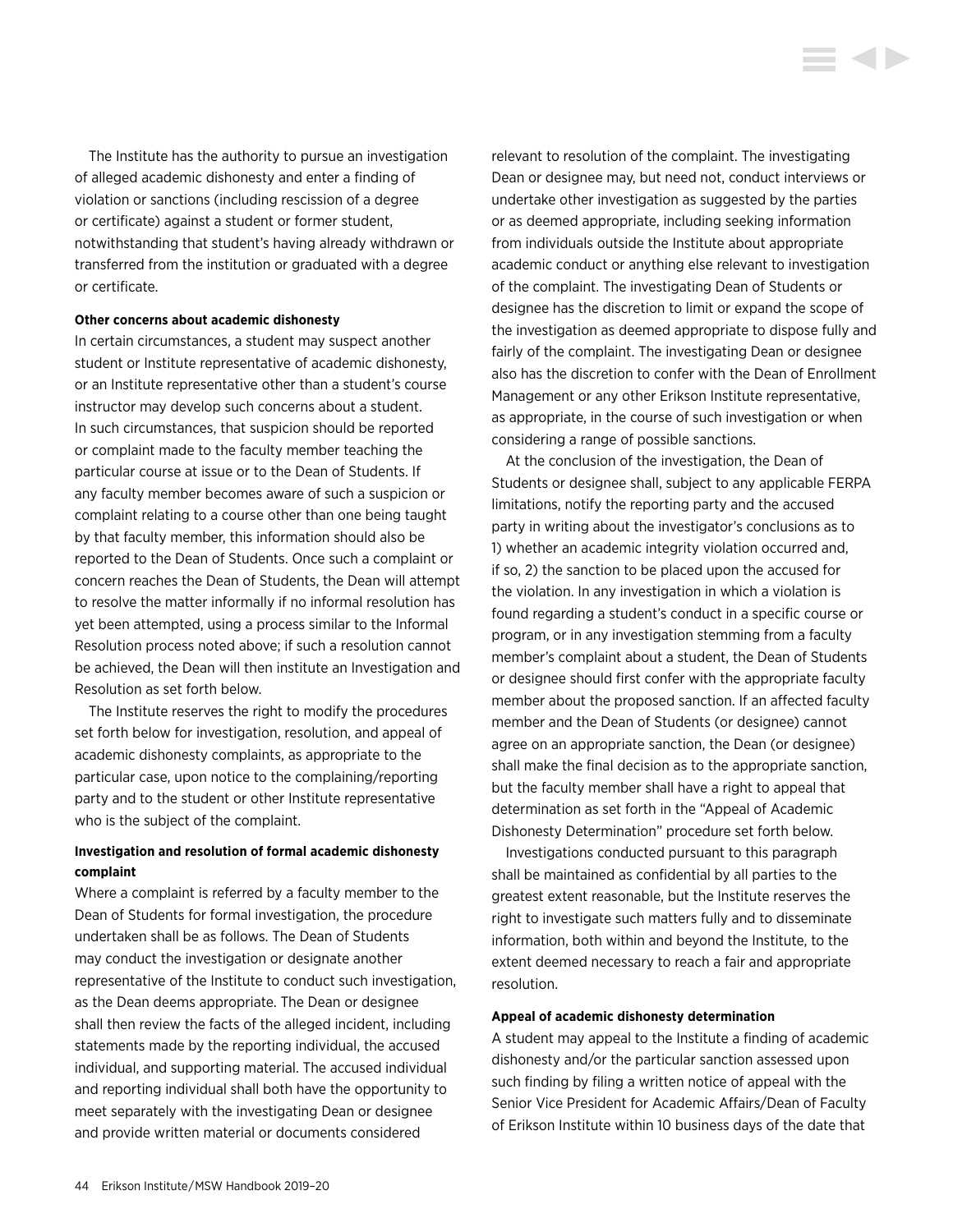the student receives the written notification of resolution described above. The student's written notice of appeal must state whether the student is appealing the finding of dishonesty, the sanction, or both, and must describe in detail the grounds for appeal. Such an appeal may be considered by the Senior Vice President for Academic Affairs/Dean of Faculty or the Senior Vice President's designee, who will evaluate the matter to the extent considered appropriate under the circumstances. Grounds for appeal will be limited to alleged errors in procedures, misinterpretation of policies, or a clear discrepancy between a finding of liability and the sanction assessed. An appeal is not an evidentiary hearing or a reconsideration of the evidence, and the Senior Vice President for Academic Affairs/Dean of Faculty or designee need not, but may, interview the parties and accept supplemental written submissions or documentation. The decision of the Senior Vice President for Academic Affairs/ Dean of Faculty or designee on an appeal shall be final.

Where an appeal is taken regarding a serious sanction such as a grade of "F," suspension or expulsion, the sanction may, but need not, be stayed by the Senior Vice President's office pending the resolution of the appeal; no degree, certificate, or honors shall be awarded during the pendency of an appeal.

Where a faculty member disagrees with an academic dishonesty decision or a sanction assessed with respect to a student's work in the faculty member's course or under the faculty member's supervision, the faculty member may file an appeal with the Senior Vice President for Academic Affairs/Dean of Faculty, and this appeal shall be subject to the same time and notice requirements applicable to a student filing an appeal as noted above. A faculty member's appeal shall be heard by the Senior Vice President for Academic Affairs/Dean of Faculty or designee using the same process and limited scope of review applicable to a student's appeal. The decision of the Senior Vice President for Academic Affairs/Dean of Faculty or designee regarding a faculty member's appeal shall also be final.

## **Academic grievance procedure**

Academic disputes can arise relating to alleged mistakes or inequities in grading; application of due dates and extensions for late work; imposition of additional requirements after the course has begun; and similar issues. With respect to any academic grievance or dispute other

than one involving academic integrity, a student should use the following grievance procedure.

Where a student has questions or concerns about any requirement relating to a course or to any grading issue, the student should first attempt to resolve the problem directly with the instructor. If the issue is resolved informally between student and instructor, the matter ends and no formal record need be maintained.

If an academic grievance is not settled informally, or if the student wishes to pursue the matter formally, the student must file a written grievance with the Dean of Students within 10 business days after the issue for complaint has occurred. The Dean of Students (or designee) will consider the grievance within ten business days, determine whether it merits continued review, and dismiss it if it does not. The student grievant will be notified in writing if the Dean or designee determines that the grievance lacks merit, and this written decision is final.

If the Dean of Students or designee concludes upon initial review of the grievance that continued consideration is warranted, the Dean (or designee) shall then conduct an appropriate investigation, discussing the matter with the complaining student and with the instructor at issue, permitting both such parties to submit written materials if appropriate, and undertaking any other necessary investigation. The Dean or designee may effect a negotiated resolution between the student and faculty member at this stage, which resolution should be written, signed by the student and faculty member, and retained by the office of the Dean of Students.

Upon conclusion of such an investigation without a negotiated resolution, the Dean of Students or designee shall determine whether the grievance has merit and whether any relief is warranted. If the Dean or designee finds that the grievance lacks merit or that no changes to the challenged grade or course requirements are warranted, the Dean of Students or designee shall notify the grievant and the affected faculty member in writing, with a copy of such resolution to be sent to the Senior Vice President for Academic Affairs/Dean of Faculty. In this situation, the decision of the Dean of Students (or designee) shall be final.

If the Dean of Students (or designee) determines, after investigation, that a student's academic grievance has merit and that a change in a grade or course requirement may be warranted, the Dean of Students (or designee) shall prepare a written recommendation for the consideration of the Senior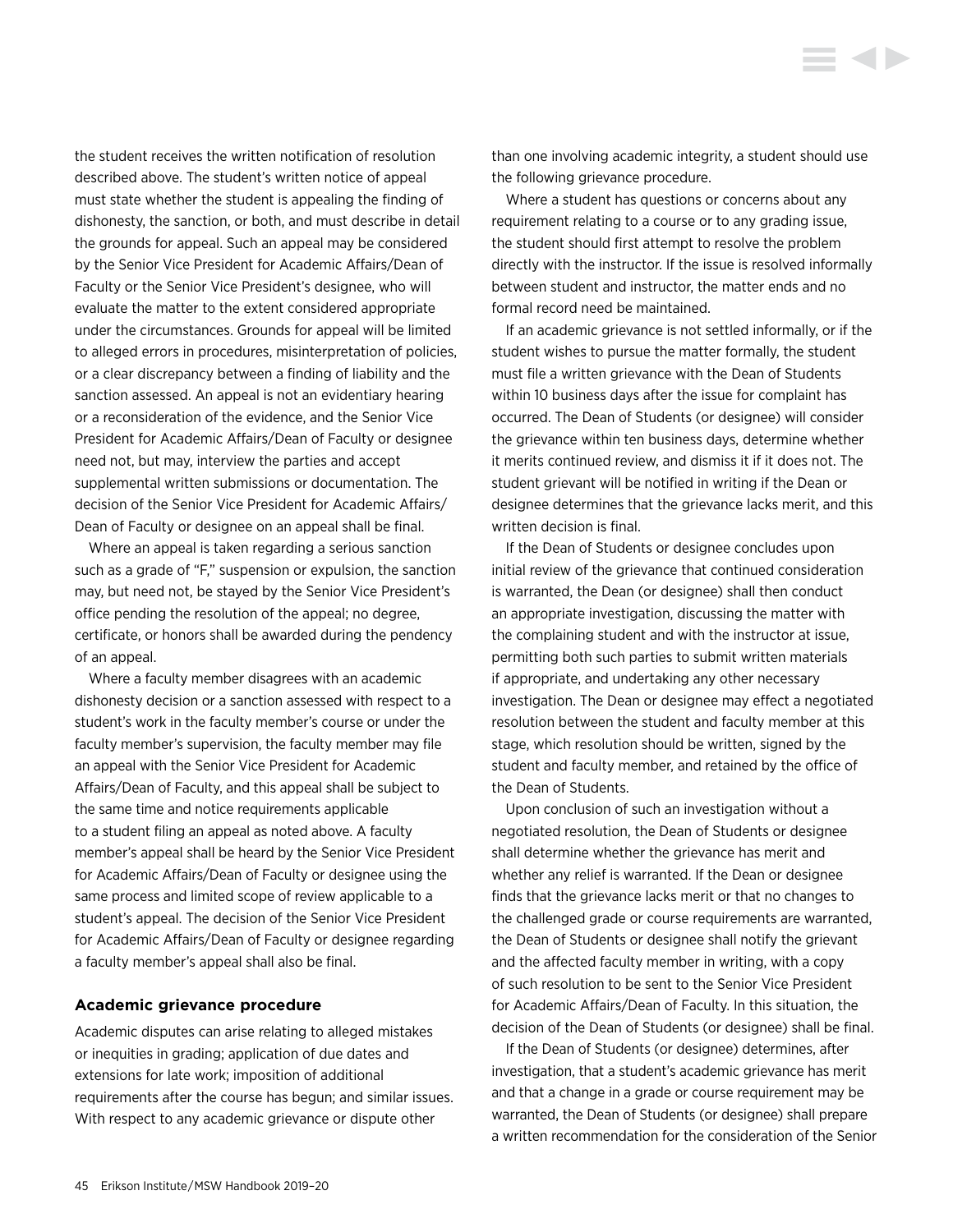<span id="page-46-0"></span>Vice President for Academic Affairs/Dean of Faculty. The Senior Vice President for Academic Affairs/Dean of Faculty shall discuss the proposed recommendation with the student grievant, affected faculty member, and other members of the faculty or administration, as appropriate. The Senior Vice President for Academic Affairs/Dean of Faculty may also investigate the grievance.

If investigation is deemed appropriate, the Senior Vice President for Academic Affairs/Dean of Faculty may ultimately accept, reject, or modify the recommended resolution. The Senior Vice President for Academic Affairs/ Dean of Faculty will notify the student grievant and the affected faculty member of the Senior Vice President for Academic Affairs/Dean of Faculty' decision upon the recommendation, which shall constitute the final decision on the grievance.

## **General grievance procedure applicable to other student grievances**

The Academic Grievance Procedure set forth above does not apply to any issues relating to academic integrity, student discipline, or denial of accommodation, which are governed by separate, specific procedures set forth in this Handbook. With respect to any other disputed decisions or conduct by Erikson representatives, however, a student is free to file a grievance under the above Academic Grievance Procedure section, and a modified version of the investigation and resolution process set forth above will be used to resolve the disputed issue. The Institute reserves the right to modify its Academic Grievance Procedure as appropriate to the specific nature of the grievance; for instance, depending upon the nature of the grievance or the identity of the Erikson representative whose conduct is being challenged, the above procedure might be changed, or a different decision maker designated, to allow for full and fair resolution of a particular grievance. The student grievant and any other parties to such a grievance will be notified if modifications to the Academic Grievance Procedure are implemented for any particular grievance.

Where a grievance includes issues covered under one or more of the Institute's applicable grievance procedures, the Institute will determine which procedure will apply to the particular grievance and will notify the grievant and other parties to this effect. Any questions about how a grievance should be filed or how it will be processed should be directed to the Dean of Students or the Senior Vice President for Academic Affairs/Dean of Faculty.

#### **Handbook grievance and appeal procedures**

All of the grievance, appeal, and disciplinary procedures set forth in this Handbook are intended as fact finding and dispute resolution mechanisms and do not afford students any contractual rights. The Institute reserves the right to modify these procedures at any time and, where circumstances warrant in a particular case and at the Institute's discretion, to modify, combine, or fashion a new procedure to address a particular case or dispute fully and fairly.

## **Academic probation and warning: continuing students**

- 1. Master's students who receive a second C+, C, or C− are issued an academic warning that they are in danger of academic dismissal.
- 2. Students who fail to maintain at least a 3.0 grade point average or who receive a D will be placed on academic probation.
- 3. Students placed on academic probation and their advisers will be notified by the Registration and Student Records Office. Each student on probation is required to meet with her/his adviser before beginning course work for the following term. No student may continue on academic probation for more than one term (including the summer). In rare cases, the Dean of Enrollment Management may extend the period of academic probation for an additional term if it is determined that exiting academic probation within one term is not possible based on the program course sequence.
- 4. Failure to exit academic probation will result in dismissal from the program. This provision does not apply to students who fail to achieve a passing grade on the comprehensive examination. [See page 46](#page-48-0) for policies regarding the comprehensive examination. Students on academic probation may not begin their field placement until they have regained good academic standing.
- 5. Master's students receiving a third C+, C, or C−, a second D, or any combination of three grades of C+, C, C−, and D, or receiving a failing grade (F or FR) in any course will be dismissed from the program.
- 6. Students who have been dismissed from an academic program may seek an appeal of the decision by submitting a letter in writing outlining the reasons for requesting the appeal. This letter must be submitted within 5 working days of the date that the student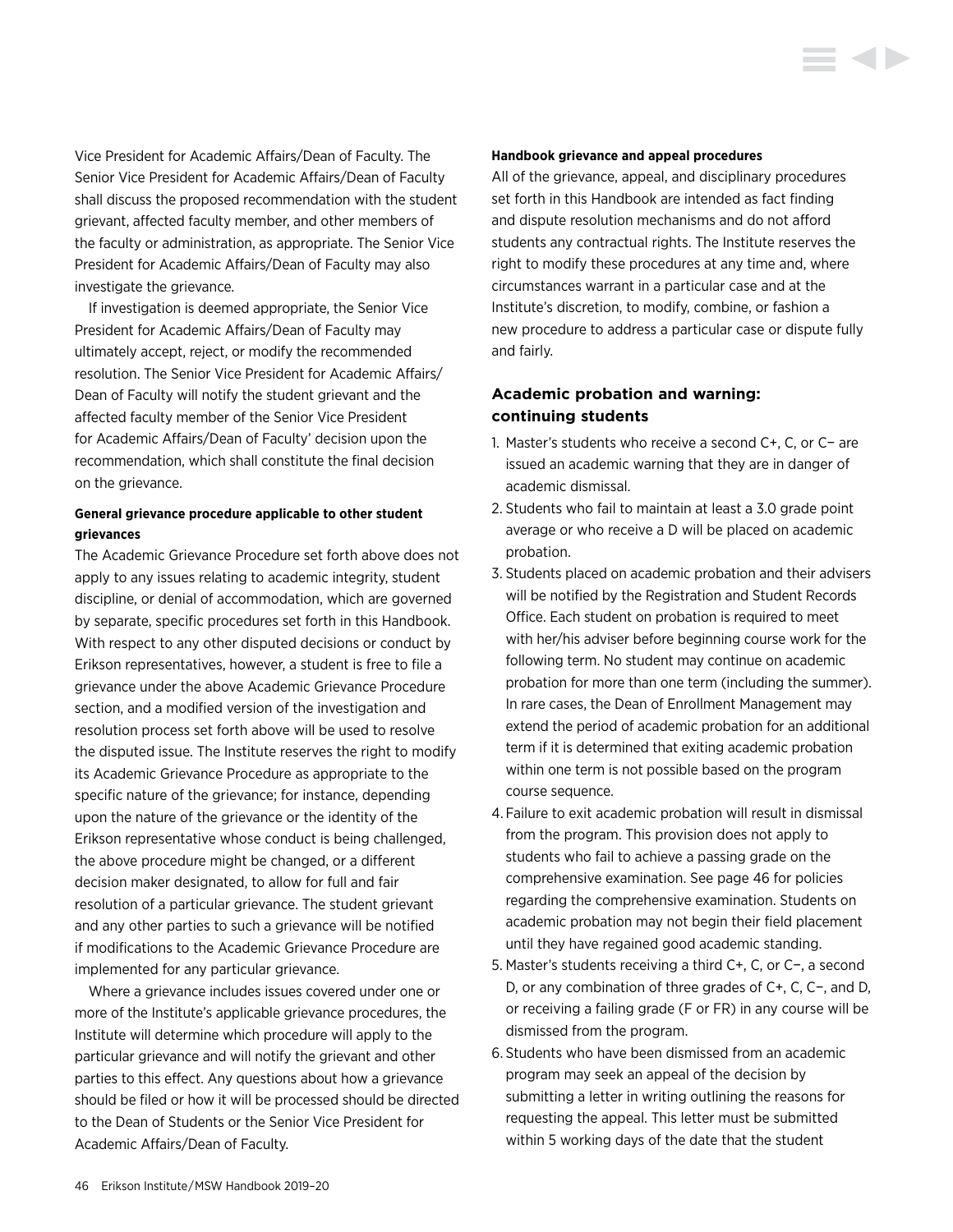receives the written notification of dismissal. The letter shall be addressed to the Dean of Faculty and Senior Vice President for Academic Affairs. Such an appeal may be considered by the Dean of Faculty or her designee, who will evaluate the matter to the extent considered appropriate under the circumstances. The decision of the Dean of Faculty or designee on an appeal shall be final.

#### **Academic probation: exiting academic probation**

- For continuing students falling below a 3.0 GPA: within one term, the student must bring her/his cumulative GPA for all course work up to 3.0.
- For continuing students receiving a D grade in a course: the student must repeat the course the next time it is offered. Students who are prevented from exiting academic probation because the needed course is not offered during the following term will have their probation extended until the end of the term in which the course is next scheduled.

#### **Attendance policy and classroom decorum**

#### **Attendance policy (on-campus)**

As part of your preparation to graduate as a well-informed and reflective professional, our goal at Erikson is to give you the best possible opportunity to master course content and participate fully in the learning process. To this end, the time you spend in class is an essential component of your learning. You are expected to attend all classes. In the event that you must be absent, you are expected to inform the instructor in advance and to ask someone to take notes for you. You may arrange for whatever make-up work the instructor may require you to do, and ask someone to take notes for you.

For 15-week courses, each missed class will negatively impact your potential earned points for the course. Three missed classes will result in an automatic administrative withdrawal from the course.

For 10- or 12-week courses, one missed class will negatively impact your potential earned points. Two missed classes will result in an automatic administrative withdrawal from the course.

For students seeking a potential exception due to an approved accommodation, please see the Need for a Special Accommodation section below.

Students who are requesting an exception on the basis of religion should inform the instructor by the end of the

first week of class and arrange with the instructor for any make-up work as necessary.

Course instructors have discretion to implement a more conservative attendance policy. Students should review the attendance policy on all course syllabi.

#### **Attendance policy (online)**

As part of your preparation to graduate as a well-informed, reflective, child development professional, our goal at Erikson is to give you the best possible opportunity to master course content and participate fully in the learning process. To this end, we see the time you spend in class discussions and learning activities as an essential component of your learning. You are expected to participate in all required discussions and activities. In the event that you must be absent, you are expected to inform the instructor in advance and to make up for the missing work in whichever ways the instructor requires.

For all modules, each missed or late discussion post and/ or activity will negatively impact your potential earned points. For 15 week courses, failure to participate and fully complete course requirements for two modules within the designated time frame will lower your final grade. Failure to participate and fully complete course requirements for three modules within the designated time frame will result in an automatic administrative withdrawal from the course.

For 12 week courses, failure to participate and fully complete course requirements for one module within the designated time frame will lower your final grade. Failure to participate and fully complete course requirements within the designated time frame for two modules will result in an automatic administrative withdrawal from the course.

For students seeking a potential exception due to an approved accommodation, please see the Need for a Special Accommodations section below.

Students who are requesting an exception on the basis of religion should inform the instructor by the end of the first week of class and make arrangements with the instructor to complete any missing work.

Course instructors have discretion to implement a more conservative attendance policy. Students should review the attendance policy on all course syllabi.

#### **Additional information on attendance**

For students in the field placement, internship or action research phase of their degree or certificate program, attendance at weekly integrative/supervision seminars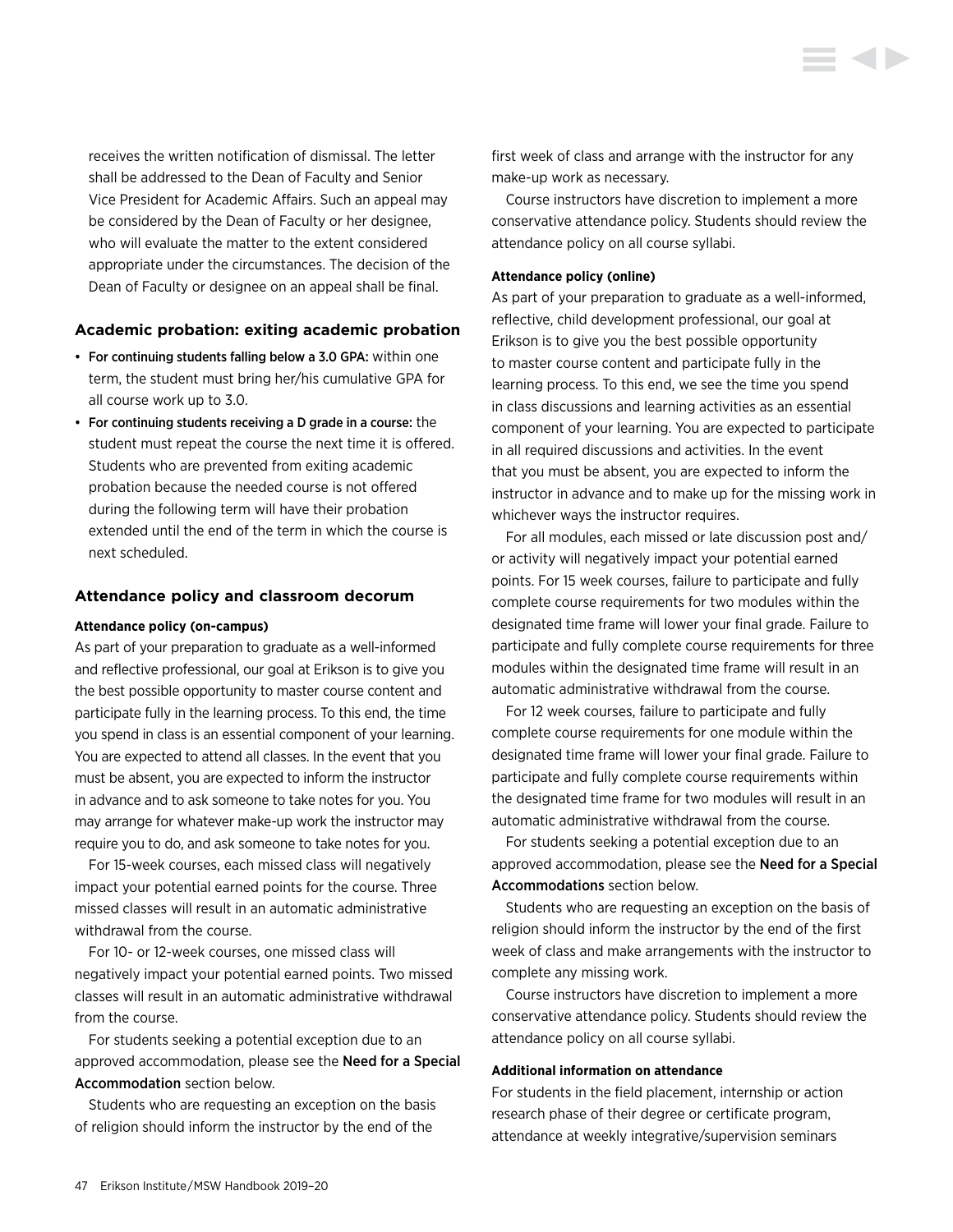<span id="page-48-0"></span>is mandatory. The seminar is designed to bridge the gap between the academic program and the practice component. It provides an opportunity for students to share experiences and to question, probe and analyze problems and issues of both a theoretical and a practical nature. Students whose attendance is likely to be impacted by a documented disability or chronic situation should contact Colette Davison, Dean of Students and coordinator of disability services to discuss. Students who are requesting an exception on the basis of religion should inform the instructor by the end of the first week of class.

Additionally, students are expected to refrain from behavior and/or activities in the classroom that can be disruptive to the educational process. Examples of such behavior include, but are not limited to, the following: conducting personal business; working on assignments for other courses; text/IM messaging; and using personal devices for activities unrelated to the class. For a fuller description of expectations for all students please see the [technical standards on page 75.](#page-75-0)

#### **Comprehensive examination**

The comprehensive examination, a five-hour, written examination that covers major content areas in social work and applied child development, is one of the culminating requirements of the on-campus master's degree programs.

You must have satisfactorily completed all of your Erikson course requirements excluding your final semester of internship, tutorial, and seminar before you will be allowed to take the comprehensive exam. All tuition and fees must be paid in order to register for comprehensive exam. All academic grades, including final grades for outstanding "Incomplete" grades, must be submitted to the Registration and Student Records Office four weeks before the date of the examination. Students who plan to take the exam in June must have all their work completed by the end of the school year in May. All library materials must be returned before the examination results will be recorded for graduation. The comprehensive exam must be taken within a year of completing course and internship/action research requirements. If for any reason this is not possible, the student should request a meeting with the Dean of Students to discuss their situation.

The questions on the comprehensive examination cover the entire core academic program. Copies of past examinations and resources for preparing for the comp

exam are available in the Comp Resources section of the Academic Success Center site on my.erikson, and you are encouraged to review them. You are also encouraged to join a study group to prepare for the exam. Faculty are available to meet with students to give advice. It is the student's responsibility to ask for this assistance. If you are a student who is requesting accommodations for taking the comp exam based on a documented disability, please contact the Dean of Students and coordinator of disability services to discuss your request.

**STARTING** 

Comprehensive examination results shall be reported as pass or fail. If students fail the exam, they meet with their adviser to devise a plan for preparing to retake it. Advisers must give the approval for a second attempt, when they deem students ready. If students fail a second time, they will be required to work with a writing tutor at their own expense to prepare for another attempt. If students fail on the third attempt, they may petition to take the comprehensive exam for a fourth time by submitting a formal written request to the Dean of Students. Students repeating the exam must do so within one year of the previous attempt. If they fail to do so, they must petition their faculty adviser to be allowed to retake the exam.

For more information on the comprehensive examination, [see pages 25 and 26.](#page-25-0)

## **Conditional admission: new students**

In some cases, the program director may conditionally admit a student on the basis of academic or other concerns. After weighing factors such as GPA and/or readiness for graduate school, the program director may decide that it is in the student's best interests to be given an opportunity to meet certain conditions in order to ensure success in their graduate program. These conditions may include a reduced course load or completion of experience hours to meet the requirements of a particular degree program. In cases where there are academic concerns, the program director may recommend that the student contact and meet with the director of the Academic Success Center, Stripe Gandara at [sgandara@erikson.edu](mailto:sgandara%40erikson.edu?subject=) to discuss the range of academic supports we have in place.

For any student admitted on a conditional basis, a letter outlining the conditions of their admission, along with an individualized program plan, will be created and forwarded to them by their program director and the Director of Enrollment Management.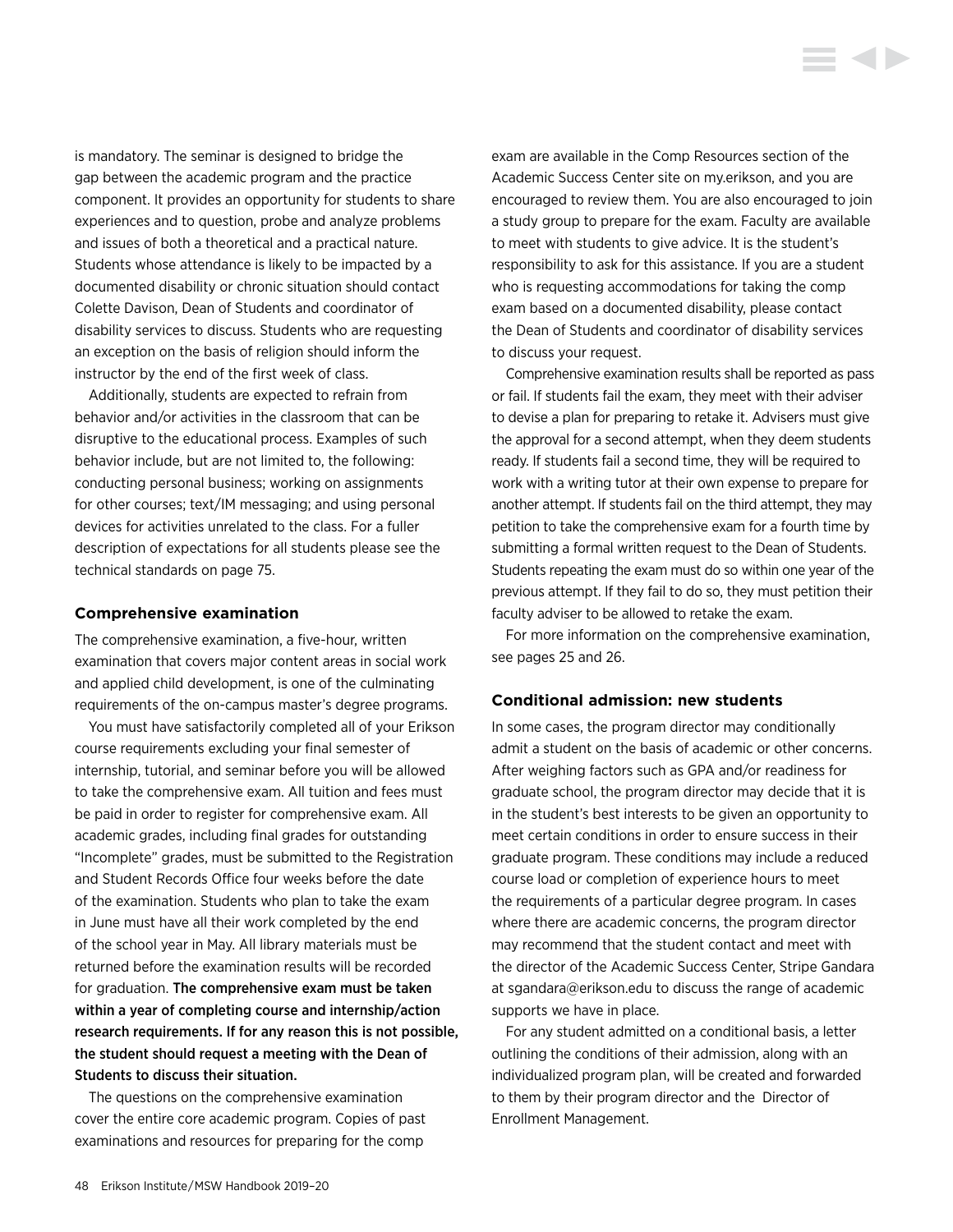## **Conferral of degrees and certificates**

Erikson has four official degree/certificate conferral dates each year. Dates for 2019–20 are September 20, December 13, May 15, and June 26. Master's degree students who plan to graduate must complete and submit an application for master's degree conferral, along with the \$175 application processing fee, no later than February 14, 2020. Applications for master's degree conferral are available from the Registration and Student Records Office on *my.erikson.edu*.

To receive your degree or certificate, you must have fulfilled all program requirements, including passing the comprehensive examination for master's degree students. All tuition and fees must be paid and all library materials returned before a student can be approved for graduation.

## **Continuous enrollment policy**

Erikson Institute students are required to be registered for every semester during the academic year (Fall, Spring, and Summer), unless no courses are required of a student for a given term per their program plan or if the student is on an approved leave of absence. A student who is not registered for any two consecutive terms will be administratively withdrawn from her or his program by the Registration and Student Records Office. She or he will be subject to the readmission policy [\(see page 68\)](#page-68-0). Students who have completed all course requirements and are pending completion of the comprehensive examination or culminating requirements for their degree conferral will not be subject to this policy.

#### **Copyright protection for work created by others**

Erikson Institute respects the intellectual property rights of others, including yours. We take great care to ensure that our use of copyrighted materials in Erikson courses and other areas conforms to copyright law. We expect you to do so as well. It is your responsibility to make a good faith determination that your use of copyrighted materials complies with U.S. Copyright Law (*[www.copyright.gov/title17/](http://www.copyright.gov/title17/)*) and Erikson's Intellectual Property Policy, available on the Academics homepage on *[my.erikson.edu](http://my.erikson.edu).*

You should familiarize yourself with sections of the Intellectual Property Policy that are particularly relevant to students. Please take time to review Part I, "Use of Copyrighted Material of Others" (pages 1–11) to ensure that you use such materials correctly. The policy covers "fair use" in many different situations, including use of copyrighted materials available on the Internet. Under Part II, "Ownership of Intellectual Property," you will want to look at "Work Created by Students," page 17. Given the complexity of copyright law, we encourage you to err on the side of caution. If you have any questions regarding appropriate use of copyrighted materials, please don't hesitate to contact the library staff, who are your best resource.

#### **Penalties for Copyright Violations**

Users who violate policies regarding the use of copyrighted materials may be subject to disciplinary actions, including dismissal from the Institute and legal penalties.

Under federal law, a person found to have infringed upon a copyrighted work may be liable for actual damages and lost profits attributable to the infringement, and statutory damages from \$200 up to \$150,000. The copyright owner also has the right to permanently enjoin an infringer from further infringing activities, and the infringing copies and equipment used in the infringement can be impounded and destroyed. If a copyright owner hired an attorney to enforce his or her rights, the infringer of a work may also be liable for the attorney's fees as well as court costs. Finally, criminal penalties may also be assessed against the infringer and could include jail time depending upon the nature of the violation. For more information on penalties for violation of federal copyright laws, see *[www.copyright.gov/title17/92chap5.html](http://www.copyright.gov/title17/92chap5.html)*.

# **Copyright protection for work created by students**

Erikson Institute's intellectual property policy seeks to encourage the a) creation of original scholarship, including online work and electronic media, b) development of educational materials, applications and products, and c) dissemination of Erikson's work throughout the profession and the academic community, with such work identified with Erikson Institute.

Erikson students shall own copyrights in the papers, theses, dissertations, and other scholarly works they produce while at Erikson, except in the following circumstances:

1. Scholarly work authored by a faculty member with assistance from a student shall be owned by the Erikson faculty member;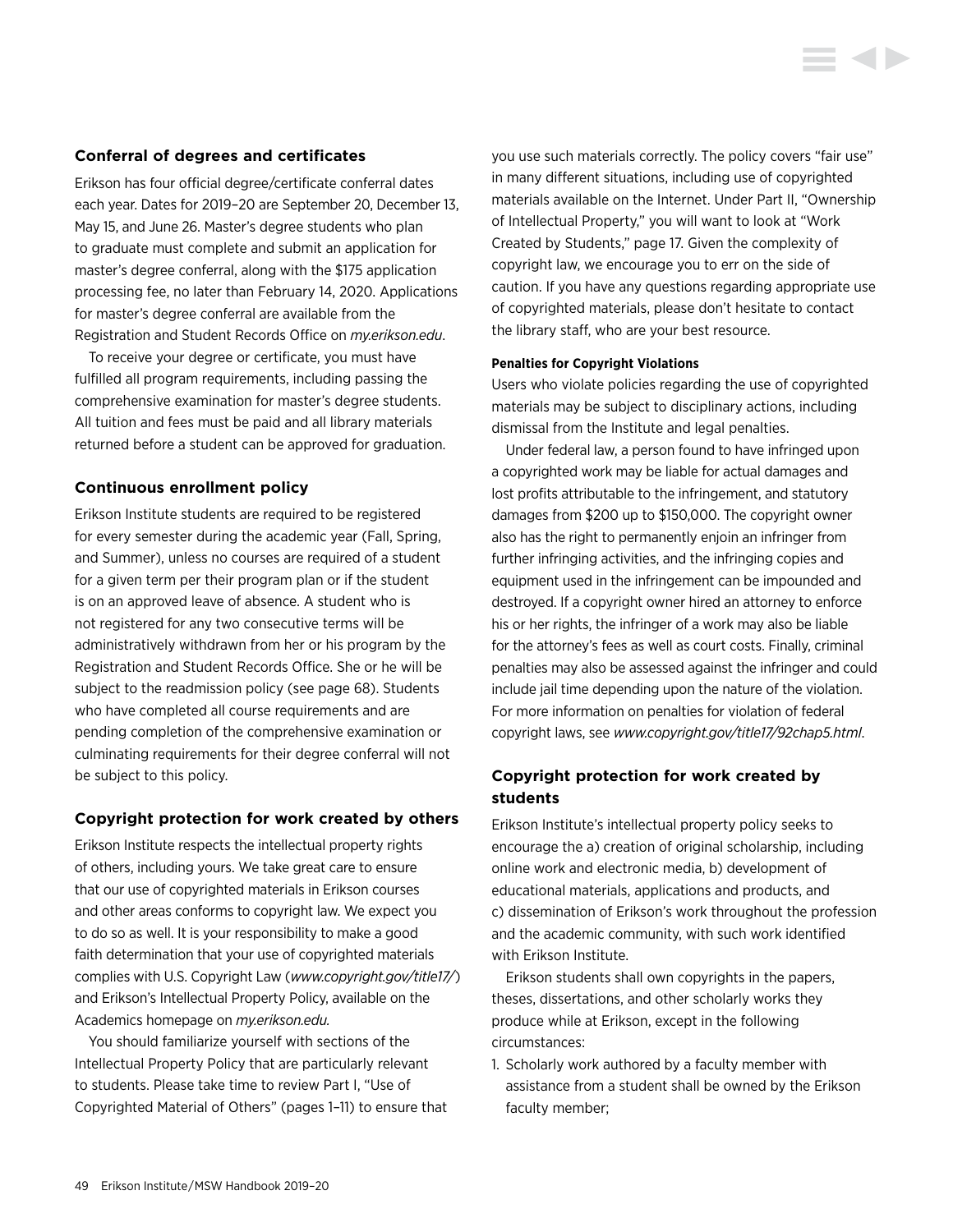- 2. Erikson owns any student work that constitutes or is part of a sponsored work as defined in the Institute's intellectual property policy;
- 3. Erikson owns any work for which Erikson has obtained a written transfer of copyright from the student and Erikson owns any student works created as part of the student's employment at Erikson.

#### **Erikson rights regarding student-owned work**

- 1. Erikson has an interest in using certain student-owned works for academic purposes (e.g., grading), and in maintaining copies of student work for administrative and disciplinary purposes. As a condition of enrollment, Erikson students grant Erikson the irrevocable, perpetual right to use and retain all copies of student work for these purposes.
- 2. Student works that constitute notes of classroom lectures or exercises shall not be used by the student for commercial purposes.

The full text of the Institute's Intellectual Property Policy is available on the Academics home page on *my.erikson.edu*.

#### **Course and end-of-year evaluations**

At the end of each semester, you will complete a course evaluation for each of your courses. At the end of the academic year, you will complete a more comprehensive evaluation of your overall experience with Erikson's academic programs and support services. Evaluation results are taken into account by faculty and staff as they review the curriculum and various services for students.

#### **Credit hour policy**

Erikson Institute awards credits for degree and certificate program courses based on the semester hour unit. The number of credits assigned to Erikson degree and certificate program courses is a function of the depth and breadth of subject matter deemed appropriate by program faculty to achieve the outcomes of the respective program, and approved through the faculty curriculum review process. The Institute's credit hour policy is intended to ensure consistency in assigning credit hours to courses and to comply with national, state and accreditation agencies.

Each unit of credit is understood to represent a *minimum* of three hours of actual work per week for the *typical* student during a 15 week semester, or a *minimum* of 4.5 hours of actual work per week during the 10 week summer term.

For lecture and seminar courses, an average of one hour per week is typically allotted to faculty led instruction (i.e. lecture and/or discussions) for each unit of credit awarded. Courses will be designed and expectations established so that the typical student will need to study and/or engage in an average of two hours of out of classroom activity for every hour of faculty led instruction in order to achieve the intended learning outcomes. Out of classroom activities include, but are not limited to:

- Reading assigned texts;
- Viewing recorded lectures;
- Completing assignments;
- Completing online modules;
- Participating in synchronous or asynchronous discussion with other students;
- Taking exams;
- Conducting field observations; and/or
- Collaborating on group projects

The Institute's credit hour policy for online and hybrid courses is consistent with the standards for courses offered through face-to-face instruction, although some or all of course content and faculty-student interaction occurs through one or more forms of distance education.

For master's level internship, student teaching, action research and field placement courses, one credit is awarded for a minimum of 5 hours of work per week in a supervised setting over the course of the term for master's program courses. For internship and action research courses in the certificate programs, one credit is award for a minimum of 3 hours of work per week in a supervised setting over the course of the term.

For research practicum and independent study courses, the scope of the study or research will be established to require the typical student to work an average of 45 hours per credit earned.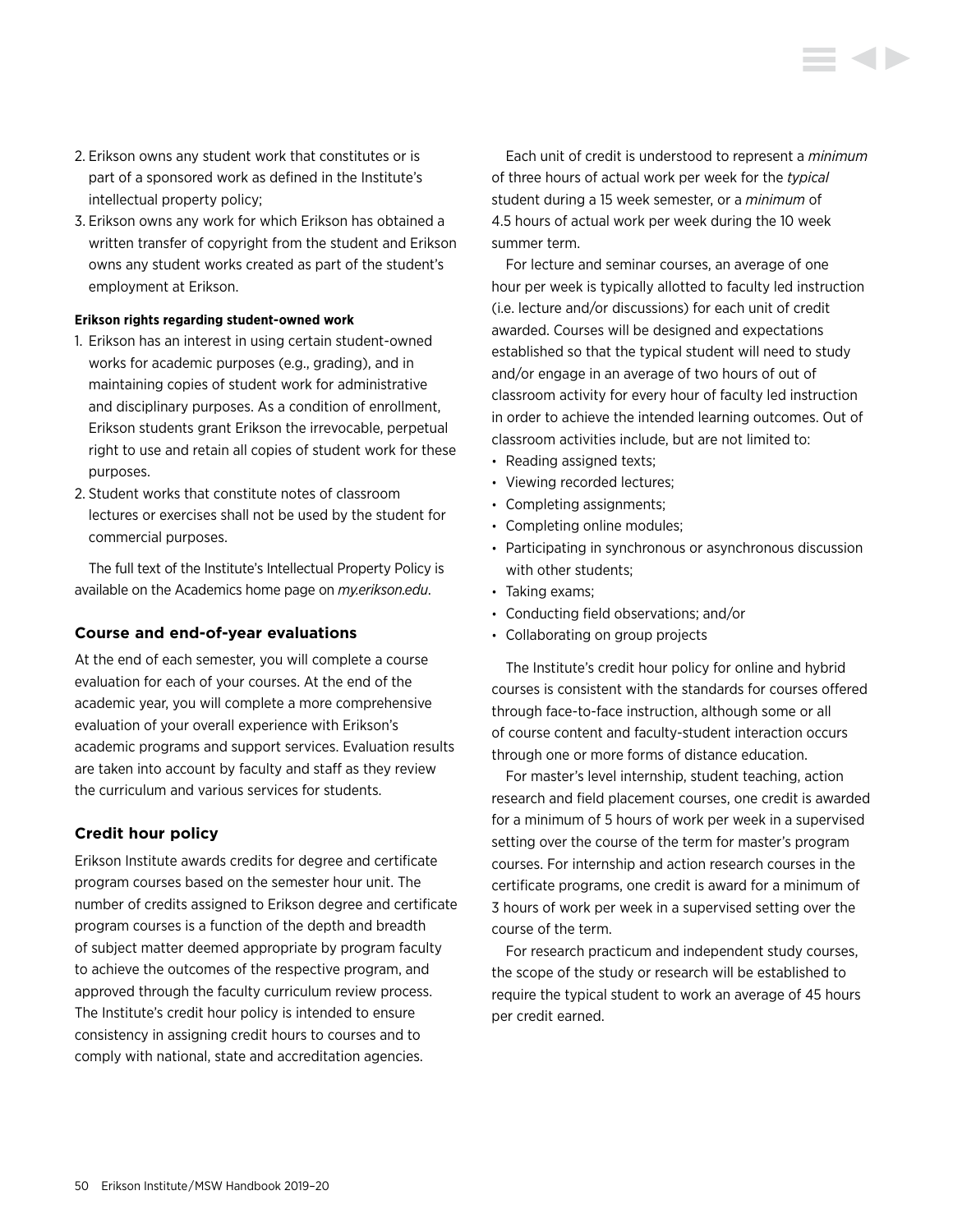#### **Field placements**

Field instruction is a pivotal component of social work education at Erikson Institute and is designed to support student's emerging identity as developmentally-informed social workers. Beginning in their first year in the program, two-year students will be given the opportunity to engage in two year-long, supervised field placements, during which they will be expected and encouraged to integrate the knowledge and theory gained through course work with practice in the field. For three-year students, their field work opportunities will begin in their second year.

Erikson has connections with a wide range of available field instructions sites, and students are matched individually with a site that best fulfills their educational, experiential, and developmental needs. Field sites are expected to have ample and clearly defined learning opportunities, an experienced master's level social work field instructor with a Master's Degree from a CSWE–accredited school of social work, a commitment to meeting the requirements of the program, and demonstrated values compatible with those of Erikson Institute. The MSW program reinforces a social work perspective through the Supervision Seminar and consultation with the field liaison on the rare occasion when a field instructor has a Master's Degree other than in social work and is otherwise qualified. Over the years Erikson has developed relationships with a broad network of private and public agencies, schools, hospitals, organizations, and programs that provide rich and varied field education experiences. These agencies and organizations serve a diverse range of clients within a large metropolitan setting. It is expected, that as part of their preparation as social workers, students will develop a capacity for and commitment to working competently with a range of populations, and develop also a commitment to equity and social justice in the interests of serving all children and families in our communities.

Organizations serving as field instruction sites make a significant investment in Erikson students. In return, students and the Institute both have an obligation to fulfill the terms of the field placement agreement. Students will be expected to work the hours agreed upon, respect the organization's goals and procedures, and adhere to a code of professional ethics and confidentiality. In addition, students will be expected to adhere to the student responsibilities that apply

to all students of Erikson Institute and that are discussed in more details in the "[Student Rights and Responsibilities"](#page-72-0)  [section, page 72.](#page-72-0) 

i d b

Prior to beginning a field placement, each student will be required to undergo and successfully complete a name-based student background check. The existence of a conviction in an applicant's record does not necessarily mean that he or she will be dismissed from the programs. Each case is evaluated individually on its facts and not all convictions or disciplinary actions are considered disqualifying to the course of study at the Institute. Students must have, at minimum, a 3.0 grade point average to enter field. If a student is on academic probation, a decision about entering field is made by the MSW program director, the Dean of Students, and the field director.

In assigning both generalist year and concentration year level field placements, Erikson considers the student's interests, long-term professional goals, previous experiences, and area of concentration in the context of the Institute's broad knowledge of agency resources. Students submit an updated resume and an application expressing their interests and educational goals to the Field Director. The Field Director will then match students individually with a site that best fulfills their educational, experiential, and developmental needs, and facilitates the process for securing a placement. An orientation to field will be provided to students prior to their generalist year field placement. A similar placement process occurs for the concentration year field placement.

Throughout their field placements, Erikson's MSW students are expected to exemplify the Institute's mission by demonstrating their knowledge of both social work and child development at increasingly complex levels. Students will be guided toward demonstrating their increasing ability to implement appropriate and effective methods and strategies in a variety of social work settings in order to provide optimal environments for children and their families.

See the *Field Manual for Students: Master of Social Work (MSW) Program* for the definitive policies and procedures regarding the field instruction program.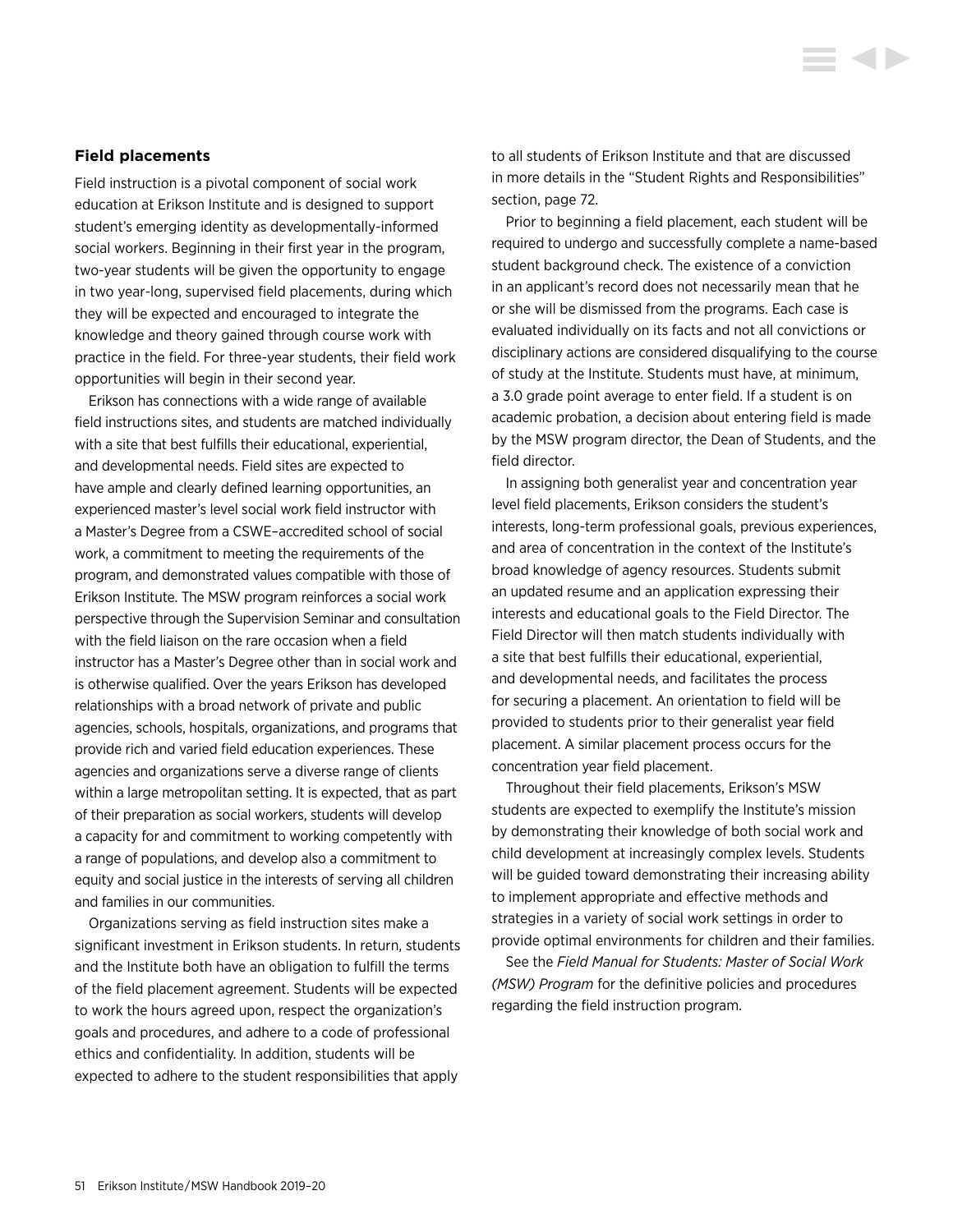#### **Admission to field instruction**

#### *Generalist year—2-year program*

All students who meet criteria for admission to Erikson Institute's MSW program and who have completed the *Generalist Year Field Application* form are eligible to engage in a generalist year level field placement. The field placement is arranged by the Field Director in conjunction with the student and field instructor of the designated field site. Some field placements require screening interviews. An orientation to field, Field 101, will be provided by Erikson to students prior to beginning their field placement. This orientation will include workshops on professionalism and ethics, safety, DCFS mandated reporting responsibilities, working with diverse populations, basic interviewing skills, and crisis intervention. Students are expected to successfully complete 480 hours in the field in the generalist year and to take the Generalist Year Supervision Seminar I and II (K441 and K443) concurrently.

#### *Generalist year—3-year program*

Students in the 3-year program are expected to have successfully completed coursework from the first academic year of the 3-year MSW program in order to be eligible for a generalist year level field placement in the 2nd year of their studies. Three-year students are expected to follow the same eligibility process as students in the 2-year program as described above.

#### *Concentration year*

Once students have successfully completed their generalist year level field placement and course work with passing grades, they will attend a mandatory orientation to Concentration Year Field where they will learn about concentration options and the application process for an concentration year field placement. Students submit the *Concentration Year Field Application* and a current resume to the Field Director. (See Field Manual for more detail.)

Concentration level field placements are competitive and require student interviews prior to placement. Students in the concentration year are typically in field placements three full days per week throughout the academic year for a total of 720 hours. As in the generalist year, students participate in a supervision seminar focused on their area of concentration.

## **Freedom of inquiry**

At Erikson, students are encouraged to engage in free discussion, inquiry, and expression. Student academic performance is evaluated solely on academic achievement, including adherence to the traditional canons of scholarly honesty and integrity, and not on unrelated opinions and conduct.

#### **Good academic standing**

Students are to maintain an overall grade point average that will result in a GPA of not less than B (3.0) upon completion of all program requirements. No more than two grades of C+, C, or C− may be counted towards master's degree requirements. No more than one grade of C+, C, or C− may be counted towards certificate program requirements. No grade of grade of D may be counted toward the degree or certificate requirements, nor does a D grade fulfill a course requirement. Such grades, however, will be calculated in the GPA, unless the course is repeated in a future semester. For more information on repeated courses, [see page 68.](#page-68-0) No student will be awarded a diploma or receive a graduate certificate with less than a cumulative 3.0 grade point average for all Erikson courses. Students receiving a failing grade in a course, including a grade of FR which is recorded because of failure to complete the required coursework by the appropriate deadline, are automatically dismissed from the program.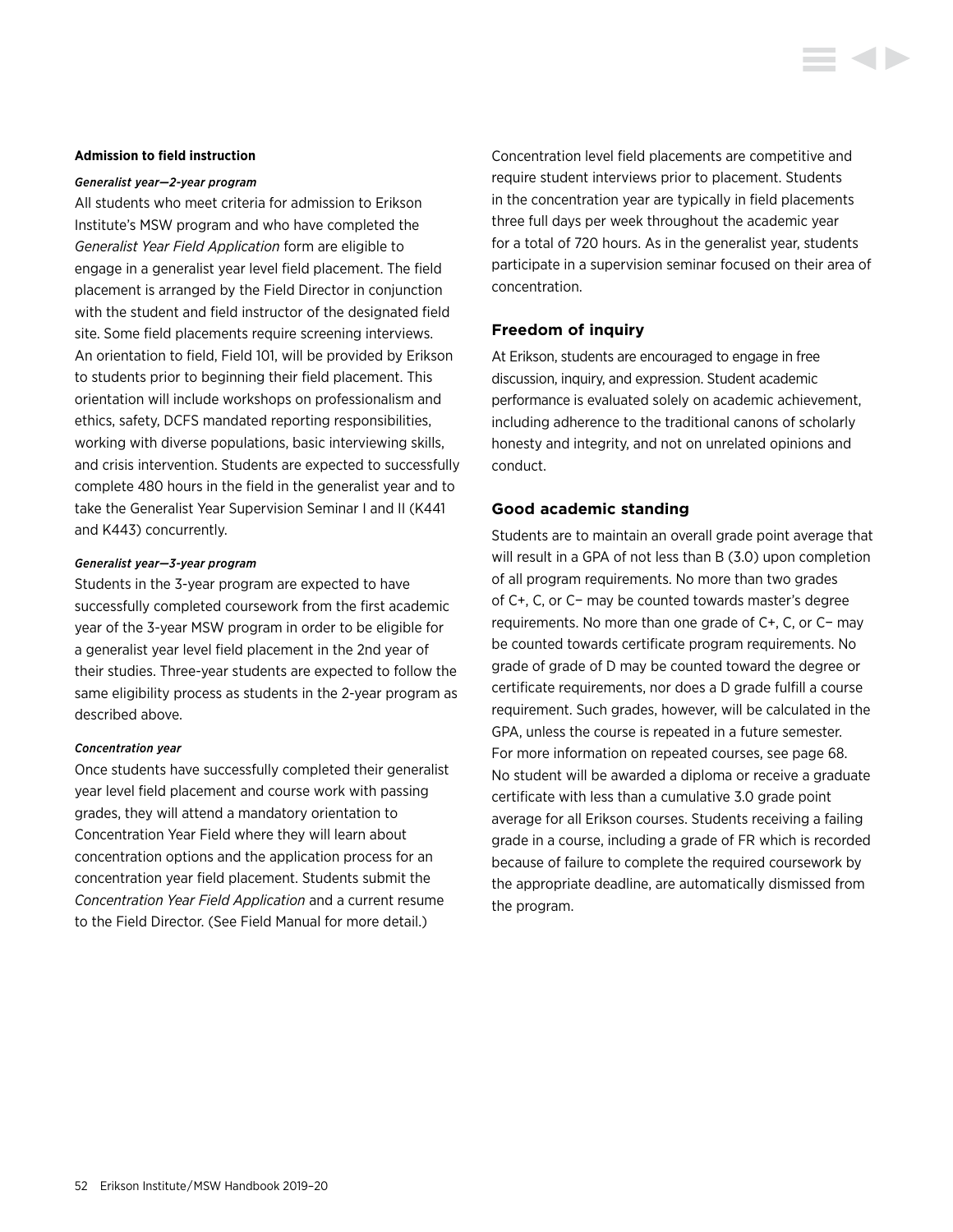# **Grading system**

Erikson Institute is on a 4 point grading system. The unit of credit is the semester hour. The following grade notations are used in calculating the Grade Point Average (GPA=the quotient of total quality points divided by total hours attempted).

**E 4 D** 

### **Grades included in GPA**

| Grade | <b>Quality points</b> | <b>Definition</b>   |
|-------|-----------------------|---------------------|
| A+, A | 4.00                  | Excellent           |
| $A-$  | 3.67                  | Very good           |
| B+    | 3.33                  | Good                |
| B     | 3.00                  | Above Average       |
| B-    | 2.67                  | Average             |
| $C+$  | 2.33                  | Fair                |
| C     | 2.00                  | Acceptable          |
| $C-$  | 1.67                  | Passing             |
| D     | 1.00                  | Unacceptable        |
| F     | 0.00                  | Fail                |
| FR.   | 0.00                  | Failure by rule     |
| ΝG    | 0.00                  | No grade submitted* |
| WF    | 0.00                  | Withdrawal, fail    |

## **Grades not included in GPA**

| Grade        | Definition       |
|--------------|------------------|
| AU           | Audited          |
| $\mathbf{I}$ | Incomplete*      |
| W            | Withdrawal       |
| CR.          | Credit           |
| NC.          | No credit        |
| <b>NOP</b>   | Not passed       |
| <b>WIP</b>   | Work in progress |
| P            | Pass             |
|              |                  |

*\*Grades of I (Incomplete) and NG (No Grade Submitted) will be permanently* 

*changed to a grade of FR (Failure by Rule) if course requirements are not met by the deadline published in the academic calendar.*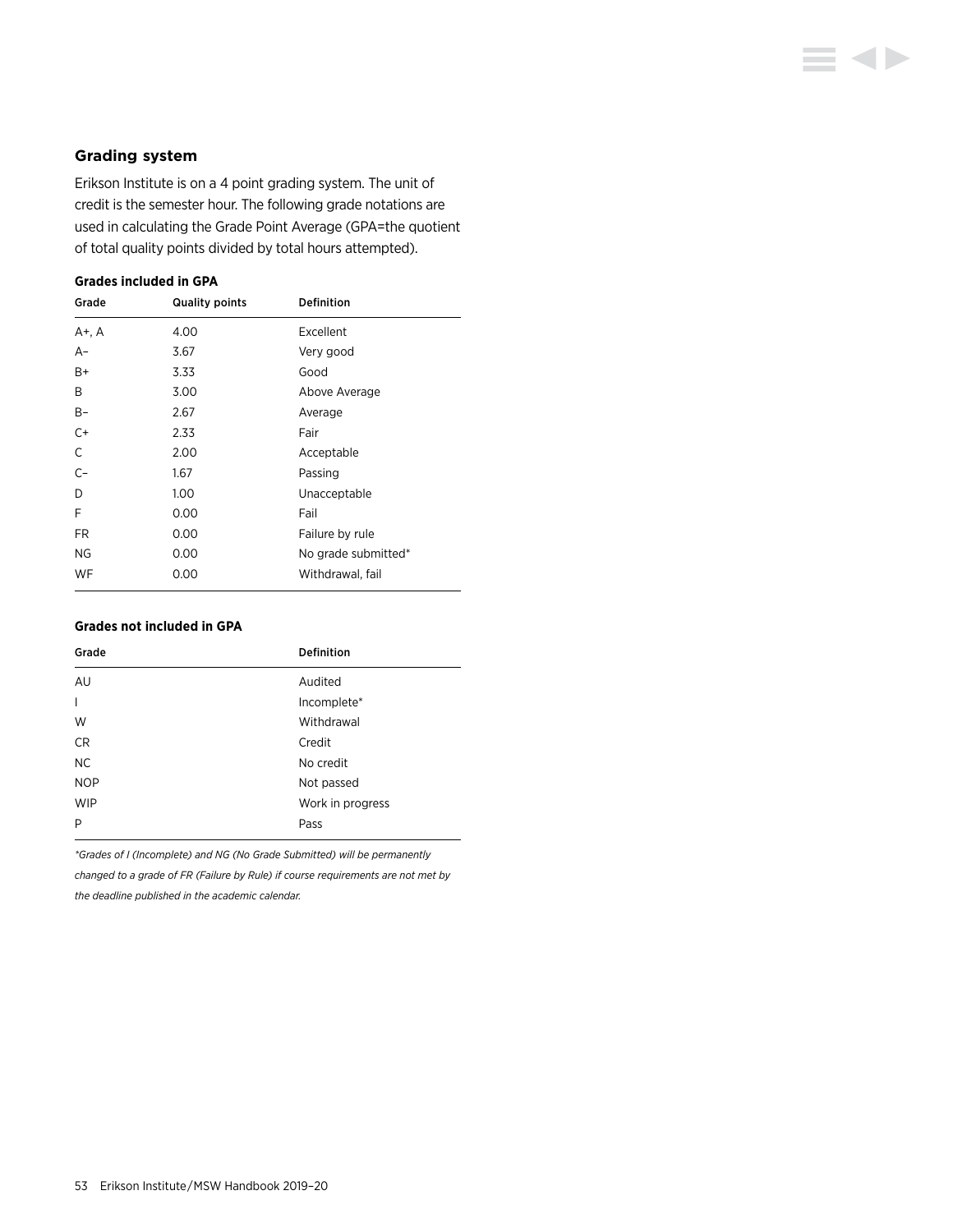# General campus policies and procedures

#### **Building access information**

The operating hours for the building during the regular academic term are as follows:

| Monday-Thursday | 8 a.m. - 8 p.m. |
|-----------------|-----------------|
| Fridav          | 8 a.m.–5 p.m.   |

The operating hours for the building during the semester break periods is 8 a.m.– 5 p.m., Monday–Friday and closed on Saturdays. For safety and security purposes, the building is kept locked at all other times.

Students are issued a photo ID/access card which is used to check-in at the building. All students must swipe their photo ID/access card at the main lobby security desk located on the first floor in order to enter the building. Student photo ID/access cards must be returned to Erikson upon withdrawal from the Institute or completion of the degree/certificate program. If lost, the replacement cost for each card is \$50. Guests and visitors can gain access to the building by checking in and presenting a valid photo ID at the main lobby security desk on the first floor.

#### **Concealed carry policy**

#### **Purpose**

Erikson is committed to providing a safe and secure environment for its community and guests.

In support of this commitment, Erikson will establish restrictions on carrying firearms or weapons on the Erikson campus in accordance with the 2013 Illinois Firearm Concealed Carry Act, Section 65.

#### **Scope**

This policy applies to all employees, students, visitors and individuals conducting business on the Erikson campus. Campus includes, but is not limited to, the LaSalle Street campus and field placement sites whether owned, leased or controlled by Erikson, where Erikson programs, activities and classes are held.

#### **Policy**

Erikson maintains a Firearms and Weapons Free Campus. No person covered by this policy, regardless of whether that person has a valid federal or state license to possess a firearm or weapon, is authorized to possess a firearm or weapon while engaged in Erikson related business or activities.

#### **Exceptions**

The provisions of this policy do not apply to the possession of firearms or weapons on the Erikson campus, or at any Erikson sponsored activity if the firearm or weapon is carried by a full-time law enforcement officer required to carry a firearm or weapon as a condition of his or her employment, the firearm or weapon is carried by an enforcement officer from an external agency conducting official business at Erikson or any other exception that is deemed necessary as determined by the Chief Facilities Officer. The exceptions to the prohibitions of concealed carry do not apply to off-duty law enforcement officers on campus including off-duty law enforcement officers attending classes as students.

## **Enforcement**

Any of the aforementioned individuals who violate this policy, which means he or she is found to have carried a firearm or weapon onto the Erikson campus knowingly or is found to have carried a firearm or weapon under circumstances in which the individual should have known that he or she was in possession of a firearm or weapon will face the following disciplinary actions:

- Employees may be subject to discipline up to and including immediate termination;
- Students may be subject to discipline up to and including immediate expulsion;
- Individuals visiting or conducting business on the Erikson campus may be banned and/or referred to an external law enforcement agency, which may lead to arrest and prosecution.

Erikson's Facilities and Enrollment Departments, in consultation with other relevant departments and executive management, shall be responsible for the development and distribution of information regarding this policy to the Erikson campus community; shall be responsible for the development and promulgation of procedures and protocols for confiscation of weapons; shall promulgate policies and procedures to be used in determining whether any exceptions to this policy are necessary and shall be responsible for determining the clear and conspicuous posting of signage at all entrances stating that concealed firearms are prohibited. Signs shall be in accordance with the design approved by the Illinois State Police.

The Chief Facilities Officer and Dean of Enrollment Management shall be the designees of the President of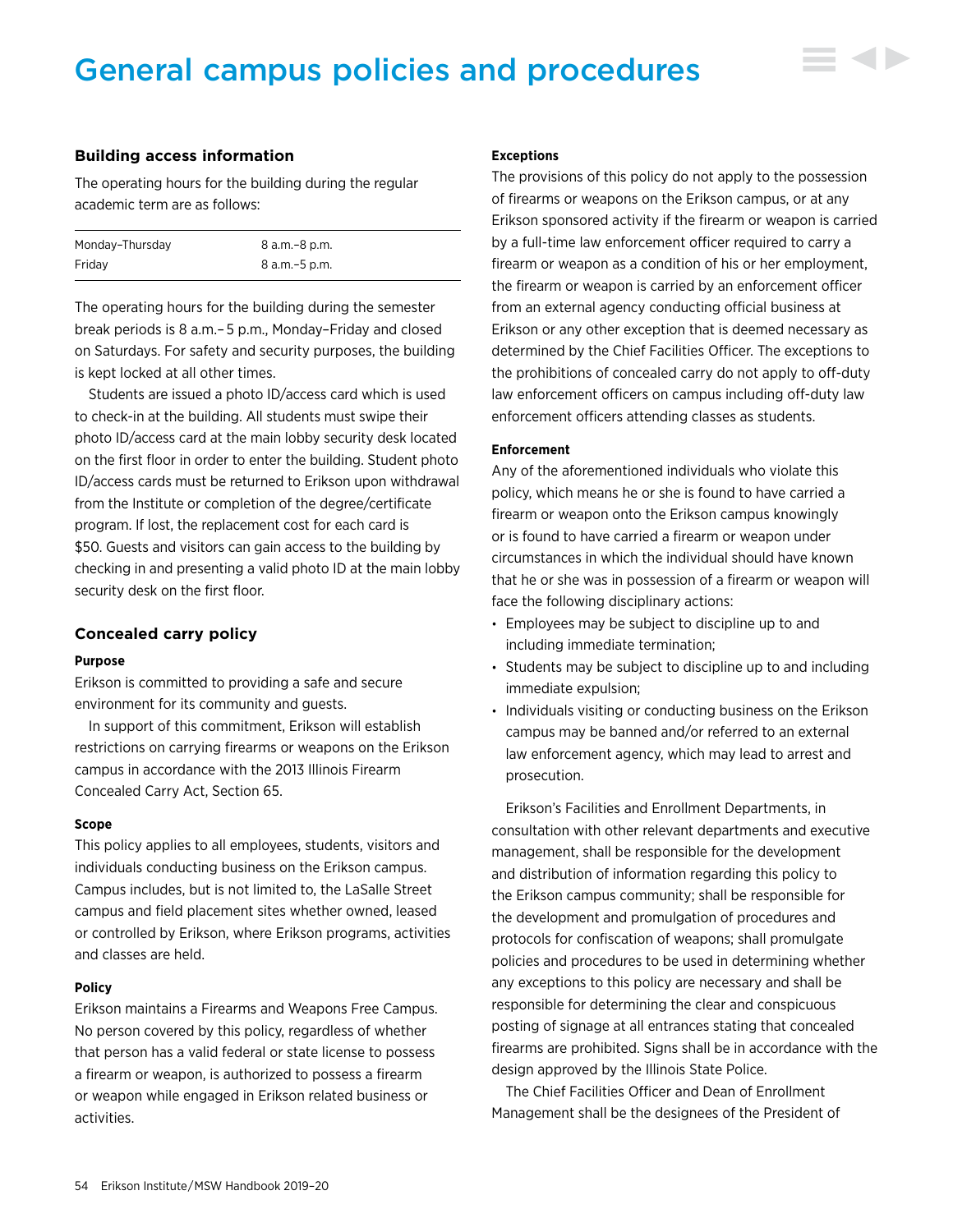Erikson responsible for reporting any employee, student or visitor who is determined to pose a clear and present danger to the Chicago Police Department and the Illinois State Police.

#### **Definitions**

- A. "firearm" is defined as: loaded or unloaded handgun. A "handgun" is defined as any device which is designed to expel a projectile or projectiles by the action of an explosion, expansion of gas, or escape of gas that is designed to be held and fired by the use of a single hand.
- B. "weapon" is defined as: Any device, whether loaded or unloaded, that shoots a bullet, pellet, flare or any other projectile including those powered by CO2. This includes, but is not limited to, machine guns, rifles, shotguns, handguns or other firearm, BB/pellet gun, spring gun, paint ball gun, flare gun, stun gun, taser or dart gun and any ammunition for any such device. Any replica of the foregoing is also prohibited. Any explosive device including, but not limited to, firecrackers and black powder. Any device that is designed or traditionally used to inflict harm including, but not limited to, bows and arrows, any knife with a blade longer than three inches, hunting knife, fixed blade knife, throwing knives, dagger, razor or other cutting instrument the blade of which is exposed.

## **Discrimination and harassment, including sexual harassment**

All Erikson students have the right to learn and work in a positive environment free of discrimination or harassment, either verbal or physical, that is based on race, religion, color, age, sex, sexual orientation, gender, gender identity, gender expression, national origin, citizenship, marital or parental status, military discharge status, physical or mental disability, or any other protected status or characteristic. An example of "discrimination" would be different treatment of two similarly situated students on the basis of their different races. An example of racial "harassment" would be a pattern of belittling remarks made about a person's racial origins or of joking based upon stereotypes about a particular race, gender, or religion. Both discrimination and harassment are violations of the civil rights laws and are absolutely prohibited at Erikson Institute.

In keeping with this commitment, we will not tolerate discrimination against or harassment of students by anyone, including any faculty member, staff member, fellow student, vendor, trustee, or employee of Erikson. The Institute also strictly prohibits discrimination against or harassment of other Erikson representatives by students. Such conduct, or any interference with the investigation of an alleged incident, or retaliation will result in disciplinary action, possibly up to and including dismissal of students and termination of employees.

Title IX of the Education Amendment of 1972 prohibits discrimination on the basis of sex in any federally funded education program or activity. Erikson Institute has a Title IX policy that expressly prohibits discrimination on the basis of sex, sexual orientation, gender, and/or gender identity in any Institute program or activity consistent with Title IX of the Educational Amendments of 1972 and other applicable state and federal laws. Sexual misconduct, including sexual harassment, non-consensual sexual intercourse and/ or contact, exploitation, harassment, and interpersonal violence such as stalking, dating violence and/or domestic violence are forms of sex discrimination that deny or limit a community member's ability to participate in Erikson Institute's programs or activities. Every student must avoid conduct that reasonably could be interpreted as discrimination or harassment under this policy, even if such conduct was not intended to be offensive. Like every representative of Erikson, a student is expected and encouraged to inform fellow students or others whenever conduct is unwelcome, offensive or in poor taste. Only through such open communication can we maintain the type of learning environment and workplace where everyone has an equal opportunity to flourish.

Erikson Institute provides educational, preventative and training programs regarding sex, sexual orientation, gender and gender identity-based discrimination; encourages the reporting of any incident that might violate this policy; provides timely services to those who have been affected by discrimination; and utilizes prompt and equitable methods of investigation and resolution to stop discrimination, remedy any harm, and prevent recurrence. Violations of this Policy may result in the imposition of sanctions including, but not limited to termination, dismissal, or expulsion.

This Policy applies to all members of Erikson Institute community, including students, faculty, staff, administrators, board members, contractors, vendors, and visitors, regardless of their sex, sexual orientation, gender or gender identity. The Policy applies to on-campus and off campus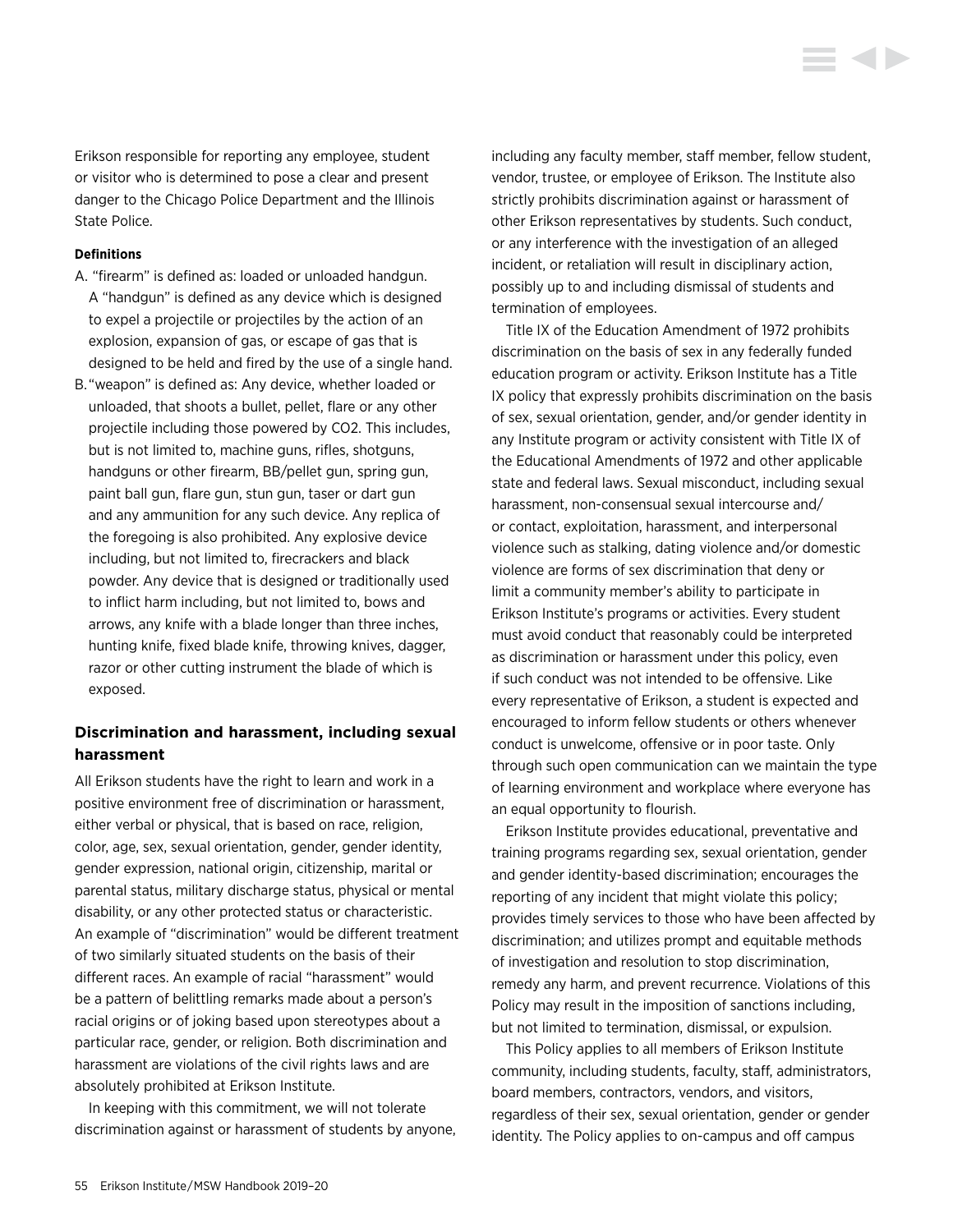conduct, including online or electronic conduct, when the off campus conduct: (i) occurs during an Institute sponsored employment or education activity or program; (ii) adversely impacts the education or employment of a member of the Erikson Institute community; or (iii) otherwise threatens the health and/or safety of a member of the Erikson Institute community.

Any of the prohibited conduct set forth in this Policy can occur between strangers or acquaintances, individuals involved in intimate or sexual relationships, individuals of any sex or gender identity, and/or individuals of the same or different sexes or gender identities. In addition, some of the prohibited misconduct also violates the criminal laws of the State of Illinois.

Sex discrimination is adverse treatment of an individual based on sex or gender, rather than individual merit. Sex discrimination encompasses sexual misconduct, as defined below, but also includes other discriminatory behavior that does not constitute sexual misconduct.

#### **Sexual Misconduct**

Sexual misconduct is a broad term that encompasses sexual harassment, non-consensual sexual intercourse or contact, sexual exploitation, domestic violence, dating violence, and stalking.

The following offenses are considered "sexual misconduct" and prohibited by Erikson Institute.

"Sexual Harassment." Sexual harassment is unwelcome conduct of a sexual nature, including unwelcome sexual advances, requests for sexual favors, and other verbal, nonverbal, graphic or physical conduct of a sexual nature, without regard to whether the parties are of the same or different gender when:

- Submission to such conduct is either explicitly or implicitly a term or condition of an individual's employment or status in a course, program or Institute-sponsored activity, or is used as the basis for employment or educational decisions affecting that individual (also referred to as "quid pro quo"); or
- Such conduct is sufficiently severe, pervasive, or persistent that it has the purpose or effect of unreasonably interfering with an individual's educational experience or working conditions (also referred to as "hostile environment").

"Gender-Based Harassment." Gender-based harassment includes acts of verbal, nonverbal, or physical aggression, intimidation, or hostility based on gender, sex or sexstereotyping, even if those acts do not involve conduct of a sexual nature. Use of the term "sexual harassment" throughout this policy includes gender-based harassment/ misconduct.

"Sexual Orientation-Based/Gender Identity-Based Harassment." Sexual orientation-based harassment includes verbal, non-verbal and physical acts of aggression, intimidation, or hostility based on an individual's actual or perceived heterosexuality, homosexuality, bisexuality, or transsexuality/ gender identity. Use of the term "sexual harassment" throughout this policy includes sexual orientation-based and gender identity-based harassment/misconduct.

"Non-Consensual Sexual Intercourse (or attempts to commit the same)." Non-consensual sexual intercourse is any penetration of the sex organs, anus, or mouth of another person when affirmative consent is not present or force is used. This includes penetration or intrusion, however slight, by an object or any part of the body, specifically including cunnilingus, fellatio, vaginal intercourse, and anal intercourse.

"Non-Consensual Sexual Contact (or attempt to commit the same)." Non-consensual sexual contact is the intentional touching or fondling a person's genitals, breasts, thighs, groin, or buttocks, or any other contact of a sexual nature (including by bodily fluids), when consent is not present or force is used. This includes contact done directly, through clothing, or with an object. It also includes causing or inducing a person, when consent is not present, to similarly touch, fondle, or contact oneself or someone.

"Sexual Exploitation." Sexual exploitation occurs when a person takes non-consensual or abusive sexual advantage of another for his/her own benefit, or to benefit anyone other than the one being exploited, and that behavior does not otherwise constitute one of the other sexual misconduct offenses in this policy. Examples of sexual exploitation include, but are not limited to, invasion of sexual privacy, prostituting another person, non-consensual photographing, video or audio-taping of sexual activity, non-consensual showing or sharing of otherwise consensual images, engaging in voyeurism, knowingly transmitting a sexually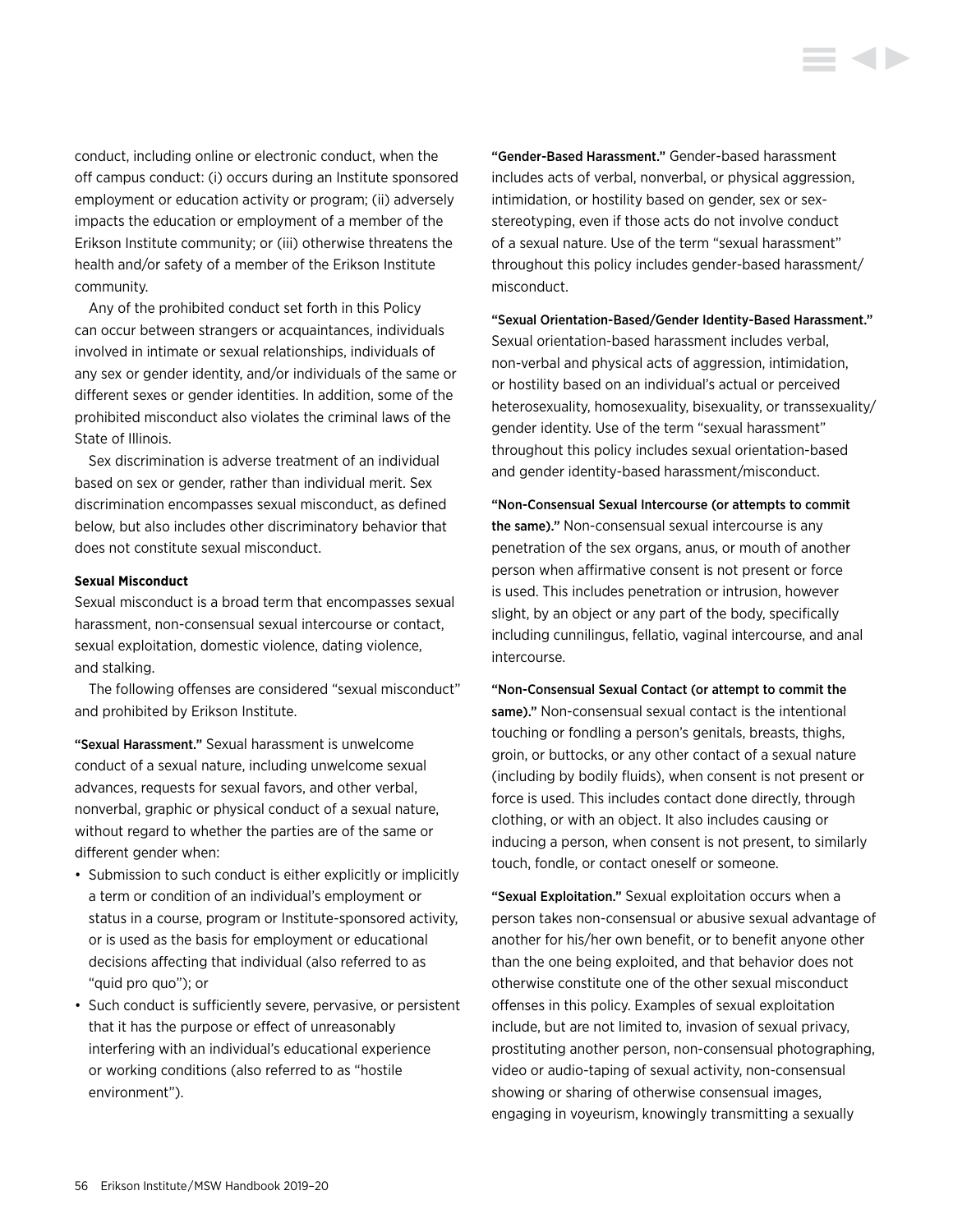transmitted infection (STI) to another without disclosing STI status, exposing one's genitals in non-consensual circumstances, and inducing another to expose their genitals. Sexually-based stalking and/or bullying may also be forms of sexual exploitation.

"Dating Violence." Dating violence is violence or the threat of violence by another person with whom the individual is or has been in a social relationship of a romantic or intimate nature. The existence of such a relationship shall be determined based on a consideration of the following factors: the length of the relationship, the type of relationship, and the frequency of interaction between the persons involved in the relationship. Dating violence does not include acts covered under the definition of domestic violence below.

"Domestic Violence." Domestic violence is violence committed or threatened to commit by a current or former spouse or intimate partner of the individual, by someone with whom the individual shares a child in common, by someone who is cohabitating with or has cohabitated with the individual as a spouse or intimate partner, by someone similarly situated to a spouse of the individual under the domestic or family violence laws of the jurisdiction in which the violence occurred, or any other person against an adult or youth who is protected from that person's acts under the domestic or family violence laws of the jurisdiction in which the violence occurred.

"Stalking." Stalking is a course of conduct directed at a specific person that would cause a reasonable person to fear for their safety (or the safety of a third person) or suffer substantial emotional distress. For purposes of this definition, course of conduct means two or more acts, including, but not limited to, acts in which the stalker directly, indirectly, or through third parties, by any action, method, device, or means follows, monitors, observes, surveils, threatens, or communicates to or about, a person, or interferes with a person's property.

#### **Reporting options and resources**

There are various reporting options and resources available to Erikson Institute community. Erikson Institute encourages those who believe they may have experienced sexual discrimination/misconduct to talk to one or more of the below individuals or agencies.

Confidential Sources. The following resources are available to discuss incidents of misconduct in confidence, and will only report to Erikson Institute that an incident occurred without revealing any personally identifying information. Disclosures to these entities *will not* trigger an Institute investigation into an incident. Faculty, staff and students wishing to obtain confidential assistance without making a report to Erikson Institute may do so by speaking with one of the following confidential sources:

| Student Assistance Program                              | 1-800-386-7055 |
|---------------------------------------------------------|----------------|
| User name: Matters                                      |                |
| Password: wlm70101                                      |                |
| (Please mention Erikson Institute/Group Number 5065872) |                |
|                                                         |                |

The following off-campus organizations also provide confidential assistance and additional resources and will not make any report to Erikson Institute:

| <b>Chicago Rape Crisis Hotline</b>           | 888-293-2080        |
|----------------------------------------------|---------------------|
| National Sexual Assault<br>Telephone Hotline | 800-656-HOPE (4673) |
| State of Illinois Domestic Violence Hotline  | 877-863-6338        |

Reporting to Erikson Institute. Erikson Institute strongly encourages individuals to report incidents of sexual discrimination/misconduct to the Title IX Coordinator or other Institute employee. With the exception of the confidential resources identified directly above, all other Institute employees who receive a report of sexual discrimination/misconduct are required to report all the details of an incident (including the identities of both the complainant and alleged respondent) to the Title IX Coordinator. Upon receiving notice of an alleged violation of this Policy, Erikson Institute shall provide the Complainant with a separate written document listing the Complainant's available rights and options.

The following resources may be contacted to initiate an investigation into an incident of sexual discrimination/ misconduct:

| <b>Title IX Coordinator</b>          |                                    |  |
|--------------------------------------|------------------------------------|--|
| Patricia Lawson                      | plawson@erikson.edu, 312-893-7120  |  |
| Dean of Students                     |                                    |  |
| Colette Davison                      | cdavison@erikson.edu, 312-893-7173 |  |
| <b>Chief Human Resources Officer</b> |                                    |  |
| David Wilson                         | dwilson@erikson.edu, 312-893-7200  |  |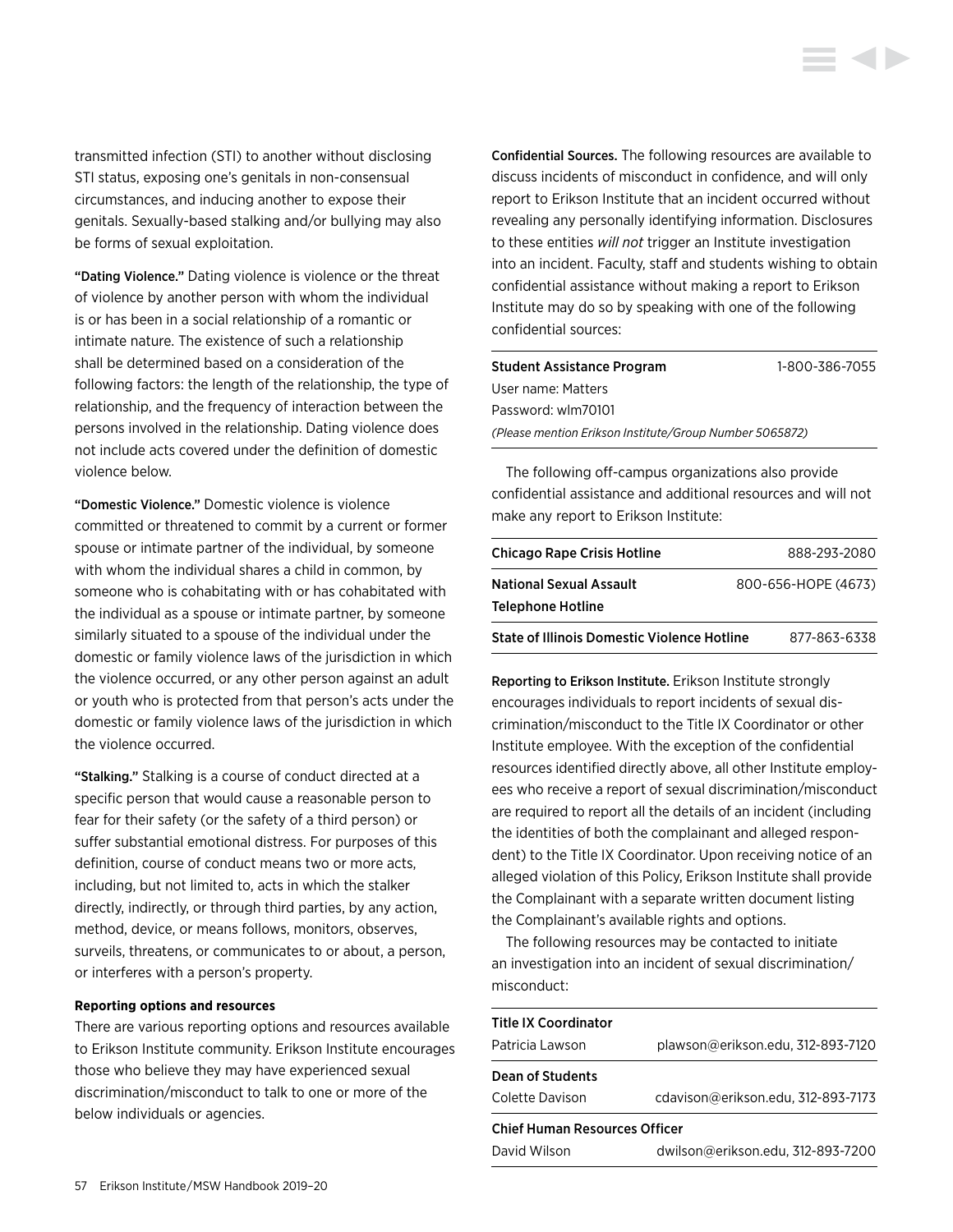Whether or not an individual who has experienced sexual misconduct decides to report an incident to Erikson Institute or the local Police Department, individuals are encouraged to seek immediate medical attention in order to treat physical injuries, test for and treat sexually transmitted infections and pregnancy, and access emergency contraception (if requested).

Under Illinois law, medical personnel are required to alert police when it reasonably appears that the individual requesting the treatment has received an injury sustained as a victim of a criminal offense, including sexual violence. However, it is the individual's choice as to whether he or she wants to speak to the police.

Erikson Institute provides a prompt, fair, and impartial institutional resolution to allegations of violations of this Policy. Erikson Institute's process is completely separate from the police and courts. Upon receipt of a report or complaint of a violation of this Policy, the Title IX Coordinator shall review the allegations and determine an appropriate course of action. In addition, the Title IX Coordinator or designee will provide prompt and appropriate interim measures to support and protect the Complainant and Respondent and prevent any further acts of misconduct, harassment or retaliation prior to the final resolution of the complaint.

For a copy of the full Title IX policy, contact Patricia Lawson, the Vice-President for Finance and Operations/CFO and Title IX Coordinator at [plawson@erikson.edu](mailto:plawson%40erikson.edu?subject=) or go to *[www.erikson.edu/consumer-information](http://www.erikson.edu/consumer-information)* and click on Health & Safety.

Any student who has made a complaint about discrimination, harassment, or retaliation and who is not satisfied with the outcome of the investigation of such complaint may initiate a grievance by using the [General](#page-46-0)  [Grievance Procedure set forth on page 46](#page-46-0).

Prohibition on retaliation: There will be no retaliation or reprisals against any employee or student who submits a complaint, reports an incident witnessed, supports a complaining witness, or participates in any way in the investigation of a discrimination or harassment claim. For instance, a faculty member would be prohibited from making any adverse academic decision or taking any other adverse action against a student because the student complained or cooperated in good faith with an investigation of alleged

conduct prohibited by this policy. Any acts of retaliation will be considered a violation of this policy and corrective action will be taken immediately.

#### **Emergency procedures**

In the event of an emergency, dial 911 from any telephone inside Erikson Institute. Emergency response personnel will be able to identify the exact location of the phone from which the call was made. If possible, please notify the security desk at ext. 7202 after calling 911, so they can direct emergency response personnel to the individual(s) requiring assistance and alert Erikson staff.

In the event of a fire, everyone is required to use the stairwells located by the classrooms and elevators.

More extensive emergency procedures are posted on *my.erikson.edu*. For additional information, see ["Campus](#page-85-0)  [safety and security," page 83.](#page-85-0)

Procedures for reporting criminal actions: If you believe yourself to be the victim of a crime or to have knowledge of a crime, you should immediately report to one of the security authorities identified below. They will assist you to report the incident to the proper authorities. A security officer is on duty in the ground floor lobby during normal business hours and during evenings and weekends when classes or other public events are scheduled. The security officer may be contacted in an emergency by dialing extension 0 on any phone in the Erikson Institute building or by calling (312) 755-2250. You may also reach the Institute operator during daytime business hours by pressing "0" on any internal phone. Each of Erikson's elevators has an emergency call button, which is monitored 24/7 by Simplex, Inc. Calls made to the monitoring service are routed to emergency response personnel.

You can also report criminal activities or other emergencies directly to the Chicago Police Department by dialing 911 from any phone in the building. The phone system is designed so that the police can identify the caller's exact location within the building. We encourage you to contact Erikson's security officer in addition to calling 911 so that he can direct the emergency response team to the desired location as quickly as possible. The security officer can also provide assistance in reporting criminal activity to the police. Non-emergencies can be reported to the Chicago Police Department by dialing 311.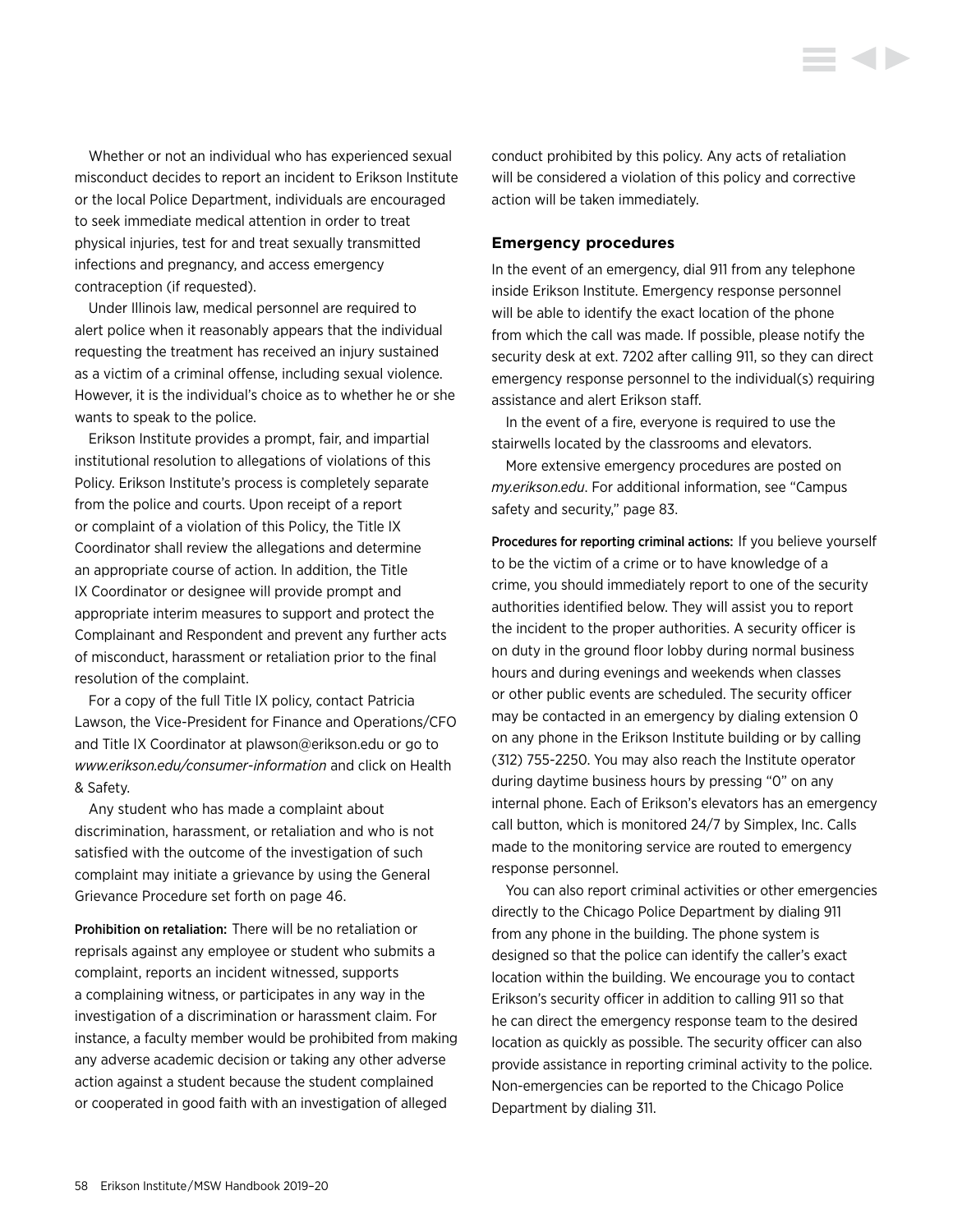The following table summarizes the contact information for security authorities to whom you can report a crime:

| Location                         | <b>Number</b>    |
|----------------------------------|------------------|
| Ground floor lobby               | $\left( \right)$ |
| 3rd floor. Office 325            | (312) 893-7247   |
| 4th floor. Office 414            | (312) 893-7173   |
| 4th floor, Office 410            | (312) 893-7120   |
| Police Department, non-emergency | 311              |
|                                  | 911              |
|                                  |                  |

## **Gender neutral restrooms**

In keeping with Erikson's commitment to a safe and inclusive environment for all students, staff, and visitors to our campus, two multi-stall, gender-neutral bathrooms are available to provide options that are consistent with each person's gender identification and expression. The genderneutral restrooms can be found on the second and third floor.

## **Information technology telecommunication networks and information resources**

#### **Purpose**

Erikson provides its staff, students, and guests with a wide array of information technology and resources. As with all Institute assets, our campus-wide telecommunications, including phones, voicemail, computer network, workstations, laptops, servers, software, printers, mobile devices, and collaboration tools, are intended for authorized business use. Members of the Erikson community are expected to use these resources in a responsible, professional way. Users shall use these resources in a manner that is honest and ethical and in accordance with the standards for honest and ethical behavior outlined in Erikson's Human Resources Policy Manual. The following guidelines will help users understand their responsibility to protect the integrity of these resources, to properly use and protect information, and to respect the rights and privacy of other users. The rules apply equally to users who connect their own devices to Erikson's network.

#### **Policy guidelines**

The purpose of Erikson's computer network and information resources is to support its mission of teaching, research, and community engagement. The guidelines below are meant to help us avoid compromising Erikson's mission as well as resources.

- 1. Access—Users must refrain from seeking to gain unauthorized access to information resources or enabling unauthorized access by others. Inappropriate uses include, but are not limited to:
	- Sharing your username and passwords and permitting other individuals to access your accounts;
	- Accessing another user's files or directories without authorization; Attempting to capture or crack passwords or encryption to access another user's accounts or network files;
	- Intercepting or monitoring any network communication not explicitly intended for you without authorization;
	- Impersonating another individual in communication (e.g., forged email, texts, IMs, social media postings);
	- Restricting or denying access to the system by legitimate users.
- 2. Usage—Use of Erikson's information resources must comply with Institute policies and legal obligations, including licenses and contracts, and all federal and state laws. Inappropriate uses include, but are not limited to:
	- Using Erikson's resources for private financial gain (e.g., running a private business);
	- Using Erikson's resources to conduct partisan political activities (e.g., lobbying or campaigning) where prohibited by federal, state, or other applicable laws;
	- Copying and using Institute purchased/leased software contrary to the provisions of the contract;
	- Consuming an unauthorized, disproportionate share of networking resources;
	- Downloading, viewing, or transmitting fraudulent, harassing, pornographic, or threatening messages or materials or materials containing ethnic slurs, racial epithets, or other content that may be construed as harassment or disparagement of others based on their race, color, religion, national or ethnic origin, gender, gender identity, gender expression, sexual orientation, marital status, age, disability, veteran status, or any other status protected by federal, state, or local laws;
	- Using copyrighted or licensed digital resources without appropriate permission and/or attribution (e.g., journals, movies, music, software, games, data, etc.). (See Erikson's Intellectual Property Policy and the Peer-to-Peer File-Sharing policy for more information);
	- Violating the terms of use of online media forums, including social networking websites, mailing lists, chat rooms, and blogs.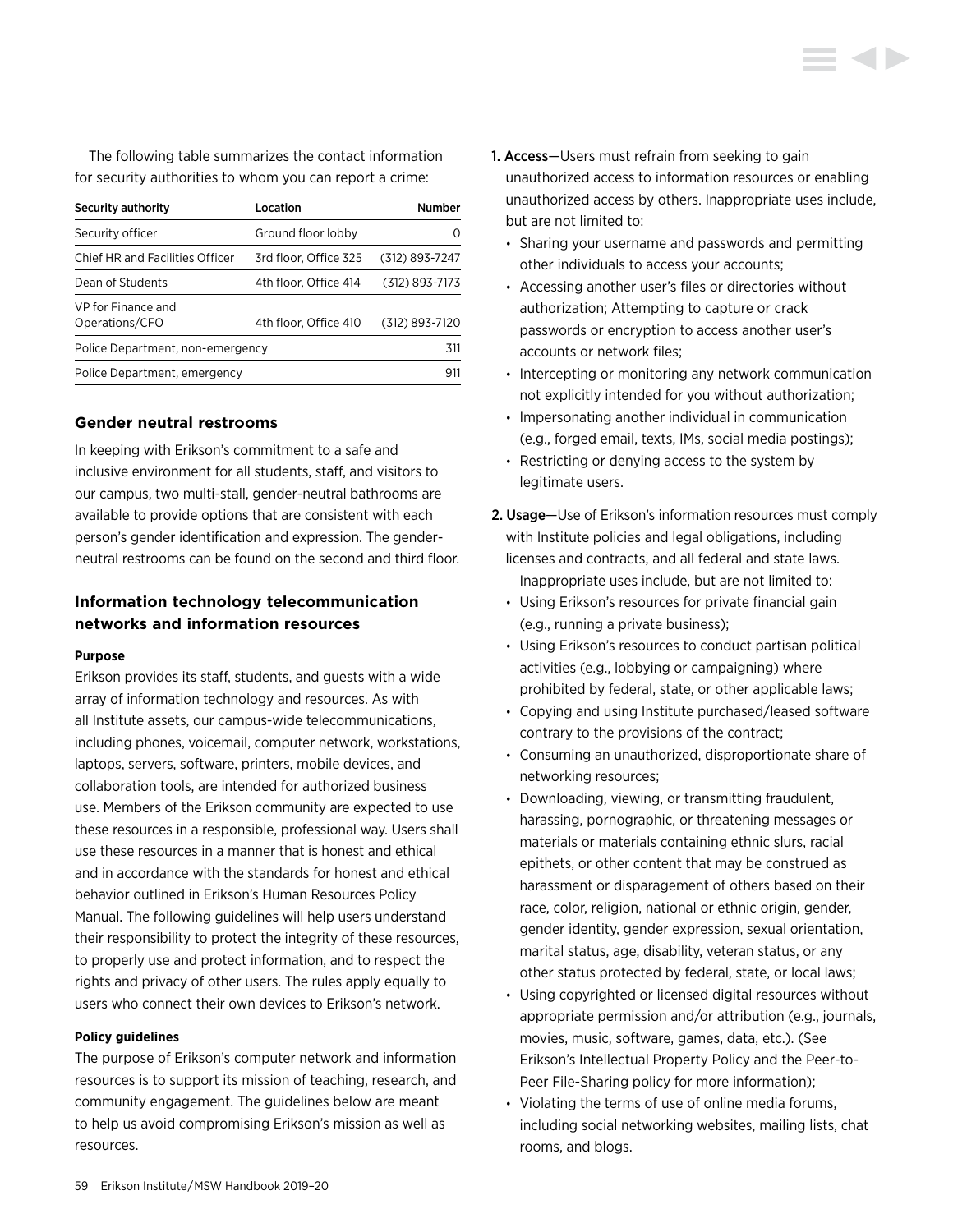Please note that Erikson acknowledges that there may be a legitimate academic or scholarly reason for downloading, viewing or transmitting certain content that in most other contexts would be violative of this policy. If such circumstances arise, please use appropriate discretion in processing such materials.

- 3. Integrity and security of information—Users must respect and protect the integrity of information and information resources and preserve the rights and privacy of individuals. Inappropriate activities include, but are not limited to:
	- Deploying software programs that secretly collect information about individual users;
	- Destroying or altering data or programs belonging to other users;
	- Storing, sending or otherwise processing sensitive personal information about individuals without express authorization and proper security protections or in violation of applicable law. Examples of such information include: financial information, social security numbers, driver's license numbers, state ID numbers, and health information;
	- Transmitting sensitive or proprietary information to unauthorized persons or organizations;
	- Sending unsolicited messages without authorization to a large number of recipients, including staff and students;
	- Transmitting confidential, personally-identifiable information, or information otherwise protected by law, over the network without proper safeguards, which in some instances, such as in the case of transmitting sensitive personal information, may require encryption.

"Personally identifiably information" means information that is identifiable to an individual or reasonably identifiable to a specific device.

#### 4.Personal use of Institute-owned networks and

information resources—Erikson acknowledges that a certain amount of incidental personal use of Instituteowned information resources may occur. Erikson further acknowledges that a certain amount of such use on personally-owned devices on Erikson network resources may also occur. As a general rule, Erikson does not object to such periodic incidental use so long as it is:

- Reasonable and limited;
- Does not interfere with academic commitments;
- Does not adversely affect or burden Erikson's information systems, the academic environment generally, or other users.
- 5. Erikson's right to access information resources for legal and Institute purposes—Users should have no expectation of privacy when using Erikson's telecommunication networks and information resources for any form of activity, including but not limited to email (personal and business), messaging, accessing the Internet, or engaging in social media. Erikson may monitor communications and other activities taking place on its information systems and reserves the right at its discretion to access, and in some circumstances disclose to third parties, any records, messages, or communications sent, received, or stored on its information systems, without the knowledge and consent of the users who have custody of them, subject to applicable law. Examples of circumstances in which representatives of the Institute may need to access and/ or disclose electronic or other records to third parties (including paper records) include:
	- In response to investigations, subpoenas, or lawsuits. Erikson may be required by law to provide electronic or other records, or information related to those records, to third parties;
	- In connection with Erikson's own investigations;
	- To ensure the proper functioning of the Institute;
	- To protect the safety of individuals or the Erikson community;
	- To provide, maintain, or improve services; and, in that connection Erikson may also permit reasonable access to data by third-party service providers.

#### **Procedures**

# *Reporting concerns about or possible misuse of information resources*

Users should report any system defects and concerns with system security to the Information Technology staff. To report suspected misuse of Erikson's computer telecommunications resources, users should follow the procedures outlined in the Whistleblower Policy.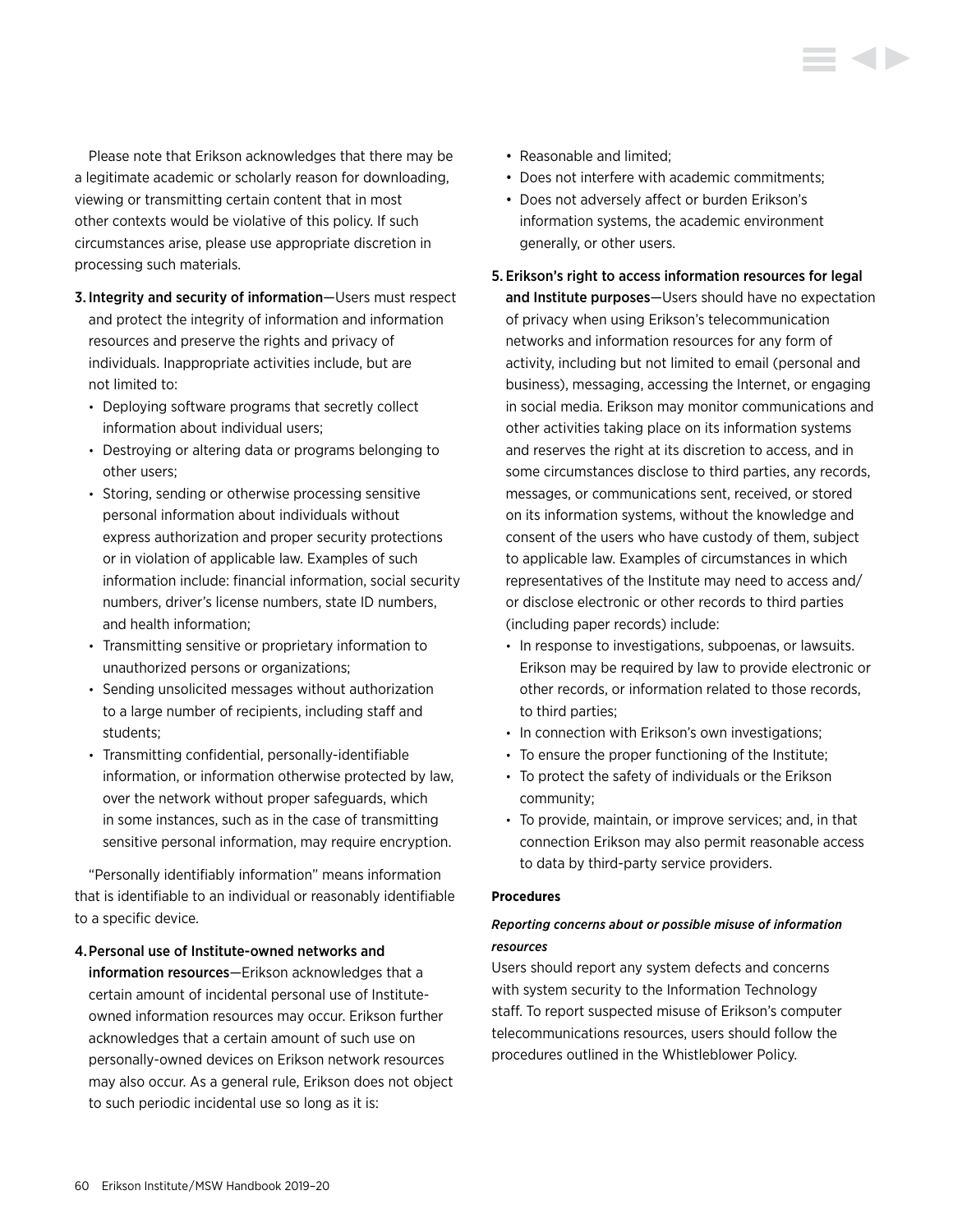#### *Consequences of misuse of information resources*

Inappropriate use of these resources may result in loss of access and disciplinary action, up to and including termination or dismissal or, in some cases, in civil or criminal prosecution.

## **Peer-to-peer file-sharing policy**

Peer-to-peer file-sharing software applications are defined as programs that allow computers to share content in the form of music, movies, games, computer files, or software over a local network and the Internet without accessing a centralized distribution server or set of servers. Erikson prohibits the use of peer-to-peer applications on its networks or IT resources to transmit or exchange any videos, music, software, images, or other copyright-protected content, unless the user has valid, written authorization to access and/or distribute such content. Any use of the IT resources in violation of this policy will be subject to discipline or sanctions in keeping with the applicable provisions of IT policies and other Erikson rules and policies. To avoid the risk of copyright infringement, as well as possible exposure to viruses, unexpected material, or spyware, users should obtain materials through the many authorized Internet services that legitimately distribute copyrighted works online, whether music, ebooks, or motion pictures. For a list of authorized services, please contact the library staff.

Erikson expects that any use of its network and IT resources will be consistent with Erikson's policies and compliant with applicable laws. Be aware that Erikson is required by the Department of Education and the 2008 Higher Education Opportunity Act to use a variety of technology-based methods to monitor and combat unauthorized use of its network and IT resources to distribute copyrighted materials in violation of the copyright owner's rights. Erikson is under no obligation to protect a user from a complaint or action arising from any violation, or alleged violation, of the law, including infringement of any intellectual property rights due to use of peer-to-peer, or any other type of "file-sharing," software applications. Users should understand that the fact that material is accessible through the Internet does not mean that accessing and distributing such material is authorized by copyrightholders. Even when users pay for that access, they do not necessarily acquire the right to distribute the material to others.

### **Privacy policy**

This notice describes the Privacy Statement of Erikson Institute ("Erikson", "we" or "our"), a U.S. non-profit organization. Erikson is committed to protecting your privacy when you visit our website by restricting the use of collected information. This privacy policy outlines how we collect information when you visit our site and how we use that information. You will not be required to submit personally identifiable information, but if you choose to do so, you are accepting and consent to the practices described in this Privacy Statement.

Our business changes constantly, and our Privacy Statement and Terms of Use will change, also. Your continued use of our website following the posting of any amendment shall indicate your acceptance of the revised Privacy Statement.

#### **1. Information we collect**

Anonymous information: Our website automatically captures limited, non-personally identifiable information that your browser makes available. This information may include your internet protocol (IP) address, browser type, computer operating system, time and date you visit, the pages you access, and the address of the page that directed you to our site. We use this data to understand patterns of site activity and to improve the site, so it is more useful for you. This information is not linked in any way to your personal information. Although we cannot guarantee impenetrability of our servers, we have established reasonable physical, electronic, and procedural safeguards for all of the information we collect online.

Personal information: We do not collect personally identifiable information from you unless you supply it voluntarily. The types of personally identifiable information that you may be prompted to consider providing includes, but is not limited to, your name, mailing address, email address, telephone number, ethnic background, gender, marital status, GRE scores, program interests, date of birth, Social Security number, visa classification, armed forces affiliation, credit card number, citizenship, language spoken, academic experience, work experience, financial information, or other information relevant to an application for admission, request for information, or a transaction. If you reside in the European Union, upon providing your personally identifiable information to Erikson, you will be indicating your explicit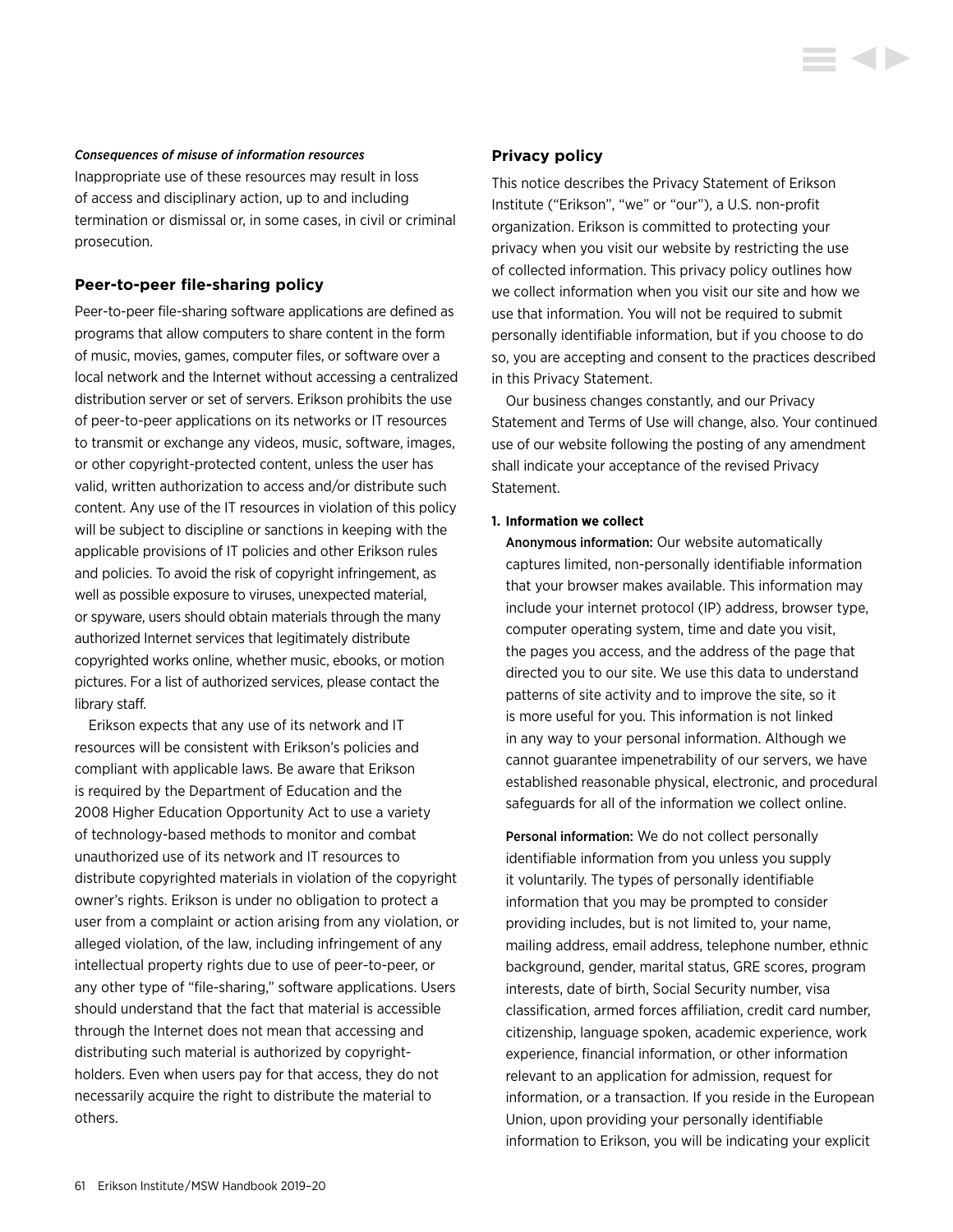consent that the personally identifiable information you have provided may be transferred to, processed, and stored in the United States, in accordance with this policy.

In accordance with the General Data Protection Regulations (GDPR), Erikson will respond to reasonable requests for access to information held about a data subject (identified natural person who is the subject of personal data); rectify information held about a data subject pursuant to a valid request; communicate corrections of personal data to third parties who have received the data; allow a data subject to revoke consent for a particular processing activity; to honor valid requests to restrict the processing of data if requested by a data subject; respond to valid requests for erasure of data held about a data subject; honor requests from a data subject to have their personal data transferred directly to another controller; if technically feasible, and respond to valid requests for erasure of data held about a data subject.

We request personally identifiable information only when necessary to provide a service or to complete a transaction. Examples include subscribing to electronic newsletters or listservs; membership accounts requiring login; completing online surveys; requesting program information; applying for admission to an academic program; registering and paying for events or courses; or making a donation.

Disclosure Regarding Google Display Advertising: We have implemented Google Analytics features based on Display Advertising (e.g., Remarketing, Google Display Network Impression Reporting, the Doubleclick Campaign Manager integration, or Google Analytics Demographics and Interest Reporting).

We use remarketing with Google Adwords and analytics to display content-specific advertisements to visitors who have previously visited our site when those visitors go to other websites that have the Google Display Network implemented. We and other third-party vendors, including Google, use first-party cookies (such as the Google Analytics cookies) and third-party cookies (such as the DoubleClick cookie) together to report how your ad impressions, other uses of ad services, and interactions with these ad impressions and ad services are related to visits to our site.

Google Analytics does not store any visitor specific data, and we will not use visitor-specific data in any way related to Google Analytics, Google Adwords, and Remarketing. We use aggregated behavioral information to refine our marketing efforts.

At any time, you may choose to opt-out of Google Analytics tracking with the Google Analytics opt-out browser add-on. You can also opt-out of Google Analytics for Display Advertising and customize Google Display Network ads using the Ads Settings.

#### **2. What we do with the personal information we collect**

Through our website, some visitors can access chat rooms, forums, and message boards. Please remember that any information that is disclosed in these areas becomes public information, and you should exercise caution when deciding to disclose your personal information.

We will not sell, trade, or otherwise transfer to third parties your personally identifiable information, except that we may share this data with subsidiaries, affiliates, and vendors we retain to provide services necessary to our operations. Such third parties could include, but are not limited to, website hosting companies, mail delivery service companies, payment processors, and institutional research companies. We also reserve the right to release personally identifiable information (i) when we are under legal compulsion to do so (e.g., we have received a subpoena) or we otherwise believe that the law requires us to do so; (ii) when we believe it is necessary to protect and/or enforce the rights, property interests, or safety of Erikson, our users or others; or (iii) as we deem necessary to resolve disputes, troubleshoot problems, prevent fraud, and otherwise enforce the Privacy Statement and our Websites Terms of Use. Additionally, in the event that Erikson is merged with or becomes part of another organization, or in the event that Erikson is sold or it sells all or substantially all of its assets or is otherwise reorganized, the information you provide will be one of the transferred assets to the acquiring or reorganized entity.

#### **3. Opt-out rights**

Student directory information: Aside from directory information that may be disclosed under the Family Educational Rights and Privacy Act (FERPA), we will not post personally identifiable information about students or graduates without prior permission or as otherwise set out herein. Students who wish to withhold the disclosure of some or all directory information should notify the Registration and Student Records office by October 1 of the academic year concerned.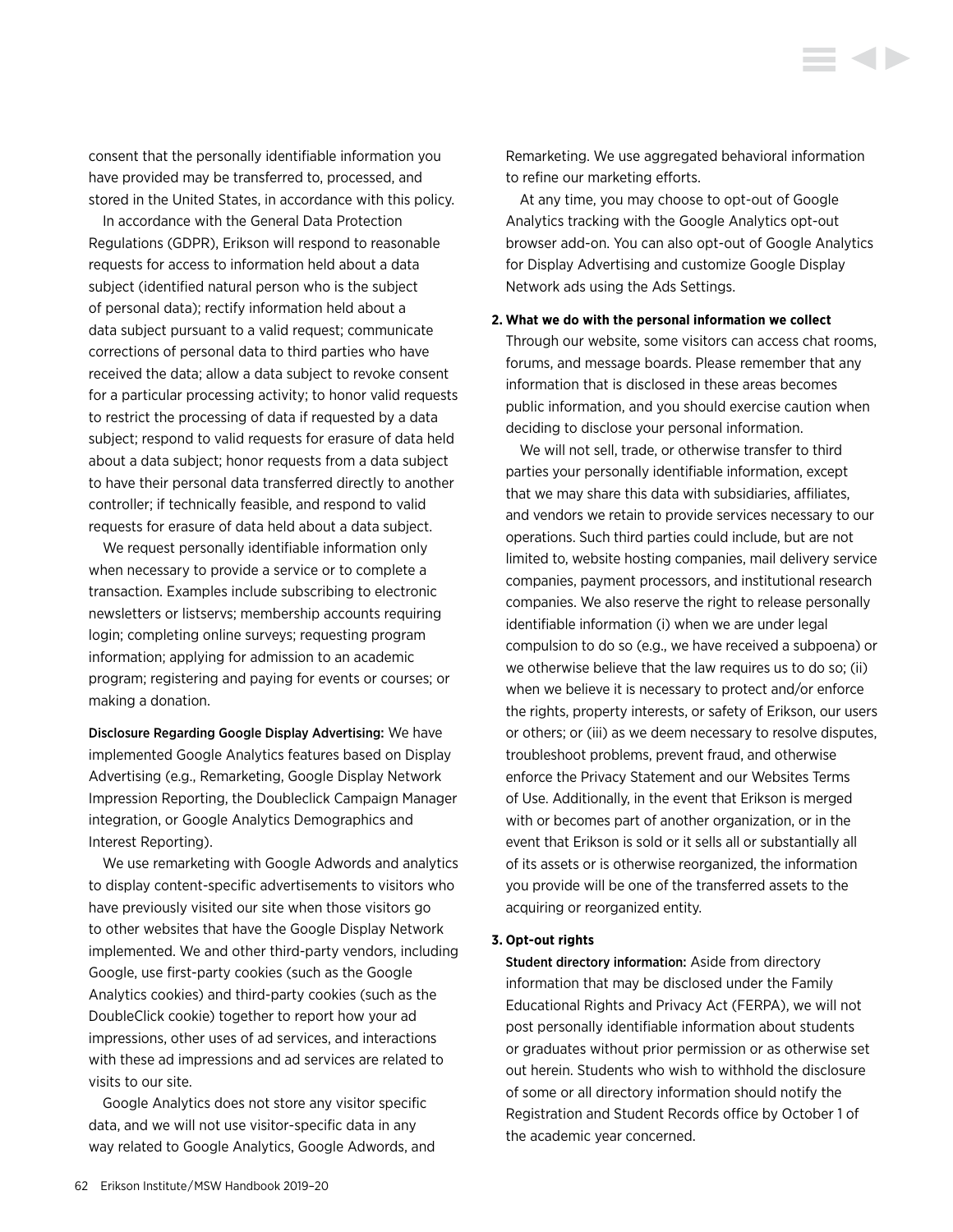Alumni directory information: Personal and professional contact information for alumni is collected through various methods and is published online in a searchable, passwordprotected alumni directory. We restrict directory access to alumni and persons connected to the Erikson community and use all appropriate technology to prevent misuse of the data by unauthorized parties. Alumni can request that their contact information be withheld from the directory by contacting us at s.

Email and direct mail: You can opt out of receiving future promotional electronic mailings from us by following the unsubscribe procedures indicated in each mailing. You can opt out of receiving printed promotional mail in the future as well by contacting us at [unsubscribe@erikson.edu.](mailto:?subject=)

Cookies: We use cookies to keep track of and enhance certain user activities on our website, such as logging into your account, accessing your courses or your grades, and other user-specific features. You may block or restrict cookies on your computer or purge them from your browser by adjusting your web browser preferences. You should consult the operating instructions that apply to your browser for instructions on how to configure your browser setting to meet your preferences.

However, because cookies allow you to take advantage of some features or functions of our websites, we recommend that you leave them turned on. For example, EriksonOnline uses Blackboard Learn™, which requires the acceptance of a cookie by your browser to access information in the courses. If you block or otherwise reject our cookies, you will not be able to use this feature.

#### **4.How you can access and update your personal information**

If you have a My.Erikson account, you may access and update your information by clicking on Personal Info. Additionally, you may contact the Associate Registrar at [registrar@erikson.edu](mailto:registrar%40erikson.edu?subject=) to request updates to your personal information.

#### **5. What about links to other websites?**

This statement applies only to Erikson websites. Our websites may contain links to third party sites. We are not responsible for the content or policies of such sites and recommend that you check the third-party privacy statements posted on their websites.

# **6. How do I ask questions and provide feedback regarding privacy?**

We welcome your questions, comments and concerns about privacy. Erikson is committed to the resolution of concerns or complaints about your privacy and our collection or use of your personally identifiable information. If you have any questions regarding this privacy statement or how we protect your personal data, please contact us at:

Erikson Institute ATTN: Privacy Practices 451 North LaSalle Street Chicago, Illinois 60654-4510 or [webprivacy@erikson.edu](mailto:?subject=)

#### **Smoking policy**

Smoking is not permitted anywhere inside the building. Per City of Chicago ordinance, smoking is not allowed within 25 feet of any building entrance.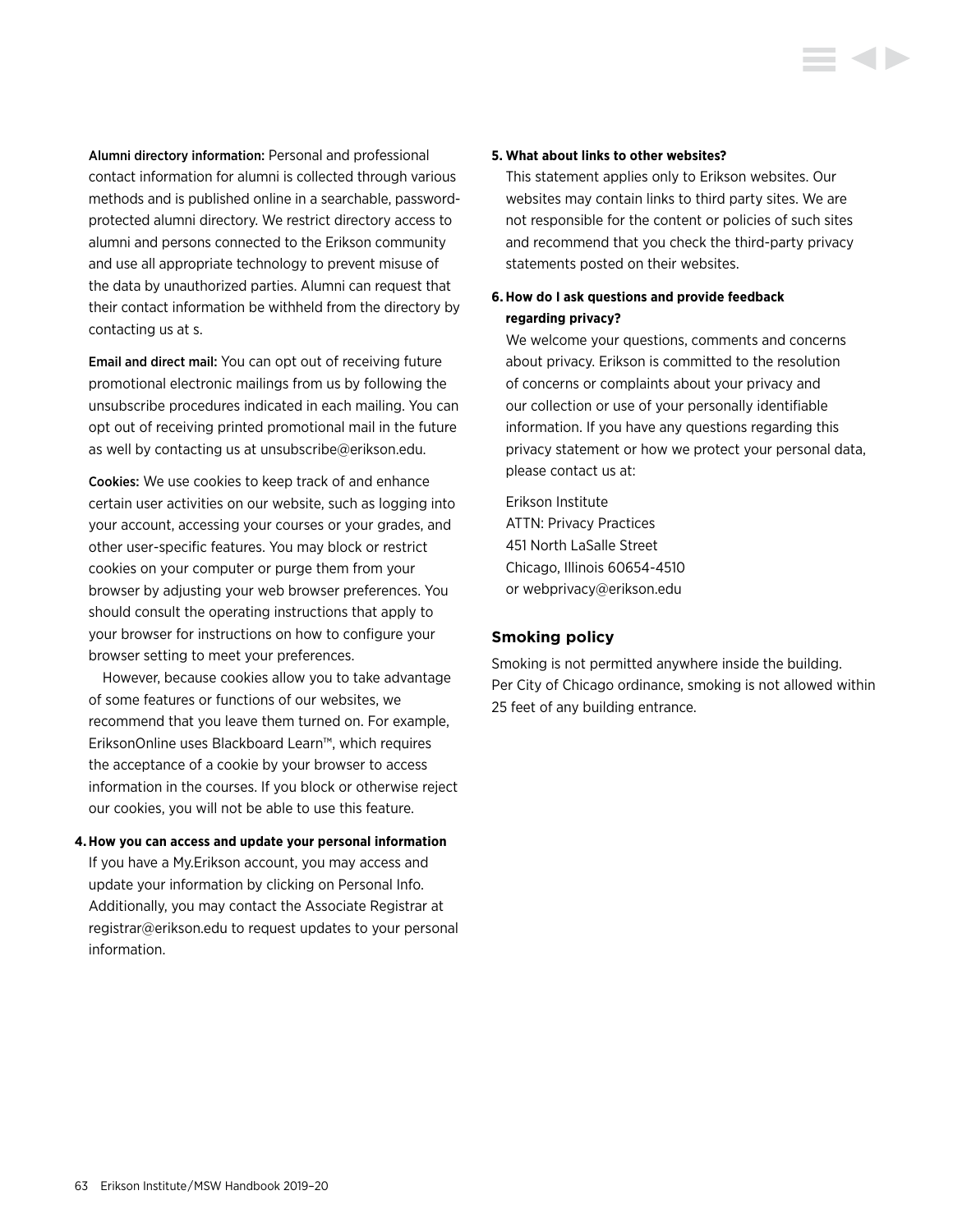# <span id="page-64-0"></span>Registration/student records policies and procedures

## **Academic records**

The official record and transcripts for students are kept in the Registration and Student Records Office. Students are responsible for notifying the Registration and Student Records Office of any changes to their name and contact information by submitting change of name, address, phone number, or email, etc., to the Registration and Student Records Office, in writing, with appropriate supporting documentation for name changes (court order, marriage license, or dissolution decree). Name changes apply to permanent student files (but not their contents) and computer records; mentions of your previous name as it appears throughout your narrative evaluations, which are part of your official transcript record, are not changed.

# **Add/drop procedures**

The official add/drop period for each term is published in the academic calendar. Students may add or drop courses through *[my.erikson.edu](http://my.erikson.edu)* during this period. If needed, a revised tuition statement will be issued and you will be informed of any changes in your eligibility for financial aid.

## **Registering for a course after the add/drop period**

Students who wish to register for a course after the add/drop period must submit a Course Add/Drop Request form, available through *[my.erikson.edu,](http://my.erikson.edu)* to the Registration and Student Records Office. In some cases students may be asked to seek written approval from the course instructor before a Change of Registration will be considered. If approved, you will be informed of any adjustment to your tuition statement, and a \$100 late fee will be added to your account. A revised tuition statement will be issued and you will be informed of any changes in your eligibility for financial aid. It is your responsibility to make up any missed course work.

## **Withdrawal from a course after the add/drop period**

Students who wish to withdraw from a course after the add/drop period must submit a Course Add/Drop Request form, available through *[my.erikson.edu,](http://my.erikson.edu)* to the Registration and Student Records Office. Your request to withdraw from a course will be considered official on the date you submit the completed Course Add/Drop Request form to the Registration and Student Records Office.

Once you have withdrawn from the course(s), you will be informed of any adjustment to your tuition statement for the term. Students who withdraw from a course after the end of the add/drop period may be eligible for a refund according to the Institute's Tuition Refund Policy ([see page 83](#page-83-0)). The official date of your request will determine the amount of tuition that will be refunded to you, in accordance with the refund policy. A revised statement will be issued and you will also be informed of any changes to your eligibility for financial aid. If you are eligible to receive a refund of tuition, Erikson will issue a check to your current address within three weeks from the date we receive the Change of Registration Form.

▄▗▎▙

Students who withdraw from a course up to four weeks before the end of the term will receive a grade of W, withdrawal. Students who withdraw from a course during the last four weeks of the term will receive a grade of WF, withdrawal, fail. No student will be eligible to withdraw from a course while an issue regarding the student's possible academic dishonesty or other misconduct is pending with respect to that course.

## **Audited courses**

Students wishing to audit a course must officially register for the course and submit a written request to the Registration and Student Records Office. A course that is audited does not count as hours attempted, and therefore is not included in the calculation of a student's GPA, full- or part-time status, or progress toward degree or certificate completion. Auditors are not required to complete course assignments, including examinations and term papers. Class attendance is required, and auditors have a right to participate in class discussions. A grade of AU indicates satisfactory attendance; students who do not meet the attendance requirement will receive a grade of W. Tuition for audited courses will be two-thirds the tuition charged for courses taken for academic credit.

## **Change of address**

Erikson Institute can be notified of a change of address by submitting through *my.erikson.edu*. Be sure to include any change in phone number and external email. Students are responsible for notifying Erikson Institute of any change in contact information. Returned mail because of incorrect address, including billing, is the responsibility of the student.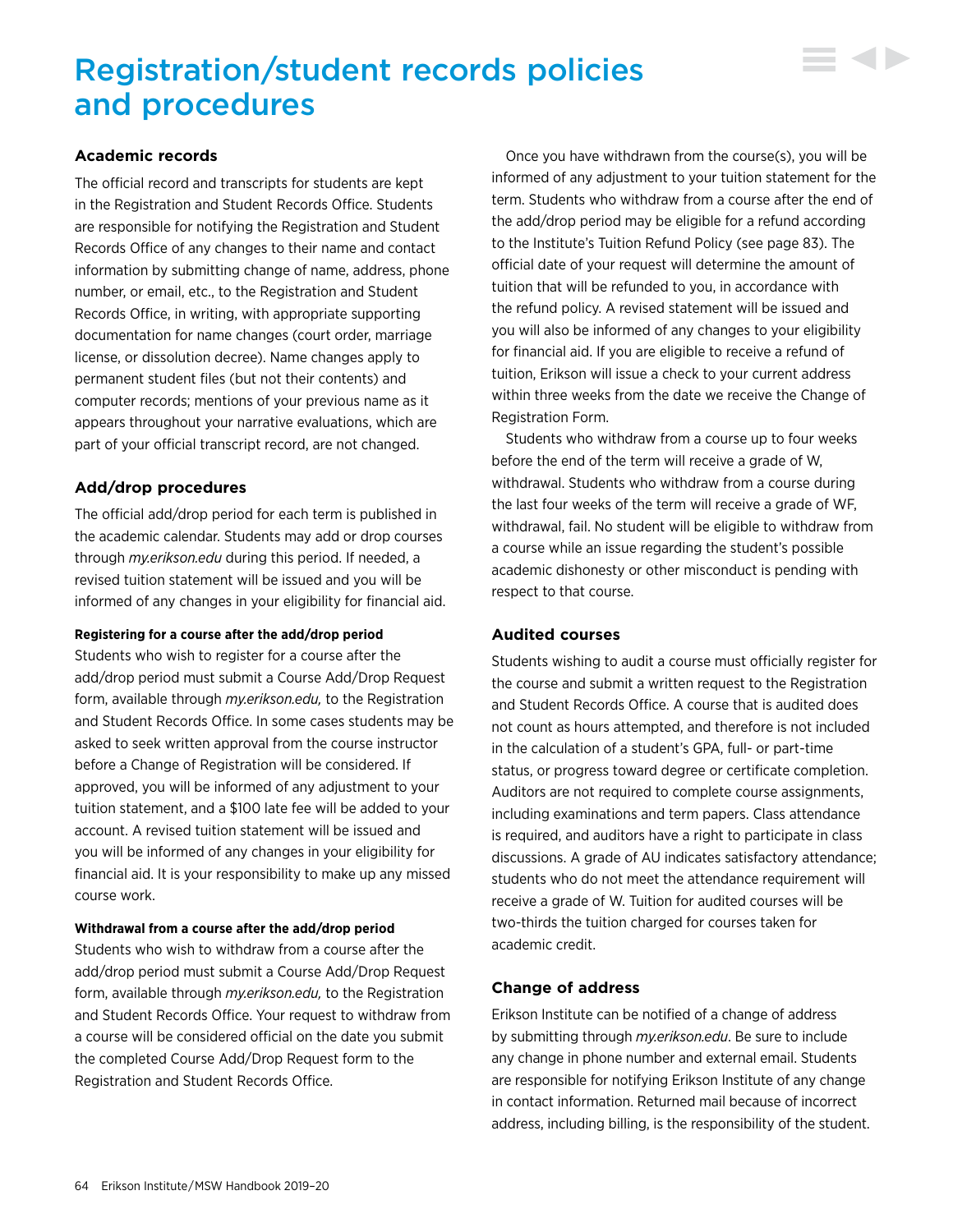## **Changing programs**

Students who wish to change their academic program must take the following steps:

- 1. Review the general requirements and information about your intended new program, available in the Handbook or on Erikson's web site. If you are interested in the teacher certification program, please read pages 1–8 of the Handbook for Teacher Education Candidates available from my.erikson.edu.
- 2. Obtain a copy of your Erikson transcript showing completed coursework and courses in progress.
- 3. Meet with your faculty adviser regarding your interest in the new program.
- 4.Make an appointment with the director of the program you are interested in changing to to assess the appropriateness of the transfer, review the degree requirements of the new program, and develop a new program plan.

You must then submit a Change of Program Request form, with your adviser's and the new program director's signatures of approval, to the Registration and Student Records Office. You will be notified once your request has been approved, as well as of any changes in your tuition and financial aid. You may also be assigned a new adviser.

## **Course substitution**

On occasion, students may wish to develop a special project in lieu of a course requirement. Approval of the course instructor is required and must be obtained prior to the beginning of the semester in which the course is offered. A proposal for a course substitution must be submitted in writing and approved by the Registration and Student Records Office. Students are still responsible for the material presented in the course. Contact your adviser and the course instructor if you have any questions.

## **Holds on registration**

A hold may be placed on a student's registration for a variety of reasons, including but not limited to:

- Failure to pay tuition bills by specified deadlines
- Failure to submit complete immunization record
- Incompletes from prior term course work
- Incompletes exceeding the allowable number for the current year
- Unpaid library fines

Students who have a hold on registration:

- Will not be allowed to attend classes
- Cannot access course materials on EriksonOnline
- Cannot use library resources
- Cannot register for future semesters
- Will not have current year financial aid (loans and scholarships) disbursed to them
- Will not be eligible to receive an official transcript or diploma, if applicable.

It is the student's responsibility to take immediate steps to resolve any holds on their registration. Students who fail to do so by the end of the published add/drop period will incur a late registration fee of \$100 per class. Please be aware that instructors may bar late registrants from their classes, resulting in delayed completion of degree requirements and extended time to degree completion.

## **Immunization records**

All degree and certificate students enrolled at Erikson for 3 or more credits are required by the State of Illinois to complete an Immunization Record form. Forms are available from the Registration and Student Records Office. When completed, the forms should be returned to the Registration and Student Records Office.

All students doing fieldwork/internships in licensed centers must have health forms completed and on file indicating the results of the tuberculin skin test or chest x-ray and general findings on communicable diseases and physical and emotional conditions (Section I, A and Section II, A and B of the "Medical Report on an Adult or Child in a Licensed Child Care Facility"). It is the student's responsibility to comply with any additional health-related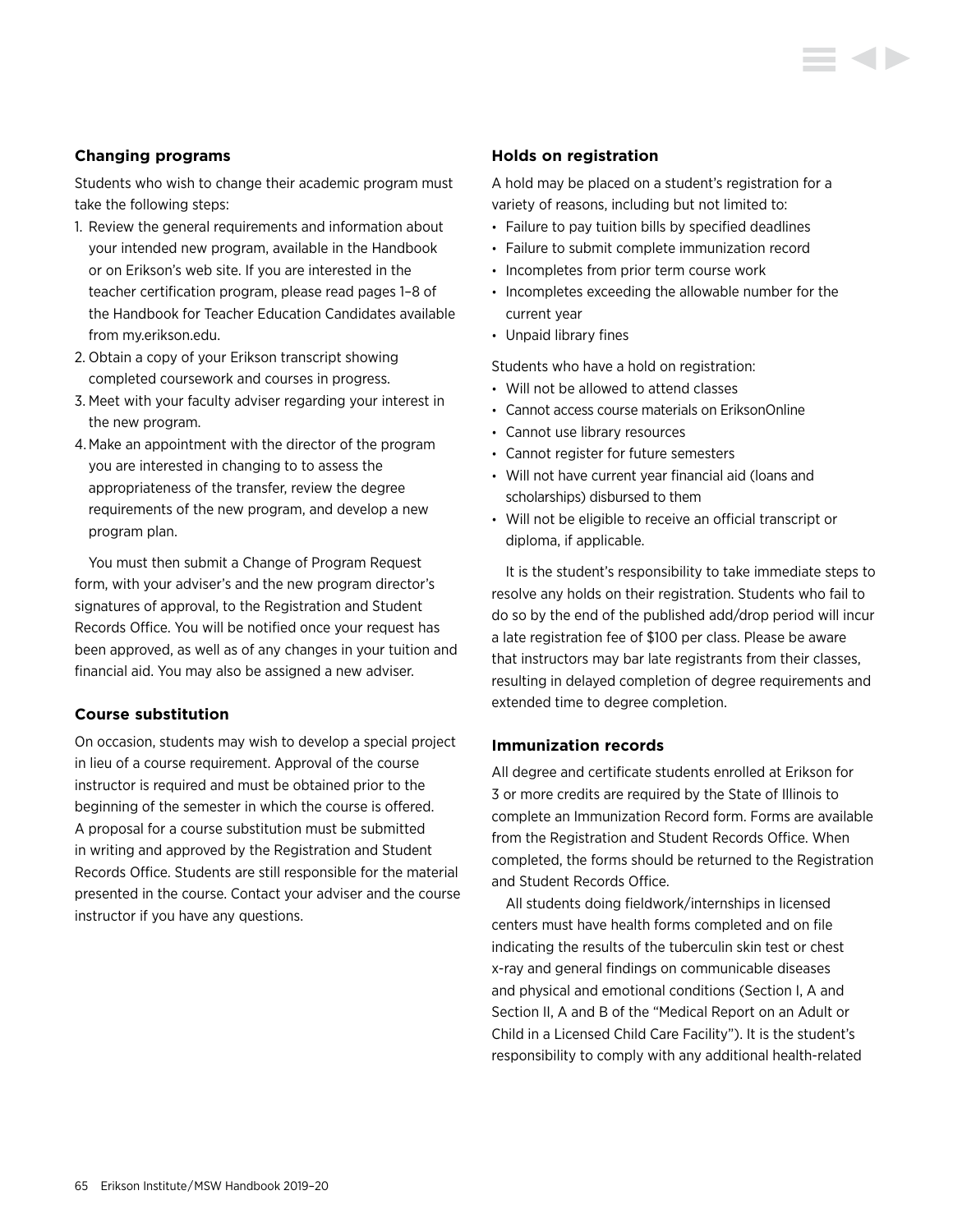

## **Incomplete Policy**

All course work is due the last day of class unless otherwise stated on the individual course syllabus. If you anticipate that you will not meet the deadline, you should arrange to take an incomplete in the course prior to the last day of class. Students must have completed a majority of the required coursework AND have attended class on a regular basis in order to be eligible and approved for a grade of I (Incomplete).

Incompletes are considered an exception, not a rule. Granting an incomplete for submission of the completed work, is totally at the discretion of the faculty instructor(s), and there is no guarantee that granting one will be seen as being in the student's best interest.

To request an incomplete, students submit an Incomplete Request form, which is available from *my.erikson.edu*. The student and their instructor will discuss a deadline for the completion of course requirements and the instructor will then make the final decision about the due date for any work. The deadline can be any date after the end of the semester but no later than the first day of the following semester:

| For fall term courses   | January 13 |
|-------------------------|------------|
| For spring term courses | Mav 11     |
| For summer term courses | August 24  |

All incomplete requests must be approved in writing by your instructor(s) and the form must be turned in to the Assistant Director, Registration and Student Records, no later than the last day of class. The Incomplete Request is not officially accepted until it is reviewed and approved by the Assistant Director, Registration and Student Records.

A student who does not complete a course, fails to turn in an Incomplete Request form by the last day of class, and is not given a grade by the instructor, will receive a grade of NG, no grade submitted. Grades of I and NG become an FR,

failure by rule, if the student has not complete the course requirements by the first day of the following semester. There is a maximum number of incompletes you may carry at any one time. It is determined by the program option you are following:

| Two-year master's degree program   |   |  |
|------------------------------------|---|--|
| First year                         | 2 |  |
| Second year                        |   |  |
| Three-year master's degree program |   |  |
| First and second year              |   |  |
| Third year                         |   |  |
| Certificate programs               |   |  |
| First year                         |   |  |
| Second year                        |   |  |

The Registration and Student Records Office will not approve an additional request without serious extenuating circumstances.

Please note: Students with incompletes will not be allowed to do an internship. Students may request a leave of absence or be required by the faculty to take a leave of absence to complete incomplete courses.

#### **Incompletes for internship/field**

Incompletes from a prior academic year (excluding summer semester) may not be carried into the next academic year.

Please note: Students with incompletes will not be allowed to do an internship. Students may request a leave of absence or be required by the faculty to take a leave of absence to complete incomplete courses.

#### **Independent study**

It is possible that you may have interests that go beyond the material covered in the classes or that you may want to pursue questions raised in the course of study. This can be pursued through an independent study course (C498 Independent Study) at additional cost. All independent study projects must be arranged with a faculty member and approved by the Senior Vice President for Academic Affairs/Dean of Faculty.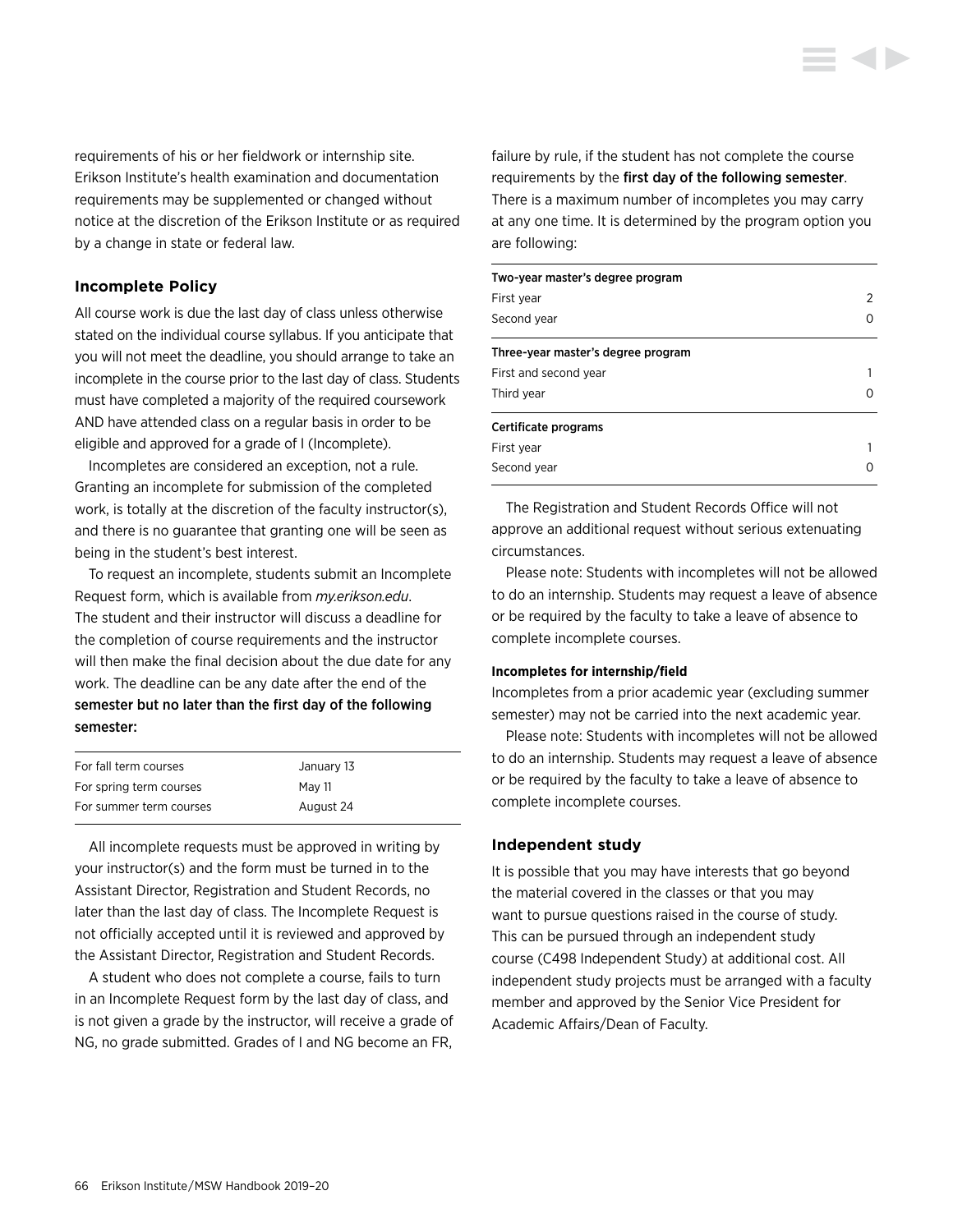#### **Leave of absence**

Master's degree students may, in special circumstances, request a temporary leave of absence from Erikson and resume studies at a specified later term. In order to be eligible for a leave of absence, students must have a minimum grade point average of 2.67 (B–), be in good academic standing, good standing with student accounts, and if applicable, have any other Institute holds cleared before the leave may be approved. The length of a leave of absence can vary from one semester to an entire academic year. If you decide to request a leave of absence from Erikson, you must take the following steps:

- 1. Meet with your faculty adviser to discuss your decision to take a leave of absence to ensure that you are making the best decision and to discuss the implications. Given the sequential nature of the Erikson curriculum, your adviser will work with you to determine the best date for your return. This will be driven in part by the best sequencing of your course work.
- 2. If you are receiving financial aid, you must also meet with the Associate Director of Financial Aid to discuss the impact of this decision on your financial responsibilities (for example, balance due and loan repayment obligations).

If after these discussions you do decide to take a leave, you must immediately complete the Leave of Absence Request form and secure your adviser's signature. Forms are available from *my.erikson.edu*. Your leave will not be considered official until the Registration and Student Records Office receives the completed Leave of Absence Request form.

Please note: It is in your best interests to notify us of your decision to take a leave of absence as soon as possible. The date of your official leave will determine the amount of tuition that may be refunded to you. [\(See Erikson's Refund](#page-83-0)  [Policy, page 81\)](#page-83-0). Reasons for the leave of absence will be considered on a case-by-case basis and may influence the amount of the refund.

If you are eligible to receive a refund of tuition, Erikson will issue a check to your current address within three weeks from the date we receive the Leave of Absence Request form.

If you fail to register for a term without taking an official leave of absence, we will assume that you have unofficially withdrawn from Erikson. In order to return to Erikson, you would need to reapply.

If you have taken a leave of absence from Erikson, you must notify us in writing of your intended return three months in advance, to ensure that you are notified of priority registration and other important information during your leave. It is your responsibility to re-apply for financial aid by the deadlines for your intended return. Contact the Associate Director of Financial Aid for appropriate guidelines.

Erikson Institute welcomes requests to re-enroll after a leave of absence and, in all but unusual cases, such requests will be granted. The Institute reserves the right to deny or defer enrollment in unusual circumstances. In determining whether a student may re-enroll, the Institute may consider the student's academic status when last enrolled, activities and conduct while away from the Institute, potential for successful completion of the student's program, and the ability of the Institute to support the student academically or financially, as well as other relevant factors. The decision of the Senior Vice President for Academic Affairs/Dean of Faculty is final with respect to re-enrollment.

If you wish to extend your leave of absence beyond the approved date, you must apply in writing three months prior to your scheduled return date. The Registration and Student Records Office will decide whether to approve an extension or require that you reapply at a later date. If you do not return at the agreed upon time and do not request an extension, we will assume that you have withdrawn from the Institute.

## **Official Institute communications**

Erikson Institute has established email as an official means of communication with its students. In order to ensure consistent and effective communication, an official Erikson email address is required for all students. Erikson will send official communications to the Erikson email account, which is uniquely assigned to each student upon official matriculation at the Institute.

Erikson Institute expects that every student will receive email at her or his Erikson email account and will read email on a frequent and consistent basis. A student's failure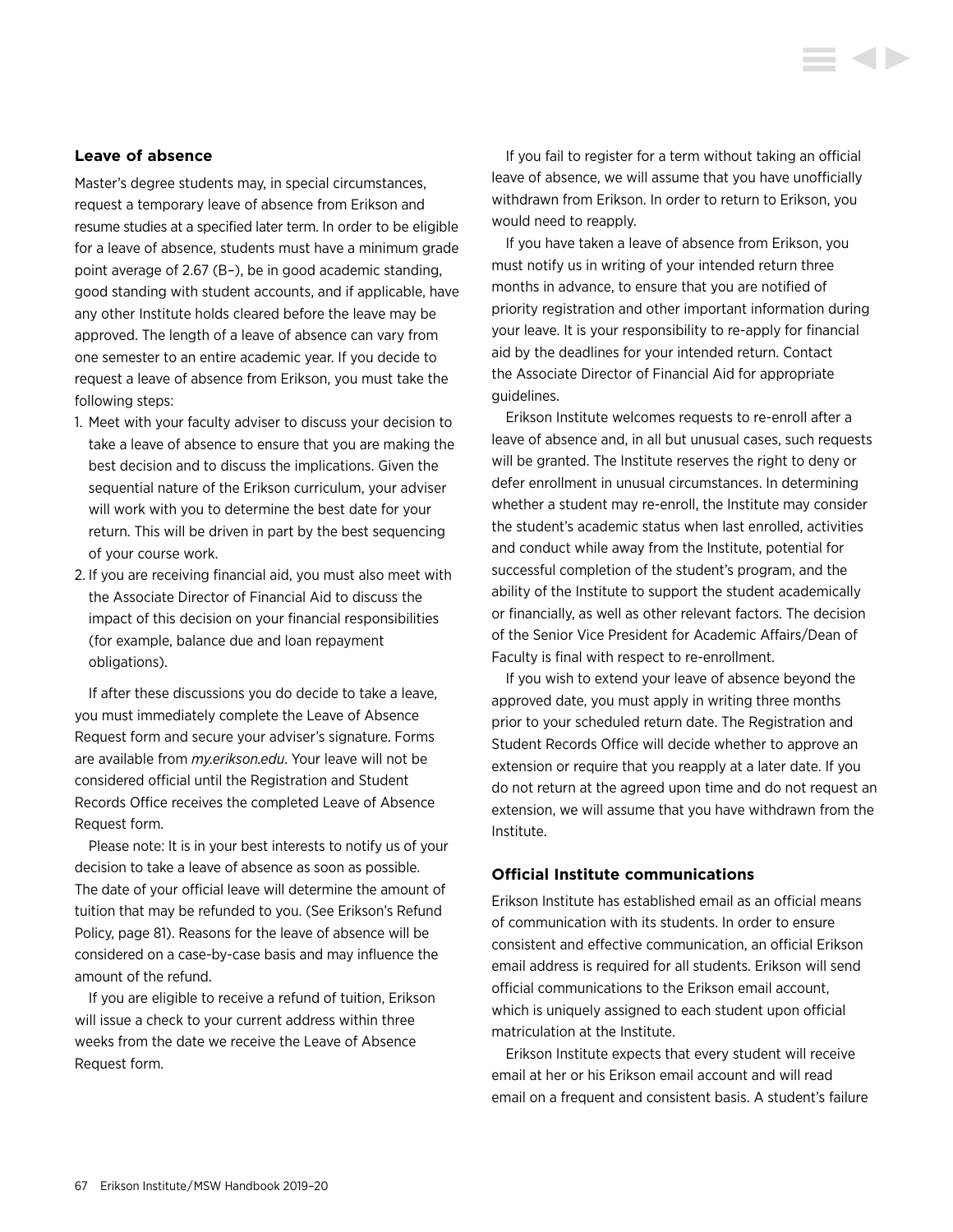<span id="page-68-0"></span>to receive and read Institute communications in a timely manner does not absolve that student from knowing and complying with the content of such communications. All use of email is expected to be consistent with other Erikson Institute policies including the "Information Technology Telecommunication Networks and Information Resources."

Information concerning emergencies or school closing is published through the following ways:

- *my.erikson.edu*
- the Erikson Institute homepage at *[www.erikson.edu](http://www.erikson.edu)*
- the main telephone number, (312) 755-2250
- Erikson email accounts
- text message via the Emergency Notification System

## **Preferred/chosen name**

The Institute recognizes that many members of its community use names other than their legal or official names first provided to the Institute (official/legal name) to identify themselves. For some students, a chosen or preferred name may be an important component of their identity. Therefore, the Institute has established guidelines that allow students to indicate their chosen or preferred first names to the Institute community even if they have not changed their official/legal names.

#### *Preferred name guidelines*

Erikson Institute students may choose to identify themselves within the Institute community using a preferred first name that differs from their official/legal name. A student preferred name will appear instead of the person's official/legal name in select Institute-related systems and documents, provided that the preferred first name is not being used for the purpose of misrepresentation. The official/ legal name will continue to be used in all Institute-related systems and documents that require a verified legal name.

Preferred names will be used in the following systems and records:

- Student ID Card
- Official Student Email Display Name
- Class and Grade Rosters
- Blackboard
- My.Erikson

Official/Legal names will continue to be used for official Institute records, including but not limited to the following:

- Legal Documents and Reports Produced by the Institute
- Student Account Statement (Bills)
- Financial Aid and Scholarship Documents
- Transcripts
- Enrollment Verifications
- Student Employment Document Service Navigation Panes

#### **Readmission**

Students who have withdrawn from Erikson or exceeded the term of their leave of absence must reapply for admission if they wish to resume their studies at a later time. The admission committee will determine whether or not to readmit a candidate. Readmitted students are subject to all new degree requirements in effect at the time of readmission.

#### **Registration**

New and continuing students are required to register for courses during the priority registration period before the beginning of each term in which they are taking courses, doing an internship, or otherwise engaging in graduate study. Only registered students have access to Institute resources, including electronic course materials and syllabi. Students are responsible for registering in a timely manner. Registration information will be provided to students well in advance of registration deadlines.

#### **Repeated courses**

Occasionally students may be required to repeat a course due to poor performance, low cumulative grade point average, or failure to complete an Incomplete in a timely manner. All attempted courses appear on the student's official academic transcript, and repeated courses are assigned an "R" notation to indicate that the course has been repeated. Only the grade earned in the most recent repeated course is used in the calculation of the grade point average.

Students who are required to repeat a course must pay the full cost of tuition for the course. Students will not receive Erikson need-based grants or scholarship funds for repeated courses. Federal and alternative loans may be available for students who are eligible for the loan programs.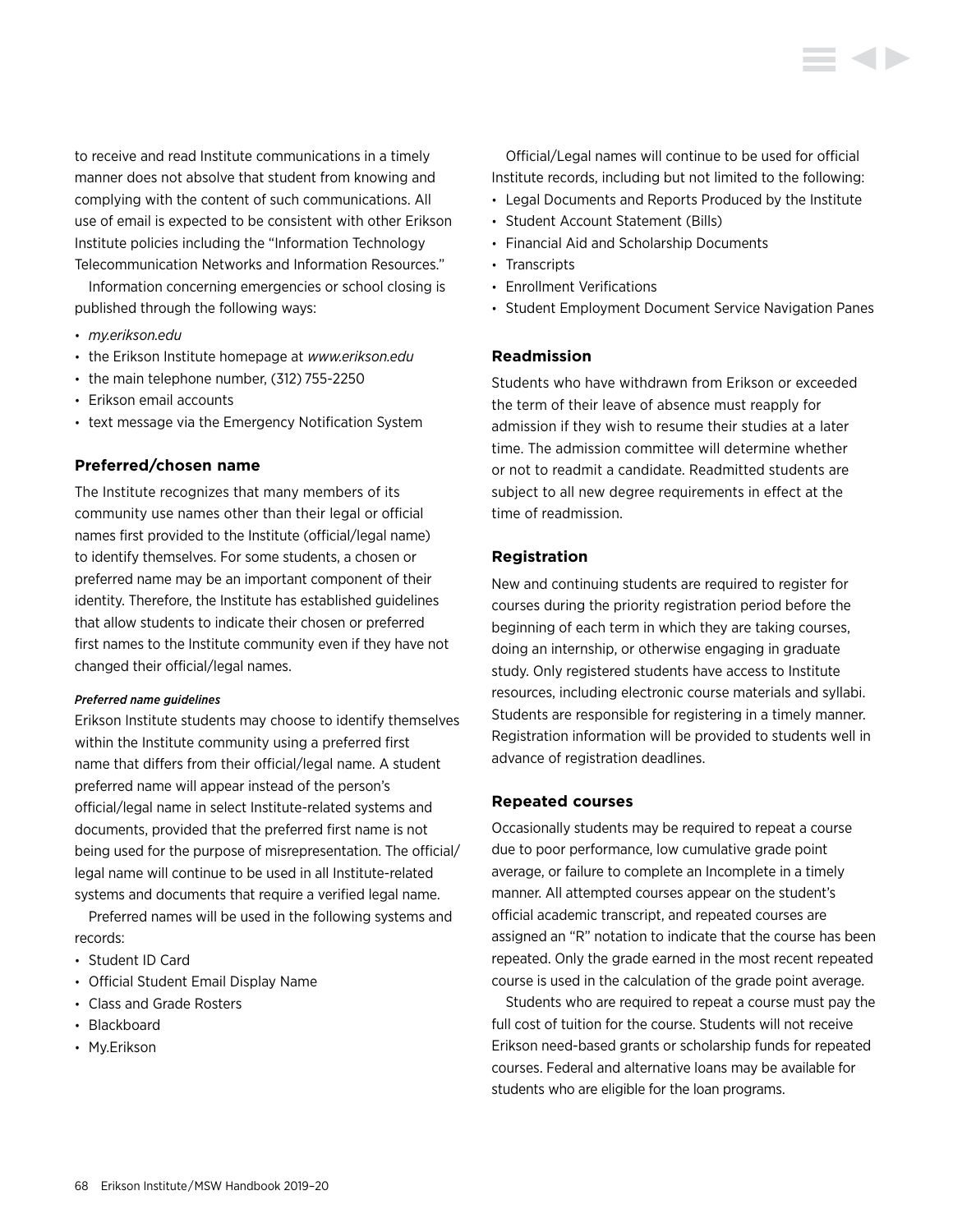## **Review of records**

The Family Educational Rights and Privacy Act (FERPA) affords any individual who is or has been a student at Erikson Institute certain rights with respect to their educational records. "Education records" are records maintained by the Institute via documents, computer files, or other materials that contain information directly related to a student.

A student's rights under FERPA include:

1. The right to limit or allow access to personally identifiable information contained in the student's education records. FERPA authorizes disclosure of what is considered directory information for all student records without consent if no modifications to access are made.

#### *Directory Information*

Directory information includes name, telephone, email, degree or certificate program, class, participation in activities, dates of attendances, degrees and awards received, photograph, and the most recent previous educational agency or institution attended. An annual notification of FERPA policies shall be made available to students and shall include the types of education records and information designated by Erikson Institute as directory information.

 Directory information may be released to the following person(s) or for the following reason(s) without consent:

- School officials who has a legitimate educational interest if the official needs to review an education record in order to fulfill his or her professional responsibility;
- Other schools to which a student is transferring;
- Specified officials for audit or evaluation purposes;
- Appropriate parties in connection with financial aid to a student;
- Organizations conducting certain studies for or on behalf of the school;
- Accrediting organizations;
- To comply with a judicial order or lawfully issued subpoena;
- To military recruiters under the Solomon Act;
- Appropriate officials in cases of health and safety emergencies; and
- State and local authorities, within a juvenile justice system, pursuant to specific State law.

 Any student who does not desire inclusion of some or all of directory information in the Institute Directories or other dissemination of the information by the Institute should notify the Registration and Student Records Office in writing no later than October 1 of each academic year concerned. Students may not prohibit the verification of attendance or of the awarding or lack of awarding of a degree or certificate, nor may they prohibit Erikson school officials from gaining access to information used in a professional capacity.

#### *Allowing Access*

Educational records, excluding directory information, are only accessible to third-parties with the written permission of the student, with the exception of Erikson school officials. However, the following documents are not educational records for the purposes of FERPA:

- Records kept in the possession of the maker that are used only as a personal memory aid and not accessible to any other person;
- Employment records related solely to a student's capacity as an employee of the Institute, except where a current student is employed based on student status (e.g., work-study, graduate assistantship, etc.);
- Records maintained for compliance with local law enforcement;
- Medical and mental health records made, maintained, or used by professionals in connection with the treatment of a student that are available only to persons providing treatment; and
- Records with information about an individual created after she/he is no longer a student at the Institute.
- 2. The right to inspect and review the student's education records.

 Students should submit to the Dean of Enrollment Management a written request that identifies the record(s) they wish to inspect. The appropriate official will make arrangements within 45 days of the receipt of request for access and notify the student of the time and place where the records may be inspected. If the official to whom the request was submitted does not maintain the records, the student will be advised of the correct official to whom the request should be addressed. Copies of any records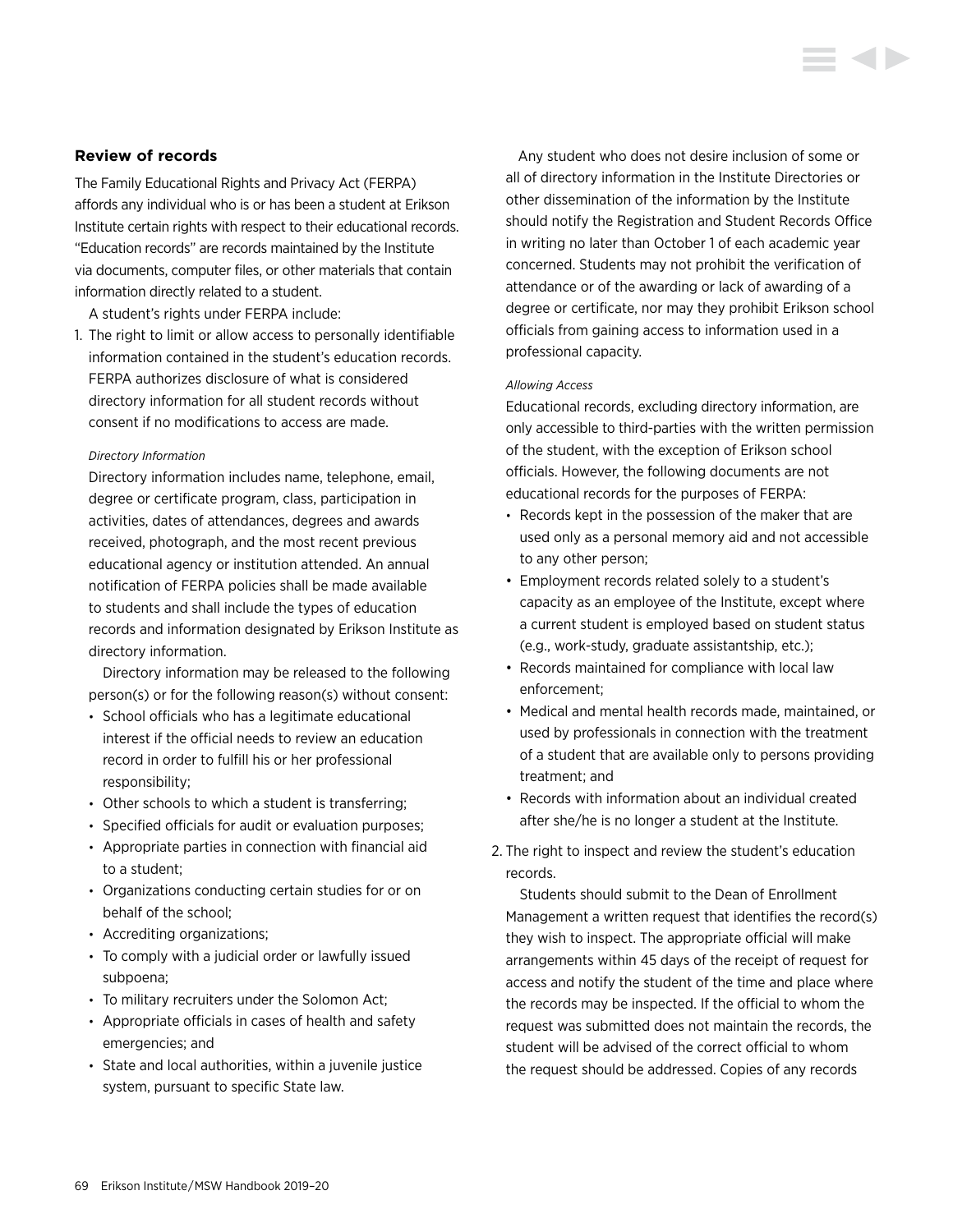or portions of records may be provided to the student on request for a fee that covers the Institute's costs of copying.

 Note: Letters of recommendation written for students' files prior to January 1, 1975, will remain confidential, and under no circumstances will be revealed to students. Students may have access to letters written after January 1, 1975, unless they have signed a waiver of their right to read confidential recommendations

3. The right to request the amendment of the student's education record(s) if believed to be inaccurate or misleading.

 A student may ask Erikson Institute to amend a record that she/he believes is inaccurate or misleading. The student should write to the Erikson Institute official responsible for the record, clearly identify the part of the record she/he wants changed, and specify why it is inaccurate or misleading.

 If Erikson Institute decides not to amend the record as requested by the student, the student will be notified of the decision and advised of his or her right to a hearing regarding the request for amendment. Additional information regarding the hearing procedures will be provided to the student when notified of the right to a hearing.

 Notwithstanding the outcome of such a hearing, if the student wishes to insert a written explanation respecting the content of the disputed record into the record, such written explanation will be accepted and included in the record.

4. The right to file a formal complaint with the U.S. Department of Education concerning alleged failures by Erikson Institute in FERPA compliance.

 Complaints regarding alleged FERPA violations should be addressed to:

Family Policy Compliance Office U.S. Department of Education 400 Maryland Avenue, SW Washington, DC 20202-4605

### **Transcript requests**

An official academic transcript is issued only upon written approval of the student. Transcript requests are handled through Parchment at *[www.parchment.com](http://www.parchment.com)*. A registration process is required at the initial request time. During that process, you will be asked for enrollment status, date of birth, last four digits of the social security number, student ID number, email address, and electronic signature to keep on file for current and future requests. A username and login is created at registration, which you will use for any future requests. All requests will require the address/addresses to which the transcripts should be sent, whether through mail or e-mail. The fee is \$7 for each electronic transcript and \$12 for each paper transcript mailed through Parchment. More information about the transcript request process is available at *[www.erikson.edu/graduate-education/registration](https://www.erikson.edu/graduate-education/registration-student-records/)[student-records](https://www.erikson.edu/graduate-education/registration-student-records/).* Please allow two to four business days for electronic official transcripts and seven to ten business days for sealed paper official transcripts.

In instances of emergency, requests may also be made at the Registration and Student Records Office. Any request done at Erikson will be considered a "rush transcript" and assessed a rush fee of \$12 per transcript. Transcripts are processed at the time of request and are given directly to the requestor. Rush transcripts will not be mailed, as those requests must be made through Parchment.

Please note that Erikson will not issue transcripts to students who have a financial or other type of "hold" on their accounts. Erikson does not provide photocopies of student transcripts from previous institutions.

#### **Transfer credit**

Notwithstanding the Advanced Standing Policy, it is expected that all work for the MSW program will be completed at Erikson. Transfer credit is generally not accepted for previous graduate level work. Erikson will, however, consider accepting a maximum of six credits for comparable courses. Transfer of credits from institutions will be considered on a case-by-case basis and will require a full evaluation of the course syllabus for which transfer credit is requested. Approved transfer credits are recorded on the student's official Erikson transcript, but are not calculated in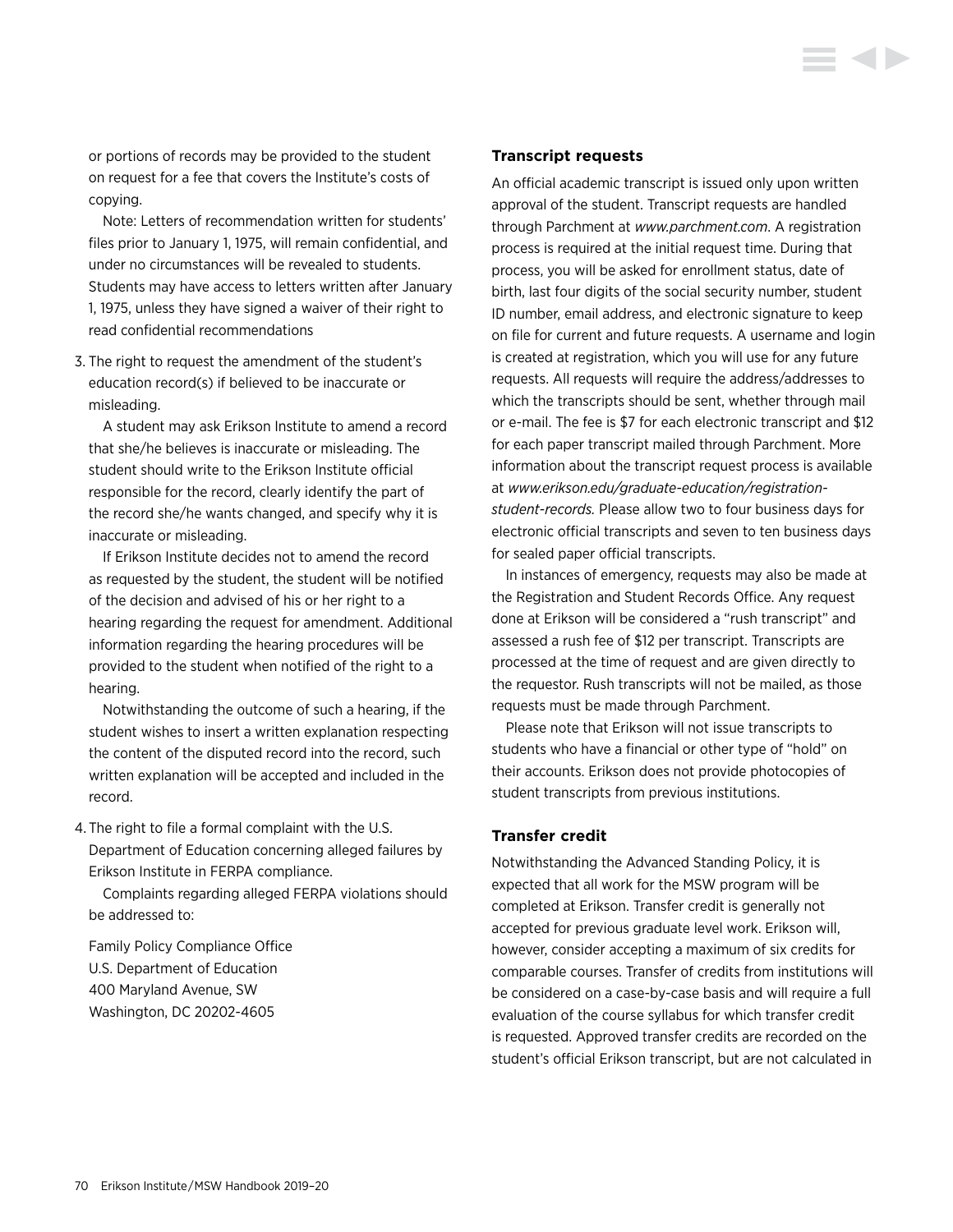the cumulative grade point average.

Erikson alumni who have completed the MS in Child Development or MS in Early Childhood Education will be granted full waivers for the courses that are common to all three master's degree programs at Erikson, for a maximum of 18 credit hours. In order for students to be waived out of any of the courses they must have successfully completed the course within five years of entering the MSW program and have earned a grade of B or better in the respective course. Alumni who enroll in the MSW program and who earned a grade of B or better in the waived courses will be considered by Erikson to have achieved generalist year level competency in the practice behaviors associated with those courses. The six courses that may be considered for waivers are the following:

- 1. CHLD C421 Social and Emotional Development I (3 credit hours)
- 2. CHLD C422 Social and Emotional Development II (3 credit hours)
- 3. CHLD C420 Research Methods (3 credit hours)
- 4.CHLD C432 Family and Culture (3 credit hours)
- 5. CHLD C426 Cognitive Development (3 credit hours)
- 6. CHLD C427 Language Development (3 credit hours)

This policy ensures that alumni returning for the MSW will not be repeating course content they have already mastered. We set a five-year time frame because course content has evolved significantly over time and will continue to evolve in the future as faculty review and update these courses.

#### **Withdrawing from Erikson**

If you decide to withdraw from Erikson, you must take the following steps:

- 1. Meet with your faculty advisor to discuss your decision to withdraw, to ensure that you are making the best decision and to discuss possible alternatives.
- 2. If you are receiving financial aid, you must meet with the Associate Director of Financial Aid to discuss the impact of this decision on your financial responsibilities (for example, balance due and loan repayment obligations)

If after these discussions you do decide to withdraw, you must complete the electronic withdrawal form located on *my.erikson/registration* and records/withdrawal\_leave of absence/electronic withdrawal form. Upon completion, the Registration and Student Records will be notified of your intent to withdrawal and process your request effect the date of submission. Your withdrawal will not be considered official until you have completed the aforementioned process. Alternatively, if you are unable to complete the electronic withdrawal form, you may submit your request in writing to [registration@erikson.edu.](mailto:registration%40erikson.edu?subject=)

Please note it is in your best interest to notify us of your decision to withdraw as soon as possible. Students withdrawing from courses are subject to the withdrawal dates posted on the academic calendar. ([See Add/drop](#page-64-0)  [procedures, page 62](#page-64-0)). The date of your official withdrawal will also determine the amount of tuition that may be refunded to you. [\(See Erikson's Refund Policy, page 81](#page-83-0)).

If you are eligible to receive a refund of tuition, Erikson will issue a check to your current address within three weeks from the date we receive the written notification of intent to withdraw.

If you stop attending classes and fail to complete courses without officially withdrawing from Erikson or requesting a leave of absence, you will receive a grade of WF or "Withdrawal, Fail" in the courses you failed to complete. Your status will be changed to "withdrawn, unofficial." This may jeopardize your chance of readmission at a later time, if you wish to resume your studies.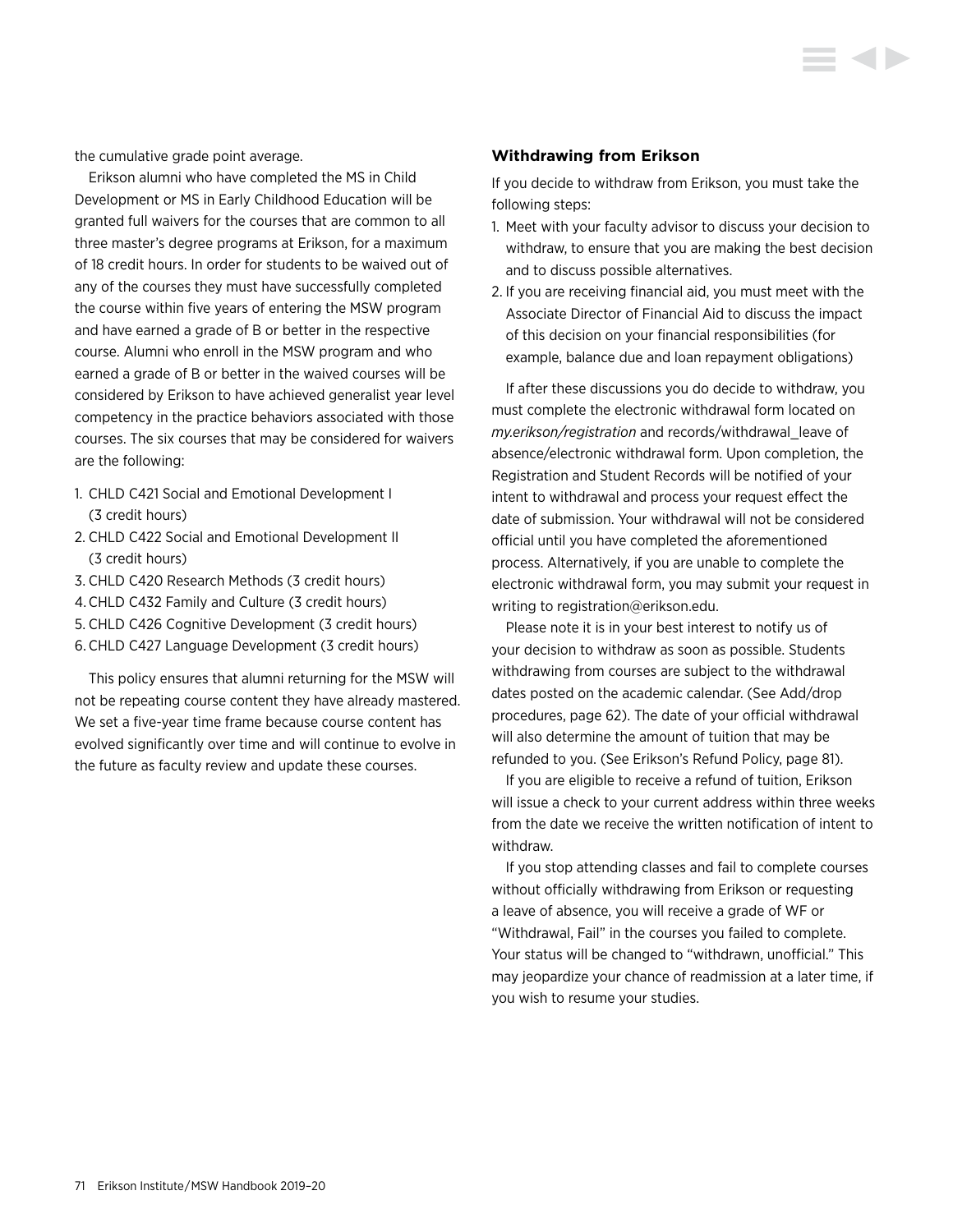# Student rights and responsibilities



# Rights

At Erikson Institute, students are encouraged to engage in free discussion, inquiry, and expression. Student academic performance is evaluated solely on academic achievement, including adherence to the traditional canons of scholarly honesty and integrity, and not on unrelated opinions or conduct.

It is Erikson's policy to provide an educational environment free of sexual harassment or other discrimination. Erikson fully supports the rights and opportunities of its students to seek and obtain an education without subjugation to sexual harassment or discrimination of any kind. All employees, faculty, supervisors and students are required to uphold the Institute's policy.

# Responsibilities

Each student is responsible for the following:

# **General**

- 1. When you matriculate at Erikson, you agree to comply with all policies and procedures that apply to students as described in this Handbook and other sources, including but not limited to course syllabi, my.erikson, EriksonOnline, emails, mailing, etc. You also agree to fulfill all understandings and agreements with the student services offices and faculty. If you have questions or concerns, ask the appropriate faculty member or staff person. It is also your responsibility to understand and abide by the academic integrity policies of the Institute and all basic tenets of academic integrity within the higher education community, as well as all other policies and rules set forth in this Handbook and in other procedures adopted by the Institute from time to time.
- 2. Students who believe they have followed directions, have met deadlines, and who still have a problem with one or more student services offices, should contact the Dean of Enrollment Management, who will act as a facilitator in resolving the problem.
- 3. Students who believe they have followed directions, have met deadlines, and who still have a grievance with one or more instructors, should contact the Dean of Students, who will act as a facilitator in resolving the problem.
- 4. Keep copies of all transactions, records, and receipts. These copies will verify transactions in the event a document has been misplaced or if there is a disagreement.
- 5. Each student is responsible for checking her/his mailbox and the Institute email at regular intervals.

# **Finance**

- 1. If applying for financial aid, follow the written procedures issued by the Financial Aid Office and submit the necessary materials as early as possible.
- 2. Pay tuition and fees in full by the end of the add/drop period or develop a payment plan before the beginning of the academic year. If you have made no financial arrangements, you will be asked to withdraw from class(es).
- 3. Meet all payment deadlines. If you do not, you incur substantial finance charges until a satisfactory payment plan is arranged and maintained. Further payment delay will result in being asked to withdraw from current class(es) and being unable to obtain transcripts, diplomas, or certificates as well as incurring legal fees.

# **Registration**

- 1. Confirm your degree requirements and schedule by reviewing this Handbook, sample schedules, and by consulting your adviser. These materials contain most of the information needed to facilitate smooth planning.
- 2. Register for classes during the published priority registration period.
- 3. Complete drops, adds, and changes of class by the published deadlines.
- 4. For exceptions, make an appointment to see your adviser. Students unsure about who advises them should contact the Registration and Student Records Office.

# **Student conduct**

1. Erikson's anti-bias commitment applies to all areas of discrimination, including those based on race, color, religion, national origin, sex, sexual orientation, gender, marital status, age, disability, or veteran status. Respect is expected to be shown toward persons in all categories, both generally, and as individuals. It is each student's responsibility to approach interactions and diversity openly, and to act from one's centered, adult compassionate self.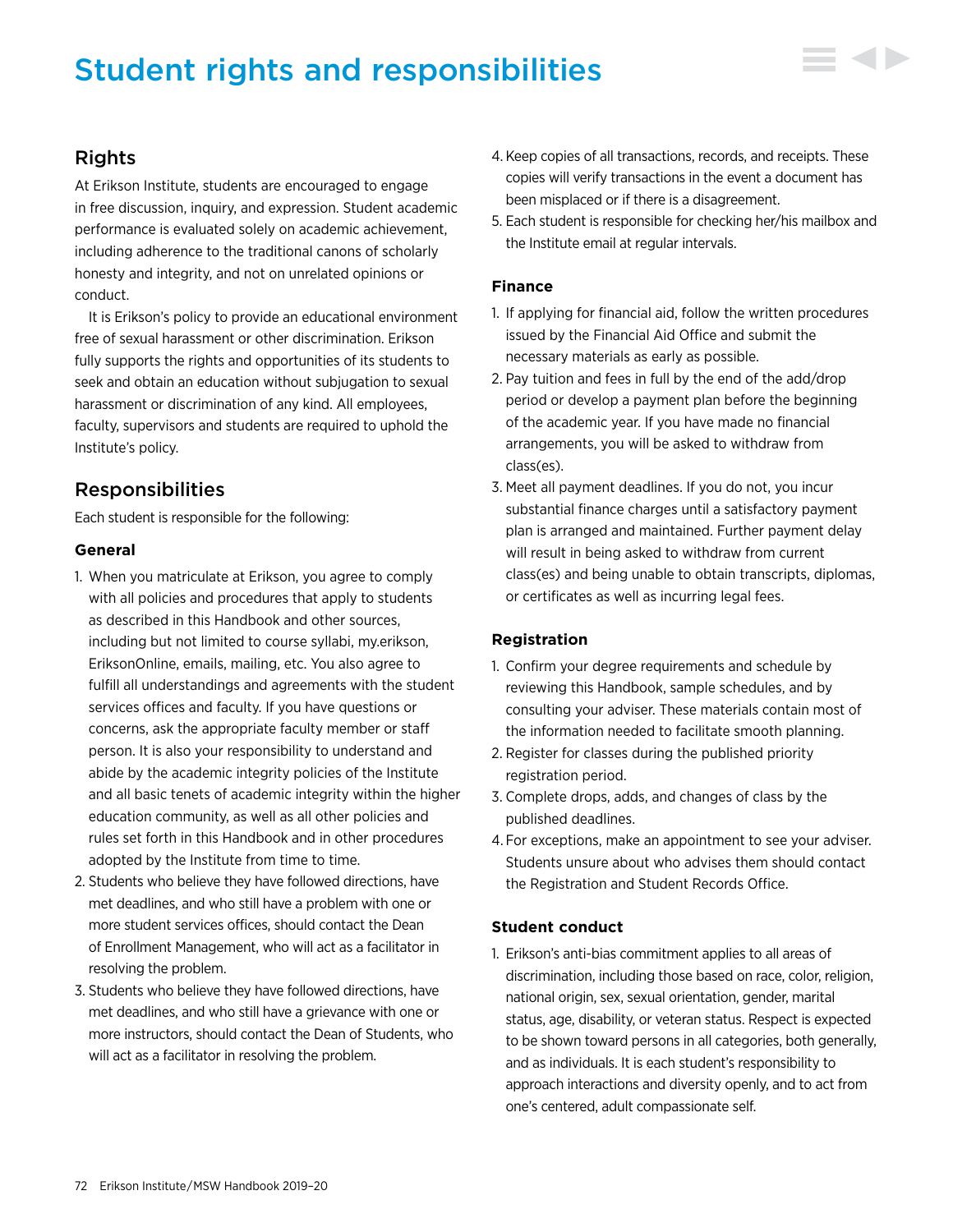- 2. Students are expected to conduct themselves in a manner compatible with the Institute's function as an educational institution. Behavior that is disruptive and/or interferes with the educational process is disrespectful of the rights of others and is not acceptable and, if continued, may result in discipline as summarized in paragraph 4 below, up to and including dismissal from the program.
- 3. Erikson Institute adheres to the laws of the State of Illinois and the federal government with respect to its substance abuse policy. The use, possession, or distribution of illegal drugs by students or employees is prohibited. The consumption or possession of alcoholic beverages for all students and employees under the age of 21 is strictly forbidden. Alcohol is prohibited from being on-campus at any time except during special events and in such instances is only to be consumed by those over the age of 21 in designated areas.
- 4. Erikson Institute reserves the right to address the following student conduct as disciplinary matters: failure to attend classes regularly, make satisfactory progress toward a degree, or neglect of academic work or requirements; violation of the rules of Erikson Institute; lying to an officer of the Institute; cheating, plagiarism, forgery, or other forms of academic dishonesty; theft of or damage to property of the Institute or others; violation of Erikson Institute computer policy; possession of stolen goods; physical violence (including assault and sexual assault), discrimination, intimidation, harassment or disorderly conduct; violation of law (including unlawful use or possession of controlled substances, firearms, or hazardous materials); and other conduct that departs from generally accepted standards of integrity, professional conduct, and ethical behavior, whether committed on or off campus. Depending upon the circumstances of the offense, discipline can include, but is not limited to, some or all of the following actions: admonition, probation, requirement of adherence to a conduct contract, requirement to take a leave of absence or withdraw, dismissal, and expulsion.

#### **Student disciplinary process**

Complaints relating to potential student misconduct, other than in situations raising issues of academic integrity and discrimination on the basis of sex under Title IX of the Education Amendment of 1972, shall generally be handled

using the procedures set forth below. Where circumstances raise a combination of issues that might be addressed under one or more procedures, or where the unique facts of a dispute warrant, the Institute reserves the right to modify or combine procedures, or fashion a new procedure, to address a particular case fully and fairly.

**KID** 

Reports or complaints about alleged student misconduct or violation of Institute rules should be made in the first instance to the Dean of Students and/or the Dean of Enrollment Management. The Dean of Students and Dean of Enrollment Management shall make a threshold determination whether the circumstances warrant investigation. Criminal misconduct may also be reported to the appropriate civil authorities. In such circumstances, the Institute may proceed with its own disciplinary process or, in its discretion, stay internal proceedings pending outside investigation.

If the Dean of Students and/or Dean of Enrollment Management threshold evaluation indicates that a violation of Institute rules or standards may have occurred, the accused student will be interviewed, at which time he or she is informed of the investigation, questioned regarding the allegations, and asked to discuss his or her alleged involvement. On the basis of this interview and any other initial investigation considered appropriate by the Institute, the Dean of Students and/or Dean of Enrollment Management shall make an initial determination whether the Institute's disciplinary standards appear to have been violated. If the Dean of Students and/or Dean of Enrollment Management determines at any time that no misconduct appears to have occurred, the matter shall be closed.

If the Dean of Students and/or Dean of Enrollment Management believes after initial investigation that misconduct has occurred, the Deans will discuss this initial conclusion with the student. If there is no disagreement as to the facts or the appropriate sanction, the matter shall be resolved by a written agreement, signed by both the Deans and student, stating the agreed facts and sanction, with a copy of the agreement to be maintained by the Institute. Such an agreement shall constitute the final decision upon the misconduct allegation.

If the Dean of Students and/or Dean of Enrollment Management believes after initial investigation that misconduct has occurred but the student disagrees with either this conclusion or the proposed sanction, the Dean of Students and/or Dean of Enrollment Management shall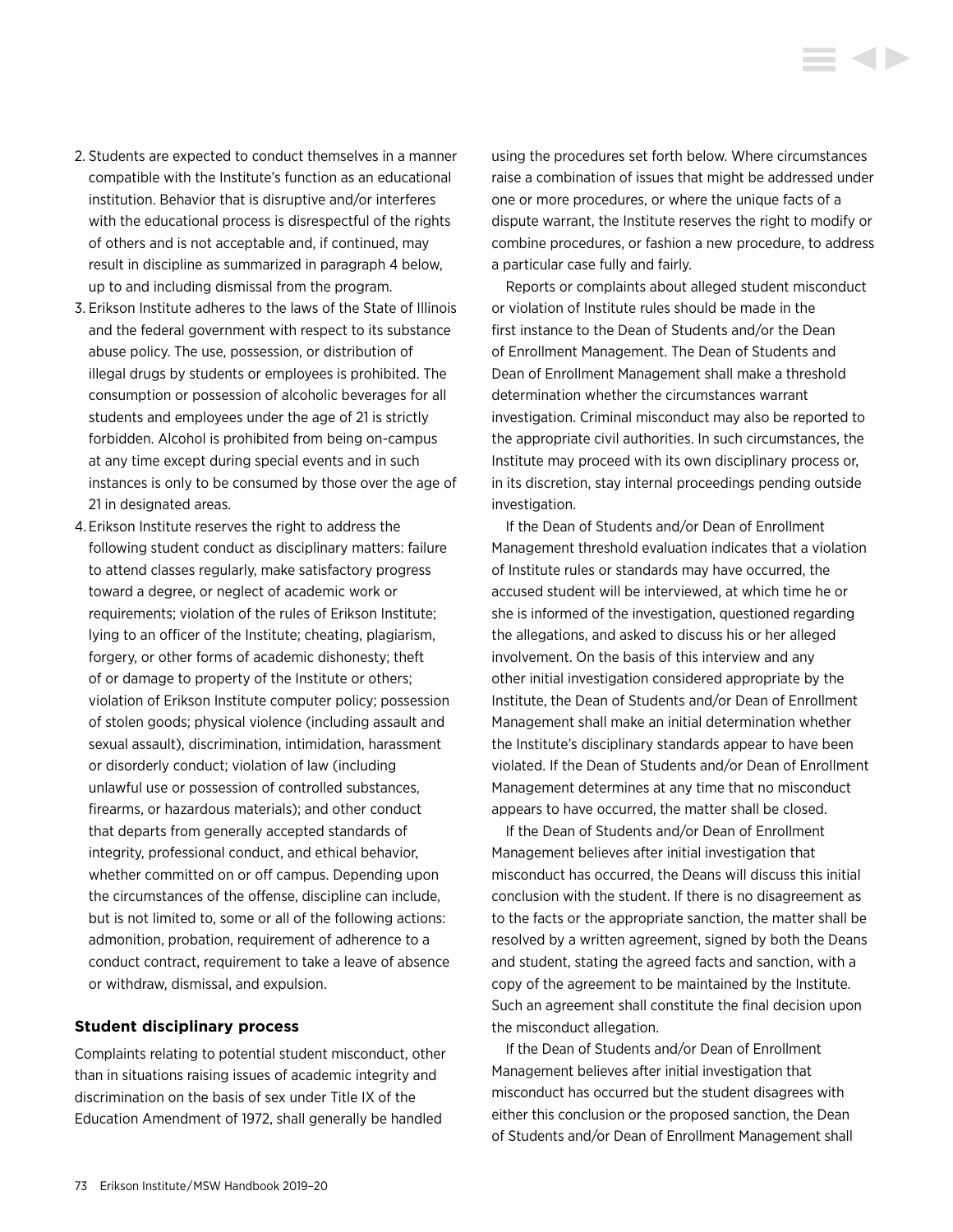prepare a memorandum summarizing the results of the initial investigation, discussions to date with the student, and sanction being proposed. This memorandum shall be delivered to the Senior Vice President for Academic Affairs/Dean of Faculty or delegate for further proceedings. Depending upon the circumstances of the allegation, the Senior Vice President for Academic Affairs/Dean of Faculty or delegate shall implement either an administrative or committee review process, the choice of which shall be made at the discretion of the Senior Vice President for Academic Affairs/Dean of Faculty or delegate.

If an administrative review is chosen, that review shall be delegated to a member of the Institute administration (other than the Dean of Students and/or Dean of Enrollment Management) or to an outside investigator chosen by the Institute. The administrative investigator shall investigate the circumstances of the complaint by interviewing the student, the complainant (if any), and witnesses, as well as by reviewing documents and conducting other investigation deemed appropriate. The student shall be afforded an opportunity to meet with the administrative investigator and supply written materials and documents justifying the student's position. This administrative review is a factfinding and dispute resolution process, not an evidentiary hearing, and no witness or party to the complaint has the right to personally confront other witnesses/parties or to question them directly. Attorney involvement in interviews or in the administrative investigative process may, but need not, be permitted at the discretion of the Institute. After concluding the administrative investigation, the administrative investigator shall prepare a written recommendation discussing the alleged misconduct and sanction proposed by the Dean of Students and/or Dean of Enrollment Management and the facts that the investigator has found. This recommendation shall be made to the Senior Vice President for Academic Affairs/Dean of Faculty or delegate for final resolution of the matter. The decision of the Senior Vice President for Academic Affairs/Dean of Faculty or delegate is final.

If a committee review is chosen, the Institute, through its Senior Vice President for Academic Affairs/Dean of Faculty or delegate, shall appoint an *ad hoc* committee of three members to investigate the complaint. The committee members should include Institute faculty members or administrators and may, but need not, include a current student; one of the committee members should be designated by the Institute as chair. The committee should investigate the circumstances of the complaint by interviewing the student, any complainant, and witnesses, as well as by reviewing documents and conducting other investigation deemed appropriate. The accused student shall be afforded an opportunity to meet with the committee and supply written materials and documents justifying the student's position. The committee review contemplated is a fact-finding and dispute resolution process, not an evidentiary hearing, and no witness or party to the complaint has the right to personally confront other witnesses/parties or to question them directly. Attorney involvement in committee interviews or the investigative process may, but need not, be permitted at the discretion of the Institute. After concluding the investigation, the committee shall prepare a written recommendation discussing the alleged misconduct and sanction originally proposed by the Dean of Students and/or Dean of Enrollment Management and the facts that the committee has found; this recommendation shall be made to the Senior Vice President for Academic Affairs/Dean of Faculty or delegate for final resolution of the matter. The decision of the Senior Vice President for Academic Affairs/Dean of Faculty is final.

At any point during the disciplinary process, the process may be ended by agreement of the student and Institute, with any such resolution to be memorialized in a written agreement signed by the student and Institute.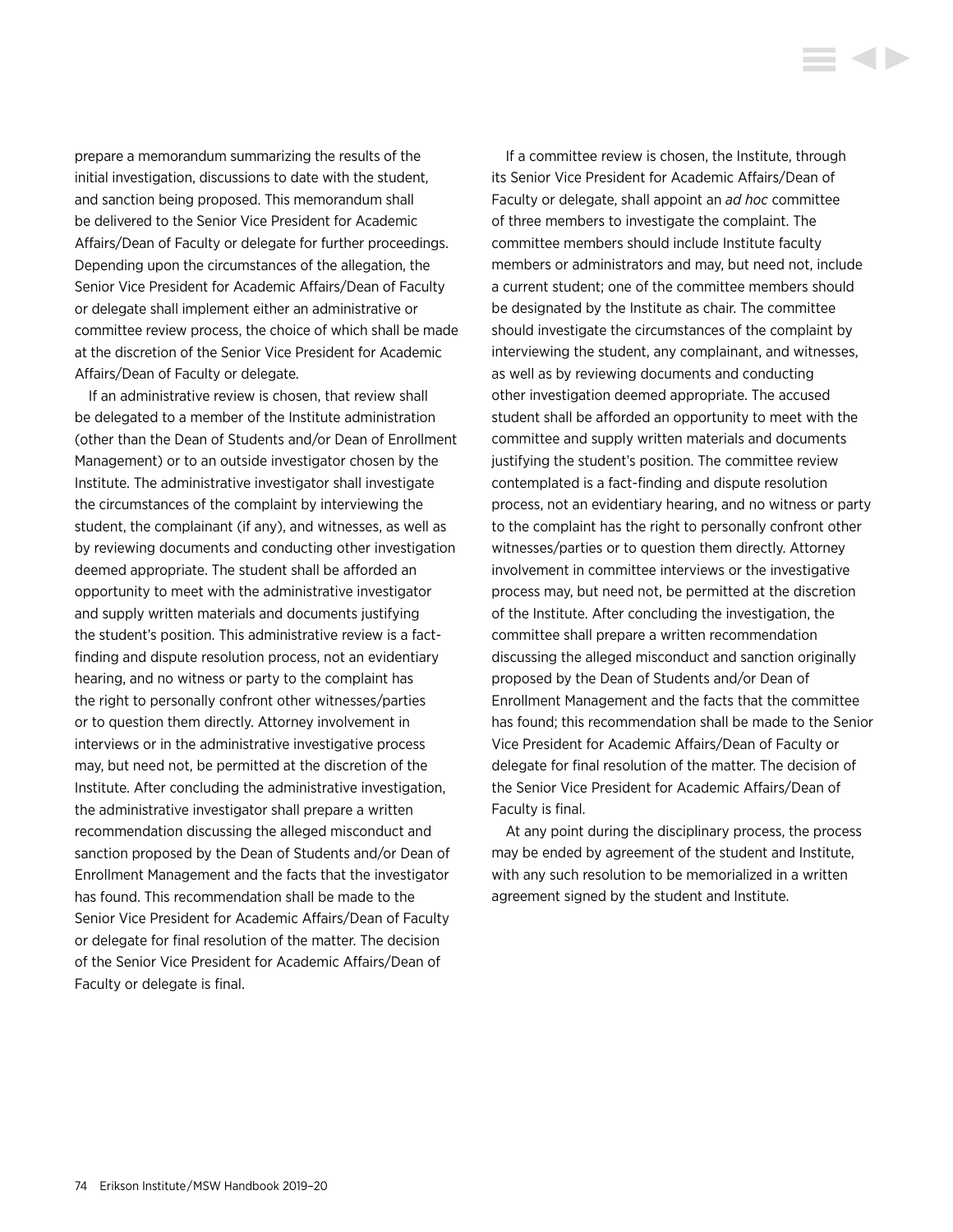# **Technical standards for students completing a Masters in Social Work**

The Erikson Institute MSW program adheres to the CSWE competency-based approach to social work education. Such an approach refers to identifying and assessing what students demonstrate in the classroom and in field practice. This approach also informs the technical standards for admission and retention in the MSW program. Technical standards in the MSW program at Erikson Institute encompass three main competencies: Knowledge/Scholastic Performance; Practice Skills; and Self Knowledge and Reflection.

Throughout their program, students are expected to progress with increasing independence, particularly during their field experience, so that by the time of program completion they are prepared for competent and independent practice at an entry level. To this end, the expectations and abilities listed below must be met by all students admitted to internships, with or without reasonable accommodations. In the event that a student is unable to meet the Technical Standards, with or without reasonable accommodations, Erikson reserves the right to do one of the following:

- $\cdot$  Steer the student toward a particular type of internship experience that would meet their learning needs
- Deem that the student cannot proceed to internship until they have successfully worked with faculty and staff to develop and follow through on a plan to help them meet the standards
- $\cdot$  Remove the student from an internship that they have already begun
- Terminate the student from the program, consistent with policies articulated in the Student Handbook and Field Manual.

#### **Knowledge/scholastic performance**

- 1. Demonstrate clarity of thinking to process information and appropriately apply it to situations in the classroom and field placement.
- 2. Exhibit the ability to conceptualize and integrate knowledge and appropriately apply that knowledge to professional practice.
- 3. Maintain an academic GPA of 3.0. Students will be placed on academic probation if their GPA drops below a 3.0. No student may continue on academic probation for more than one semester (including the summer). Failure to exit academic probation will result in dismissal from the program.
- 4. Meet deadlines for course assignments and program requirements (a pattern of repeated absences, lateness, and failure to meet deadlines in courses or fieldwork is not acceptable).
- 5. Demonstrate good attendance, integrity, honesty, and conscientiousness in classes and when engaged in any professional- field placement work/ encounters.

#### **Self-Knowledge and Reflection**

- 6. Exhibit knowledge of how one's values, attitudes, beliefs, emotional and past experiences affect thinking, behavior and relationships. Accurately assess one's own strengths, limitations, and suitability for professional practice.
- 7. Demonstrate ability to deal with current life stressors through the use of appropriate coping mechanisms. Handle stress effectively by using appropriate self-care and developing supportive relationship with colleagues, peers, and others.
- 8. Seek and effectively use help for medical or emotional concerns that interfere with scholastic and professional performance.
- 9. Exhibit willingness and an ability to listen to others.
- 10.Take responsibility for own actions and consider the impact of these actions on others.

#### **Practice Skills**

- 11. Work collegially and professionally with others, including colleagues, faculty and staff.
- 12. Work collaboratively and respectfully with clients and client constituents.
- 13. Demonstrate sufficient written and oral skills to comprehend information and communicate ideas and feelings, in the classroom and in field work.
- 14.Demonstrate interpersonal skills to relate effectively to other students, faculty, staff, clients, and professionals and to fulfill the ethical obligations to the profession.
- 15. Demonstrate initiative in relation to solving problems.
- 16. Seek assistance and follow supervision in a timely manner, and accept and respond appropriately to constructive review of work from faculty, staff, field supervisor, and field liaison.
- 17. Commit to adhering to the NASW Code of Ethics *[www.socialworkers.org/About/Ethics/Code-of-Ethics](http://www.socialworkers.org/About/Ethics/Code-of-Ethics)*
- 18. Demonstrate attitudes of integrity, responsibility and tolerance.
- 19. Conduct oneself professionally consistent with NASW Code of Ethics and professional responsibility.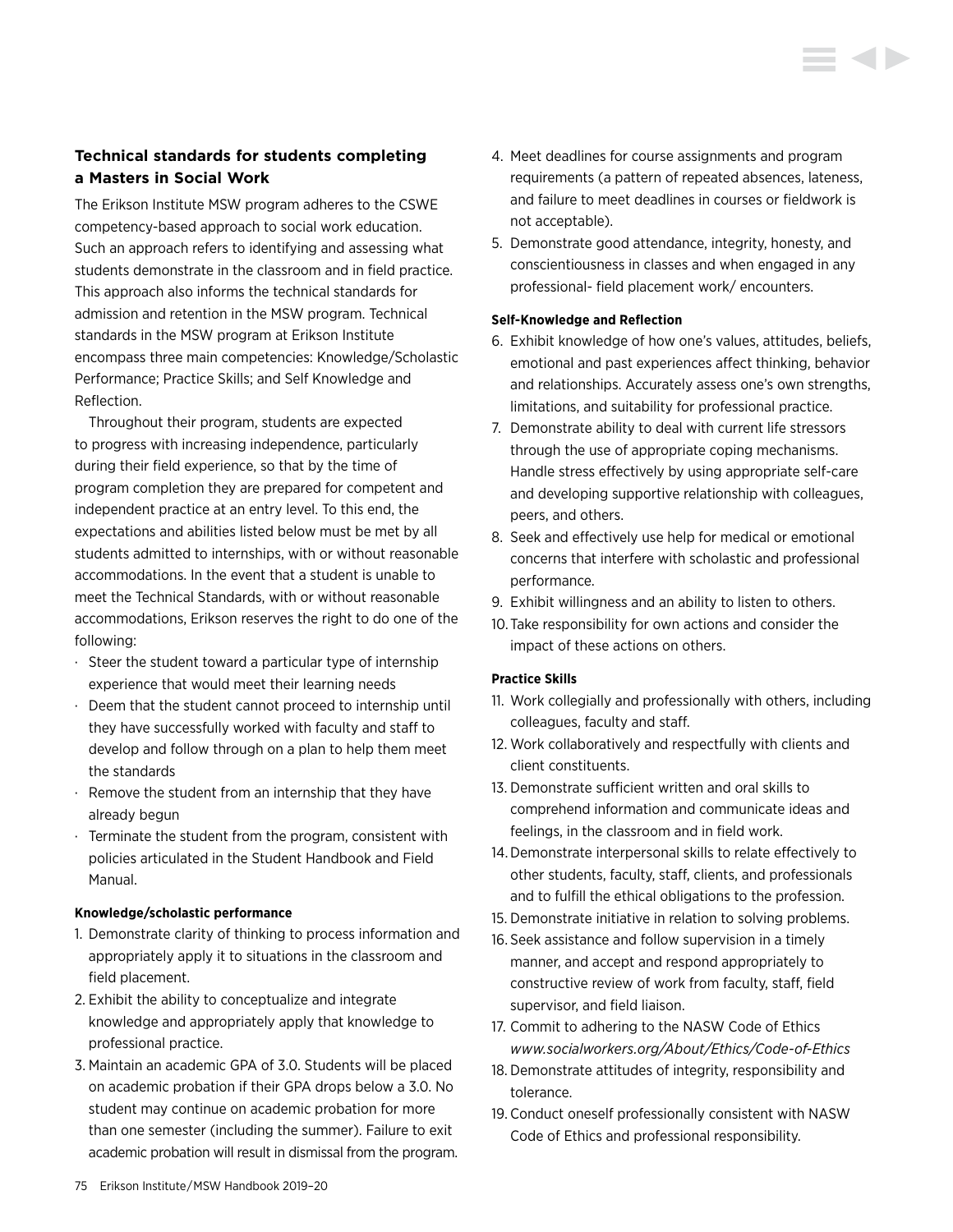- 20.Maintain confidentiality as it relates to human service, classroom activities, and field placement.
- 21. When using technology to deliver services to clients, maintain confidentiality policies and procedures consistent with relevant statutes, regulations, rules, and ethical standards *[www.socialworkers.org/](http://www.socialworkers.org/includes/newIncludes/homepage/PRA-BRO-33617.TechStandards_FINAL_POSTING.pdf) [includes/newIncludes/homepage/PRA-BRO-33617.](http://www.socialworkers.org/includes/newIncludes/homepage/PRA-BRO-33617.TechStandards_FINAL_POSTING.pdf) [TechStandards\\_FINAL\\_POSTING.pdf](http://www.socialworkers.org/includes/newIncludes/homepage/PRA-BRO-33617.TechStandards_FINAL_POSTING.pdf).*

#### **Accommodations and technical standards**

Erikson will not discriminate against qualified individuals with disabilities who apply for admission to the professional/ graduate program and will provide reasonable accommodations to qualified individuals with disabilities. A reasonable accommodation is one that does not require substantial program modification or lower academic standards. Reasonable accommodations can be provided in relation to academic requirements and to technical standards. Erikson facilitates the implementation of reasonable accommodations, including resources and services, for applicants with disabilities, chronic medical conditions, a temporary disability or pregnancy complications resulting in difficulties with accessing learning opportunities.

Should an applicant or admitted student have or develop a condition that places them in the position of not being able to meet a technical standard and no reasonable accommodation can be identified that will enable the student to complete the program and pursue professional practice, the candidate may be denied admission or dismissed from the program.

Students are asked to verify that they understand and can meet the technical standards established by a program or that they believe that, with certain reasonable accommodations, they can meet the standards.

Any student with a disability (or a student who develops a disability) and who needs an accommodation should contact Colette Davison, Dean of Students and Coordinator of Disability Services at [cdavison@erikson.edu](mailto:cdavison%40erikson.edu?subject=) for further information.

#### **If a student's ability to meet the technical standards changes**

If a student's ability to meet the standards changes while enrolled in the program, a meeting with the student, program director, field director, and coordinator of disability services may be held to determine the best course of action. The coordinator of disability services can advise the student on appropriate documentation if the student believes that they could meet the program's technical standards with accommodation(s). If the stated condition is a qualified disability, the coordinator of disability service will confer with the student to determine reasonable accommodations which do not jeopardize personal safety, or result in a fundamental alteration of the educational experience to which the technical standards apply (including field placement, coursework, observations and assessment activities deemed essential to graduation).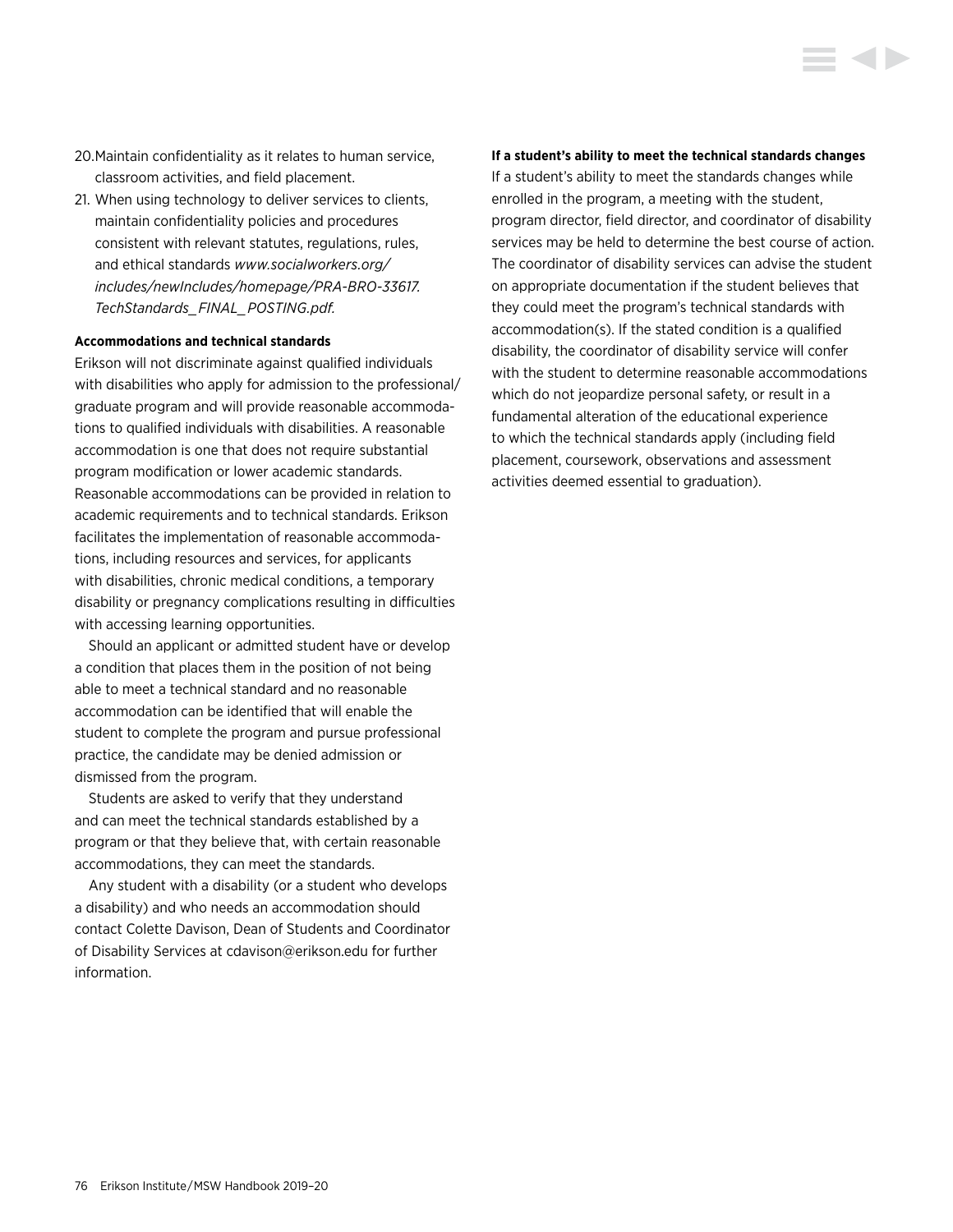# Financial aid

Erikson participates in the William D. Ford Direct Loan (Direct Loan) program through the U.S. Department of Education, which provides student loans. Students must meet the Department of Education's eligibility requirements in order to receive student loans. Erikson also offers scholarships, a limited number of competitive scholarships, and fellowships. Financial aid, including scholarships and grants, is not automatically renewable—students must reapply each year.

# Financial Aid Award Eligibility

# **Master's degree programs**

Students enrolled in Erikson's master's degree programs may be eligible for one or a combination of the following forms of financial aid:

- Inspiration Scholarship
- Cari B. Sacks Scholarship
- Irving B. Harris Scholarship
- Barbara T. Bowman Scholarship
- Barbara Bowman Fellowship in Early Education and Social Justice
- Pelino Family Scholarship
- Anne Searle Bent Scholarship
- Edward Neisser Memorial Scholarship
- Partnership for Quality Childcare Scholarship
- Erikson need-based grant
- TEACH Grant (for students enrolled in the MS in Early Childhood Education leading to initial early childhood teaching license and bilingual/ESL endorsement)
- Federal Direct Subsidized Loan
- Federal Direct Graduate PLUS Loan
- Alternative loans available through private lenders

To be considered for any of the above financial aid award programs, with the exception of the Federal Stafford unsubsidized loans, students are required to submit the following forms:

- 1. Free Application for Federal Student Aid (FAFSA). Erikson's school code is **G35103**.
- 2. Anticipated Credit Hours Form

# **Graduate certificate programs**

Student enrolled in Erikson's certificate programs may be eligible for one or a combination of the following forms of financial aid:

- Erikson Infant Specialist/Infant Mental Health scholarships
- Pelino Family Scholarships
- Federal Direct Unsubsidized Loan
- Federal Direct Graduate PLUS Loan
- Alternative loans available through private lenders

The respective certificate program faculty awards scholarships for the certificate programs. To be considered for the loan programs, with the exception of the Federal Stafford unsubsidized loans, students are required to submit the following forms:

- 1. Free Application for Federal Student Aid (FAFSA). Erikson's school code is **G35103.**
- 2. Anticipated Credit Hours Form

# **Federal Direct Stafford Loans**

Stafford Unsubsidized Loans (non-need based): Stafford unsubsidized loans accrue interest upon disbursement of the loan and students are responsible for paying the interest on the loan while enrolled. Students may opt to defer interest payments during the period of enrollment by adding the accrued interest to the loan principal (also known as capitalization of interest). Please note that capitalization generally results in more interest paid over the life of the loan. Stafford unsubsidized loans are available to eligible borrowers regardless of financial need. Eligible borrowers are graduate students who are enrolled at least half-time (3 credits). The annual loan limit on Stafford unsubsidized loans is \$20,500 for students enrolled in the master's and graduate certificate programs. The interest rate on Stafford unsubsidized loans disbursed July 1, 2019–June 30, 2020 is a fixed 6.079%.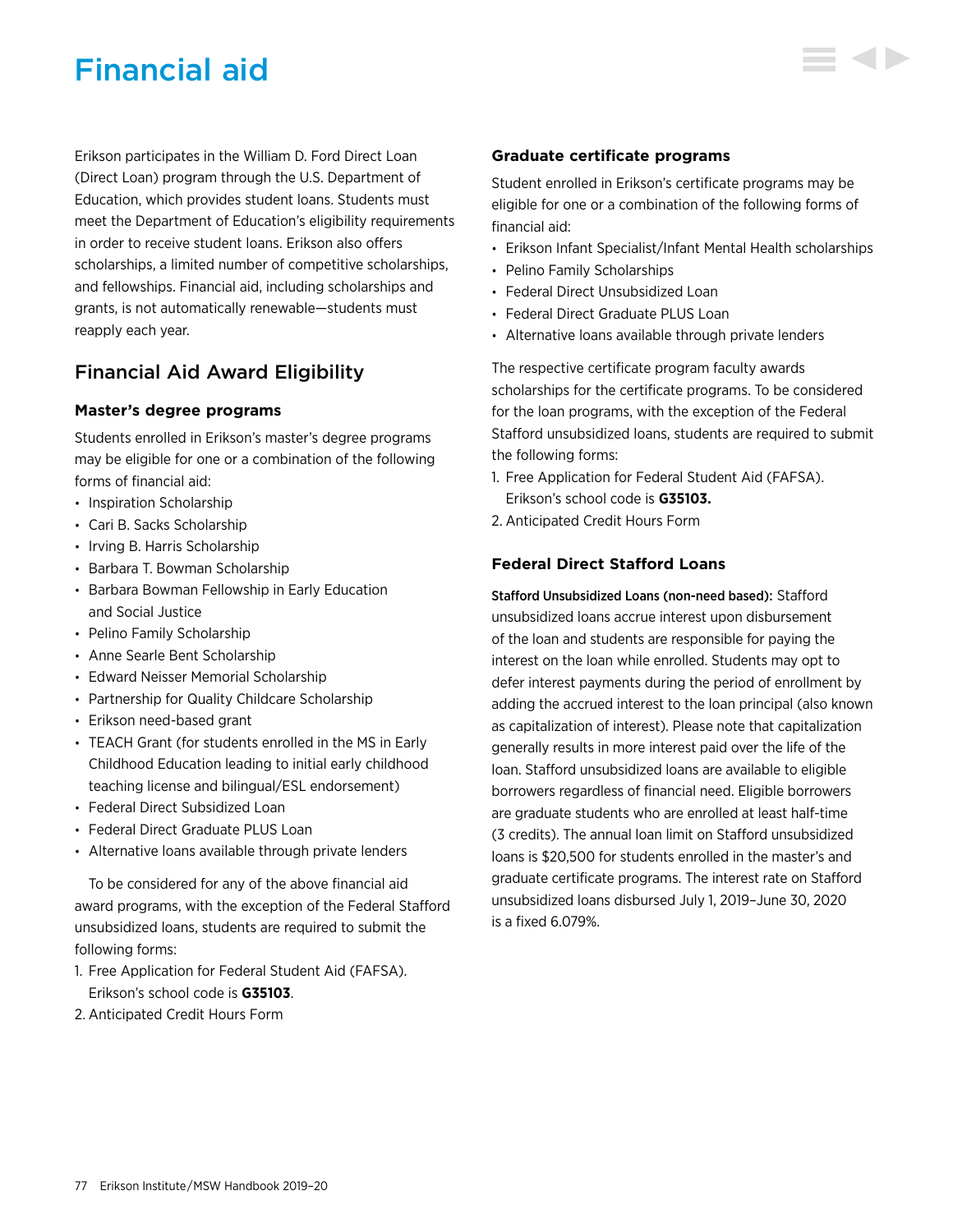## **Graduate PLUS Loan**

This federal loan program was authorized as part of the Deficit Reduction Act of 2005. Repayment on Graduate PLUS loans begins 60 days following the disbursement of the loan; however, students enrolled at least half-time (3 credits) are eligible for deferment. Interest begins to accrue upon disbursement. Graduate PLUS loans are available to eligible borrowers with financial need based upon their FAFSA information. The maximum award amount is the difference between the total cost of education minus all financial aid for which the student is eligible. Borrowers must pass a simple credit check. The interest rate on Direct Graduate PLUS loans disbursed July 1, 2019–June 30, 2020 is a fixed 7.079%.

## **Master Promissory Note (MPN)**

To receive Stafford unsubsidized and/or Graduate PLUS loan funds, students must complete a Master Promissory Note (MPN). Students who receive Stafford and Graduate PLUS loans must complete a separate MPN for each program. Erikson utilizes multi-year MPN's which means that you have to complete the promissory note only once. No federal loan funds will be disbursed without a completed and approved MPN.

#### **Loan counseling**

All students who accept a federal student loan must complete loan entrance counseling before receiving loan funds and loan exit counseling before leaving Erikson. Failure to complete exit counseling will result in a hold on the student's account, which will prevent the student from receiving her/his transcripts, diploma, and/or certificate of completion.

# **Teacher Education Assistance for College and Higher Education (TEACH) Grant**

The TEACH Grant program provides up to \$4,000.00 per year, for up to two years (maximum \$8,000) in grants to teacher candidates who:

- 1. are enrolled in the MS in Early Childhood Education leading to early childhood teaching license and bilingual/ESL endorsement;
- 2. plan to teach full-time in high-need subject areas; and
- 3. plan to teach at schools that serve students from low-income families.

Note: You may access the U.S. Department of Education's list of schools serving low income students and the directory of high-need subject areas through the TEACH Grant page in the Student Services section of *[my.erikson.edu](http://my.erikson.edu)*.

TEACH Grant recipients agree to teach for at least four years within eight years of finishing their degree program and to teach high-need subjects in designated schools that serve low-income students. If you do not complete the four-year teaching obligation, your grant will convert to an unsubsidized loan, which you will have to repay with interest calculated back to the date the funds were disbursed.

TEACH Grant recipients must sign a TEACH Grant Agreement to Serve (service agreement) and complete a loan counseling session for each financial aid award year that the award is disbursed. When you sign the service agreement, you are agreeing to the repay the grant as a Federal Unsubsidized Stafford loan, with interest accrued from the date the grant funds were first disbursed, if you do not complete the teaching service requirement. Once a TEACH Grant is converted to a loan, it cannot be converted back to a grant.

You may request cancellation of all or part of your TEACH Grant award. If you request cancellation before the first day of the payment period or within 14 days after your TEACH Grant has been disbursed to your Erikson student account, Erikson will return the funds and they will not be converted to a Federal Unsubsidized Stafford loan.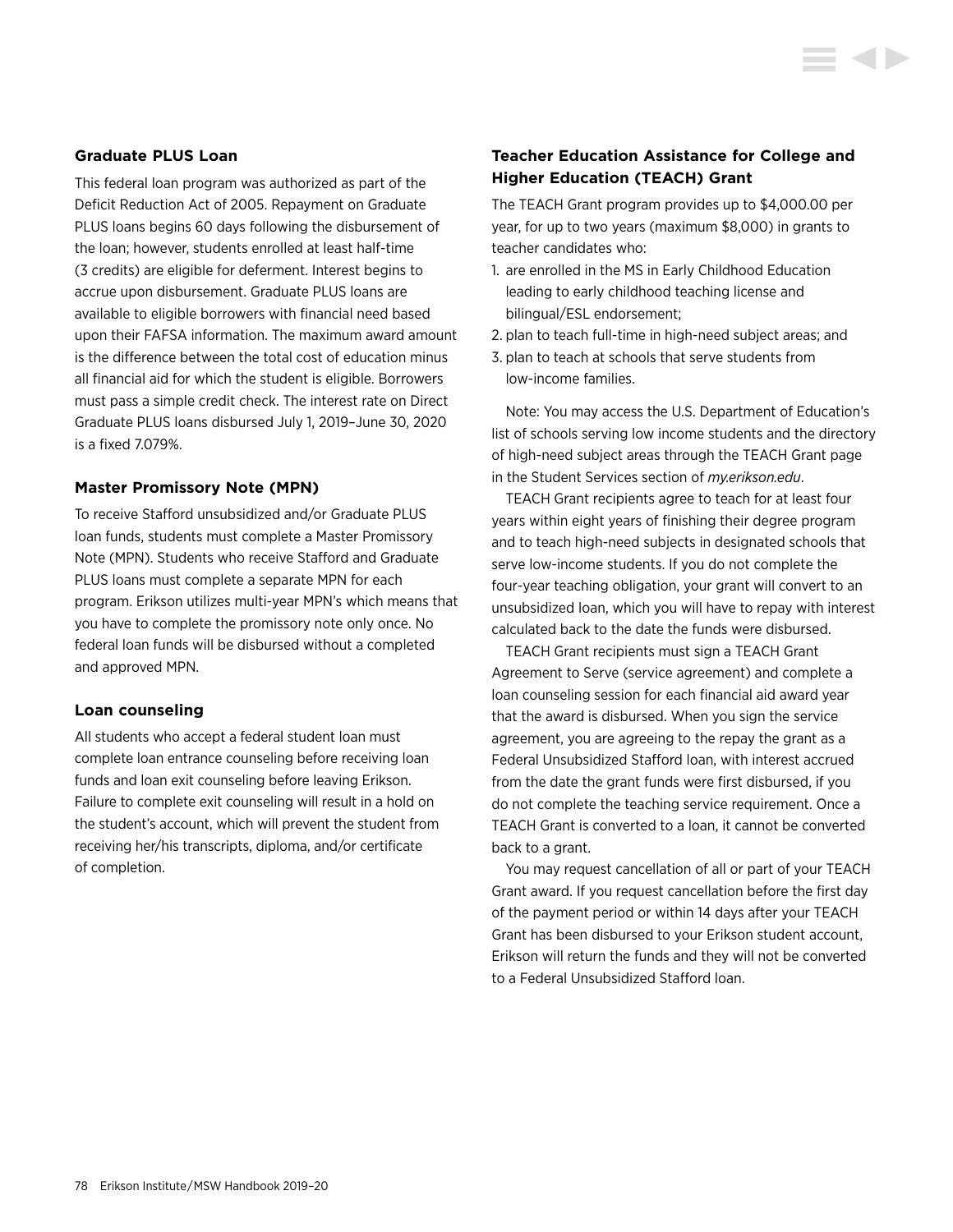TEACH Grant awards are disbursed in equal amounts over two or three terms, with the maximum \$4,000 award divided by the appropriate number of terms. The maximum award for each respective term is calculated based on the following:

| <b>Registered credits</b>                  | Amount of award |
|--------------------------------------------|-----------------|
| Full-time (6 or more credits)              | 100%            |
| $\frac{3}{4}$ -time (4.5 – 5.5 credits)    | 75%             |
| $\frac{1}{2}$ -time (3 – 4 credits)        | 50%             |
| Less than $\frac{1}{2}$ -time (<3 credits) | 25%             |

To be eligible for a TEACH Grant, you must:

- Be a U.S. citizen or eligible non-citizen
- Be enrolled in or plan to enroll in the MS in Early Childhood Education leading to initial teaching license and bilingual/ESL endorsement
- Maintain a minimum cumulative grade point average of 3.25
- Complete TEACH Grant counseling and sign a TEACH Grant Agreement to Serve each year at *[www.teach-ats.ed.gov](http://www.teach-ats.ed.gov)*
- Complete the FAFSA although you do not have to demonstrate financial need to be eligible

# **Award notification**

Students who have completed all financial aid application materials will receive an award letter detailing their eligibility for need-based grants, scholarships, and/or loan assistance. You will be notified in writing of any changes in your financial aid eligibility due to a change in enrollment status.

Financial aid is available for summer term if the student is enrolled at least half-time. Fall term is considered the first term of the academic year for financial aid purposes; therefore, students who wish to receive financial aid for the fall term must complete financial aid application materials for the following academic year (i.e. forms for 2019–20 to receive aid for fall 2019).

# **Disbursement of financial aid**

Scholarships are applied directly to tuition accounts at the beginning of each term. Scholarships are based on an assumption about the number of credit hours the student will take each term and may be adjusted if the student enrolls for a different number of credit hours.

Student loans are disbursed at the beginning of each term, assuming all necessary paperwork and entrance counseling have been completed. The loan funds will be applied first to any outstanding tuition and/or fees not covered by scholarships, grants, or other resources. If the loan funds are in excess of the current term's tuition and fee charges, you will receive a refund check from Erikson Institute within 14 days of the loan funds being applied to your tuition account.

You may refuse a loan disbursement within 14 days by notifying the Financial Aid Office in writing. The loan funds will be returned to the Department of Education.

If you wish to change the amount of financial aid you have accepted, you must notify the Financial Aid Office in writing of the changes you wish to make.

If you are taking courses at Loyola University you are responsible for paying that balance.

If you are using financial aid, you can use your refund to cover those cost but Erikson will not make a payment to Loyola University on your behalf.

# **Return of Title IV funds**

If you withdraw from Erikson Institute during an academic term and have received a federal student loan or TEACH Grant for that term, you may be required to return a portion of the disbursed funds to Erikson Institute or to the Department of Education as required by federal regulation. This policy is separate and distinct from Erikson's tuition refund policy, which may also apply.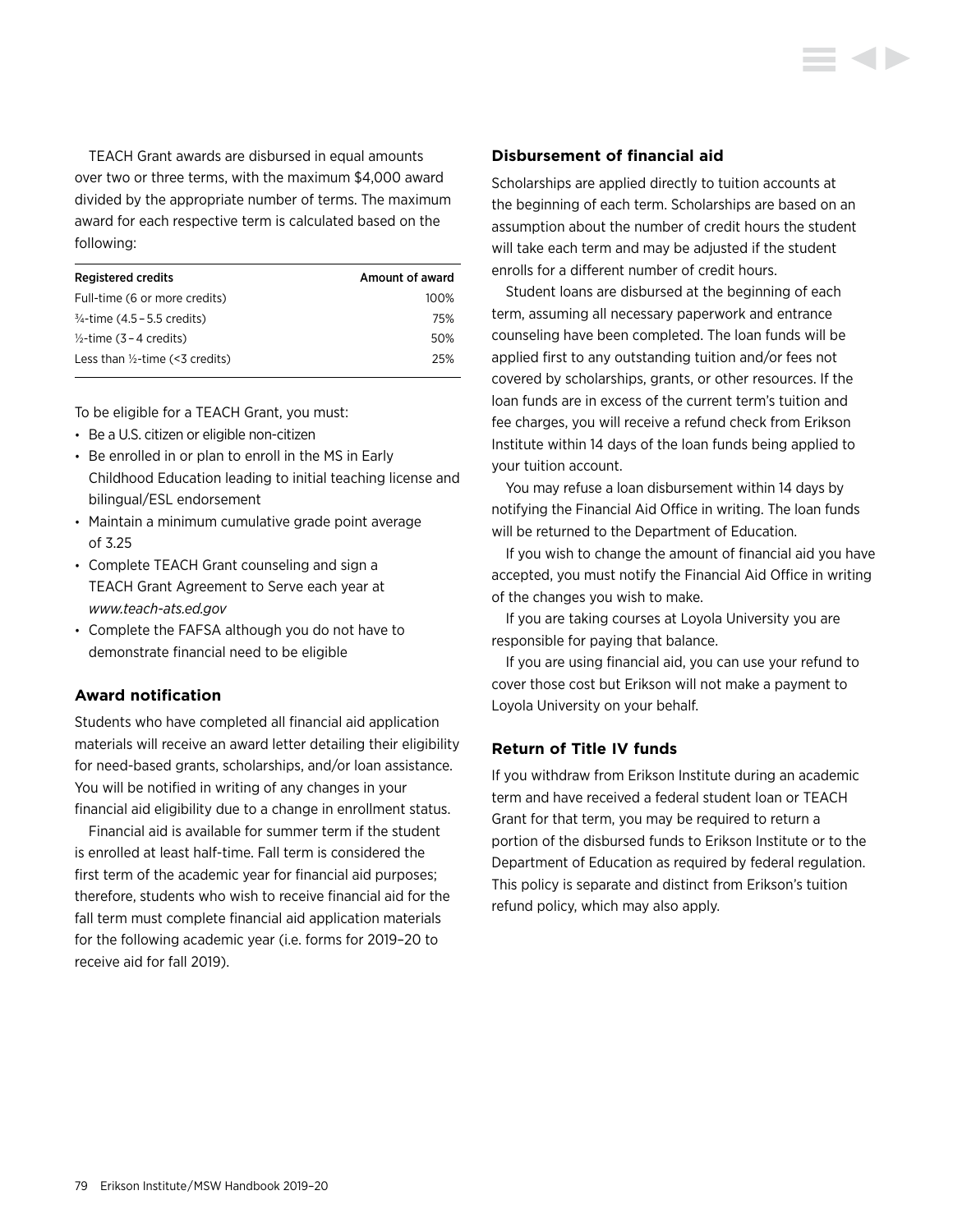# **Return of Tuition Assistance**

Military Tuition Assistance (TA) is awarded to a student under the assumption that the student will attend school for the entire period for which the assistance is awarded. When a student withdraws, the student may no longer be eligible for the full amount of TA funds originally awarded. To comply with the new Department of Defense policy, Erikson Institute will return any unearned TA funds on a prorate basis through at least the 60% portion of the period for which the funds were provided. TA funds are earned proportionally during an enrollment period, with unearned funds returned based upon when a student stops attending.

# **Return of Erikson fellowships, scholarships and need-based grants**

Funding for Erikson's fellowships and scholarships are provided by the generous gifts of donors and Erikson supporters. The Institute takes seriously its responsibility to conscientiously award and monitor its limited fellowship and scholarship funds. Students who withdraw from a course or all courses, regardless of the circumstances of the withdrawal, are required to pay back 100 percent of the Erikson fellowship or scholarship award for the term. The funds may be re-awarded for future enrollment in the courses, contingent upon the student retaining her/his eligibility for the specific award program.

#### **Satisfactory academic progress**

To be eligible for Title IV financial aid, a student must make satisfactory academic progress (SAP) toward completion of a degree or certificate as follows:

#### 1. Grade Point Average requirement

To graduate, all master's students are required to have a cumulative grade point average (GPA) of at least 3.0 with no more than two C+, C, or C− grades. Certificate program students are required to have a cumulative grade point average of at least 3.0 with no more than one C+, C, or C− grade, and a grade of B or better in internship courses.

A student's cumulative GPA is defined as the total quality points earned (refer to Erikson's grading system details in the Student Handbook for quality points earned for grades included in GPA calculations) divided by total hours attempted.

*Incomplete, Withdrawal, and missing grades:* Grades of I (Incomplete), W (Withdrawal) and missing grades are not included in the calculation of the GPA. Grades of WF (Withdrawal, fail) and NG (No grade submitted) are included in the calculation of the GPA and earn 0 quality points, therefore negatively impacting Satisfactory Academic Progress evaluations.

*Repeated Courses:* Only the grade earned in the most recent repeated course is used in the calculation of the GPA.

*Transfer credits:* Erikson rarely accepts transfer credits from another institution, and in such cases transfer credits are recorded and calculated in the GPA.

To ensure that this requirement will be met, students must achieve the minimum cumulative grade point averages below according to the student's program length:

|                       |            | By the end of |            |
|-----------------------|------------|---------------|------------|
| <b>Program option</b> | First year | Second year   | Third year |
| 2-year student        | 3.0        | 3.0           | na         |
| 3-year student        | 2.5        | 3.0           | 3.0        |
| 4-year student        | 2.5        | 3.0           | 3.0        |
| Certificate           | 3.0        | 3.0           | na         |

#### 2. Credit hour completion requirement

Students must make progress toward completion of the degree by satisfactorily completing a minimum number of credit hours per academic year as follows:

|                | By the end of |             |            |                    |
|----------------|---------------|-------------|------------|--------------------|
| Program option | First year    | Second year | Third year | <b>Fourth year</b> |
| 2-year student | 30            | 60          | na         | na                 |
| 3-year student | 18            | 36          | 60         | na                 |
| 4-year student | 12            | 22          | 37         | 60                 |

If a student changes program options, she/he is required to have completed the minimum number of credit hours for the program in which she/he was enrolled at the end of the period that is being monitored.

Erikson Institute rarely accepts transfer credits from another institution, and in such cases transfer credits are counted toward the credit hour completion requirement. If a student repeats a course, both enrollments are calculated in the credit hour completion rate. If a student withdraws from a course after the add/drop period, the student will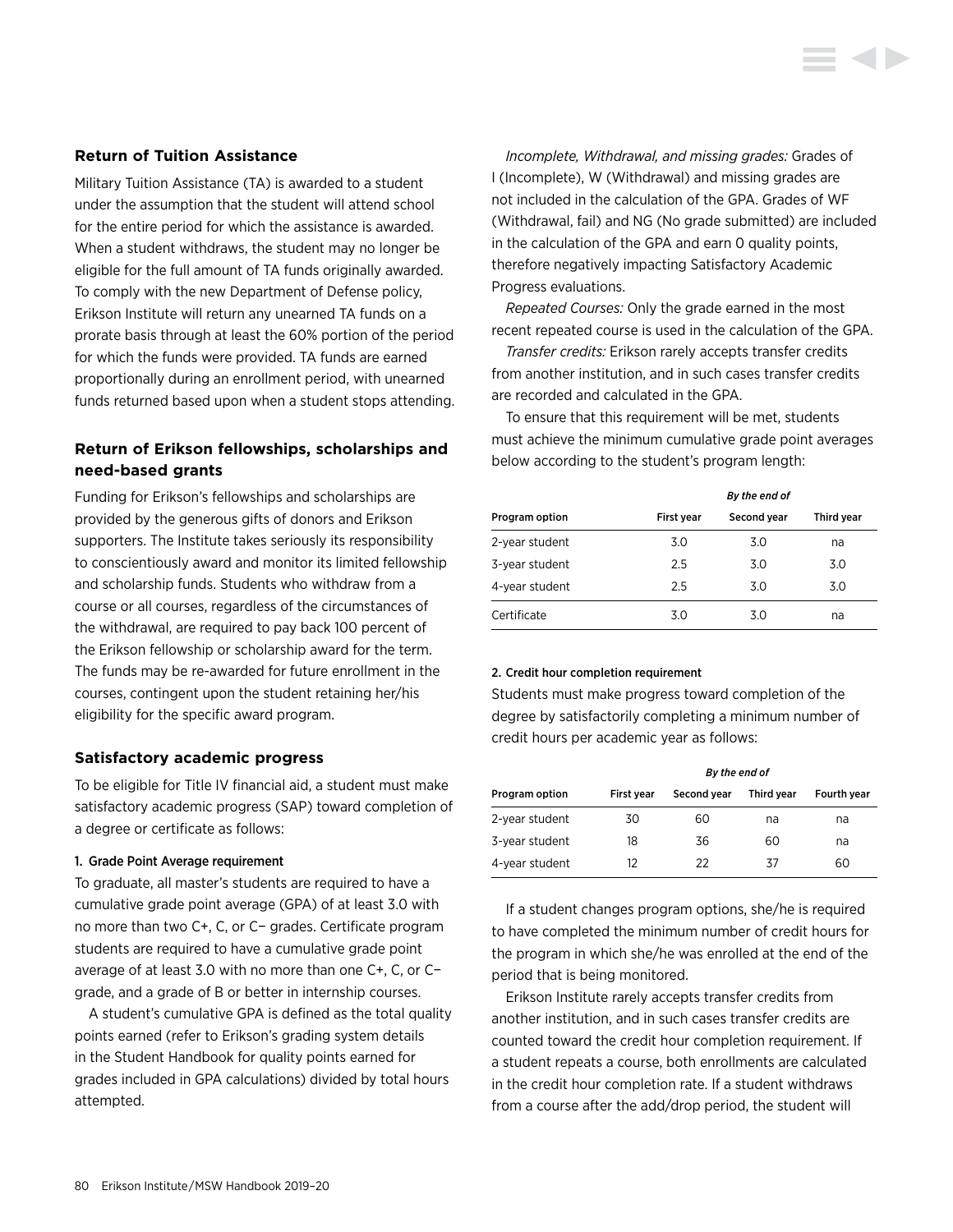receive a grade of 'W' or 'WF' depending on the date of withdrawal. Grades of 'W' and 'WF' are considered an unsuccessful attempt in the credit hour completion rate. If a student has a grade of 'I' or 'NG', the grades are considered an unsuccessful attempt in the credit hour completion rate until the course has been successfully completed and a final passing grade has been posted.

#### 3. Maximum time frame for program completion

Students must complete the master's degree program within five years of entering the program. Certificate programs must be completed within three years.

#### 4. Schedule for monitoring progress

Each Title IV aid recipient's progress relative to credit hours earned, cumulative grade point average and maximum time frame for program completion will be monitored once per academic year at the end of the summer term.

#### 5. Denial of financial aid

Students who do not meet the minimum standards for satisfactory academic progress will be notified in writing and will be ineligible for Title IV financial aid for subsequent enrollment periods, even if the student is allowed to register for classes.

#### 6. Regaining eligibility

If a student is denied Title IV assistance because she/he has not maintained satisfactory academic progress, courses must be taken at the student's expense until the student's progress meets all requirements of this policy.

#### 7. Repeated course work

If a student retakes a previously *failed* course, the repeated course will be included in the student's Title IV enrollment status and Title IV funds will be available to pay for the repeated course. If a student retakes a previously *passed* course, one repetition of the repeated course will be included in the student's Title IV enrollment status and Title IV funds will be available to pay for the repeated course.

All repeated courses affect financial aid satisfactory academic progress calculations. A repeated course along with the original attempt must be counted as attempted credits.

# 8. Appeals

If a student has experienced unusual circumstances that have negatively affected his or her academic progress, a written appeal may be submitted to the Dean of Enrollment Management. The appeals process is reserved for situations outside the student's control, such as family catastrophe, illness, and other special circumstances. In order for the appeal to be considered, a student must submit information regarding why she/he failed to make satisfactory academic progress and what has changed in the student's situation that would allow the student to demonstrate satisfactory academic progress at the next evaluation.

Appeals will only be approved if the SAP review committee determines that:

- the student will be able to meet SAP standards after the subsequent payment period; or
- an academic plan is developed with the student and the faculty advisor that, if followed, will ensure that the student is able to meet SAP standards by a specific point in time.

If an appeal is granted, the student will be placed on financial aid probation for the specified period and will have her/his Title IV financial aid eligibility reinstated.

#### **In-school loan deferment**

If you have federal student loans from prior years, you may be eligible to defer repayment of those loans if you are enrolled for at least 3 credits at Erikson. We work with National Student Clearinghouse to automatically notify your lenders of your enrollment status. If you wish to request a deferment, you should contact your lender to request a deferment form and submit the form to the Registration and Student Records Office for certification.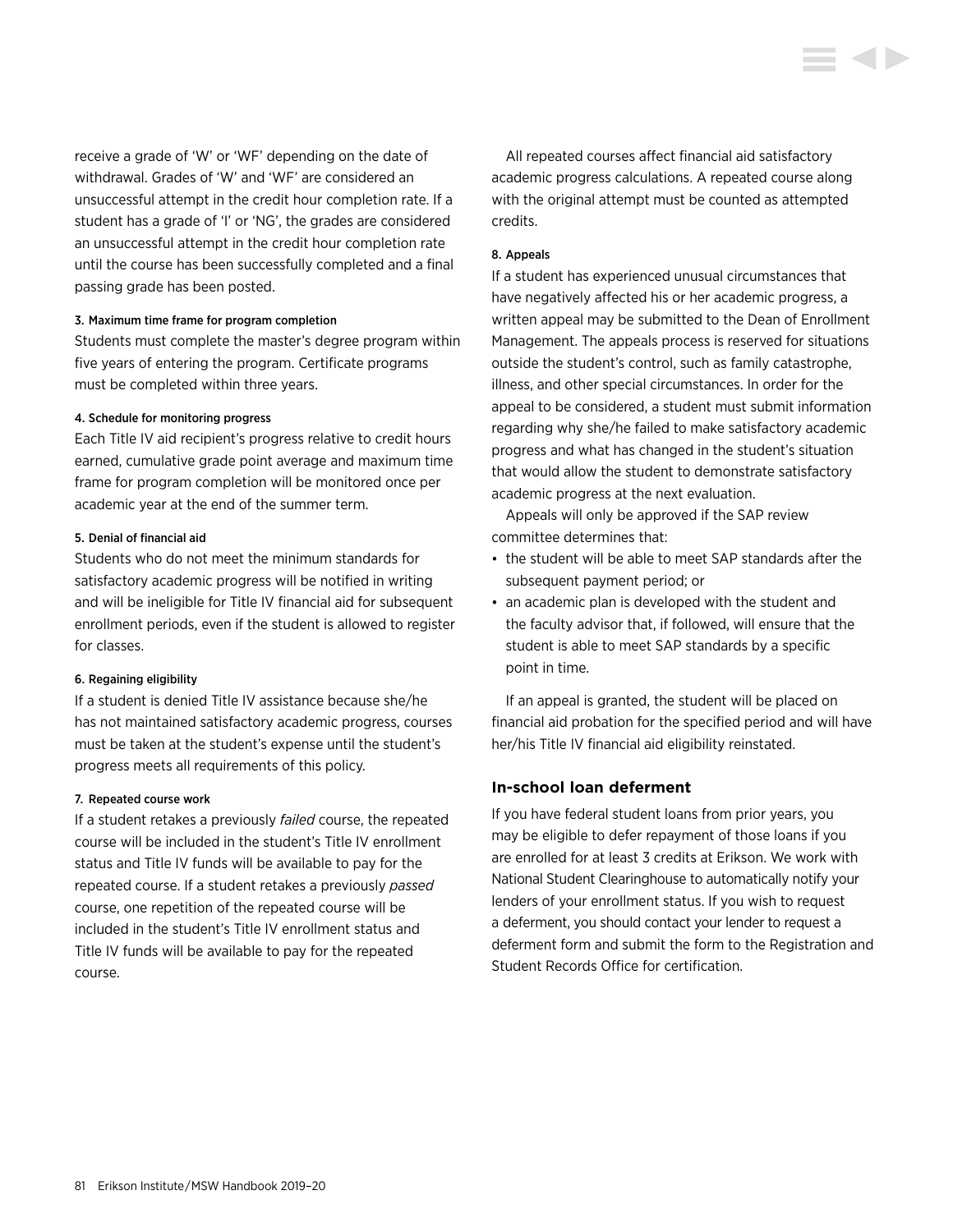# Student financial accounts



# **Tuition**

Erikson degree and certificate students are charged by the credit hour. The credit hour cost is \$1,090 for Summer 2019, Fall 2019, and Spring 2020.

# **Fees**

Degree and certificate students are responsible for the following fees.

# *One time fees*

| Matriculation fee (non-refundable)   |                  |
|--------------------------------------|------------------|
| PhD and Master's                     | \$200            |
| Certificate                          | \$150            |
| Due with enrollment into the program |                  |
| Application for degree conferral fee |                  |
| Master's                             | \$175            |
| Due with graduation application      |                  |
| Recurring fee                        |                  |
| <b>Student services fee</b>          | \$600            |
| <b>Other fees</b>                    |                  |
|                                      |                  |
| Late registration                    | \$100 per course |
|                                      |                  |

# **Making payments**

Unless otherwise noted, tuition is due on the last day of the add/drop period for each term. Online credit card payments can be made through *[my.erikson.edu](http://my.erikson.edu)*. Payments may also be mailed to:

Tuition payment plan by the state of the state of the state of the state of the state of the state of the state of the state of the state of the state of the state of the state of the state of the state of the state of the

Erikson Institute Attn: Tuition Payment 451 N LaSalle St Chicago, IL 60654-4510

If by the end of the add/drop period a student has failed to pay in full, submit a payment plan with fee and first payment, or submit all necessary paperwork to receive a Department of Education loan, she/he will incur a \$100 late payment fee. Failure to make payment within three weeks of a late fee being applied may result in being de-registered from classes. If a student makes payment in full after being de-registered, the faculty will review the case before she/he will be allowed to re-enroll and return to class.

Erikson Institute accepts any of the following: personal checks, money orders, Discover, MasterCard, or Visa. There will be a \$25 fee for all returned checks. If a student incurs two insufficient funds fees, personal checks will no longer be accepted from that student and future payments must be made with a certified or cashier's check.

# **Payment plans**

Students have the option of enrolling in a payment plan. The fee for this service is \$15 per semester. Payment plan worksheets are available through *[my.erikson.edu.](http://my.erikson.edu)* Signed worksheets and first payment are due on the last day of the add/drop period for the given term. Thereafter, payments are due on the 15th of the month with the last payment due before the end of classes. Payment plans are an excellent alternative for students who cannot afford to pay an entire semester's tuition at once or do not want to take out student loans. However, it is very important that students analyze their financial situation before agreeing to make monthly payments. Students will incur a \$25 late fee for each late payment.

# **Employer payments**

If an employer is reimbursing a student directly for tuition, the student is responsible for all Erikson tuition costs, which are due on the last day of the add/drop period for the term. If an employer is paying Erikson directly for a student's tuition, the student is responsible for providing the Financial Analyst with a typed statement on business stationery stating what portion of the tuition is covered and when Erikson Institute will receive payment. This statement and any uncovered portion of tuition are due on the last day of the add/drop period for the term.

# **Collections**

Erikson Institute makes every attempt to assist students with financing their education. In instances where an account becomes delinquent, Erikson Institute will send the student's account to a collection agency. Students are responsible for any and all legal fees or collection agency fees related to their delinquent accounts. To avoid this, we encourage students to pay on time and notify the Financial Analyst immediately if she/he is unable to make a payment due to extenuating circumstances so other arrangements can be made.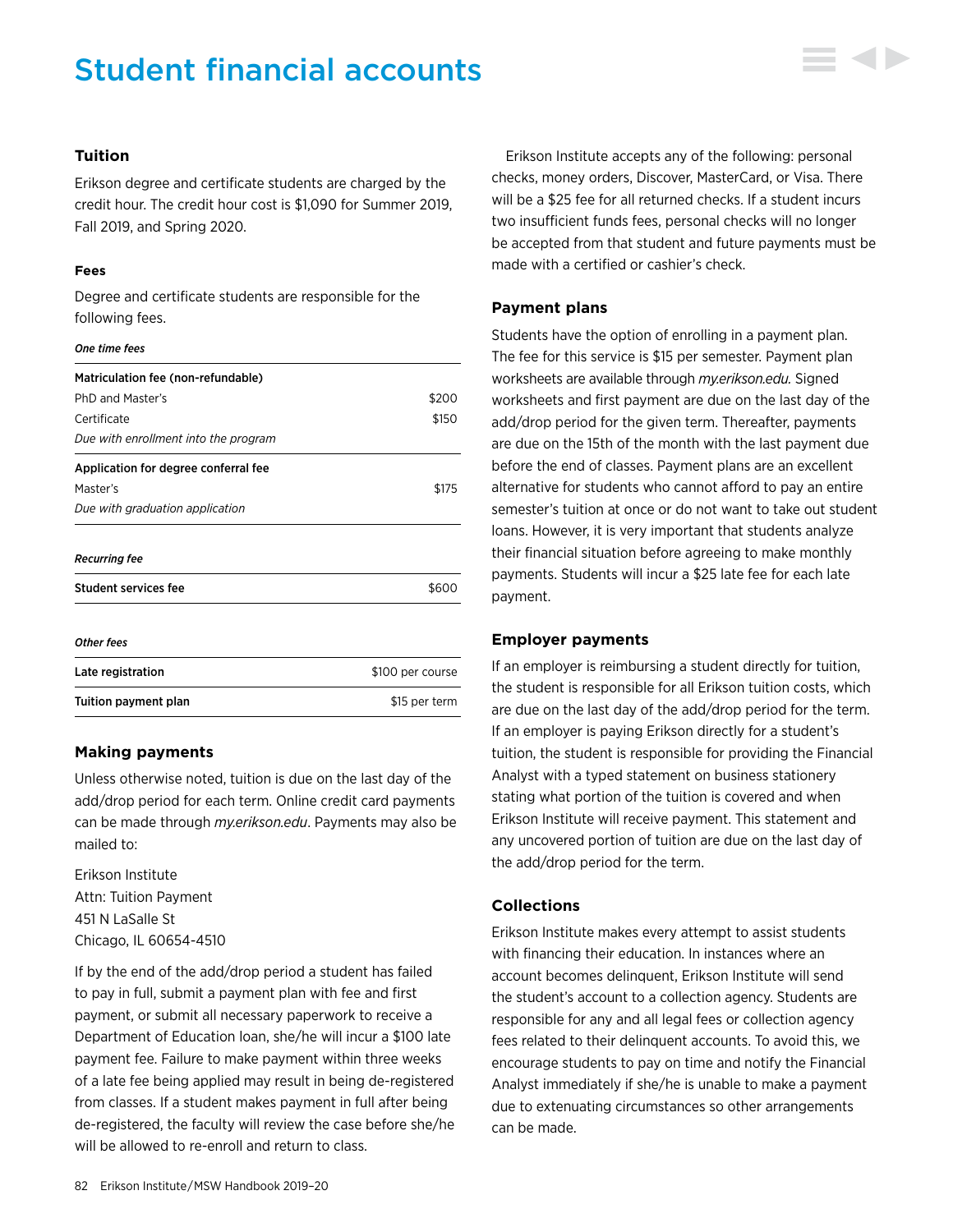# **Tuition refund policy**

Students who withdraw from classes may be entitled to a refund of a portion of tuition according to the policy and refund schedule described below. Only tuition may be refunded; all fees will be due as charged regardless of when refund requests are submitted. In order to obtain a refund, students must officially withdraw from classes through the Registration and Student Records Office. Students must officially withdraw from a class or classes for which they seek a refund; the Institute does not automatically withdraw students from classes even if a student fails to attend the class. Refunds will be calculated based on the date the required paperwork was submitted to the Registration and Student Records Office, not on the last day of class attended. Therefore, it is imperative that students see the Registration and Student Records Office immediately upon dropping a class, dropping the program, or changing programs. Meeting with your adviser does not constitute meeting with the Registration and Student Records Office. Refunds will be calculated according to the following schedule:

| <b>Effective Date of Withdrawal</b> | <b>Percentage of Refund</b> |
|-------------------------------------|-----------------------------|
| End of add/drop period              | 100%                        |
| Second week of term                 | 75%                         |
| Third week of term                  | 50%                         |
| Fourth week of term                 | 25%                         |
| Fifth week of term or later         | 0%                          |

If a student withdraws and is on a payment plan, the balance of the tuition becomes due immediately. The Institute will not grant a refund if a student withdraws or is forced to withdraw from a course for disciplinary reasons, including violation of the Institute's academic dishonesty policy.

#### **Release of financial information**

It is Erikson Institute's policy not to release any financial information to any third party. If you would like a third party to have access to your financial information, please provide the Financial Analyst with written permission. Your written permission must clearly designate each third party to whom you wish to permit release of your financial information. The Institute will honor your written permission for the remainder of the academic year in which you submit the request. If you wish to grant permission for access to your financial information for a subsequent academic year, you must submit an additional written request for the subsequent year. You may withdraw permission at any time by submitting a request for withdrawal in writing to the Financial Analyst, who will make every effort revoke the permission as soon as possible but may require until the end of the academic year to do so.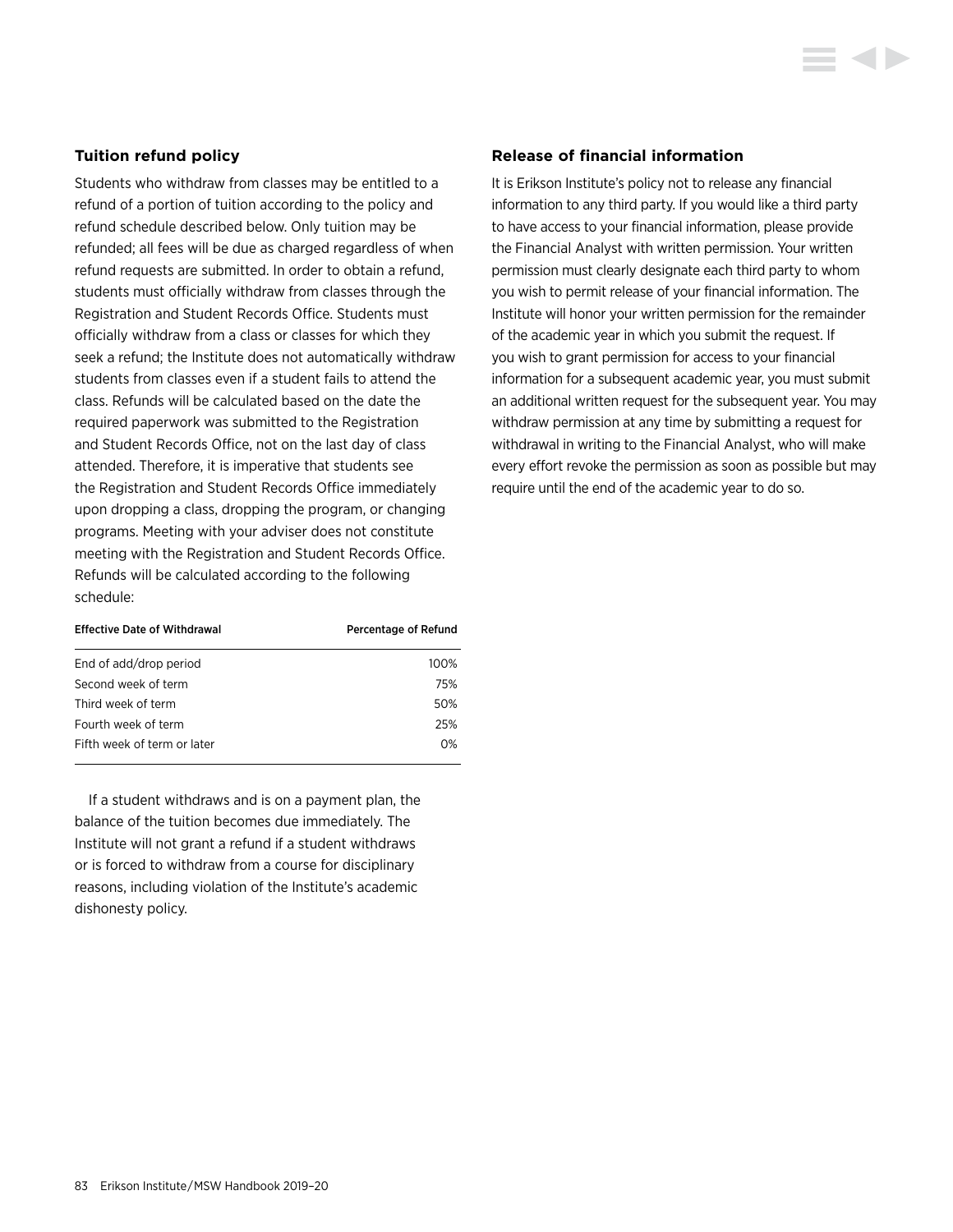# Student resources

# **Academic Success Center**

Becoming a competent writer is a critical component of professional development, and writing is an integral part of students' academic work at Erikson. Students enter Erikson's degree programs with different levels of experience with academic writing. The Academic Success Center (ASC) provides writing and study skill support for all on-campus and online master's students.

The Center consists of four components:

- 1. The ASC web site (*[asc.erikson.edu](http://asc.erikson.edu)*);
- 2. An online support option via [asc@erikson.edu](mailto:asc%40erikson.edu?subject=); and
- 3. The Pick Writing Program, which provides individual and group support to students, including tutor-led peer study groups; and
- 4.A Summer Writing Course, offered both on-campus and online.

All students are encouraged to review the Learning Tools site on my.erikson to explore different kinds of technology support for reading and writing, including Read & Write Gold. ASC and Library staff are available to help students navigate this site.

All incoming students will be asked to complete a writing assessment once their application and decision-making process is completed. This will help us ascertain whether or not the student could benefit from academic support. In the case that a student may need additional support, they will be contacted through the Academic Success Center (ASC) to give them more information about services available, including a 4-week Summer Writing Course.

In the summer course, students will be introduced to, or have an opportunity to review, graduate-level reading and writing expectations in the mater's program. The summer writing course is also available to all incoming and continuing master's students regardless of whether they've been given a recommendation to take the course. Students who are taking the class are asked to make a commitment to attend all sessions. This free, four-week, eight-session course meets twice a week in August.

Students who are assigned to an individual tutor will work with that person throughout their first semester and possibly throughout their first academic year. Tutor meetings are generally one-on-one, sessions typically last one hour, and occur once per week.

All writing tutors are equipped to support students with the ideal process of graduate level academic writing, which includes: building overall competence and skill, developing confidence in their capacity to write successfully, active reading/annotating, outlining, writing drafts and reflecting. [See page 42 for course descriptions.](#page-42-0)

E GID

#### **Advising**

Academic and professional advising are central to the MSW students' educational experiences at Erikson. Consistent with Erikson's current relationship-based advising model, academic and professional advising for MSW students is integrated into the weekly Supervision Seminar that takes place concurrently with the generalist and concentration field placements. The MSW faculty member assigned to facilitate each seminar will typically also serve as the official faculty advisor for the students in the respective seminar. Students may schedule individual appointments with their advisor as needed.

Three-year students have a monthly group advising meeting in the first year when they are not in the field which is facilitated by an MSW faculty member. The group advising serves as a place to explore the students' growing identities as developmentally-informed social workers, respond to students concerns, and engage students in thinking about ways to tap into their interests and participate with the larger Erikson community.

Professional advising for MSW students will be further supported through the Field Education and Career Services Office. Field liaisons, all of whom will have an earned MSW and professional experience in the field, will be assigned to each student. The liaison will visit each student's field site in order to ensure that the field experience meets the student's, the field site's and Erikson's expectations.

Additionally, other MSW faculty, the Enrollment Management team, and the Dean of Students are available to consult with to ensure students' academic and professional concerns are addressed. Students with personal concerns may meet with their advisor, MSW faculty, or the Dean of Students as needed to facilitate connection with resources outside of Erikson.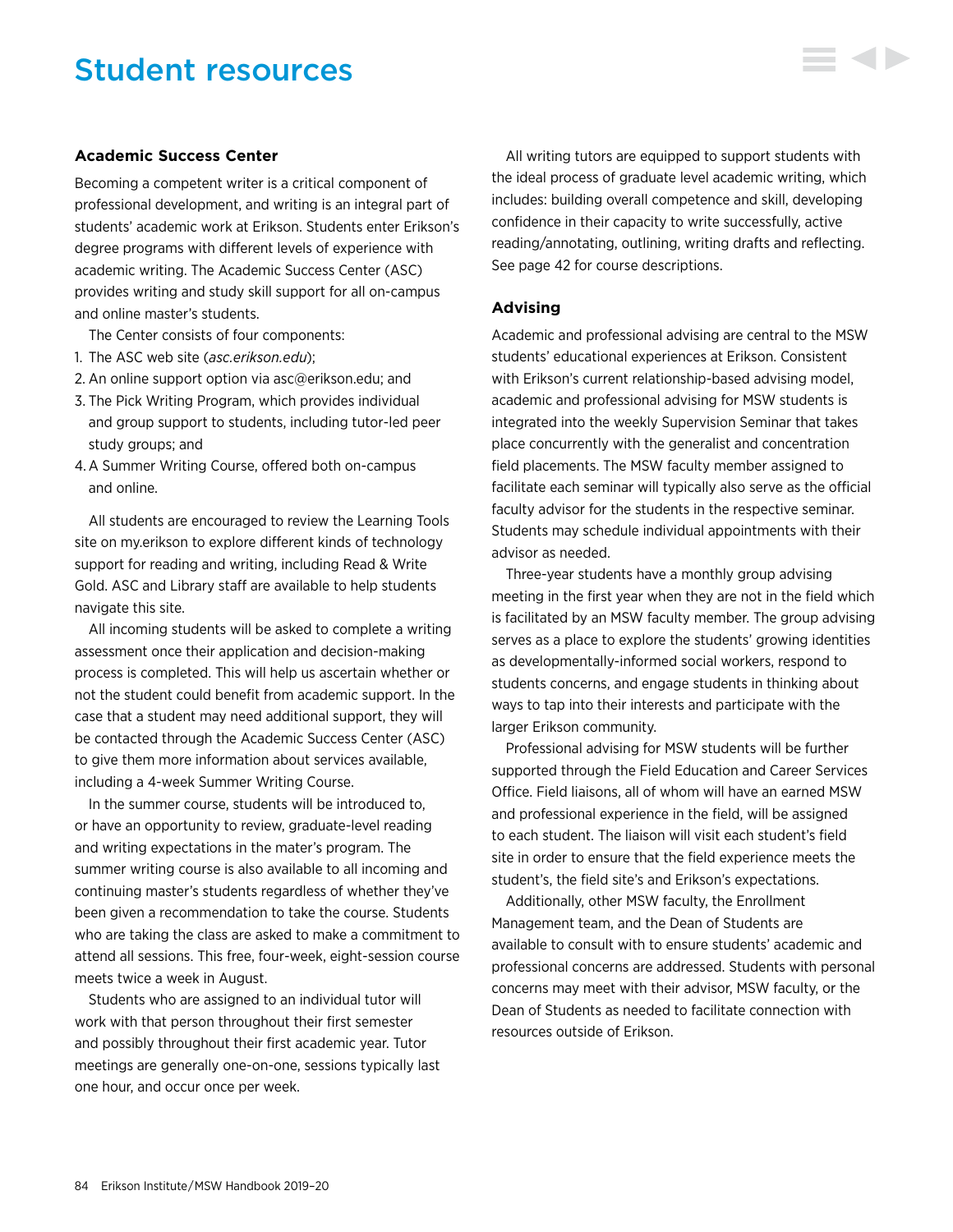#### **Campus safety and security**

Erikson Institute is committed to promoting the safety of all members of its campus community, including staff, students, and visitors. Toward this end, we post information related to campus safety and security on the campus portal, my.erikson (click on "Campus Safety and Security") and on the Erikson website (see "Consumer Information," *[www.erikson.edu/consumer-information](http://www.erikson.edu/consumer-information)*. You will find four documents related to safety and security).

The *Annual Security Report* includes information concerning current policies and procedures for campus security in compliance with the Clery Act of 1998, as amended. These policies and procedures cover important topics such as reporting criminal activity, responding to emergencies, and communicating potential threats to the safety of the campus community. It describes procedures related to access to campus and security awareness. It also includes policies and procedures regarding harassment, including sexual harassment and the use of alcoholic beverages and controlled substances. The report presents crime statistics for the preceding three calendar years. We also provide consumer information about community resources related to promoting the safety of individuals, including resources for drug and alcohol abuse prevention.

The *Fire and Life Safety Manual* describes emergency procedures related to life/safety events, such as fire, bomb threats, severe weather, nuclear threats, evacuations, and other serious events.

The *Emergency Procedures Quick Reference* provides a one-page summary of the emergency procedures described in the *Fire and Life Safety Manual.* It also includes floor plans for floors two, three, and four, showing evacuation routes.

*Tips on Public Safety* offers practical advice on how to avoid becoming a victim of crime.

#### **Career services**

The Field Education and Career Services Office assists students with finding part- or full-time employment in the field and internship placements. Erikson maintains an electronic database of career resources on *my.erikson.edu*, including job postings that we receive from organizations seeking to employ social workers, teachers, and child development professionals. There are also resources and tips about the search for jobs. In addition, Erikson has an

extensive network of alumni and professional contacts, whom students can contact as they seek jobs. Networking events are held at various times during the academic year.

#### **Computer and Internet access at Erikson**

The computer lab is located on the 3rd floor near the student lounge, seminar rooms and classrooms. During regular term, lab hours are 8:30 a.m. until 8:00 p.m. Staff members are available to assist students during the hours of 8:30 a.m. until 6:00 p.m. Most computers are Windows based and students have access to network printers.

In addition to the computer lab, workstations in the computer training room (adjacent to the Edward Neisser Library on the second floor) are also available to students, provided there are no special instruction sessions taking place. There are also more computer workstations available to students for regular use in the library during normal operating hours.

Network resources include full access to the Internet via a secure network, as well as online library services, printing, career resources, and online course areas.

Students requiring tutoring in computer skills and online resources should refer to the section on the library.

## **CTA U-Pass**

Erikson Institute participates in the University Pass (U-Pass) program through the Chicago Transit Authority (CTA), which offers eligible students a discounted pass for unlimited rides on all CTA buses and trains. The U-Pass is offered on a semester-by-semester basis. Each student will be issued a Ventra U-Pass card. Students enrolled for five or more credit hours during fall or spring semesters, or four or more credit hours during summer term, are eligible for a U-Pass for that semester/term. Please note: For Erikson students to be eligible for the U-Pass, all eligible students during a given semester will be charged for a U-Pass (approximately \$130/semester), whether or not they utilize the pass. If a student who was eligible at the beginning of a semester subsequently drops below the required credit hours during the add/drop period, the student's U-Pass will be deactivated and the fee may be refunded on a prorated basis. The U-Pass includes the student' s name, picture, and school name, and is not transferable. Additional information about the U-Pass program is available on the CTA web site at *[www.transitchicago.com/upass](http://www.transitchicago.com/upass)*.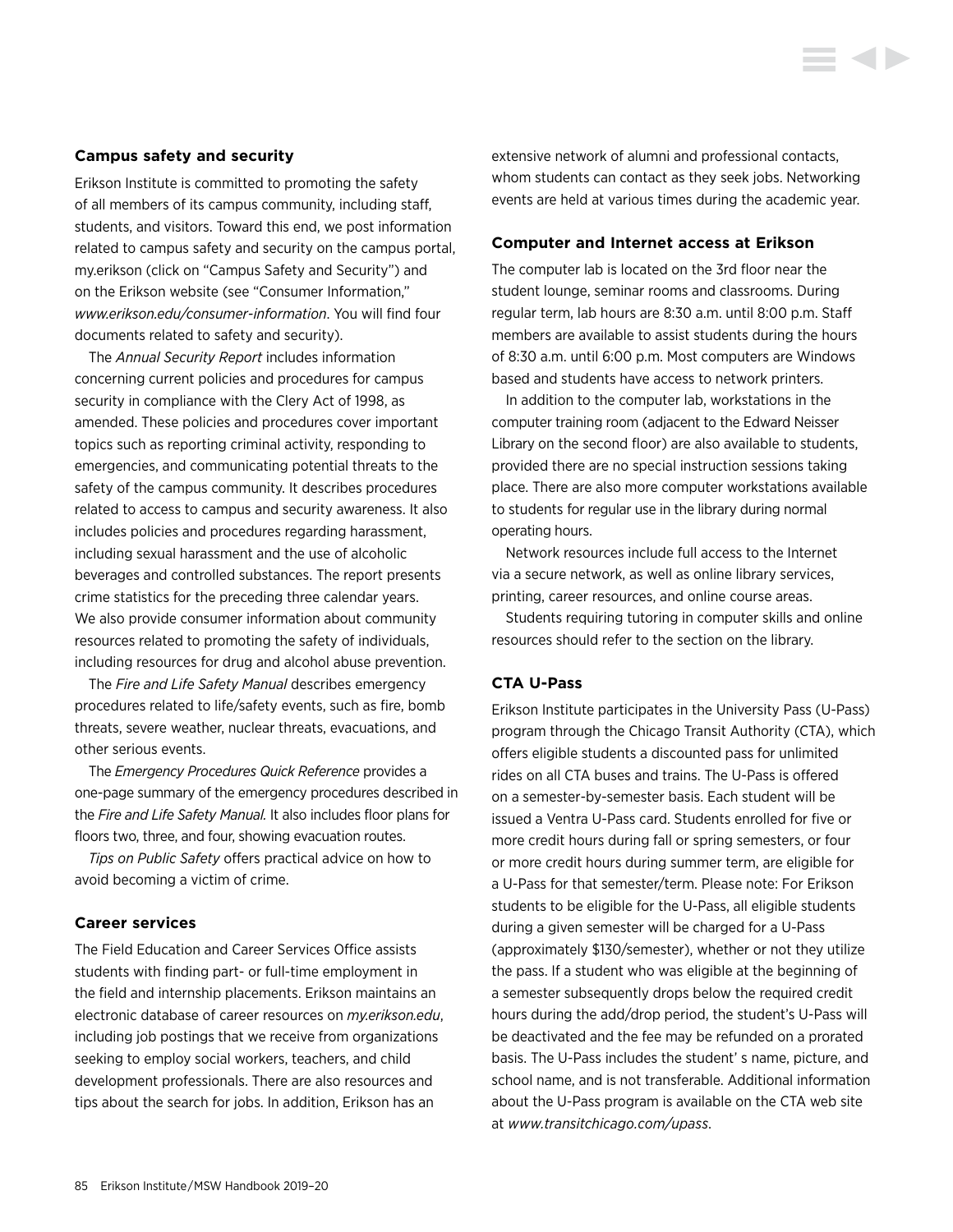Lost or stolen U-Pass card: You may apply for a replacement U-Pass by contacting the Assistant Director, Registraton and Student Records who serves as Erikson's U-Pass Coordinator. You will need to present your Erikson student ID and pay the \$50 replacement fee. A replacement U-Pass will be issued and sent to Erikson within 5–7 business days. CTA will replace lost or stolen U-Pass cards only once per academic term. Upon receipt of the replacement card, you will be notified via email to pick up the U-Pass.

Defective, damaged or demagnetized U-Pass card: If the CTA fare equipment on a bus can not read a U-Pass, the bus operator should allow you to complete the ride for free. At CTA rail stations, present the defective U-Pass card to the customer assistant to have it inspected. To replace a defective U-Pass, go to Ventra Customer Service at 165 N. Jefferson St., Chicago, IL, to get a form stating that the card is defective and a 7-day pass. Bring the defective card and form to the Registration and Student Records Office, who will order a replacement card for you. The first replacement is free, though any future replacements for defective cards will have a fee. A replacement U-Pass will be sent to Erikson within 5–7 business days. Upon receipt of the replacement card, you will be notified via email to pick up the pass.

Fraudulent Use of U-Pass: Any U-Pass presented by a person other than the student whose name and photograph appears on it will be confiscated, and the person may be subject to arrest. Fraudulent cards will be confiscated and a replacement card will not be issued for one year after the date of misuse. Students should carry their student ID with them at all times when they are planning to use the CTA U-Pass.

U-Pass Customer Service: Visit *[www.ventrachicago.com](http://www.ventrachicago.com)* or call (877) 669-8368 Monday–Friday from 8 a.m.–4:30 p.m. for any questions about Ventra U-Pass.

CTA General Offices: Chicago Transit Authority 567 W. Lake Street, 2nd floor Chicago, IL 60661

You can also visit *[www.transitchicago.com/upass](http://www.transitchicago.com/upass)*

# **Health insurance**

Erikson Institute does not have a student health center, and at the same time the roll out of the Patient Protection and Affordable Care Act has significantly changed the health insurance and healthcare landscape, particularly for student health insurance plans.

In accordance with Section 1501 of the Affordable Care Act, all Erikson students will be expected to have health insurance coverage and be in compliance of all applicable federal laws.

Students may already be covered by private insurance either through their employers or through a spouse or family member. If you are a student who is not currently covered by private insurance, you will have the ability to utilize the new Illinois online Health Marketplace, GetCoveredIllinois, to select an insurance plan that best meets your needs. You are encouraged to begin to review your health insurance options and become familiar with the information provided on *[www.getcoveredillinois.gov.](www.getcoveredillinois.gov)* The online Marketplace is designed to walk consumers through the health care information and enrollment process in a few simple steps, but if you have difficulty navigating the website, you may seek out the assistance of a free Healthcare Navigator. You can find a list of trained Navigators in your area on *<www.getcoveredillinois.gov>.* In addition, Erikson will offer an on-campus enrollment session with trained Navigators from GetCoveredIllinois prior to the start of the Fall term.

International students who are in F-1 status are subject to the health insurance requirement as a condition of their F-1 status. Students with F-1 and other non-immigrant visas who are maintaining legal status in the U.S. are eligible to enroll in insurance through the marketplace. However, nonimmigrant students are not eligible for Medicaid unless they have been in the U.S. for five years. Per F-1 student regulations, comparable policies must cover the full period of enrollment and must cover a minimum of US \$50,000 for accident or illness, and at least US \$7,500 for repatriation, and US \$10,000 for medical evacuation. International students are encouraged to contact Michel Frendian, Dean of Enrollment Management prior to choosing another health insurance plan in order to make sure that the plan meets these requirements.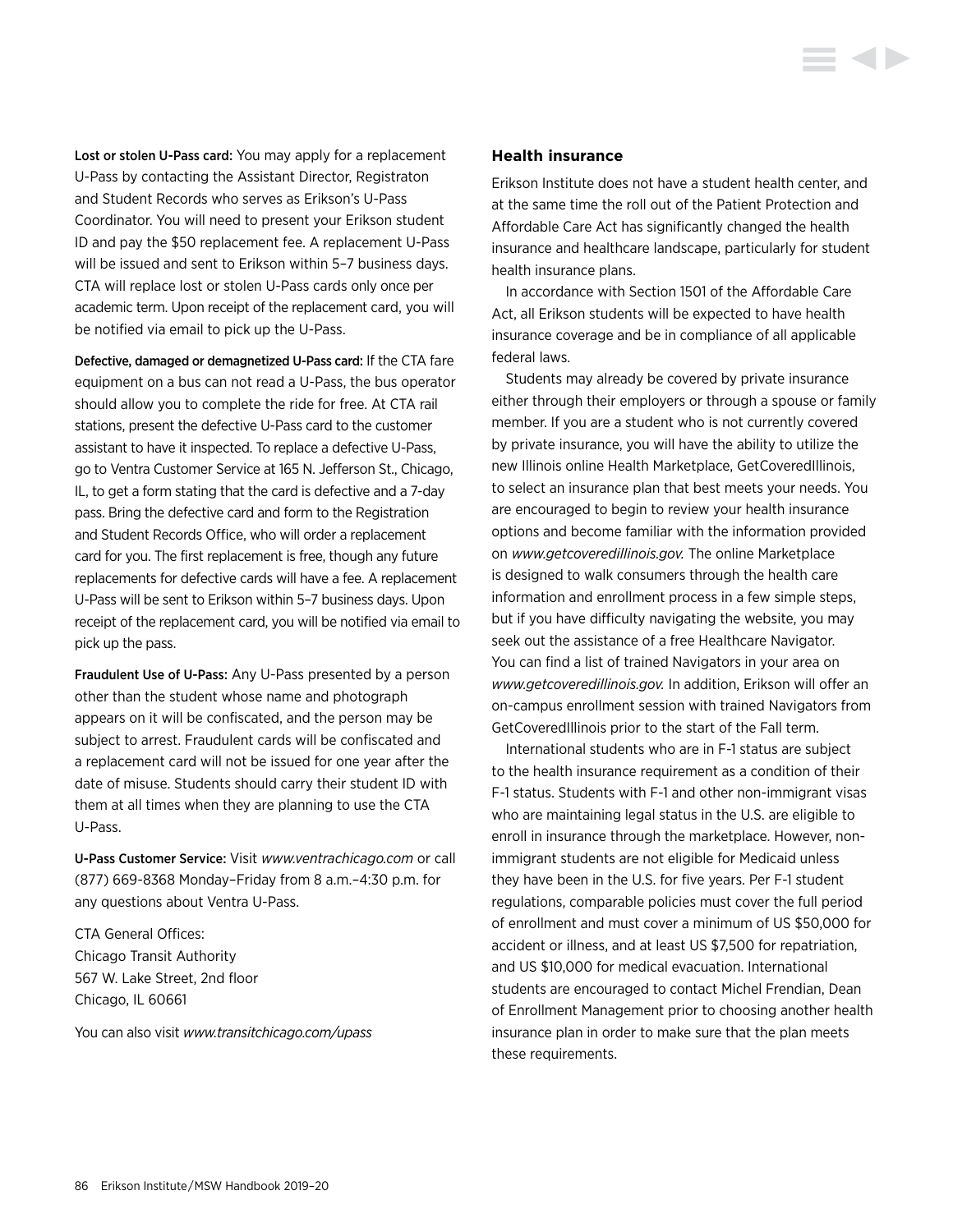For additional information, please refer to the following resources:

- To get up-to-date information on coverage in Illinois: *<www.getcoveredillinois.gov>*
- To get up-to-date information on the Patient Protection and Affordable Care Act, or to explore coverage options in a state other than Illinois: *[www.healthcare.gov](http://www.healthcare.gov)*
- To find a Healthcare Navigator who can assist you in the enrollment process: *[www.getcoveredillinois.gov/get-help](http://www.getcoveredillinois.gov/get-help)*
- To find specific fact sheets for young adults, women, veterans, and Medicaid recipients: *[www.getcoveredillinois.](http://www.getcoveredillinois.gov/fact-sheets) [gov/fact-sheets](http://www.getcoveredillinois.gov/fact-sheets)*

#### **International student services**

Erikson has approval from the Department of Homeland Security to enroll non-immigrant international students in its degree programs. The Dean of Enrollment Management serves as the international student adviser to all F-1 students from the time they are offered admission to Erikson through completion of the degree program, as well as the Optional Practical Training period if applicable. F-1 students participate in a special international student orientation meeting before the start of their program at Erikson. This orientation is separate and distinct from the general orientation programs for international students.

Given the complicated and constantly changing nature of immigration regulations, F-1 students are encouraged to meet with the international student adviser regularly. Typical issues that require consultation or authorization from the international student adviser include, but are not limited to, the following:

- Travel authorization signatures for travel outside the United States
- Extension of degree program
- Change of degree program
- CPT authorization for students beginning their internship
- Application to receive authorization for Optional Practical Training following the completion of the degree program
- International student health insurance
- Enrollment verification documents needed for loans, visa renewals, etc.
- Application to change non-immigrant status
- Updating of contact information in the SEVIS database

#### **Library**

The Edward Neisser Library provides multifaceted information services that support the education, information, research, and service programs of Erikson Institute. Its specialized collection is a valuable resource. Information about journals, assessment kits and other materials can be found at *[library.erikson.edu](http://library.erikson.edu).*

Students are allowed to check out circulating materials, as well as audio-visual equipment, laptops, and assessment kits. In the event of loss of or damage to library materials, the library will request that the Student Accounts Office place a hold on the student's account until such time as the materials are returned or replaced, or the library is reimbursed for their loss or damage. Such a hold will render the student unable to register for classes, receive transcripts, or access online resources.

Materials not available in the Edward Neisser Library can be requested from other libraries through the library's interlibrary loan system. The library regularly offers workshops aimed at assisting students to develop and expand their information seeking skills. Individual guidance is also provided as necessary.

#### **Library hours**

#### Regular hours

| Monday-Thursday                 | 8 a.m. - 9:30 p.m. |
|---------------------------------|--------------------|
| Friday                          | 10 a.m. - 4 p.m.   |
| Saturday                        | Hours vary         |
| When classes are not in session |                    |
| .                               |                    |

| Friday          | 9 a.m. – 4 p.m. |
|-----------------|-----------------|
| Monday-Thursday | 9 a.m. – 5 p.m. |

Hours are subject to change. Please check the library website for current hours. Unanticipated closures will be announced through email. For information or assistance, please contact the library staff at (312) 893-7210 or through email at [libraryhelp@erikson.edu](mailto:libraryhelp%40erikson.edu?subject=).

# **Lost and found**

The lost and found is located at the main lobby security desk on the first floor.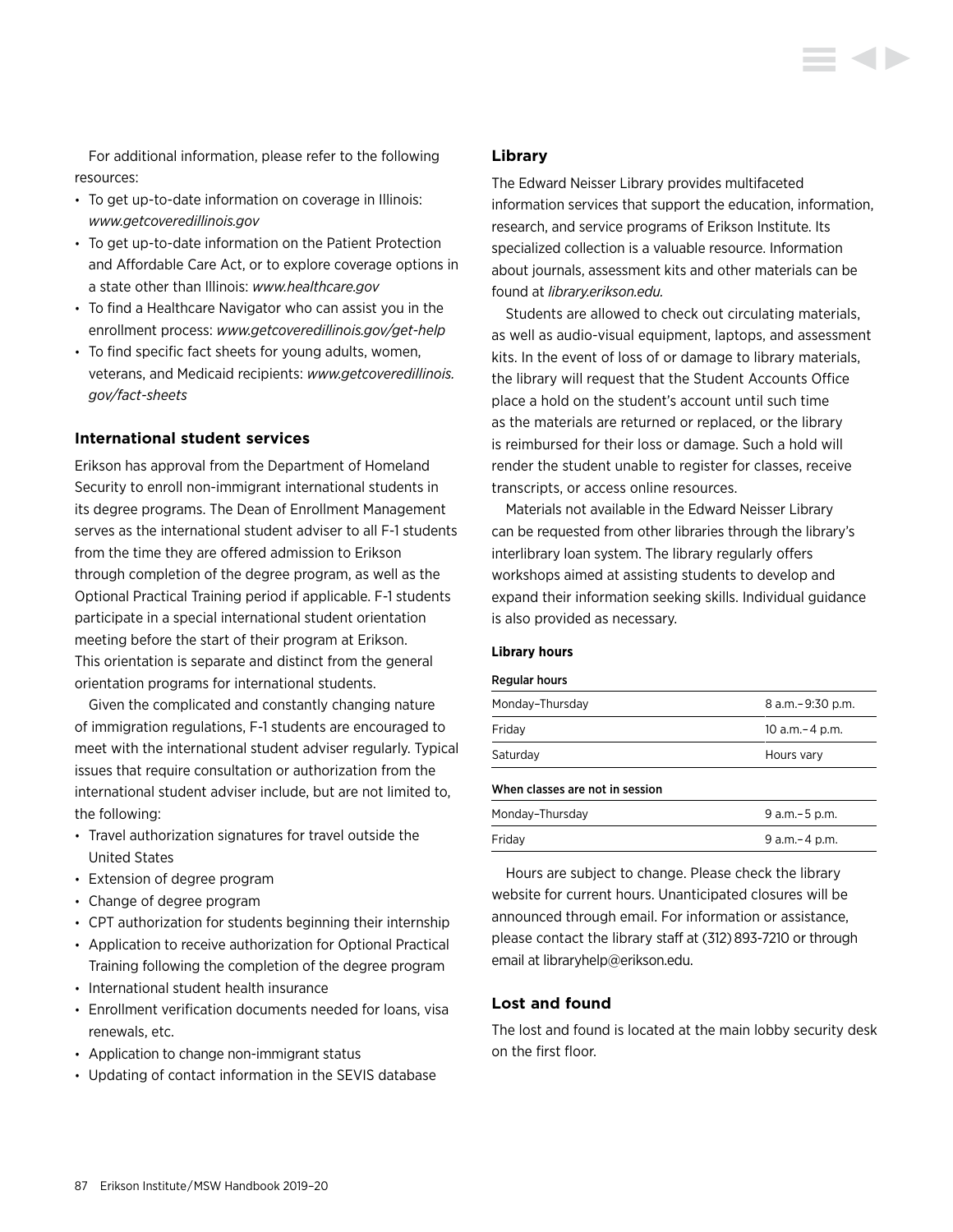## **Multicultural student affairs**

Through its programs and services, Multicultural Student Affairs advocates for and supports Erikson's African American, Asian American, Latina/o, Native American, lesbian, gay, bisexual, transgender, and international students. It also partners with faculty and staff to create an inclusive environment that recognizes and values the contributions of students of color, LGBTQ, and international students at the Institute. The office sponsors a variety of social and educational programs for the Erikson community throughout the academic year to help enrich the students' Erikson experience.

#### **Online resources**

Erikson has four important online services for student use: Erikson Library, Erikson webmail, My.Erikson, and EriksonOnline. Each of these resources is available to students from any location with Internet access.

#### **Erikson Library**

The Edward Neisser Library subscribes to many resources that are available online through its website: *[library.erikson.edu](http://library.erikson.edu)*. These include online subscriptions to scholarly journals, databases of journal articles, interlibrary loan, and electronic books. Students may access most of these resources from off-campus by using the same username and password used for Erikson webmail.

#### **Erikson webmail**

Students can access their Erikson email accounts at *[portal.office.com](http://portal.office.com).*

*Expiration of Accounts:* Individuals may leave the Institute for a variety of reasons, which gives rise to differing situations regarding the length of email privileges or expiration of accounts. The policy governing those privileges are set forth below. Notwithstanding the guidelines below, the Institute reserves the right to revoke email privileges at any time.

*Students who leave before graduation:* Students who leave the Institute without completion of their degree or other program may keep their email privileges for one academic year from the last term when they were registered.

*Dismissed students:* If a student is dismissed from the Institute, email privileges will be terminated immediately upon the directive of the registration and student records Office.

*Alumni:* students who have graduated from the Institute will be permitted to retain their email privileges if their account remains active for one year after their conferral date. All email accounts that are inactive for a period of one year will be removed.

#### **My.Erikson**

My.Erikson is the web-based campus portal that provides students access to their course schedule, academic records (grades, unofficial transcripts, degree audit worksheets, etc.), and a wide range of academic and student services such as online bill-payment, student discussion boards and career services information. My.Erikson can be accessed at *my.erikson.edu.*

# **EriksonOnline**

EriksonOnline provides students with remote access to course materials, online research and library resources, as well as collaborative and communication tools for each course at Erikson. Within each course area students are able to view, save and print course syllabi and course readings. Discussion areas and live chat functionality allows students to communicate with the course instructor and other students enrolled in the respective course. In addition, all Erikson students (on-campus and online) have access to the Academic Resources pages through EriksonOnline. The Academic Resources site includes information, resources, links, and contact information related to library services, writing resources, writing support, and student services. EriksonOnline also provides a wide range of technical assistance resources and support services to online learners to encourage and enable successful online learning experiences and positive outcomes at Erikson. EriksonOnline can be accessed at *[erikson.blackboard.com](http://erikson.blackboard.com).*

# **Parking and transportation**

Discounted parking is available. Please visit *www.erikson.edu* for most up-to-date listing of locations, directions, and accommodations.

Note: To receive discounted rates, request validation from the security desk in the main lobby. Please make sure to note the garage where you parked to receive the correct validation.

There is limited free and metered parking in the vicinity of the campus. Erikson Institute does not provide change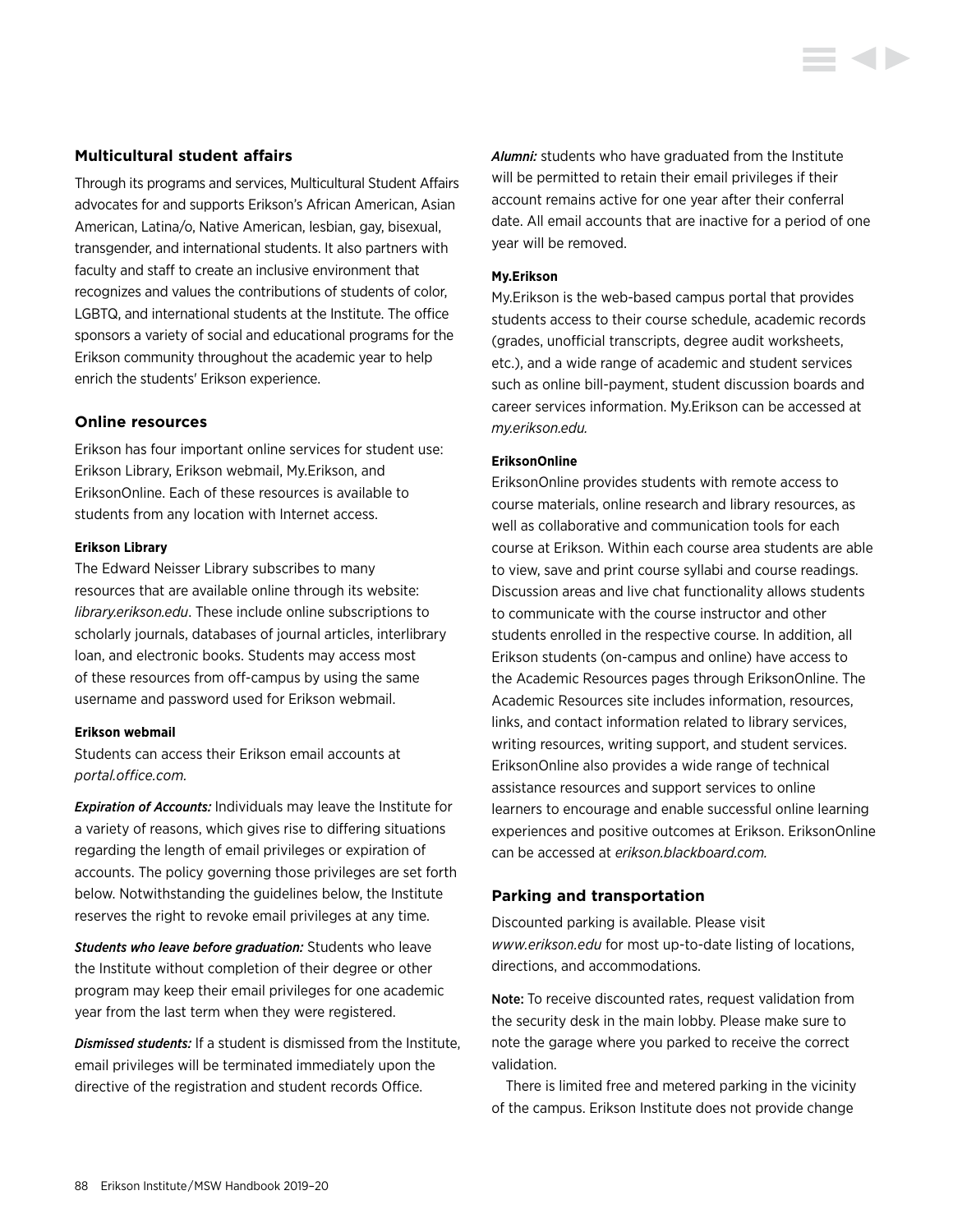for parking meters. Students who commute by car are encouraged to allow extra time to find parking.

The closest El stops to Erikson Institute is the Grand stop (State and Grand) on the Red Line and the Merchandise Mart stop (Kinzie and Wells) for the Brown and Purple Lines. You may also locate numerous bus stops near Erikson, please check *[www.transitchicago.com.](http://www.transitchicago.com)*

There are several Metra train stations within one mile of Erikson Institute. For Metra fare and schedules, contact the RTA at (312) 322-6777 or *[www.metrarail.com](http://www.metrarail.com).*

#### **Printing and photocopying**

Three all-in-one printer/copier machines are available for student use. Two machines are located in the library and one in the computer lab. Money for copies can be added to your account on my.erikson. Each machine has the ability to photocopy, scan, print, collate, staple, and hole-punch

#### **Student Committee**

The Student Committee is the primary vehicle at Erikson through which students organize their interests and provide input into modification of policies related to academic or student affairs. Open to any student interested, the Student Committee is advised by the Associate Director of Admission and Multicultural Student Affairs and a faculty member, both of whom are not only knowledgeable about institutional resources and procedures, but also advocate for students in accessing these resources in support of their interests. The Student Committee can be reached at [StudentCommittee@erikson.edu](mailto:StudentCommittee%40erikson.edu?subject=).

# **Student ID cards**

Erikson Institute provides each student with a photo ID card. This card also serves as your library card as well as printer and building access card. Photos for ID cards are taken during your program orientation. If you are unable to attend orientation, please contact the registration and student records office to schedule an appointment to have your ID picture taken.

#### **Student mailboxes**

Mailboxes are provided for all students enrolled in one of the on-campus degree or certificate programs. Mailboxes are located in the Student Lounge on the 3rd floor. Students are expected to check their mailboxes on a regular basis, as they are utilized by Erikson faculty and staff as a means of communicating important information.

#### **Students with disabilities**

#### **ADA policy**

Erikson Institute is committed to complying with the Americans with Disabilities Act, and the Rehabilitation Act of 1973, Section 504, which states: "No otherwise qualified person with a disability in the United States…shall, solely on the basis of disability, be denied access to, or the benefits of, or be subjected to discrimination under any program or activity provided by any institution receiving federal financial assistance." Erikson will also comply with other federal, state, and local laws regarding accommodations for any person with a disability. Erikson will neither discriminate against, nor decline to reasonably accommodate, a qualified student or staff member with a disability.

#### **Disability-related definitions**

*Person with a disability:* Someone with a physical or mental impairment that substantially limits one or more major life activities; who has a record of such an impairment; or who is regarded as having such an impairment. (Americans with Disabilities Act of 1990).

*Major Life Activity:* A function such as caring for one's self, performing manual tasks, walking, seeing, hearing, speaking, breathing, learning, and working.

*Qualified person with a disability:* A qualified person with a disability is an individual with a disability who, with reasonable accommodation, meets the essential eligibility requirements for participation in academic programs or activities provided by the Institute or who, with reasonable accommodation, can perform the essential functions of the job for which he or she has applied or been hired to perform.

*Reasonable accommodation:* In the case of students, a reasonable accommodation is a modification or adjustment to a course, program, service, or activity that enables a qualified student with a disability to obtain equal access. "Equal access" means an opportunity to attain the same level of performance or to enjoy equal benefits and privileges as are available to a similarly situated student without a disability. Reasonable accommodations are individualized and flexible and are based on the nature of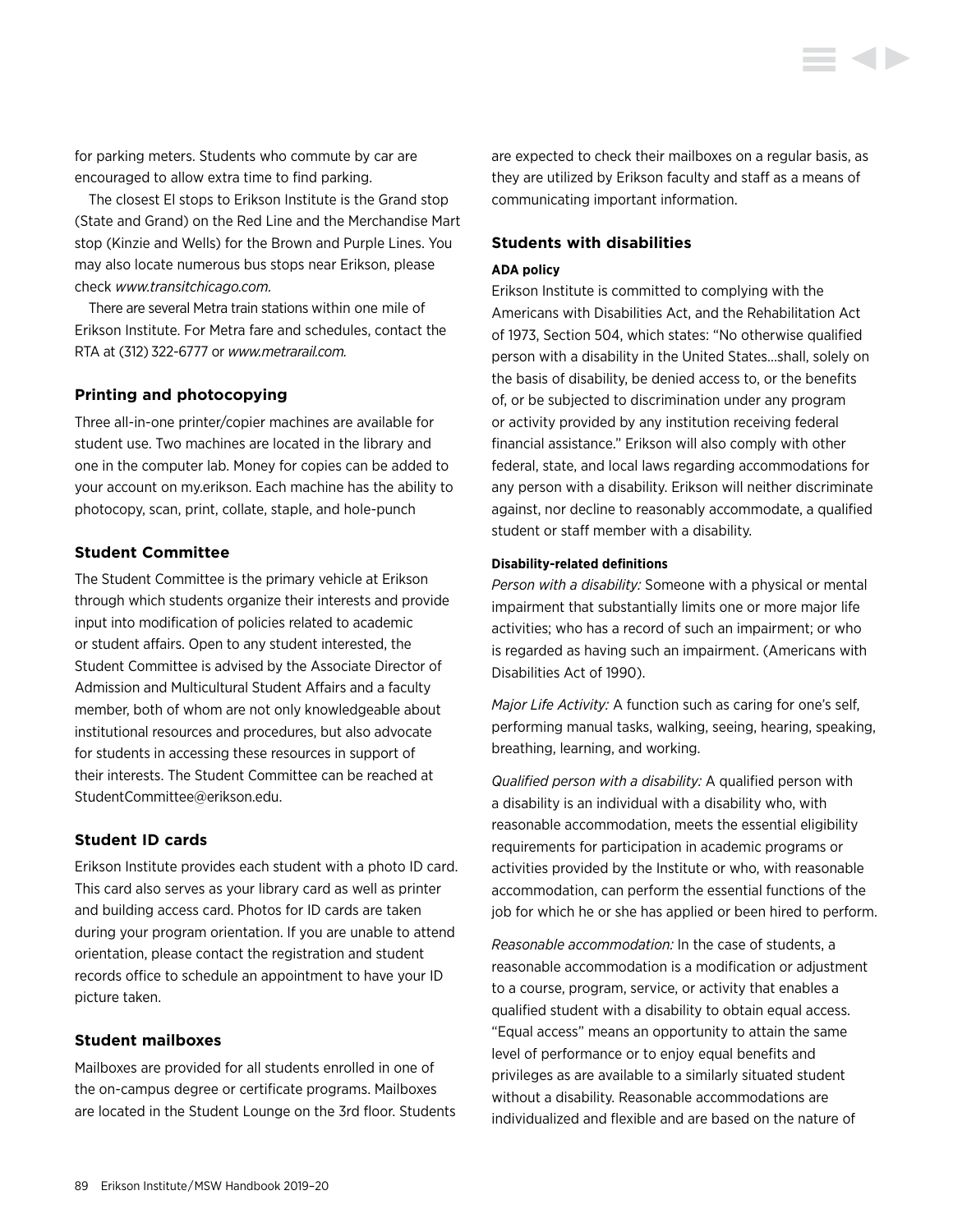the disability and the academic environment. They provide equal access, not an unfair advantage. The ADA requires an institution of higher education to provide reasonable accommodation to a qualified individual with a documented disability, provided that the accommodation does not create undue hardship. An "undue hardship" refers to any accommodation that would be unduly costly, substantially disruptive, or that would fundamentally alter the nature of the program. Only the peripheral requirements of courses, programs, and activities are subject to modification to accommodate a disability. Essential elements of courses, programs, and activities must remain intact (Section 504 of the Vocational Rehabilitation Act and the Americans with Disabilities Act)

#### **Disability services coordinator**

Erikson's disability services coordinator is responsible for serving the needs of students with disabilities. The coordinator is Colette Davison, Dean of students, fourth floor, Room 414, (312) 893-7173 or [cdavison@erikson.edu](mailto:cdavison%40erikson.edu?subject=).

#### **ADA compliance committee**

The ADA compliance committee works to meet the needs of our students and staff with disabilities, inform the Institute of disability issues, and acquaint our faculty and staff with the available services and process for receiving services. This committee has two student-related goals: 1) to ensure that students with disabilities enjoy educational opportunities equal to those of their non-disabled peers; and 2) to increase access by students with disability to valued experiences, activities, and roles.

#### **Procedure for applying for accommodation**

Any student with a disability wishing to request an accommodation should begin the process as early as possible by contacting the disability services coordinator to arrange a meeting. The student should also download and complete the form for requesting accommodations available in the Student Services section of my.erikson. New students should initiate the process before the beginning of classes or early in the semester. Remember that it may take several weeks to process a request for accommodation. Students seeking accommodation for the comprehensive examination should apply no later than the registration deadline for the exam.

Requests for accommodation will be considered on a case-by-case basis. What constitutes a "disability" or a "reasonable accommodation" may vary from individual to individual.

The Institute requires appropriate documentation of the disability and of the need for the requested accommodation. The coordinator will provide guidelines for appropriate documentation. In most cases, such documentation and/or assessments should be no more than three years old. In rare cases, additional documentation or second opinions may be requested. Students who already have documentation should send it to the disability services coordinator at the time they make the accommodation request. Referrals to diagnosticians may be obtained from the disability services coordinator.

The documentation should be original, signed, and on official letterhead from a certifying professional in the area of the student's disability. The documentation must address:

- Identification of the specific disability and functional limitation(s);
- Prognosis (permanent or temporary and, if temporary, the anticipated duration); and
- Recommendations for specific accommodations.

Once the appropriate documentation is received, the coordinator, in confidential consultation with consultants or faculty as appropriate, will review the documentation to clarify the existence and extent of the disability and the reasonableness of the requested accommodation. A student who does not have the documentation outlined in this section but who thinks that they may be eligible for accommodations under ADA, should contact the coordinator to discuss. The student and the coordinator will then meet and work together to determine appropriate accommodations. If modifications to the curriculum or academic matters are at issue, faculty may also become involved in these discussions.

Students who receive an accommodation for Erikson courses will be provided with a letter explaining all approved accommodations. It is the responsibility of the student to forward the letter to each instructor as soon as possible after receiving it. The letter does not disclose any information about the nature of the student's disability. That information is kept confidential. The student and the coordinator will maintain contact as appropriate for ongoing efforts to accommodate the student.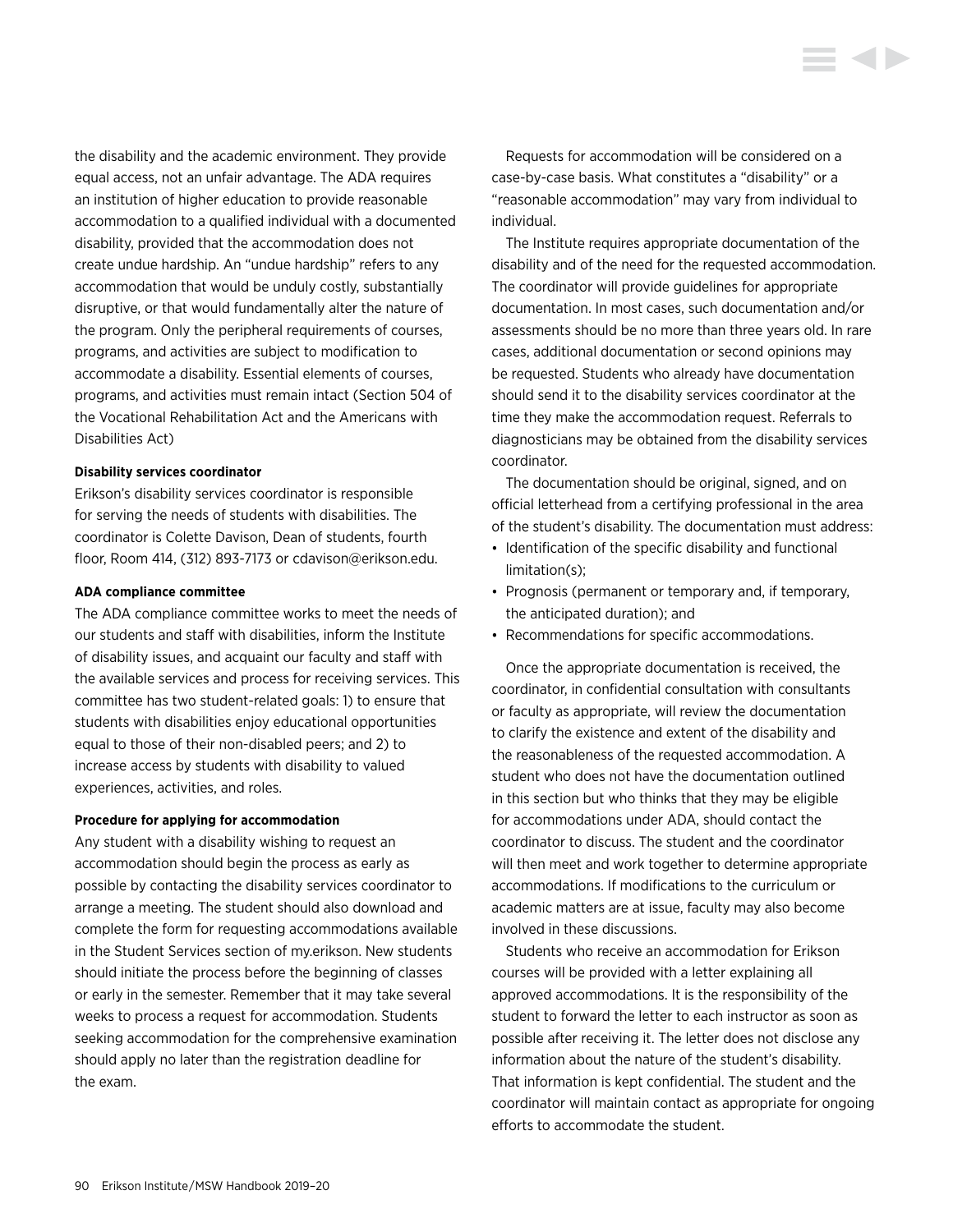#### **Grievance procedure**

In rare instances, the Institute may not grant a student's request for the accommodation.

If a student believes that she or he has been discriminated against or denied a reasonable accommodation in violation of this policy, the student may file a written appeal, setting forth the circumstances of the grievance, to the Senior Vice President for Academic Affairs/Dean of Faculty, who will investigate the matter and resolve the appeal in his or her sole discretion.

A written appeal should be made within 45 days of notice of denial of the accommodation request. The student may request a conference with the Dean of Faculty, or the dean's designee, to discuss the appeal. The student may be assisted during such conference by an appropriate professional with knowledge of the student's disability, functional limitation(s), and/or the availability of appropriate accommodations. The dean will provide the student with a written copy of her/his determination within 45 days of the date of receipt of the written appeal.

#### **Accessibility of campus facilities**

Erikson Institute's campus is housed in a new facility, completed in August, 2008. The campus was designed to meet the stringent ADA and Illinois requirements for accessibility by persons with disabilities in effect at the time of the building's completion. The space was designed to comply with the following laws and guidelines:

- Americans with Disabilities Act (ADA) of 1990, as updated through 2004;
- Illinois Accessibility Code (IAC) of 1997;
- International Code Council/ANSI A117.1-2003, Accessible and Usable Buildings and Facilities (as referenced and amended by City of Chicago Building Code Chapter 18-11); and
- City of Chicago Building Code 2007, specifically Chapter 18-11.

As such, the entire campus is fully-accessible to the persons with disabilities. The entrance to the ground floor, which is at street level, includes an ADA standard manual door that opens automatically at the push of a button. The three upper floors are served by elevators; all bathrooms are equipped with ADA standard stalls in two designs; sinks and water fountains are at appropriate heights for persons

in wheelchairs; hallways are wide and uncluttered; wayfinding signage is at an appropriate height for persons in wheelchairs and available in Braille for persons with visual impairment; classrooms, seminar rooms, and hallways are equipped with strobe lights to alert persons with hearing impairment of an emergency; and each floor has an area of rescue assistance for people who are unable to exit by stairs in an emergency. ADA accessible parking is available within two blocks of our front entrance.

# **Notice of the availability of services for students with disabilities**

The disability services coordinator contacts all students a month prior to the beginning of their course of studies at Erikson, reminding them of the availability of services and encouraging students with documented disabilities to set up an appointment to review their eligibility for accommodation. In addition, each course syllabus includes a prominent statement for students with disabilities in the "front matter." The coordinator meets with the faculty, enrollment management staff, academic success center staff, and tutors each September to review the process by which students with disabilities are approved for accommodations. Faculty are encouraged to refer any student who self-identifies as needing an accommodation to the coordinator. During the orientation to the comprehensive examination, faculty remind students that anyone needing accommodation for the exam should to request it no later than the deadline for registration. Policies and procedures for obtaining services are included in the *Handbook*, which is posted on the Erikson portal as well as public website.

#### **Management of student information**

The disability services coordinator receives and retains all inquiries and requests for accommodation, as well as the required documentation. To preserve student confidentiality, all information regarding requests for or delivery of reasonable accommodation is housed in a secure file cabinet in a locked office and/or on a password-protected computer. Access is restricted to the coordinator. Access by others to the information is on a "need to know" basis consistent with the requirements of HIPAA. Student files are retained for a period of three years following a student's exit from the Institute and then destroyed in a secure manner.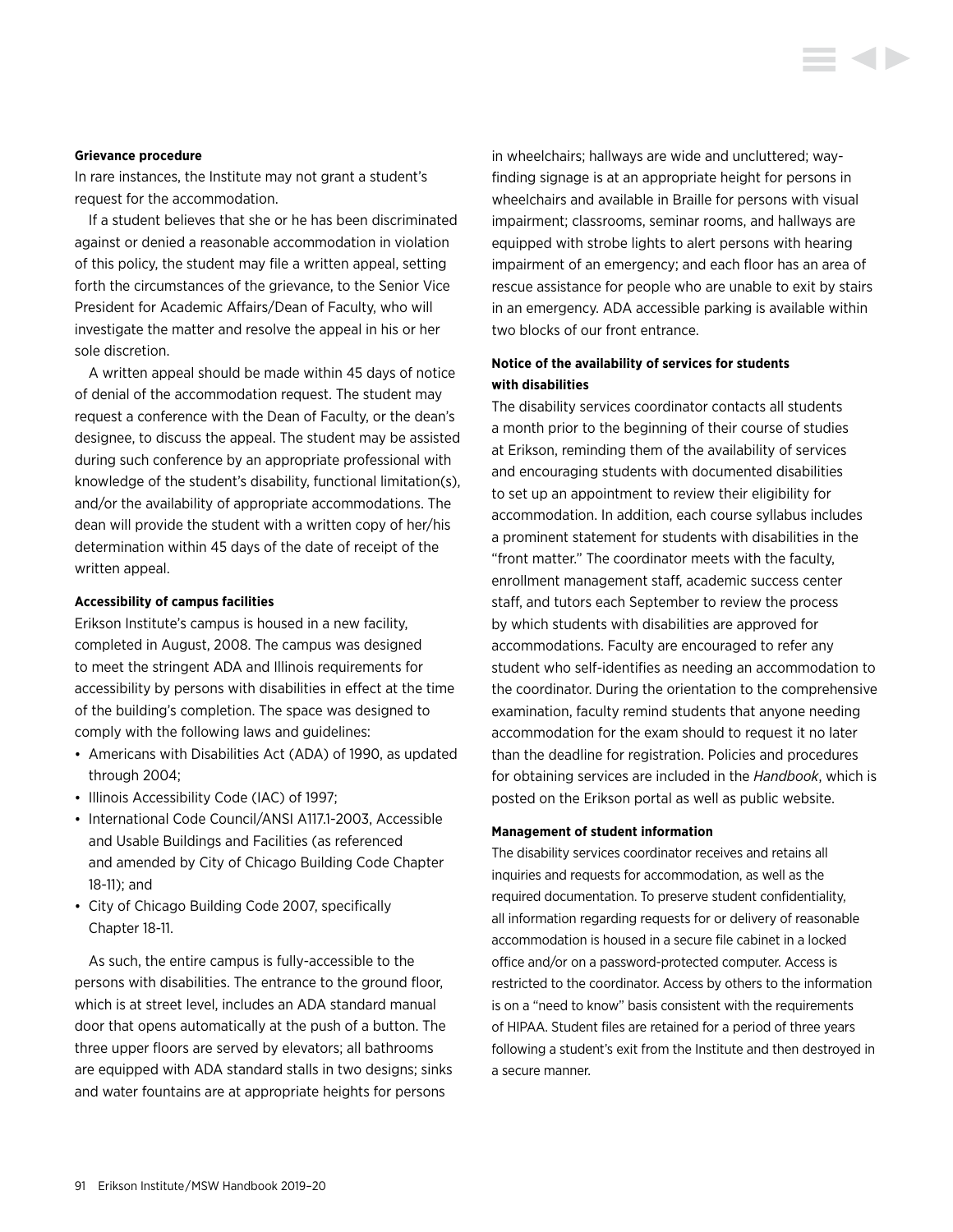# Student services directory

#### **Academic Success Center, Room 216**

Stripe Gandara [sgandara@erikson.edu](mailto:sgandara%40erikson.edu?subject=) (312) 893-7184

#### **Admission Office, Room 312 / 313 / 314**

Candace Williams [cwilliams@erikson.edu](mailto:cwilliams%40erikson.edu?subject=) (312) 893-7144

Valerie Williams [vwilliams@erikson.edu](mailto:vwilliams%40erikson.edu?subject=) (312) 893-7142

Karla Martinez kmartinez@erikson.edu (312) 893-7149

#### **Computer Lab, Room 303**

Terrence Little [techhelp@erikson.edu](mailto:techhelp%40erikson.edu?subject=) (312) 893-7196

#### **Dean of Students, Room 414**

Colette Davison [cdavison@erikson.edu](mailto:cdavison%40erikson.edu?subject=) (312) 893-7173

**Director of MSW Program, Room 447**

Cassandra McKay-Jackson [cmckayjackson@erikson.edu](mailto:cmckayjackson%40erikson.edu?subject=) (312) 893-7233

# **Field Education and Career Services, Room 312 / 316**

Maggie Brett [mbrett@erikson.edu](mailto:mbrett%40erikson.edu?subject=) (312) 893-7221

Erika Avila eavila@erikson.edu (312) 893-7223

#### **Financial Aid, Room 313**

Monique Foster mfoster@erikson.edu (312) 893-7154

# **International Student Services, Room 310**

(312) 893-7141

**IT Help** [techhelp@erikson.edu](mailto:techhelp%40erikson.edu?subject=)

#### **Library, Room 210**

Karen Janke [library@erikson.edu](mailto:library%40erikson.edu?subject=) (312) 893-7210

Brittany Poku [library@erikson.edu](mailto:library%40erikson.edu?subject=) (312) 893-7210

# **Multicultural Student Affairs, Room 314**

Valerie Williams [vwilliams@erikson.edu](mailto:vwilliams%40erikson.edu?subject=) (312) 893-7142

# **Registration and Student Records, Room 310 / 311**

David Arron Saenz [dsaenz@erikson.edu](mailto:dsaenz%40erikson.edu?subject=) (312) 893-7141

Stacy Branch [sbranch@erikson.edu](mailto:sbranch%40erikson.edu?subject=) (312) 893-7153

#### **Student Accounts, Room 457**

Bruce Myers [bmyers@erikson.edu](mailto:bmyers%40erikson.edu?subject=)  (312) 893-7122

#### **Students with Disabilities, Room 414**

Colette Davison [cdavison@erikson.edu](mailto:cdavison%40erikson.edu?subject=) (312) 893-7173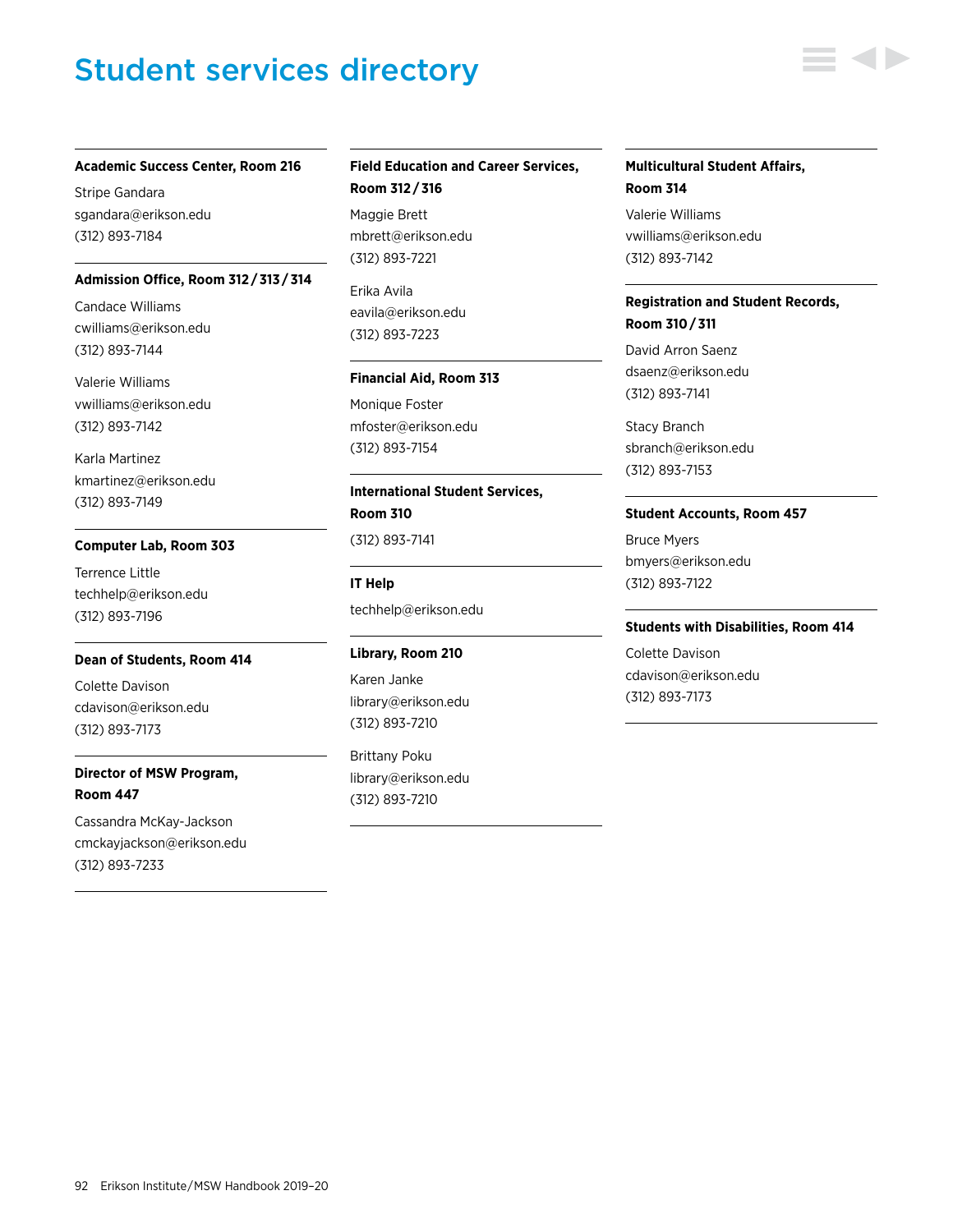# Faculty and staff

## **Faculty**

Jie-Qi Chen, PhD, Senior Vice President for Academic Affairs/Dean of Faculty Tonya Bibbs, PhD Barbara T. Bowman, MA Ashley Curry, PhD Pamela Epley, PhD Linda Gilkerson, PhD Laura Grandau, PhD Samina Hadi-Tabassum, EdD Nucha Isarowong, PhD Florence Kimondo, PhD Jon Korfmacher, PhD Alexis Lauricella, PhD Cassandra McKay-Jackson, PhD, LCSW Gillian Dowley McNamee, PhD Luisiana Melendez, PhD Amanda Moreno, PhD

# **Senior Instructors**

Mary Hynes-Berry, PhD Rebeca Itzkowich, MA Mary Quest, MA Elizabeth Tertell, MEd

# **Instructors**

Theresa Atchley, MEd Jill Barbre, MEd LCSW Jennifer Kemp Berchtold, MS, CCLS, DT Margaret Brett, AM, LCSW Sandy Carrillo, MS Patricia Chamberlain, MS Charles Chang, MA Amy Clark, MA Terra Ellingson, MA Andria Goss, MS, MSW Melinda Gronen, MA, LCSW Rebecca Halperin, MS Carey Halsey, MS Robyn Hart, MEd Mary Claire Heffron, PhD Carri Hill, PhD Andrea Hohf, MSCD, LCSW Sherry Kaufman, JD Margaret Lane, MEd Isabela Marchi, MEd, MS Mary Marovich, MEd

Sarah Martinez, MEd, MA, LCPC Rebecca Mermelstein, PhD Christine Morrison, MS Catherine Murray, MSW, LCSW Patricia Perez, PhD Ruth Reinl, MSE Sara Robles, MEd Saskia Rombouts, MA Jennifer Rosinia, PhD Angela Searcy, MS Charlene Slezak, PsyD Sue Stolzer, PhD

# **Staff**

#### Office of the President

Geoffrey Nagle, PhD, President Michelle Jackson, Manager of Executive Affairs

#### Academic Programs

Jie-Qi Chen, PhD, Senior Vice President for Academic Affairs/Dean of Faculty Colette Davison, PhD, Dean of Students Rhonda Gillis, MA, Manager of Academic Affairs Chris Simons, BA, Faculty Coordinator

## Distance Learning and Continuing Education

Kristina Hansen, MS, Instructional Designer Jennifer Herdzina, MS, Program Manager Dorothy Jagonase, BS, Instructional Designer

#### Enrollment Management

Stacy Branch, BS, Associate Director, Registration and Student Records Monique Foster, BS, Associate Director, Financial Aid Karla Martinez, BFA, Assistant Director of Enrollment Services David Arron Saenz, MPA, Director, Enrollment Management Candace Williams, MS, MSW, Associate Director, Admission Valerie Williams, MEd, Associate Director, Admission and Multicultural Student Affairs

#### Field Education and Career Services

Margaret Brett, AM, LCSW, Director of Field Education and Career Services Erika Avila, MSW, Assistant Field Director and Career Services

#### Finance

Jonathan Cabildo, MS, Senior Grants & Contracts Accountant

- David Dawodu, BS, Associate Director of Finance and Compliance
- Christine Frankhauser, BComm, Controller
- Patricia Lawson, BS, Vice President for Finance and Operations/CFO
- Sarah Matz, MFA, Accounts Payable Coordinator

Bruce Myers, Financial Analyst/Student Billing Coordinator

#### Human Resources

David Wilson, BS, Chief Human Resources and Facilities Officer

#### Infant Studies

Jennifer Kemp, MS, Program Manager, Infant Studies Certificate Program

Sarah Martinez, MEd, MA, LCPC, Master's Infant Concentration Coordinator and IMH Field Educator

#### Information Technology

Ed Baker, MCP, MCTS, IT Manager

#### Institutional Advancement

Anna Akers-Pecht, BA, Coordinator, Annual Fund and Alumni Relations Rebecca Beno, BA, Grant Writer and Prospect Research Coordinator Maura Daly, VP Advancement/Chief

Marketing Officer

Madeleine Holdsworth, MBA, Assistant Director, Data Systems and Donor Services

Patricia Offer, BS, Director of Development and Alumni Relations

Michelle Smith, Executive Assistant

Anne Volz, BA, Director, Corporate and Foundation Relations and Grant Management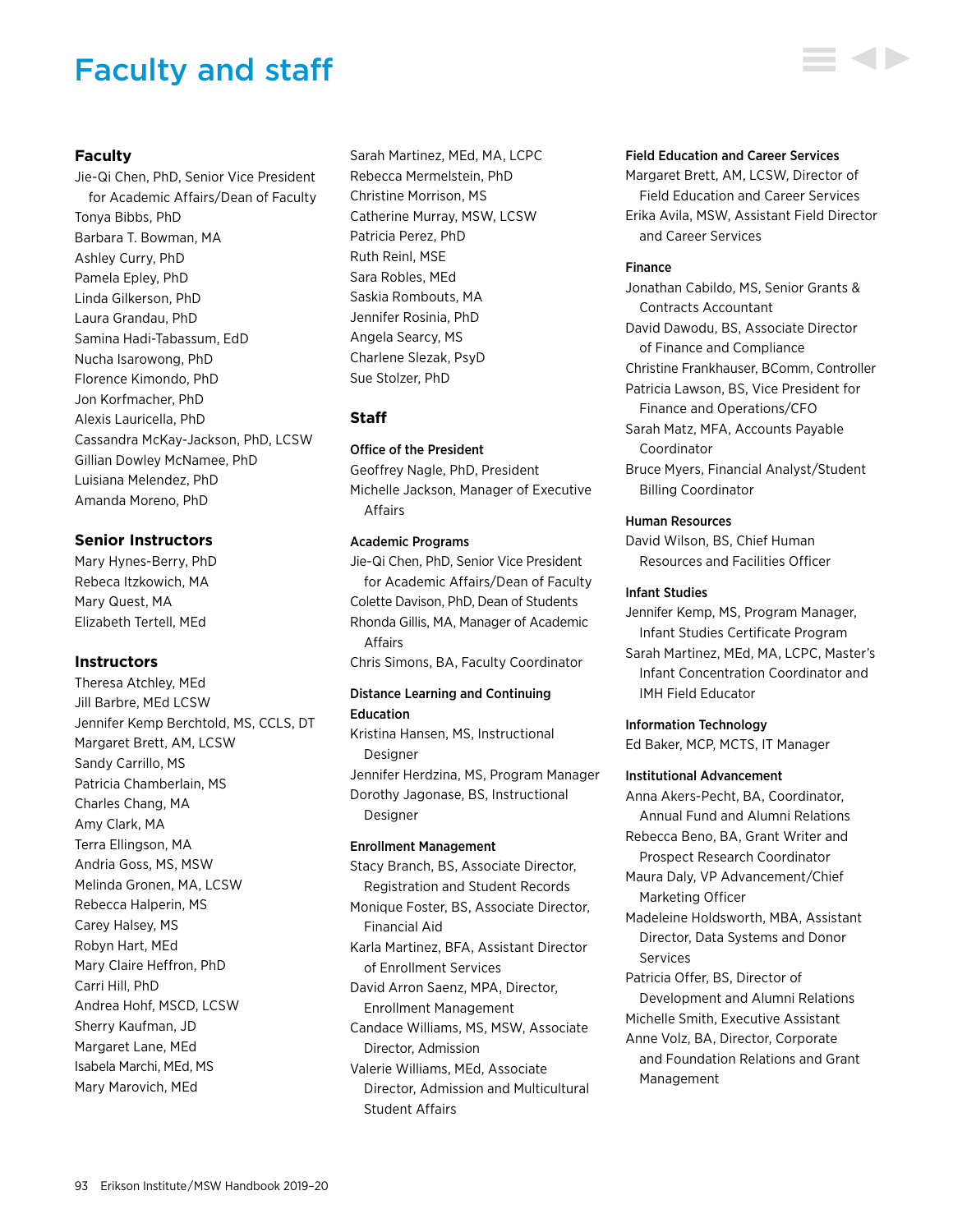#### Institutional Research

Charles Chang, MA, Chief Research and Strategy Officer

# Library

Karen Janke, MSLIS, Director, Edward Neisser Library Brittany Poku, MS, Circulation Desk Coordinator

#### Marketing and Communications

Maura Daly, BA, Vice President of Institutional Advancement & Chief Marketing Officer Sheila Haennicke, MA, LSW, Director of Marketing and Communications Amy E. Mikel, MBA, Associate Director, Digital Marketing Kamaria Morris, MA, Assistant Director, Communications & PR

#### **Writing tutors**

Stripe Gandara, PhD, Director of Writing and Academic Support Keisha Campbell, MSW Diane Carasig, MS Christy Clarke, MSW Jess Coon, MSW Amberle Dekker, MS Natalie Dowdell, MS Kristin Frasca, MS Ilana Friedman, MS Fernando Gonzalez, MSW Cristina Gonzalez del Riego, MS Meghan Harkins, MSW Missi Jacobson, MSW Maggie Koller, MS Vanessa Lee, MS Shira Miller, MS Sara Montolla, MS Nicole Polash, MS Nani Swaminathan, MSW